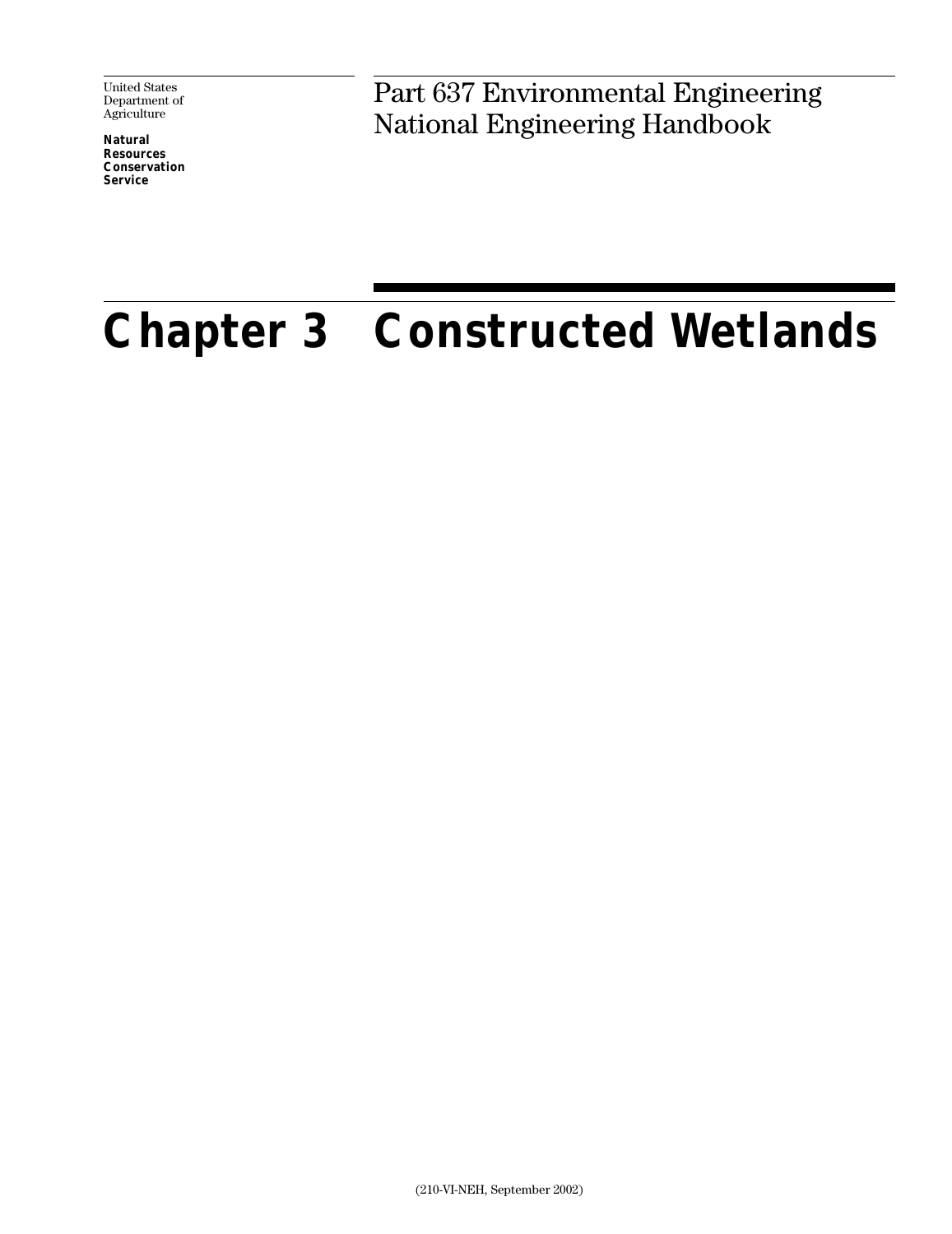**Chapter 3 Constructed Wetlands**

Part 637 National Engineering Handbook

Issued September 2002

The U.S. Department of Agriculture (USDA) prohibits discrimination in all its programs and activities on the basis of race, color, national origin, sex, religion, age, disability, political beliefs, sexual orientation, or marital or family status. (Not all prohibited bases apply to all programs.) Persons with disabilities who require alternative means for communication of program information (Braille, large print, audiotape, etc.) should contact USDA's TARGET Center at (202) 720-2600 (voice and TDD).

To file a complaint of discrimination, write USDA, Director, Office of Civil Rights, Room 326W, Whitten Building, 14th and Independence Avenue, SW, Washington, DC 20250-9410 or call (202) 720-5964 (voice and TDD). USDA is an equal opportunity provider and employer.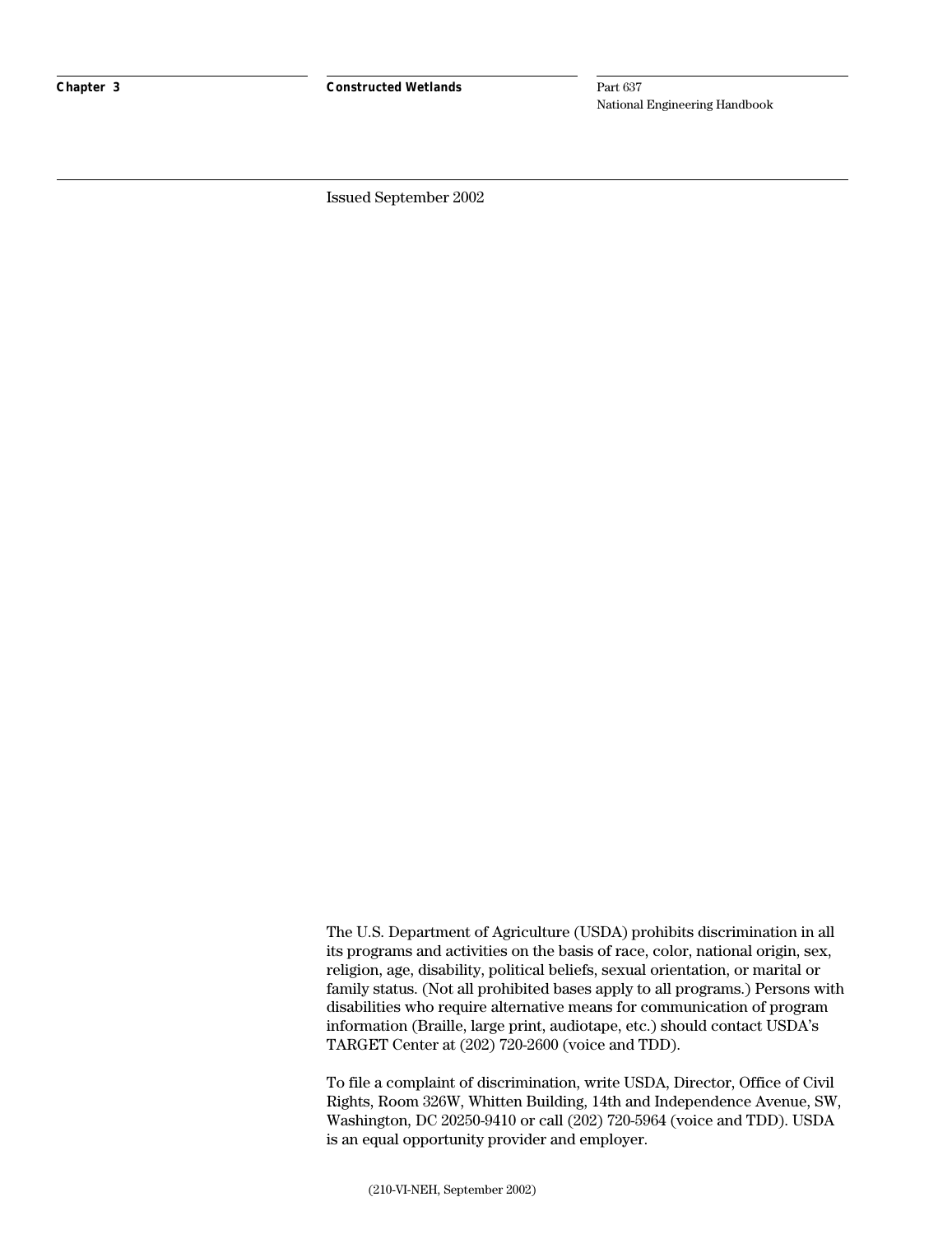## **Acknowledgments**

Chapter 3, Constructed Wetlands for Animal Waste Treatment, was developed under agreement with the Alabama Soil and Water Conservation Commission. The commission contracted with **Victor W.E. Payne,** environmental engineer, Payne Engineering, Auburn, Alabama, for its preparation. **Donald L. Stettler,** environmental engineer (retired), Natural Resources Conservation Service (NRCS), National Water and Climate Center, Portland, Oregon, coordinated the project. **Dr. Robert L. Knight,** wetland ecologist and internationally known treatment wetland authority, Gainesville, Florida, is acknowledged for his detailed review and his contribution of the section on plant establishment and maintenance. Acknowledged are review and comments provided by **Barry Kintzer,** national environmental engineer, NRCS, Conservation Engineering Division, and **David C. Moffitt,** environmental engineer, National Water Management Center, Fort Worth, Texas. Also acknowledged are the many from within the Natural Resources Conservation Service who added value to this chapter by volunteering to provide their review and comments.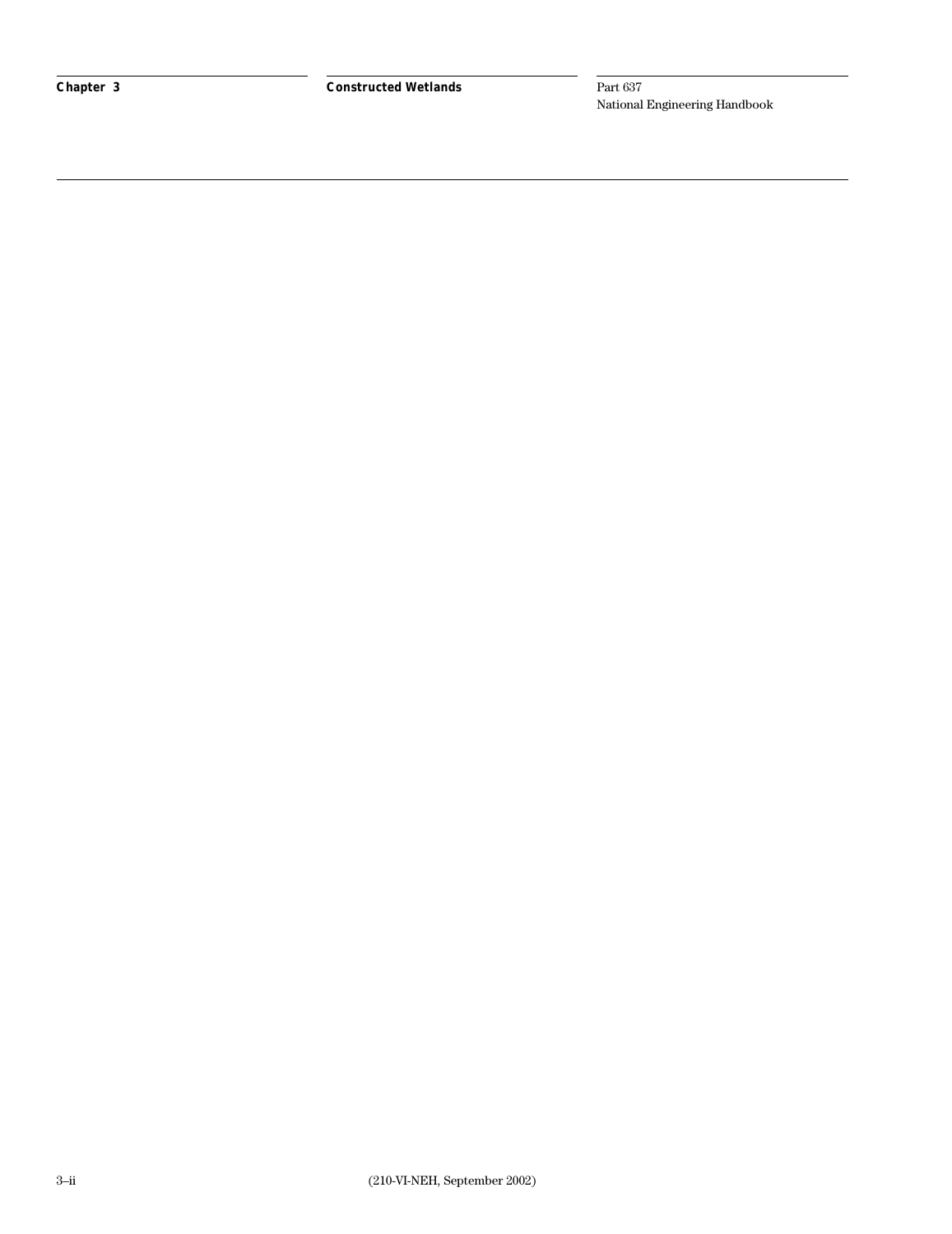## **Chapter 3**

## **Constructed Wetlands**

## Part 1

## **Animal Waste Treatment**

| <b>Contents:</b> | 637.0300 | <b>Introduction</b>                                          | $3-1$    |
|------------------|----------|--------------------------------------------------------------|----------|
|                  |          |                                                              |          |
|                  |          |                                                              |          |
|                  | 637.0301 | <b>Types of constructed wetlands</b>                         | $3 - 2$  |
|                  |          |                                                              |          |
|                  |          |                                                              |          |
|                  |          |                                                              |          |
|                  | 637.0302 | Benefits of surface flow wetlands for animal waste treatment | $3-6$    |
|                  |          |                                                              |          |
|                  |          |                                                              |          |
|                  |          |                                                              |          |
|                  |          |                                                              |          |
|                  |          |                                                              |          |
|                  |          |                                                              |          |
|                  | 637.0303 | <b>Treatment process</b>                                     | $3 - 8$  |
|                  |          |                                                              |          |
|                  |          |                                                              |          |
|                  |          |                                                              |          |
|                  |          |                                                              |          |
|                  |          |                                                              |          |
|                  |          | (f)                                                          |          |
|                  |          |                                                              |          |
|                  | 637.0304 | <b>Vegetation</b>                                            | $3 - 13$ |
|                  |          |                                                              |          |
|                  |          |                                                              |          |
|                  | 637.0305 | Planning for a constructed wetland—the systems approach      | $3 - 20$ |
|                  |          |                                                              |          |
|                  |          |                                                              |          |
|                  |          |                                                              |          |
|                  |          |                                                              |          |
|                  |          |                                                              |          |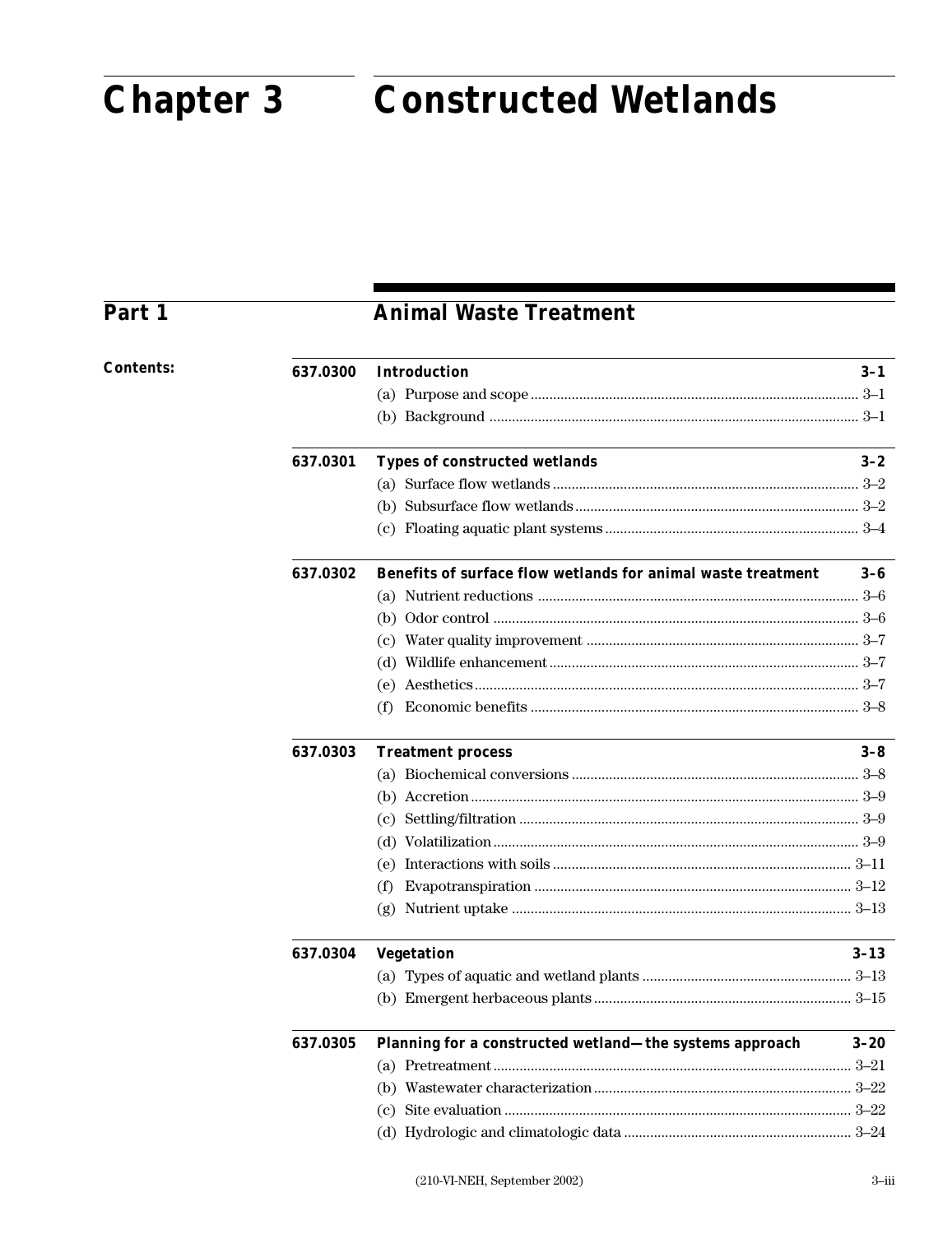|          | (f)                                                      |          |
|----------|----------------------------------------------------------|----------|
|          | (g)                                                      |          |
| 637.0306 | Design of surface flow wetlands                          | $3 - 27$ |
|          |                                                          |          |
|          |                                                          |          |
|          |                                                          |          |
|          |                                                          |          |
|          | (e)                                                      |          |
|          | (f)                                                      |          |
|          | (g)                                                      |          |
|          | (h)                                                      |          |
|          | (i)                                                      |          |
|          | (i)                                                      |          |
|          |                                                          |          |
| 637.0307 | <b>Plant establishment and maintenance</b>               | $3 - 48$ |
|          |                                                          |          |
|          |                                                          |          |
|          |                                                          |          |
| 637.0308 | <b>References</b>                                        | $3 - 50$ |
|          | Typical aquatic and wetland plant species<br>Appendix 3A | $3A-1$   |
|          | used in constructed wetlands                             |          |

| Tables | Table 3-1<br>Table 3-2<br>wetlands | Composition of duckweed grown in wastewater                                                                                                                               | $3 - 5$  |
|--------|------------------------------------|---------------------------------------------------------------------------------------------------------------------------------------------------------------------------|----------|
|        |                                    | Annual percentage change in pollutant concentrations<br>from two swine and three dairy facilities after treatment<br>of waste treatment lagoon effluent in SF constructed | $3-6$    |
|        | Table 3-3                          | Percent of un-ionized ammonia $(NH_3)$ in aqueous<br>solutions as related to pH and temperature                                                                           | $3 - 11$ |
|        | Table 3-4                          | Flowering aquatic and wetland plants used in<br>wastewater treatment                                                                                                      | $3 - 14$ |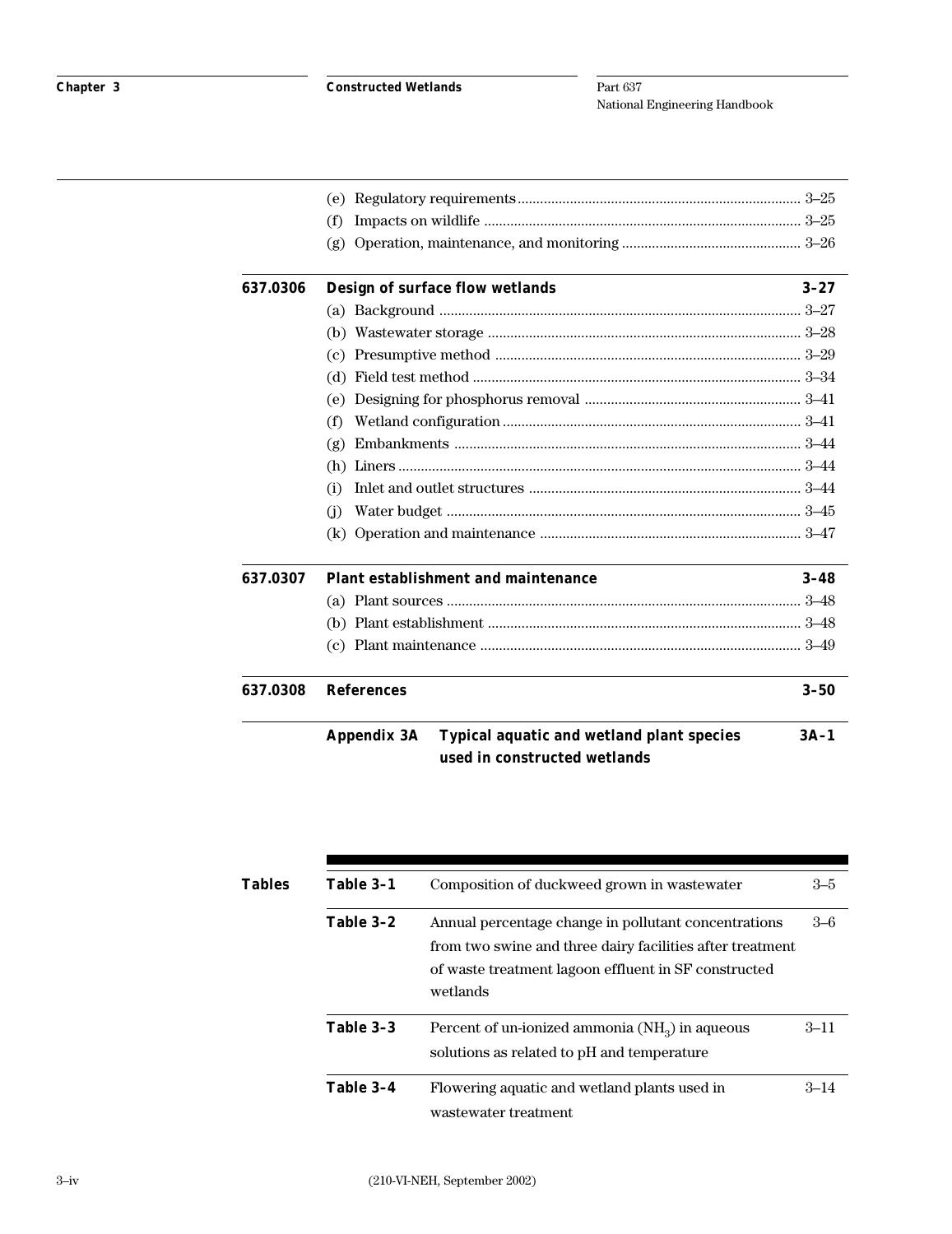| Table 3-5 | Processes involved in the conversion of organic and<br>ammonia N to nitrogen gas                                                                                                                | $3 - 18$ |
|-----------|-------------------------------------------------------------------------------------------------------------------------------------------------------------------------------------------------|----------|
| Table 3-6 | Example of wetland design criteria for an 11,500-head<br>swine finishing facility for different treatment periods<br>where $Q_a = 1,852,800$ ft <sup>3</sup> /yr, $C_i = 412$ , and $C_e = 162$ | $3 - 40$ |
| Table 3-7 | Sample water balance spreadsheet for 2000 finisher<br>swine with 400-x 400-foot waste treatment lagoon<br>and 26,400 square foot constructed wetland                                            | $3 - 46$ |

| Figures | Figure 3-1  | Types of constructed wetlands                                                                            | $3 - 3$  |
|---------|-------------|----------------------------------------------------------------------------------------------------------|----------|
|         | Figure 3-2  | Water hyacinth                                                                                           | $3 - 4$  |
|         | Figure 3-3  | Duckweed                                                                                                 | $3 - 4$  |
|         | Figure 3-4  | Nitrogen cycle                                                                                           | $3 - 10$ |
|         | Figure 3-5  | Cattail                                                                                                  | $3 - 15$ |
|         | Figure 3-6  | <b>Bulrush</b>                                                                                           | $3 - 15$ |
|         | Figure 3-7  | Features of an emergent-hydrophytic plant stem that<br>allow movement of gases to and from the root zone | $3 - 16$ |
|         | Figure 3-8  | Illustration of venturi-induced convection throughflow<br>as demonstrated in Phragmites australis        | $3 - 17$ |
|         | Figure 3-9  | $O2$ seepage and its interactions with N within the root<br>zone                                         | $3 - 19$ |
|         | Figure 3-10 | Venn diagram of agricultural waste management system 3-21                                                |          |
|         | Figure 3-11 | Typical layout of waste treatment lagoon/wetland/<br>storage pond system                                 | $3 - 42$ |
|         | Figure 3-12 | The effect of wetland layout configuration on effective<br>flow distribution                             | $3 - 43$ |
|         | Figure 3-13 | Typical configuration of a water level control structure                                                 | $3 - 46$ |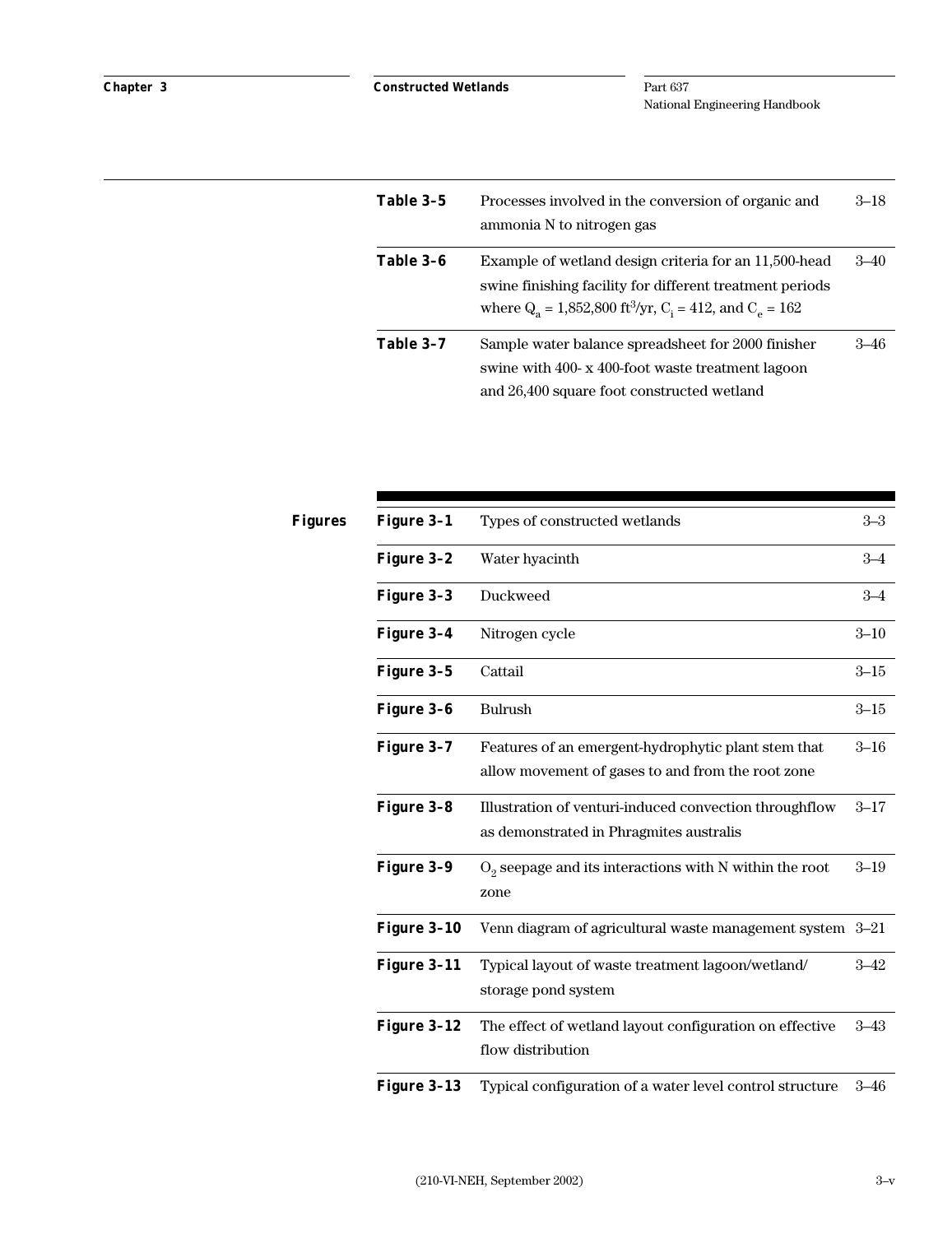| <b>Examples</b> Example 3-1 | Solution using presumptive method | -3–31 |
|-----------------------------|-----------------------------------|-------|
| <b>Example 3-2</b>          | Field test method solution        | -3–37 |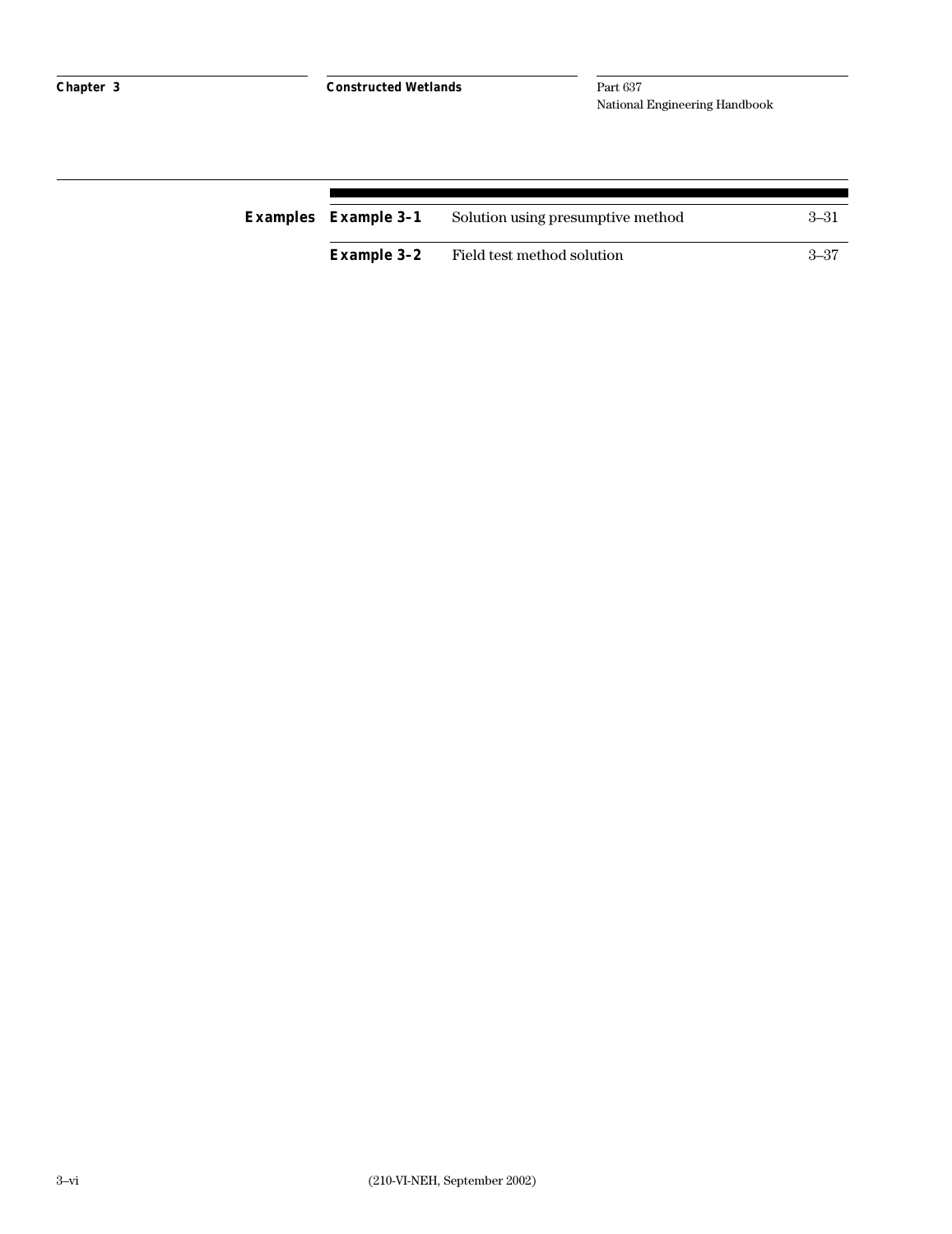## **Chapter 3 Constructed Wetlands Part 1 Animal Waste Treatment**

## **637.0300 Introduction**

## **(a) Purpose and scope**

The constructed wetland is a constructed, shallow, earthen impoundment containing hydrophytic vegetation designed to treat both point and nonpoint sources of water pollution. Its principal physical components include the aquatic vegetation, substrate for plant and microbial growth, the basin itself, associated structural devices for water management, and the water that flows through the system. The treatment mechanisms are a complex mix of physical, chemical, and biological processes.

This chapter focuses on constructed wetlands used to treat wastewater from confined livestock operations. It addresses the types of waste treatment wetlands, treatment processes, role of vegetation, benefits and concerns, planning considerations, design procedures, and operation and maintenance requirements.

## **(b) Background**

Constructed wetlands have been used for treating municipal, industrial, and mining wastewater for decades. The earliest reported wetland used to treat animal waste in this country was at a beef feedlot in Iowa, which began operation in the 1930s. It was not until the late 1980s and early 90s, however, that animal waste constructed wetlands came into vogue, with the earliest ones installed in Kentucky, Alabama, and Mississippi.

In 1991, the Natural Resources Conservation Service (NRCS) (then the Soil Conservation Service) developed technical guidelines for the design of constructed wetlands (CWs) used to treat wastewater from livestock facilities (USDA, 1991). The design criteria in that document were based on state-of-the-art information at that time.

In 1997, the Environmental Protection Agency's (EPA) Gulf of Mexico Program (GMP) sponsored publication of a literature review, data base, and research synthesis on animal waste constructed wetlands throughout the United States and Canada (CH2M-Hill and Payne

Engineering, 1997). The Livestock Wastewater Wetland data base presents information from more than 70 sites including pilot and full-scale facilities.

Evaluation of the data base revealed that only part of the many installed systems in this country have been thoroughly monitored. However, enough information has been provided to allow development of new design criteria for animal waste systems. These data have been analyzed in light of treatment wetland performance models that were originally developed for municipal wastewater. Performance data from testing of constructed wetlands treating wastewater for livestock operations have been used to calibrate those models and allow performance estimation based on flow rates and pollution concentrations. Those models and parameters are described in this chapter for design of new constructed wetlands.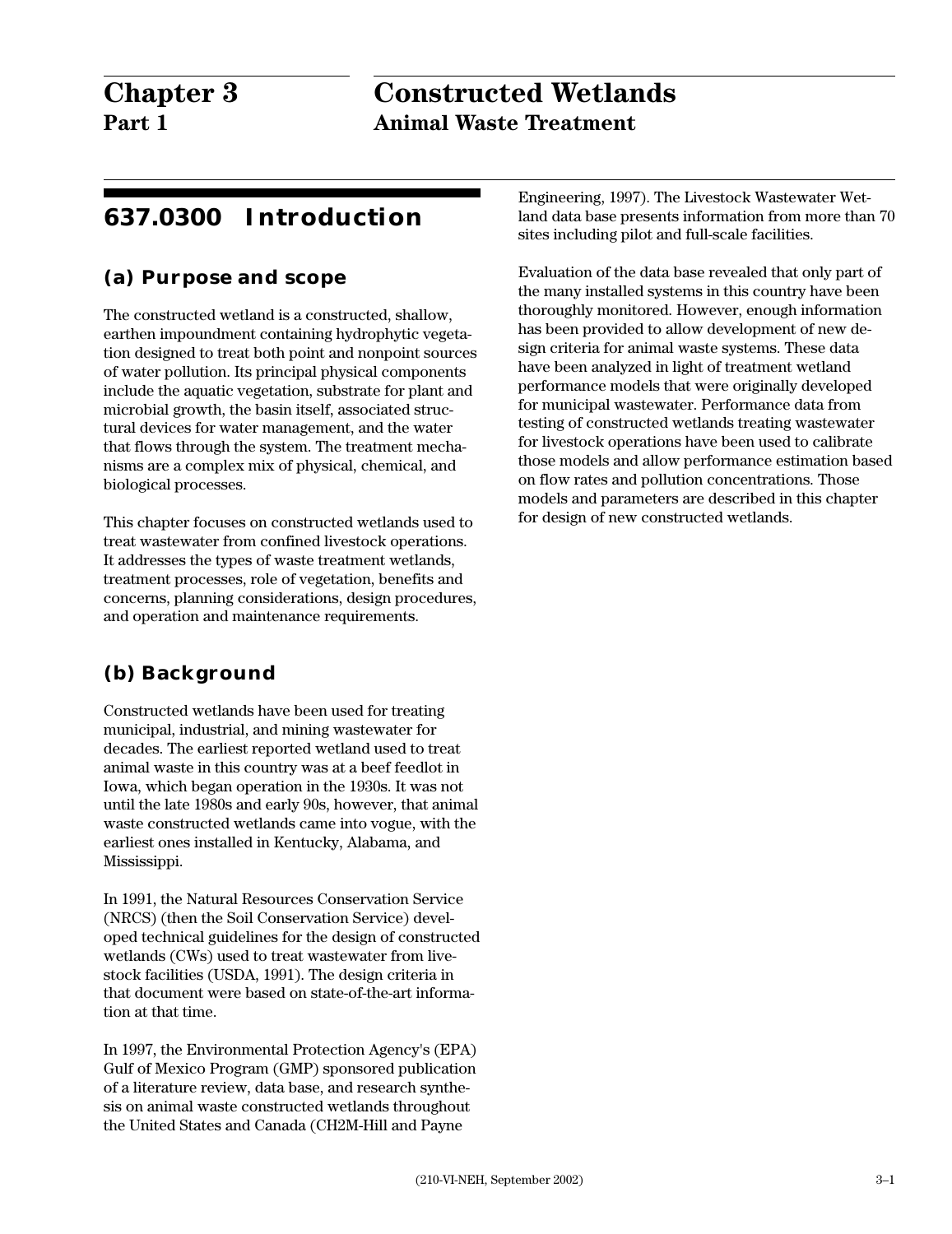## **637.0301 Types of constructed wetlands**

Three principal types of constructed wetlands have been used for treating wastewater. They include surface flow (SF), subsurface flow (SSF), and floating aquatic plant (FAP) systems. Figure 3–1 provides cross sectional drawings of these wetland types.

Natural wetlands have been used to treat municipal wastewater; however, they are not used for animal waste treatment because of the complexity of design, the difficulty of obtaining necessary permits, and the risk of degrading natural wetland resources. Therefore, only the three principal types will be described here.

## **(a) Surface flow wetlands**

Surface flow wetlands are used throughout the world to treat municipal wastewater and are the most commonly used wetland type in North America. The SF wetland was the only one recommended by NRCS for the treatment of livestock facility wastewater in its technical guidelines issued in 1991 (USDA-NRCS, 1991). It still remains the primary choice for treatment of animal waste for reasons presented here.

SF wetlands are shallow, earthen basins planted with rooted, emergent wetland vegetation. Water flows across the surface at depths that typically range from 6 to 18 inches, depending on the type of vegetation and other design factors. The bottom slope must be flat from side to side, but may be flat or have a slight gradient from inlet to outlet.

Much of the treatment results from the activities of micro-organisms, principally bacteria and fungi, that thrive in this type of wetland environment. Many of the organisms become attached to submersed plant stems and litter, while others become part of the soil/plantroot matrix. In addition, the entire water column is alive with micro-organisms that contribute to the treatment process.

Wastewater in the SF wetland flows across the surface of the bed and is visible. Consequently, it is sometimes

called a free water surface (FWS) wetland. SF wetlands have been used to treat effluent from waste treatment lagoons, waste storage ponds, and milk houses as well as runoff from open feedlots. They have also been used to treat acid mine drainage and runoff from croplands and discharges from aquaculture facilities.

The effluent from most animal confinement facilities should be pretreated to reduce the total solids and nutrients before entering an SF wetland. The high concentrations of solids and other constituents of wastewater that typically emanate directly from the confinement facilities are unsuitable for most wetland plants without pretreatment. Pretreatment is especially important for reducing the high concentrations of solids and ammonia often associated with wastewater from livestock facilities.

Data on the performance of SF constructed wetlands for treating wastewater from livestock facilities throughout the United States indicate that this type of wetland can be highly efficient in treating wastewater from confined animal feeding facilities. SF wetlands are relatively inexpensive when compared with SSF wetlands. In addition, SF wetlands are relatively easy to manage and maintain, especially when compared with floating aquatic plant systems. Surface flow wetlands function year-round, although some reduction in efficiency occurs in winter in colder climates. Even in the cold northern climate of Canada, SF wetlands are successfully treating animal waste (Knight et al., 1996).

## **(b) Subsurface flow wetlands**

The SSF wetland contains a bed of gravel, rock, or soil media through which the wastewater flows. The bed is placed below ground level, and wastewater enters the bed at approximately mid-depth. Emergent, hydrophytic vegetation is planted at the surface of the wetland, often in a shallow layer of pinestraw, wood chips, or other mulch. The roots of the plants extend into the saturated bed.

The water surface is maintained at an elevation just below the surface of the bed. The bottom slope, porosity of the medium, and daily average flows are critical engineering factors that must be considered to maintain the proper hydraulic gradient of the wastewater as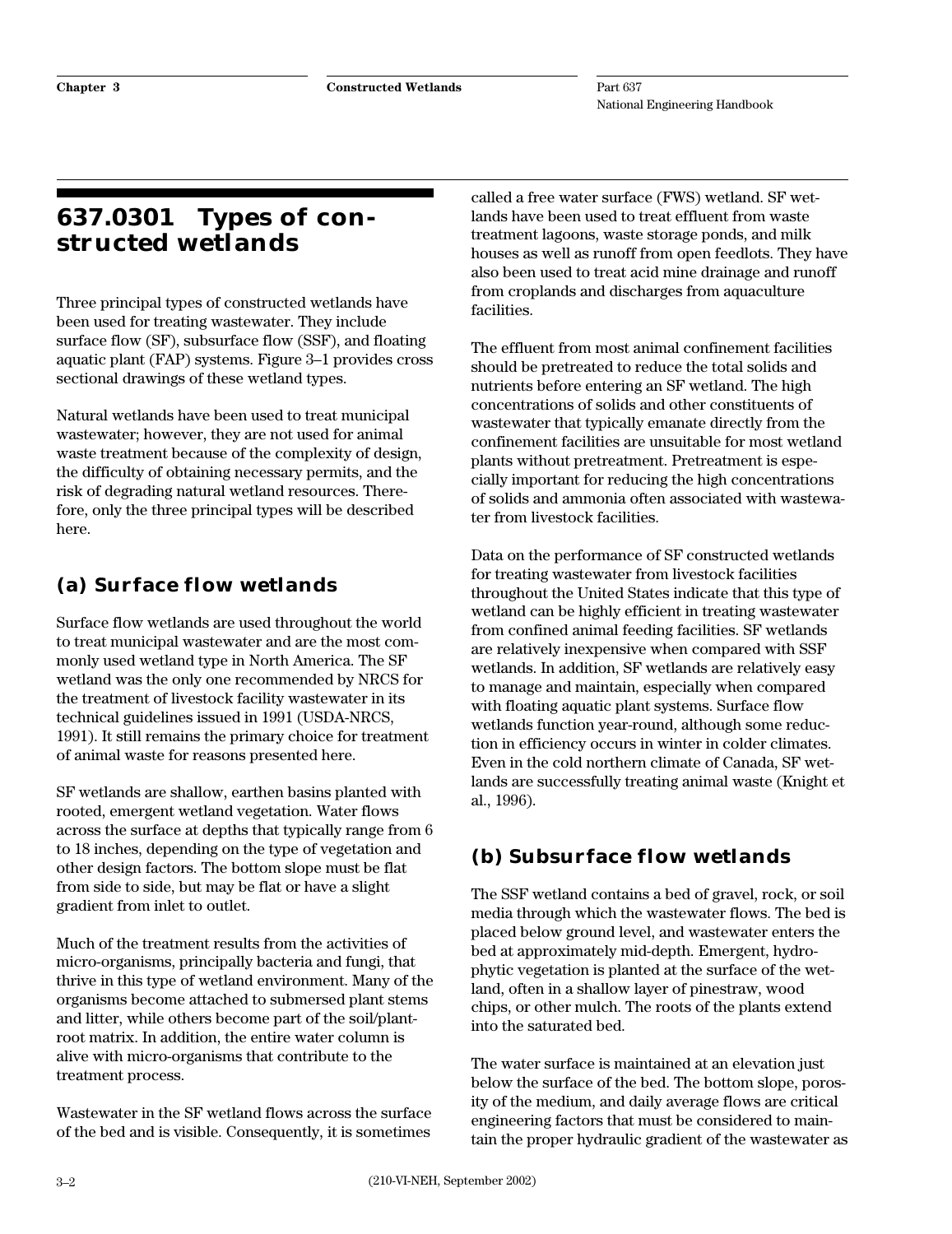

**Floating Aquatic Plant (FAP) system**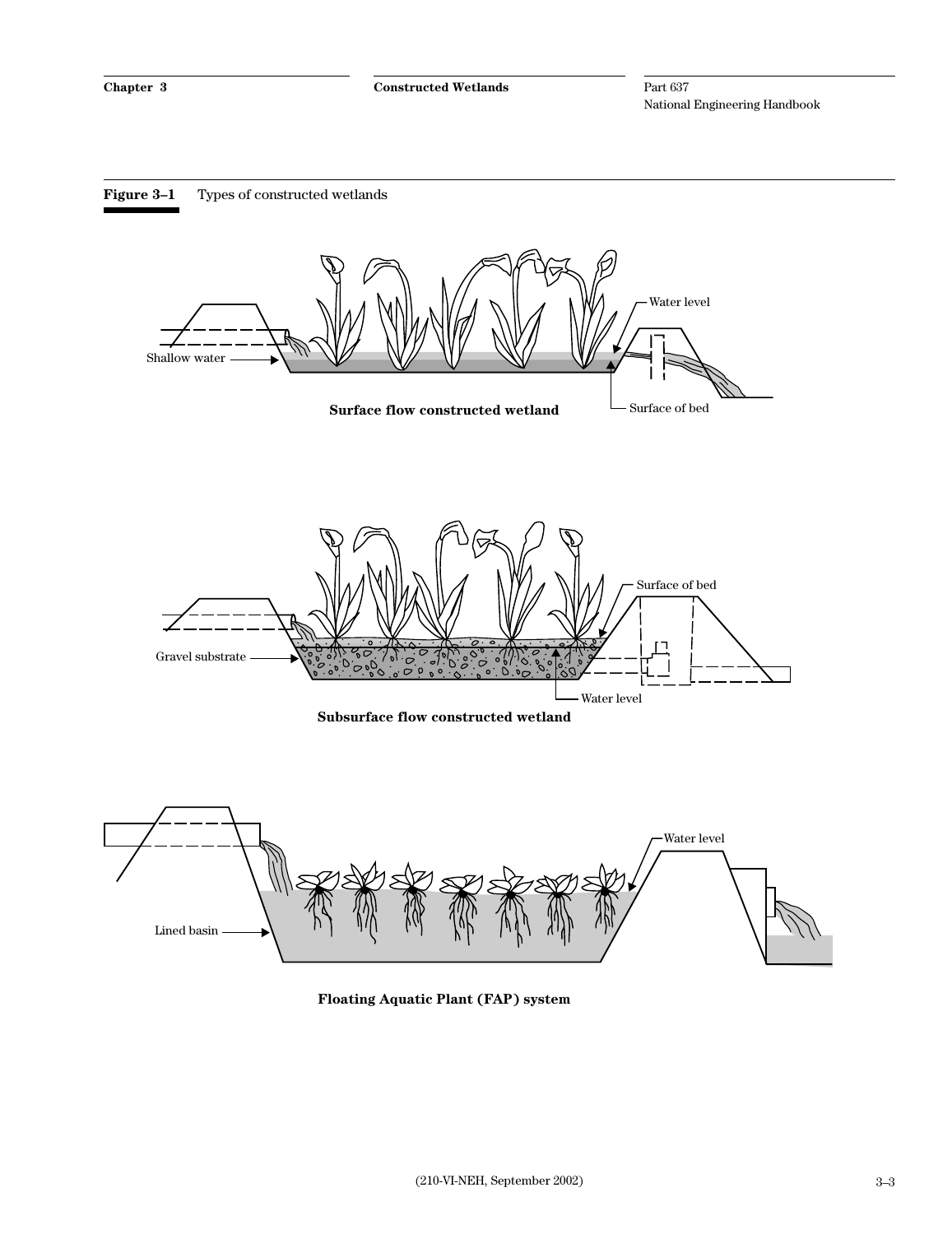it passes through the bed. Failure to account for these factors could result in a water level that drops below the roots at the downstream end or a water level that rises, resulting in ponding of water on the surface.

In areas that have shallow ground water or a seasonal high water table, ground water can infiltrate into the bed and disrupt hydraulic conditions and treatment efficiency. Wastewater could also migrate from the subsurface wetland into the surrounding soil or ground water. In this case hydraulics, treatment efficiencies, and plant survival could be altered. For these reasons, an impervious, fabricated liner should be installed in some SSF wetlands.

While SSF wetlands are successfully treating domestic wastewater, their use in treating wastewater from livestock facilities appears limited. The reasons for this are twofold. First, the porous bed can be easily plugged with solids. Even pretreated wastewater from most livestock facilities has high concentrations of solids. In addition, installing a large rockbed would be prohibitively expensive for most operations. The installation cost for a SSF system is expected to be at least five times the cost of a surface flow system (Kadlec and Knight, 1996).

SSF wetlands could possibly be used to treat small flows that have a low-solids content, such as water used to clean milking equipment in a small dairy. For this use, a septic tank would need to be installed upstream of the wetland.

## **(c) Floating aquatic plant systems**

The floating aquatic plant (FAP) system consists of a pond or series of ponds in which floating aquatic plants are grown. The ponds must be deep enough to prevent emergent plants from growing, but shallow enough to ensure adequate contact between the roots of the floating plants and the wastewater (depth range: 3 to 5 ft). In FAP systems plants grow profusely and extract a large amount of nutrients from the wastewater. Since harvesting is an essential management requirement, the number, size, arrangement of ponds, and method of harvesting must be taken into account during initial planning.

The most common floating plants used for wastewater treatment are water hyacinths *(Eichhornia crassipes)*

(fig. 3–2) and duckweed (members of genera *Lemna, Spirodella, Wolffia,* and *Wolfiella*) (fig. 3–3). Both types of vegetation grow rapidly and generally provide enough shade to prevent the growth of algae, which, in turn, prevent large diurnal swings in pH and dissolved oxygen concentrations.

Growth rate of water hyacinths is typically between 150 and 270 pounds per acre per day (Reddy and DeBusk, 1987). Based on data from several municipal FAP systems, nitrogen was removed at an average rate of 17 pounds N per acre per day when N loading ranged from 8 to 37 pounds per acre per day (Weber and Tchobanoglous, 1985). Phosphorus removal at municipal treatment plants generally does not exceed 30 to 50 percent, assuming an active harvesting program (Reed et al., 1995). Lower P removal is typical of unharvested FAP systems.







**Figure 3–3** Duckweed



Source: Center for Aquatic and Invasive Plants, University of Forida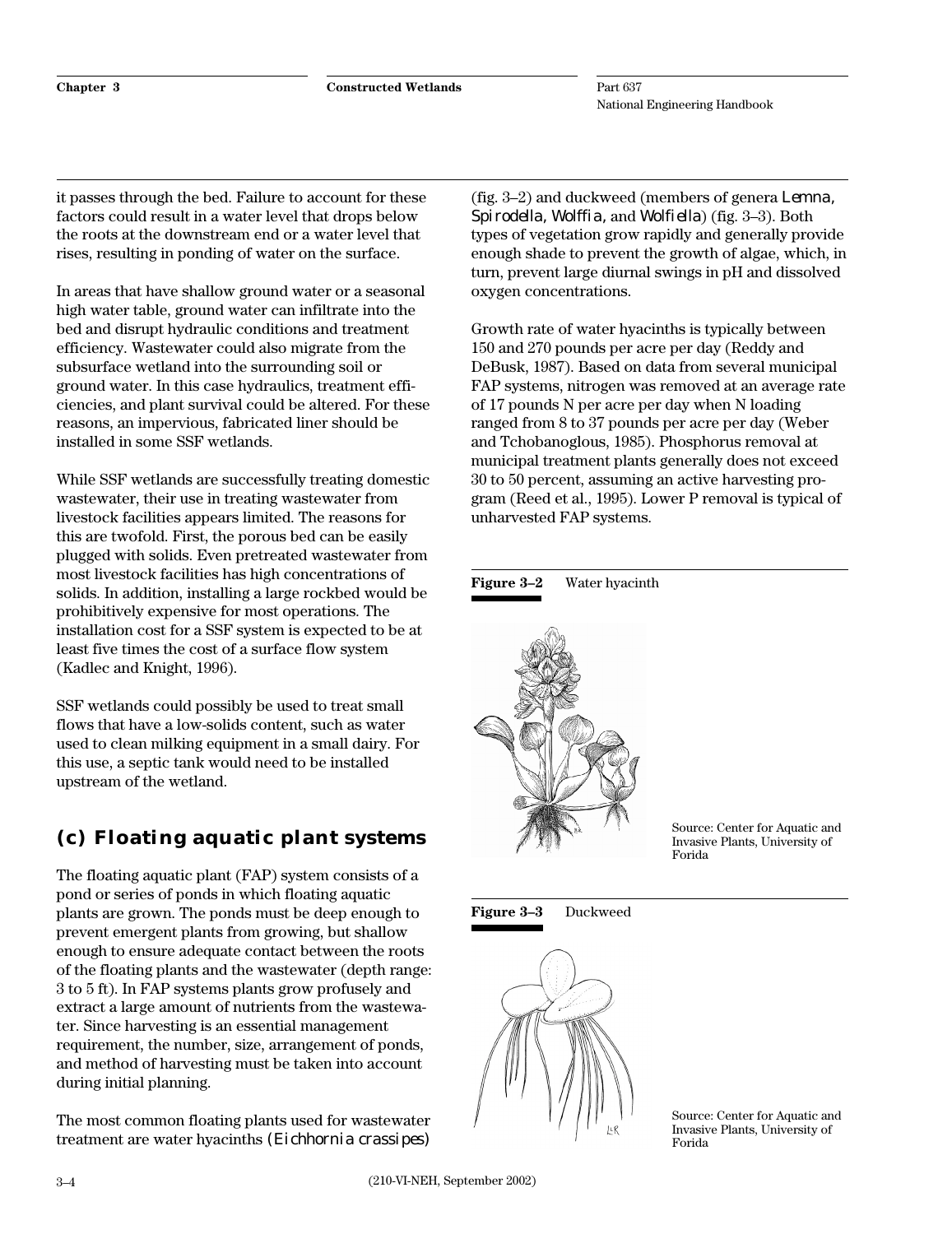Duckweed grown in wastewater can double its area of coverage every 4 days at a temperature of 27 degrees Celcius (Reed et al., 1995). It is more tolerant of cold weather than hyacinths and can be grown for at least 6 months of the year in all areas of the country and throughout the entire year in Southern Coastal States and southern California. Water hyacinths, however, are not suitable for growth in the northern two-thirds of the country.

Duckweed has a low-fiber, high-protein, and highmineral content, giving it excellent potential for use as livestock feed (table 3–1). Compared with water hyacinths, duckweed contains at least twice as much protein, fat, nitrogen, and phosphorus.

Water hyacinths and duckweed contain about 92 percent water. After harvesting, drying is normally required depending on the requirements of the final product. Plants can be dried in the sun or through mechanical means. Mixing the dried material with other ingredients and forming a pelleted feed has been employed, especially with duckweed. Composting is another viable alternative to convert these plants to a useable resource.

Research has shown that *Lemna gibba,* a species of duckweed, could survive well after several days in the supernatant for waste treatment lagoon for a swine operation with an initial total Kjeldahl nitrogen (TKN) concentration of 255 mg/L and an ammonia concentration of 168 mg/L. However, the improvement in ammonia removal was significant when the wastewater was diluted with clean water at a ratio of 1:1 (Cheng et al., 1998).

A comparison of SF and FAP systems for municipal wastewater indicates that FAP systems have lower reaction rates, higher construction and operating costs, more sensitivity to cold temperatures, and more susceptibility to plant pests and pathogens. The problem of plant pests and the need for a high level of pest management might be overcome by using a combination of plant species. If the FAP is considered for treating animal waste, an economic evaluation should be conducted during initial planning to determine if the end product, such as a high-value feed product, can offset the higher costs of installation, operation, and management.

As noted in this section, the SSF and FAP wetlands have certain disadvantages when used to treat animal waste. The SF wetlands have been used widely around the country and are currently the preferred method of treating animal waste. For this reason the focus of attention in this chapter is on SF constructed wetlands.

| Table 3-1<br>Composition of duckweed grown in waste-<br>water $\frac{1}{2}$ |               |                            |  |  |  |
|-----------------------------------------------------------------------------|---------------|----------------------------|--|--|--|
| Composition                                                                 |               | --- Percent dry weight --- |  |  |  |
|                                                                             | range         | average                    |  |  |  |
| Crude protein                                                               | $32.7 - 44.7$ | 38.7                       |  |  |  |
| Fat                                                                         | $3.0 - 6.7$   | 4.9                        |  |  |  |
| Fiber                                                                       | $7.3 - 13.5$  | 9.4                        |  |  |  |
| Ash                                                                         | $12.0 - 20.3$ | 15.0                       |  |  |  |
| Carbohydrate                                                                |               | 35.0                       |  |  |  |
| TKN                                                                         | $4.59 - 7.15$ | 5.91                       |  |  |  |
| Phosphorus-P                                                                | $0.80 - 1.8$  | 1.37                       |  |  |  |

1/ Summarized by Hyde et al., 1984.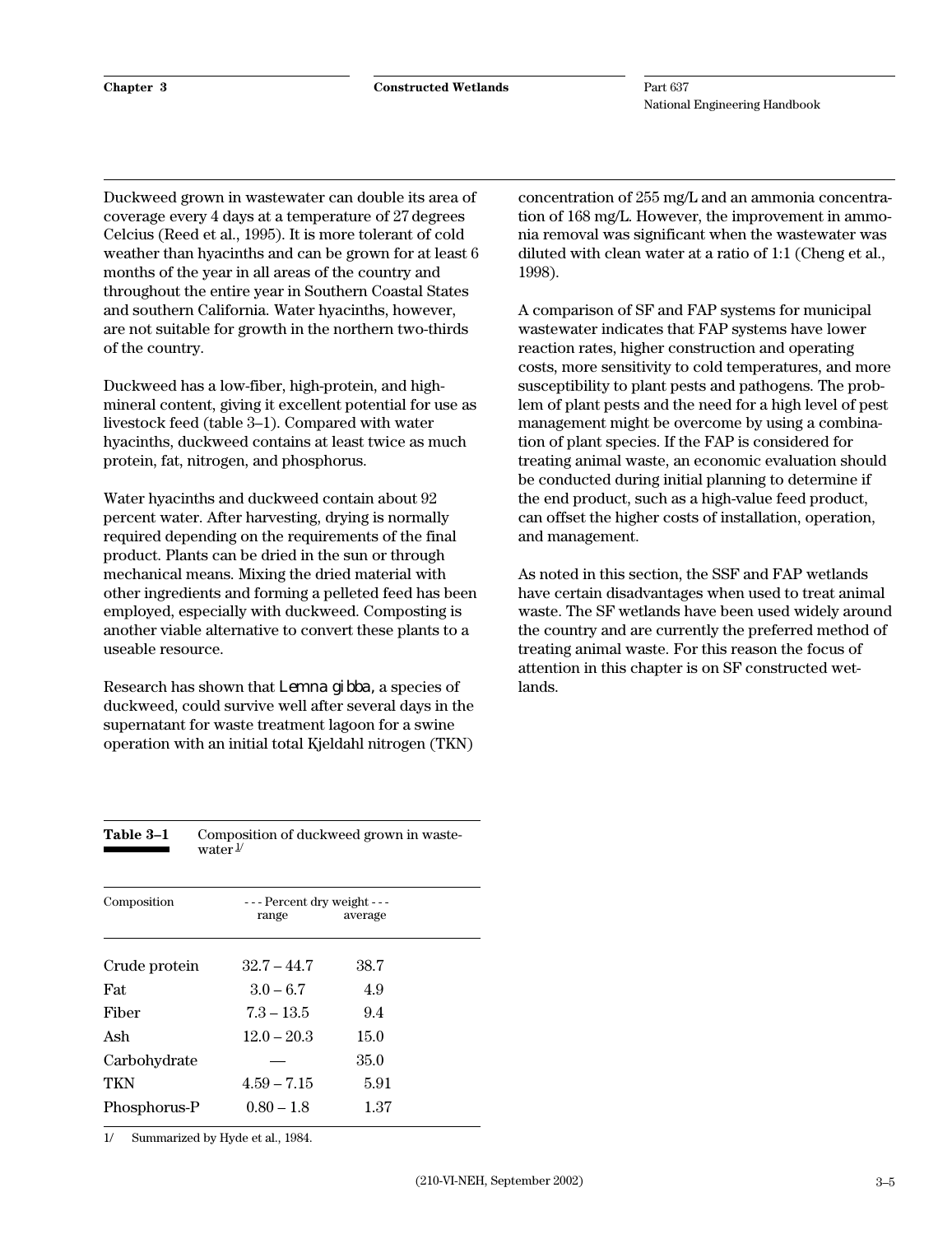## **637.0302 Benefits of surface flow wetlands for animal waste treatment**

The surface flow constructed wetland can provide important benefits for confined animal operations. These benefits relate to improved nutrient management, odor control, water quality improvement, wildlife enhancement, aesthetics, and economics.

## **(a) Nutrient reductions**

In many cases the decisionmaker wants to conserve nutrients in the waste since more nutrients can mean more value as fertilizer. However, some decisionmakers need to reduce nutrient loads either out of necessity, such as not having enough land for proper spreading, or because such reductions will provide some other advantage (see (b) Odor control and (c) Water quality improvement).

Nutrient reduction often becomes a necessity where land area for spreading is limited. In such cases the decisionmaker's options may be limited to:

- reducing the number of animals,
- changing to a crop or cropping sequence that allows for higher nutrient use, or
- providing additional treatment of the wastewater.

In each case, economic factors will also become important.

If the decisionmaker has a liquid waste system and elects to reduce nutrient content of the waste, the SF constructed wetland can be a viable option. Here, the wetland can be sized so that nutrients available after its treatment are consistent with the nutrient management plan for the application site.

Table 3–2 illustrates the value of SF wetlands in removing nutrients and organics from wastewater. The wetlands shown in the table differ in location, age, design, and type of wastewater; nevertheless, the data illustrate that SF constructed wetlands can provide significant reductions in nutrient loads.

## **(b) Odor control**

Land application of some wastewater produces odors that are offensive to neighbors, even at some distance downwind. The SF wetland can reduce these odors by reducing volatile solids concentrations. In addition, as wastewater passes through the wetland, the effluent typically has clearer color and less intense odor than the raw effluent from most waste treatment lagoons and waste storage ponds.

Where a constructed wetland is used to treat the effluent from a waste treatment lagoon, only the supernatant should be discharged to the wetland. Discharge of accumulated sludge from the lagoon to the wetland may kill the plants and create operational problems. Thus, sludge removal and its utilization apart from the wetland must be considered in planning.

#### **Table 3–2** Annual percentage change in pollutant concentrations from two swine and three dairy facilities after treatment of waste treatment lagoon effluent in SF constructed wetlands

| Constituent      |                 | ---- Swine ----  |                        |                  |                |
|------------------|-----------------|------------------|------------------------|------------------|----------------|
|                  | NC <sup>1</sup> | AL $\frac{2}{3}$ | IN $3/$                | $MS \frac{4}{3}$ | OR $\bar{2}$ / |
|                  |                 |                  |                        |                  |                |
|                  |                 |                  | $--$ – % reduction – – |                  |                |
| $NH4-N$          | 91              | 84               | 89                     | 74               | 46             |
| Org-N            | 90              | 83               | 62                     |                  | 47             |
| <b>Total P</b>   | 34              | 46               | 84                     | 53               | 45             |
| $PO4-P$          | 52              | 89               | 77                     | 43               |                |
| BOD <sub>5</sub> |                 | 87               | 92                     | 76               | 63             |
| COD              | 55              | 80               |                        | 64               | 52             |
|                  |                 |                  |                        |                  |                |

F.J. Humenik et al.

2/ T.A. McCaskey and T.C. Hannah

3/ R.P. Reaves and P.J. DuBowy

4/ C.M. Cooper and S. Testa, III

5/ J.A. Moore and S.F. Niswander (Summarized in *Constructed Wetlands for Animal Waste*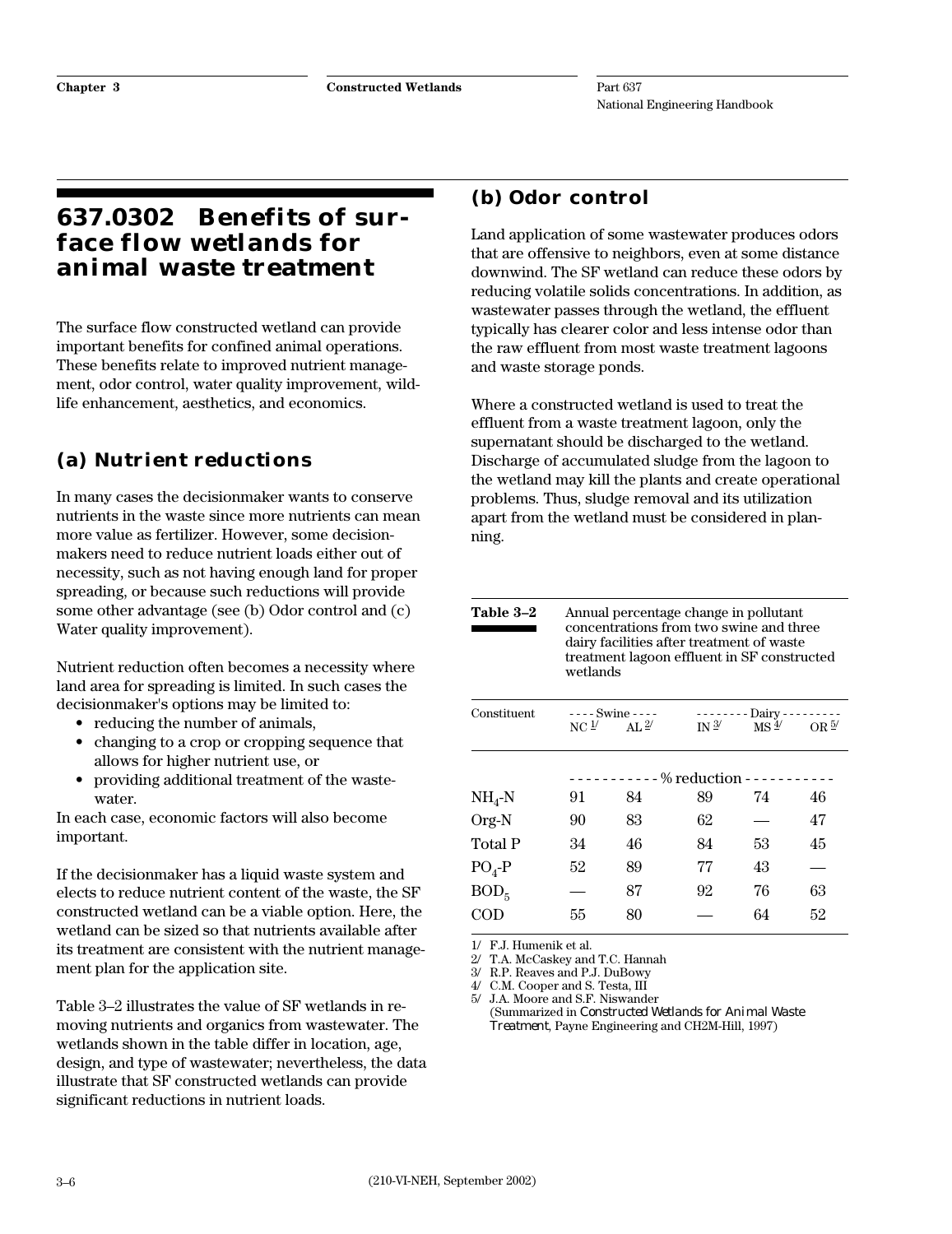## **(c) Water quality improvement**

Proper management of livestock waste is essential to protect surface and ground water from contamination by nutrients, oxygen-depleting organics and ammonia, suspended and settleable solids, and microbial contaminants. However, wastewater from livestock facilities, even after the treatment in waste treatment lagoon or incidental treatment in waste storage ponds, can have high levels of pollutants that can degrade surface water or ground water quality.

When wastewater from a waste treatment lagoon or storage pond is land applied, pollutants still have the potential to enter surface water because of overapplication or through the movement of residual pollutants during storm runoff. This is especially true if buffer zones between application sites and nearby streams are too small.

To ensure maximum protection of surface water, the discharge of wetland effluent to surface water is not recommended although high treatment efficiencies can often be achieved. While reported treatment efficiencies vary, ammonia nitrogen and biochemical oxygen demand  $(BOD<sub>5</sub>)$  have been reduced through wetland treatment by more than 75 percent over an extended period for some systems. Yet, despite these high levels of removal, the quality of wetland effluent may still not meet state discharge limits all year for all pollutants. Therefore, it is recommended that treated effluent be stored and land applied as opposed to discharging under a state-authorized permit.

The decisionmaker for a confined feeding facility who wishes to discharge treated effluent to a nearby stream must first obtain a National Pollution Discharge Elimination System (NPDES) permit from the State regulatory agency. Allowable discharge limits are based largely on the characteristics or waste assimilative capacity of the receiving stream and total maximum daily loads (TMDLs) allowed. Wastewater sampling and flow monitoring on a regular basis are typically required, which means that the treatment system must be reliable enough to meet discharge requirements throughout the year. A system permitted to discharge also typically requires a higher level of management and maintenance.

Although the quality of wetland effluent may not meet discharge requirements, it may be high enough to be used for other purposes than land application. Such uses may include flushing, cooling, and dust control.

## **(d) Wildlife enhancement**

Constructed wetlands attract wildlife. Birds, mammals, amphibians, reptiles, and a variety of dragonflies and other insects frequent the area or make the wetland home. While any arrangement of cells enhances wildlife habitat, the layout can be modified to attract specific types of wildlife. In areas where bio-security is a concern, consideration should be given to excluding migratory and other nonresident wildlife to minimize the potential for spread of disease to other operations.

A recent EPA publication (USEPA, 1999) indicates that more than 1,400 species of wildlife have been identified for constructed and natural treatment wetlands. They include 700 species of invertebrates, 78 species of fish, 21 species of amphibians, 31 species of reptiles, 412 species of birds, and 40 species of mammals. More than 800 species were reported in constructed wetlands alone.

## **(e) Aesthetics**

Wetlands have a unique beauty that in many regions of the country changes through the seasons. Even when planted with typical plantings, the character of the system changes as natural wild plants invade the system. While the choice of plants may be limited for the initial or upstream segments of the system because of the high concentrations of some pollutants, more colorful and a greater variety of plant species may be placed at downstream locations within the wetland system where wastewater quality improves.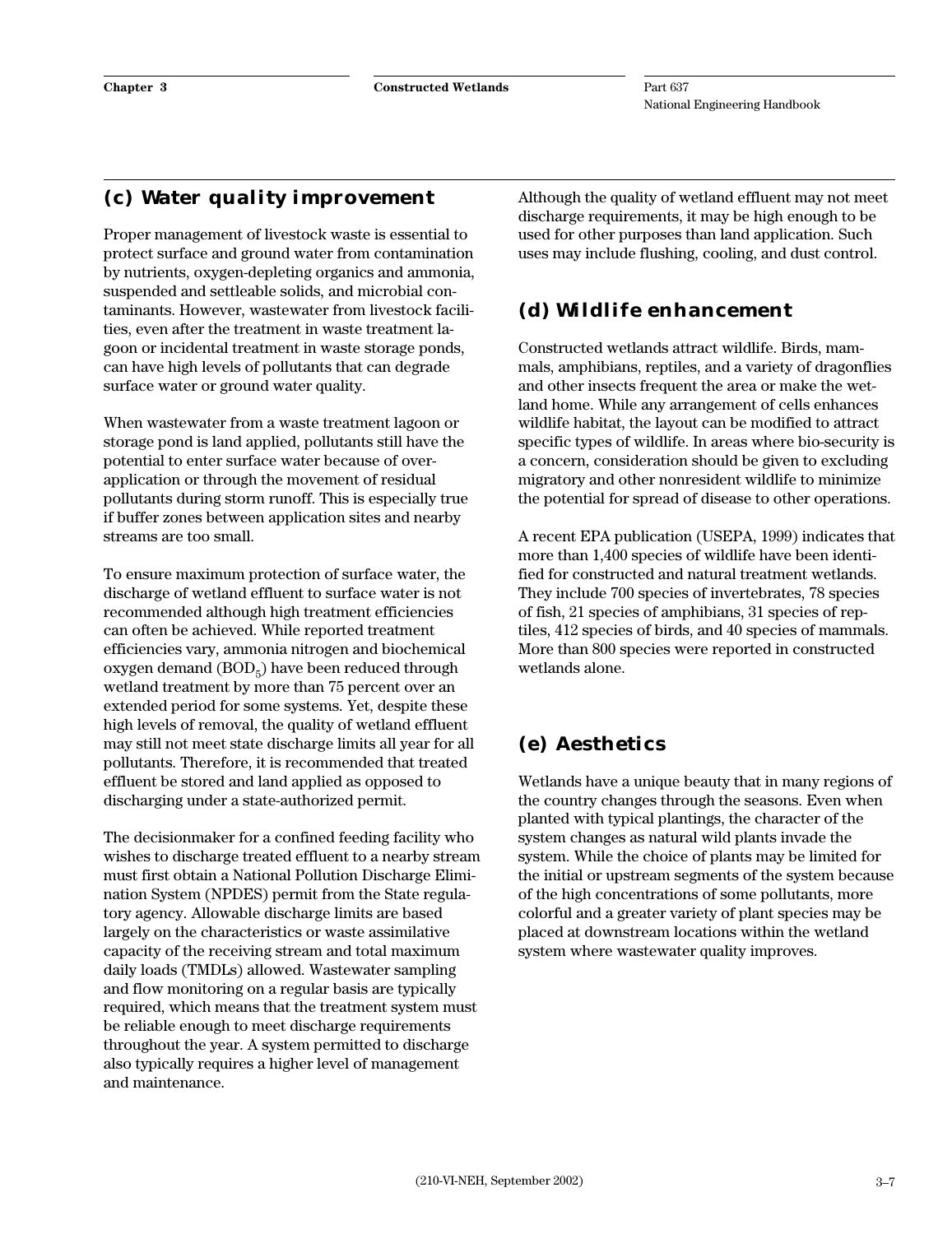## **(f) Economic benefits**

Each operation must be evaluated individually to determine if the installation of a constructed wetland will provide an economic benefit. The benefit could come from reducing the land application area enough to install a solid set system versus a more labor-intensive traveling gun or center pivot system. Even if an economic analysis shows no net benefit from installing a constructed wetland, some decisionmakers might be willing to forgo some measure of annual benefit to reduce the amount of time spent in waste handling.

Some key factors that must be considered in an economic assessment include:

- Construction costs
- Value of nutrients lost through treatment by the wetland
- Equipment and labor costs to land apply wastewater
- Value of land used by constructed wetland
- Value of crop lost because of land taken out of production by the constructed wetland
- Cost of operation and maintenance

## **637.0303 Treatment process**

Many physical, chemical, and biological mechanisms occur within treatment wetlands. Some are relatively simple and others complex, and some are not fully understood in terms of their contribution to the overall treatment process. The principal mechanisms are described in this section.

## **(a) Biochemical conversions**

The wetland is alive with micro-organisms that convert chemical compounds from one form to another. A large fraction of these organisms are attached to plant stems and litter and to sites throughout the soil and plant root complex. Others are free floating within the wastewater stream.

Since wastewater from most livestock facilities is generally low in or devoid of dissolved oxygen, the primary treatment organisms within the wetland are either obligate anaerobes (those requiring an oxygenfree environment) or various facultative types. The principal end products of anaerobic digestion are carbon dioxide  $(CO<sub>2</sub>)$  and methane  $(CH<sub>4</sub>)$ ; however, a variety of other minor gases are also generated in small quantities. Thus, the organic content of the wastewater as measured by 5-day biological oxygen demand  $(BOD<sub>5</sub>)$ , chemical oxygen demand  $(COD)$ , and volatile solids (VS) can be greatly reduced through wetland treatment.

Anaerobic bacteria also convert organic nitrogen (Org-N) to the  $\alpha$ mmonia forms, NH<sub>4</sub><sup>+</sup> and NH<sub>3</sub>. Both forms, as expressed in the equilibrium equation  $\mathrm{NH}_4^+ \leftrightarrow \mathrm{NH}_3$ + H+, are considered to be ammonia nitrogen (Sawyer and McCarty, 1967).

The conversion of ammonia to nitrite  $(NO<sub>2</sub>)$  and then to nitrate  $(\text{NO}_3^-)$  requires an aerobic environment. Aerobic organisms are those requiring free-oxygen for respiration. Such an environment may be in microscopic zones around the roots and rhizomes of wetland plants and on substrates near the water surface. See details on nitrogen conversion within the root zone in section 637.0304 Vegetation.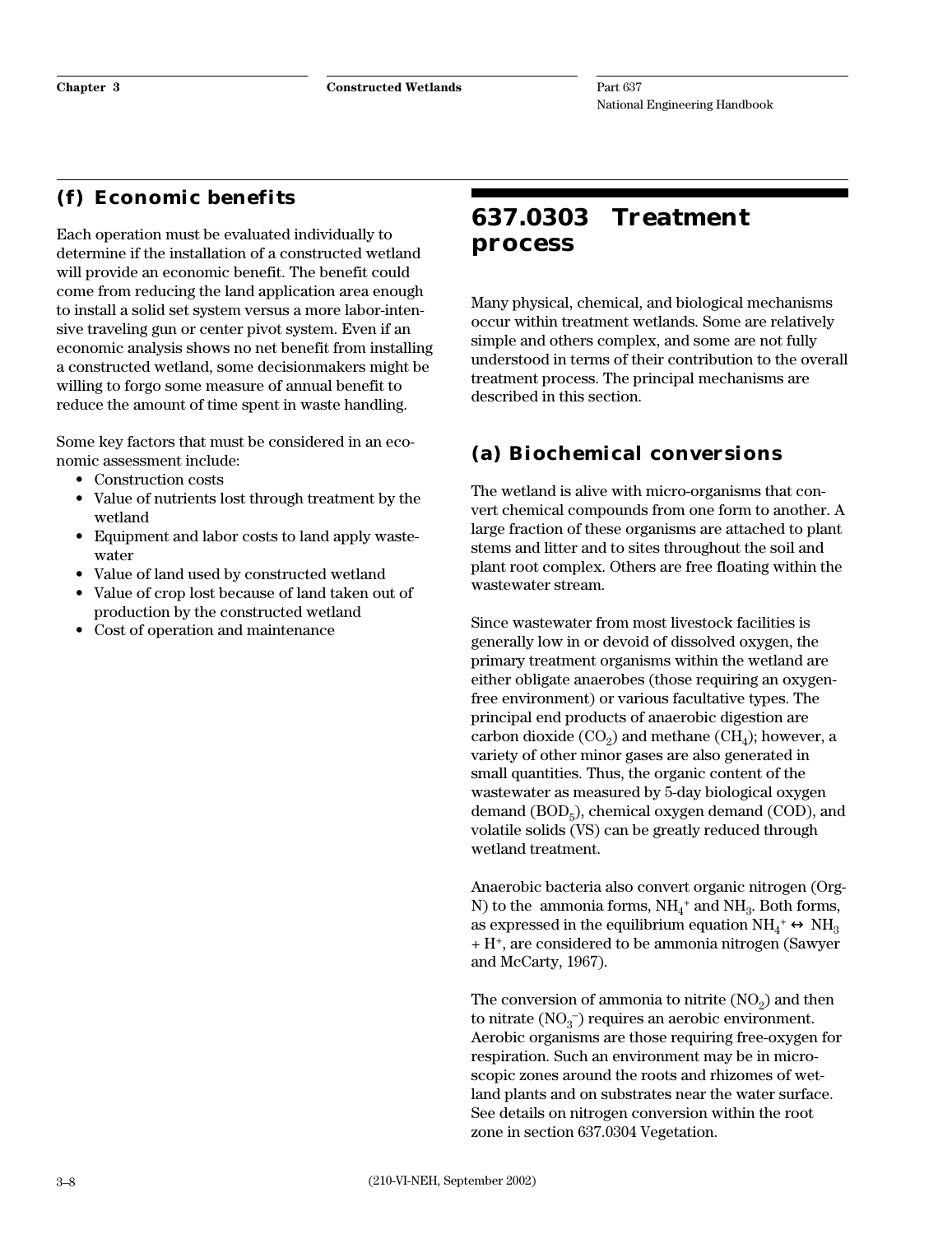As the anaerobic, ammonia-laden wastewater is drawn into the root zone, any aerobic organisms present begin converting ammonia to soluble nitrate. Some of the  $NO<sub>2</sub>$  is used by the plants, but much of it migrates back into the surrounding anaerobic region. Within this region, specific types of anaerobic bacteria denitrify the  $NO_3$ , converting it to  $N_2$  gas, which is then liberated to the atmosphere. Figure 3–4 illustrates the pathways of nitrogen conversions.

Other compounds also go through biochemical conversions. Sulfur compounds can be converted to hydrogen sulfide under anaerobic conditions, and iron compounds can be reduced. Some compounds are lost to the atmosphere, and others are stored in the wetland sediment. Phosphorus does not have a gaseous state; therefore, organic P is converted through biological mechanisms to soluble P and then:

- lost in the wetland effluent,
- extracted by the plants,
- bound within the soil profile, or
- entrapped within the permanent peat-like bed that forms on the floor of the wetland (accretion).

Phosphorus is often removed in relatively high concentrations in many surface flow wetlands during initial startup. However, after 1 to 5 years (Kadlec and Knight, 1995), P levels usually drop to stable long-term removal rate. Since clay soil has a high cation exchange capacity, a wetland constructed in clay soil will most likely provide a longer period of high P removal than a wetland with sandy soil. Typical removal rates for total P for animal waste constructed wetlands are in the range of 40 to 60 percent based on earlier NRCS design criteria (USDA-NRCS, 1991).

## **(b) Accretion**

Accretion refers to the long-term buildup of a peat-like material on the floor of a SF wetland or on top of the filter bed of a SSF wetland. This material consists of settleable solids from the waste stream, the remnants of decayed plant litter, and microbial biomass. Recent additions of loose litter or thatch are not considered part of the accreted material. Accretion is the primary long-term removal process for phosphorus and metals after the soil has been saturated with these elements.

Design height of constructed wetland embankments must consider long-term accretion. The rate of buildup is typically less than 0.5 inch (1.3 cm) per year. When the depth allowance for accretion has been reached, the accumulated material should be removed to maintain the hydraulic effectiveness of the wetland cell. However, as has been stated, accretion is a long-term process. As an example, with an accretion rate of 0.5 inch per year, it would take 25 years to fill 1 foot.

## **(c) Settling/filtration**

Solids entrained within the influent wastewater can settle to the bottom of the wetland and become part of the accreted material or can be filtered or entrapped by the plant stems and bottom litter. The floating material and settleable solids can be retained through this mechanism. Any settleable organic matter is eventually converted to more stable end products through biochemical conversions. Some of the material entering the wetland is relatively inert and, therefore, degrades slowly or becomes part of the permanently stored material in the accretion.

## **(d) Volatilization**

The release of a compound from the surface of a liquid to the surrounding atmosphere is called volatilization. The rate of transfer from the liquid phase to the gaseous phase is governed by standard chemical equilibrium equations for the compounds in question. If the concentration of a compound in a gaseous phase is low or nonexistent, such as an extraneous compound would be in the Earth's atmosphere, the fraction contained in liquid phase continues to evaporate (converted to gaseous phase) until equilibrium is reached.

Ammonia is a compound that readily volatilizes and is one of great importance in animal waste management. Ammonia concentrations in anaerobic waste treatment lagoons typically represent 60 to 70 percent of the total nitrogen concentration, with the other 30 to 40 percent being in organic form. These same percentages apply to wastewater that enters most animal waste constructed wetlands.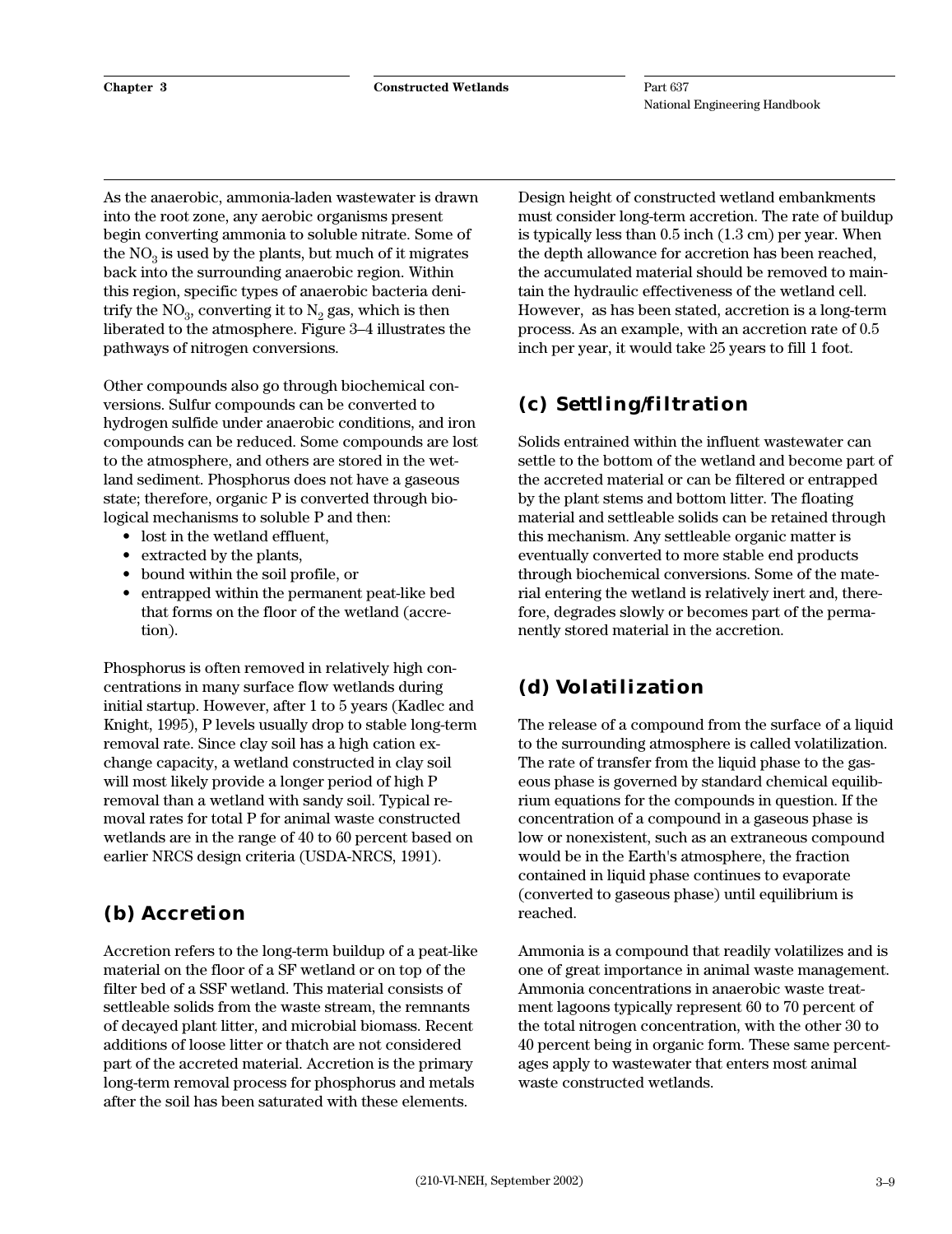



<sup>1/</sup> Source: United States Department of Agriculture, Natural Resources Conservation Service. 1992. Agricultural Waste Management Field Handbook.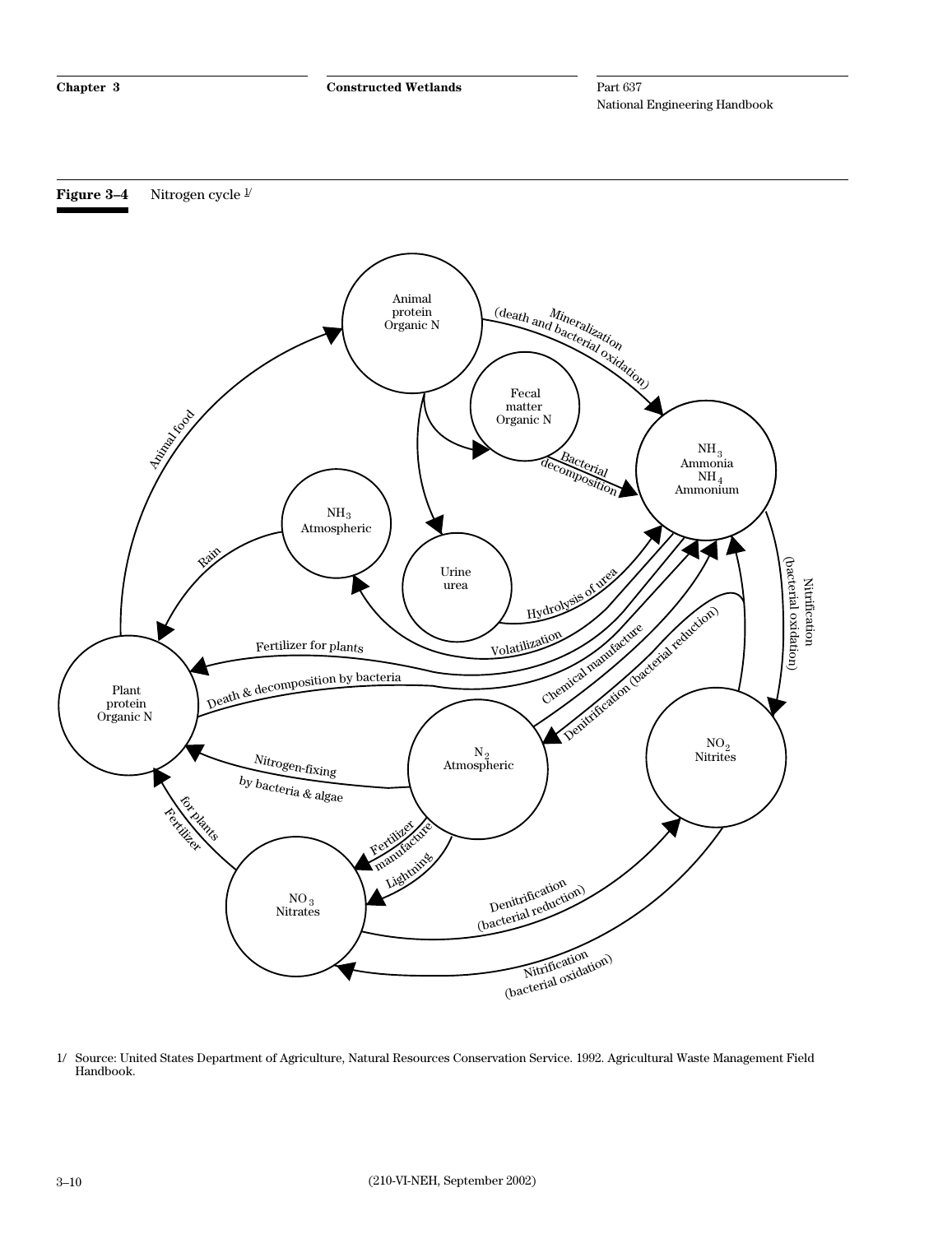While some nitrogen is lost through the denitrification process noted under (a) Biochemical conversions, additional N may be lost through the volatilization of ammonia. This is explained in part by the equilibrium equation for ammonia:

 $NH_4^+ + OH^- \Leftrightarrow NH_3 \bullet H_2O \Leftrightarrow NH_3 \uparrow + H_2O$ 

In this equation,  $NH<sub>3</sub>$  is the gaseous phase of ammonia. The expression  $NH_3 \bullet H_2O$  represents the loose attachment of the un-ionized  $NH<sub>3</sub>$  molecule to the  $H<sub>2</sub>O$  molecule. At the air/water interface,  $NH<sub>3</sub>$  can be volatilized; in which case the equation shifts to the right. If no equilibrium in  $NH<sub>3</sub>$  concentrations between air and water is reached,  $NH<sub>3</sub>$  is volatilized and the equation continues to shift toward more free  $NH<sub>3</sub>$ <sup> $\uparrow$ </sup>. The equation also illustrates the interrelationship between pH and the ammonia forms. Under highly alkaline conditions (high OH<sup>-</sup>), more  $NH<sub>3</sub>$  becomes available in solution and more is available for volatilization.

In addition, the process is affected by temperature. Table 3–3 shows how temperature and pH affect the amount of un-ionized ammonia present in an aqueous solution.

Wastewater entering constructed wetlands from anaerobic waste treatment lagoons usually has pH in the range of 7.0 to 7.5. At 25 degrees Celsius, between 0.57 and 1.8 percent of the available ammonia is in the un-ionized form.

In waste treatment lagoons and constructed wetlands, only the movement of wind across the surface of the wastewater enhances volatilization. Since the pH cannot be easily raised to enhance  $NH<sub>3</sub>$  volatilization, the process of ammonia removal in waste treatment lagoons and constructed wetlands is naturally slower

| Table 3-3           | Percent of un-ionized ammonia $(NH3)$ in<br>aqueous solutions as related to pH and<br>temperature |       |      |                |     |     |
|---------------------|---------------------------------------------------------------------------------------------------|-------|------|----------------|-----|-----|
| Temperature<br>(°C) | 6.0                                                                                               | 6.5   | 7.0  | -------<br>7.5 | 8.0 | 8.5 |
| 15                  | 0.0027                                                                                            | 0.087 | 0.27 | 0.86           | 27  | 8   |
| 20                  | 0.040                                                                                             | 0.13  | 0.4  | 1.2            | 3.8 | 11  |
| 25                  | 0.057                                                                                             | 0.18  | 0.57 | 1.8            | 5.4 | 15  |
| 30                  | 0.080                                                                                             | 0.25  | 0.80 | 2.5            | 7.5 | 20  |

than that in industrial and municipal systems where aeration is provided and pH is controlled. Nevertheless, as much as 90 percent of the original N entering an anaerobic waste treatment lagoon is lost, mostly through volatilization of ammonia. It is believed that a considerable amount of N is also lost in constructed treatment wetlands as a result of this process.

Research on ammonia losses from rice fields fertilized with ammonium indicates that loss rates were comparable to plant uptake for dense stands of macrophytes (Freney et al., 1985). In addition, Kadlec and Knight (1996) summarized various studies on the subject of ammonia volatilization and concluded that "volatilization typically has limited importance, except in specific cases where ammonia is present at concentrations greater than 20 mg/L."

The influent ammonia concentration to constructed wetlands from livestock operations generally exceeds 20 mg/L. For wastewater from swine operations that has been pretreated with a waste treatment lagoon, this influent ammonia concentration ranges from 200 to 300 mg/L. Because of this, it would appear that ammonia volatilization is a significant pathway for the loss of N in this type of wetland. Further research on this issue is needed to quantify amounts lost under various climatic conditions.

## **(e) Interactions with soils**

When wastewater enters the soil/plant-root matrix, various reactions can take place depending on the type and amount of clay, hydrous oxide, and organic matter present. In addition, the nature and type of chemical constituents in the solute as well as the pH and cation exchange capacity of the soil play important roles in the retention and conversion of pollutants.

Reactions within the soil complex include ion exchange, adsorption and precipitation, and complexation (Keeney and Wildung, 1977). Cation exchange is the dominant exchange process in soils. In this process positively charged particles (cations) that are bound electrostatically to negatively charged (anionic) sites on soil colloids are exchanged with cations in the soil solution with little or no alteration of the solids. Since soil colloids have a net negative charge, many positively charged molecules in wastewater are readily bound within the soil profile.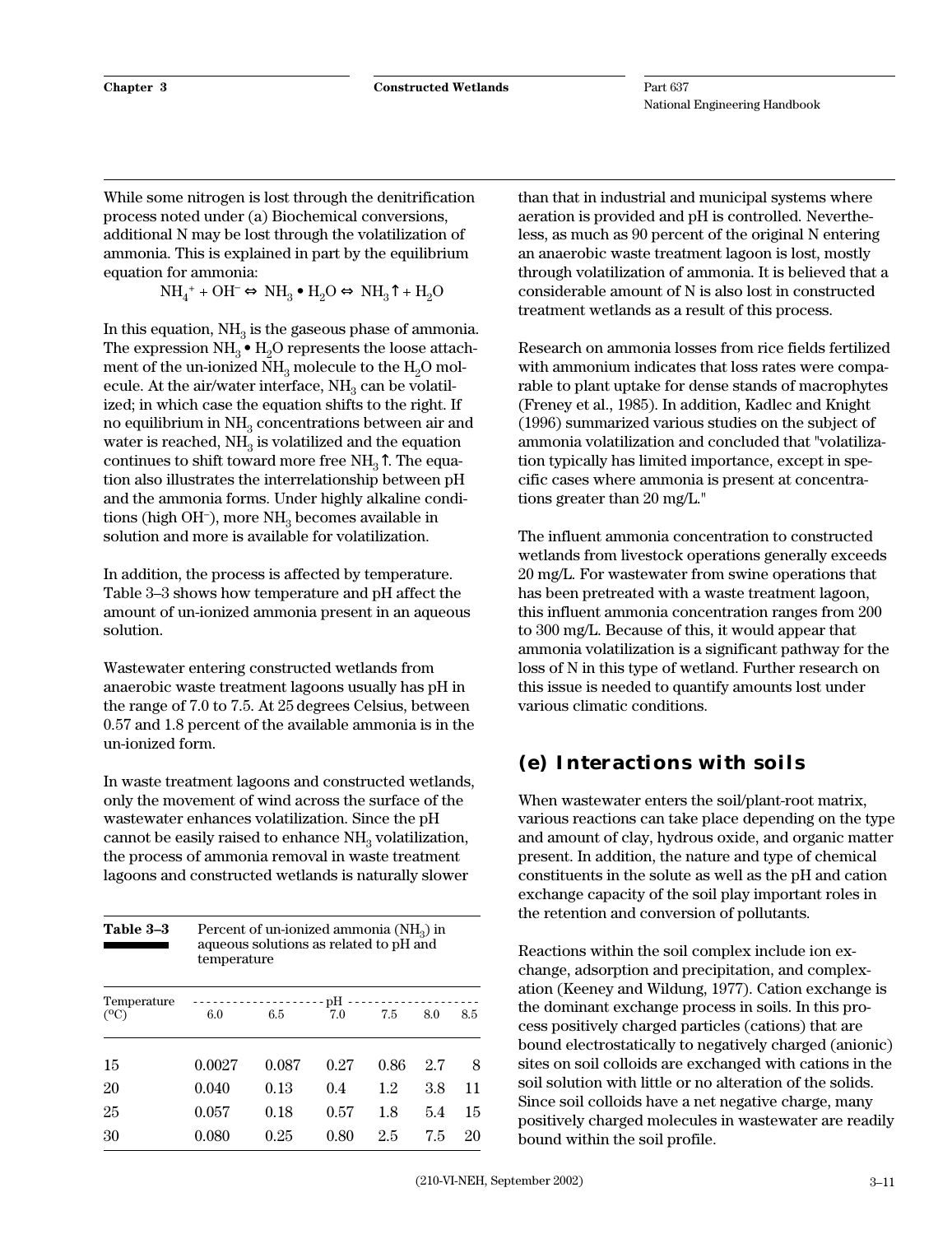Adsorption refers to the "adhesion of gas molecules, dissolved substances, or liquids to the surface of solids with which they come in contact," while precipitation denotes the formation of "a sparingly soluble solid phase" (Keeney and Wildung, 1977). These two processes are often in competition, and determining which one dominates is often difficult.

Sorption, a term often used to describe adsorption and absorption, can involve weak atomic and molecular interactions (physical sorption) or stronger ionic-type bonds similar to those holding atoms in a molecule (chemisorption). The latter process is thought to be the primary mechanism for phosphate retention in acid (Seyers et al., 1973; Mattingly, 1975).

A host of other interactions can occur within the soil. Metals, for instance, can react with soil in a variety of ways. In addition to the inorganic reactions that occur, metals may be subject to complexation, chelation, and biological transformations in organic soils.

The purpose of this section is not to explain the often complex interactions that can occur when wastewater enters the soil profile. This section simply illustrates that the soil is a vitally important and intriguing part of the treatment process within constructed wetlands.

## **(f) Evapotranspiration**

Losses of water to the atmosphere from a wetland's water surface and soil (evaporation) and from the emergent part of the wetland plants (transpiration) are referred to collectively as evapotranspiration (ET). Since ET affects the overall water balance of a waste treatment system, it becomes an important factor in design. Factors that affect the rate of ET include incoming solar radiation, back radiation, cloud cover, time of year, latitude, wind velocity, amount of open water exposed to winds, and percent of water surface covered by litter or occupied by emergent plants, (Kadlec, 1989). Differences in evaporation related to wetland plant type appear to be relatively unimportant (Linacre, 1976).

Any attempt to predict ET losses based on energy balances could be a difficult task and could result in outcomes that may be no better than using empirical methods. With this in mind, the following guidelines are presented for estimating ET:

- Wetland ET over the growing season is nearly equivalent to 0.8 times Class A pan evaporation. Climate apparently has little effect on this relationship. Monthly and yearly Class A pan evaporation data can be obtained from data published by the U.S. National Oceanic and Atmospheric Administration (NOAA).
- Wetland ET and lake evaporation are approximately equal. This is simply a corollary of the paragraph above because Class A pan evaporation is roughly 1.4 times lake evaporation.
- For small wetlands, the ratios to pan and lake evaporation may not be adequate for predicting ET. While these ratios can be applied effectively to wetlands as small as 0.25 acre (0.1 ha), they may not be reliable for smaller wetlands because of the advective influences of the surrounding climate. In other words, ET is enhanced in small wetlands much as it is with potted plants.

The importance of ET can be seen in a simple calculation for a wetland with a 2-acre surface area. Assuming, based on climatic data, a lake evaporation of 36 inches (92 cm) per year, the annual ET would be about  $261,360$  cubic feet  $(7,396 \text{ m}^3)$  per year, or nearly 2 million gallons. This yearly value is somewhat misleading because ET is not evenly distributed throughout the year: ET rates are typically much higher during the summer than during winter. Even in northern climates, all wastewater applied to a treatment wetland can be lost through ET during a dry summer, as occurred twice in 10 years at a municipal treatment wetland in Michigan (Kadlec, 1989). For this reason, consideration should be given to supplemental water that may be needed for the system.

Given the choice between the more detailed and rigorous method of determining ET and the use of empirical methods, the latter is recommended for estimating ET for animal waste treatment wetlands. Regardless of the method used, it should be noted that ET can result in a high degree of variability in hydrodynamics throughout any single growing season.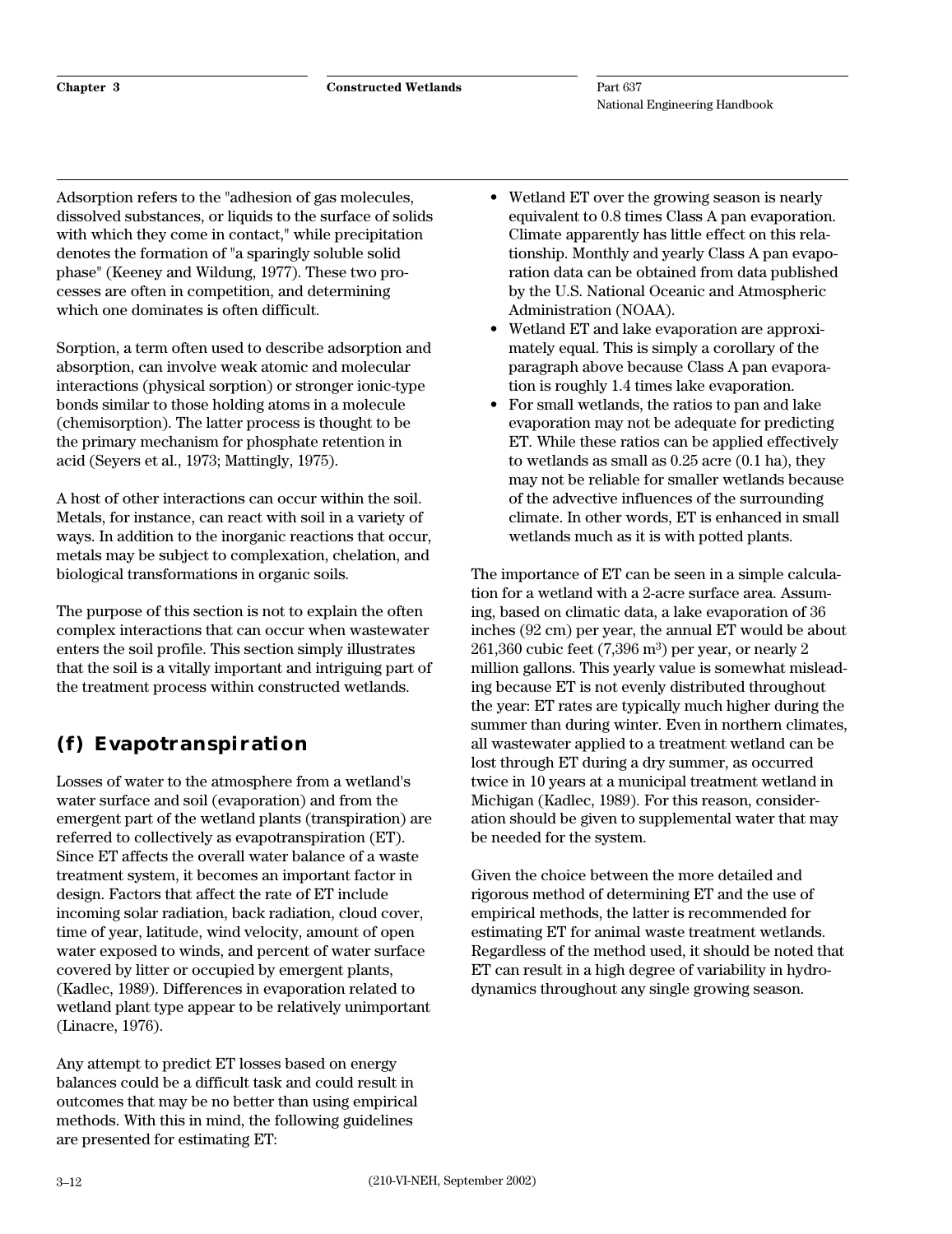## **(g) Nutrient uptake**

Wetland plants extract nitrogen, phosphorus, potassium, and various minor nutrients and metals from livestock wastewater. These constituents of wastewater may be used in the development of plant stems and leaves, or they may be stored for an extended period in the roots and rhizomes. Emergent plants used in SF and SSF wetlands remove nutrients during the growing season, but a large part of these nutrients are returned to the litter mass as plants die back in winter. A fraction of the decaying litter is released in the wetland effluent. However, some of the nutrients become part of the accretion, while others are permanently or semipermanently stored in the subsurface structure of the plants.

Harvesting plants in SF and SSF wetlands will remove only a minor amount of nutrients and other pollutants relative to the other processes noted above. Therefore, harvesting is not recommended. However, in FAP systems, nutrient removal by plants is significant simply because the plants and, hence, the nutrients are harvested and removed from the system.

## **637.0304 Vegetation**

The U.S. Fish and Wildlife Service (USFWS) lists more than 6,700 plant species that are identified with wetlands. These include the obligate species that are exclusively in wetland habitats and facultative species that are in either wetland or upland areas. Only a fraction of this number is suitable for use in treatment wetlands, and fewer still would be suitable for use in treating high-strength wastewater, such as that from most confined livestock facilities. Nonetheless, a variety of wetland plant species has been used in the treatment of wastewater. Some have been purposefully introduced, and some are natural invaders. Guntenspergen, et al. (1989) listed 17 emergent species, 4 submergent species, and 11 floating species that have been used in wetlands for treating municipal wastewater. Kadlec and Knight (1996) listed 37 families of vascular plants that have been used in water quality treatment. Be alert to using any plant species that may be considered invasive.

#### **(a) Types of aquatic and wetland plants**

The four major groups of macrophytic plants associated with wetlands in general are mosses, ferns, conifers, and flowering plants. However, the vast majority of plants used in wastewater treatment wetlands are flowering plants. Table 3–4 describes plants within the flowering plant group.

The emergent herbaceous plants are used extensively in municipal waste treatment systems throughout the world and are the most widely used plants in animal waste constructed wetlands. Although floating plants, such as duckweed, often fill open areas of surface flow wetlands, their contribution to the overall treatment process in this type system is incidental to that provided by the emergent herbaceous plants. Therefore, the focus in this publication is on the emergent herbaceous varieties.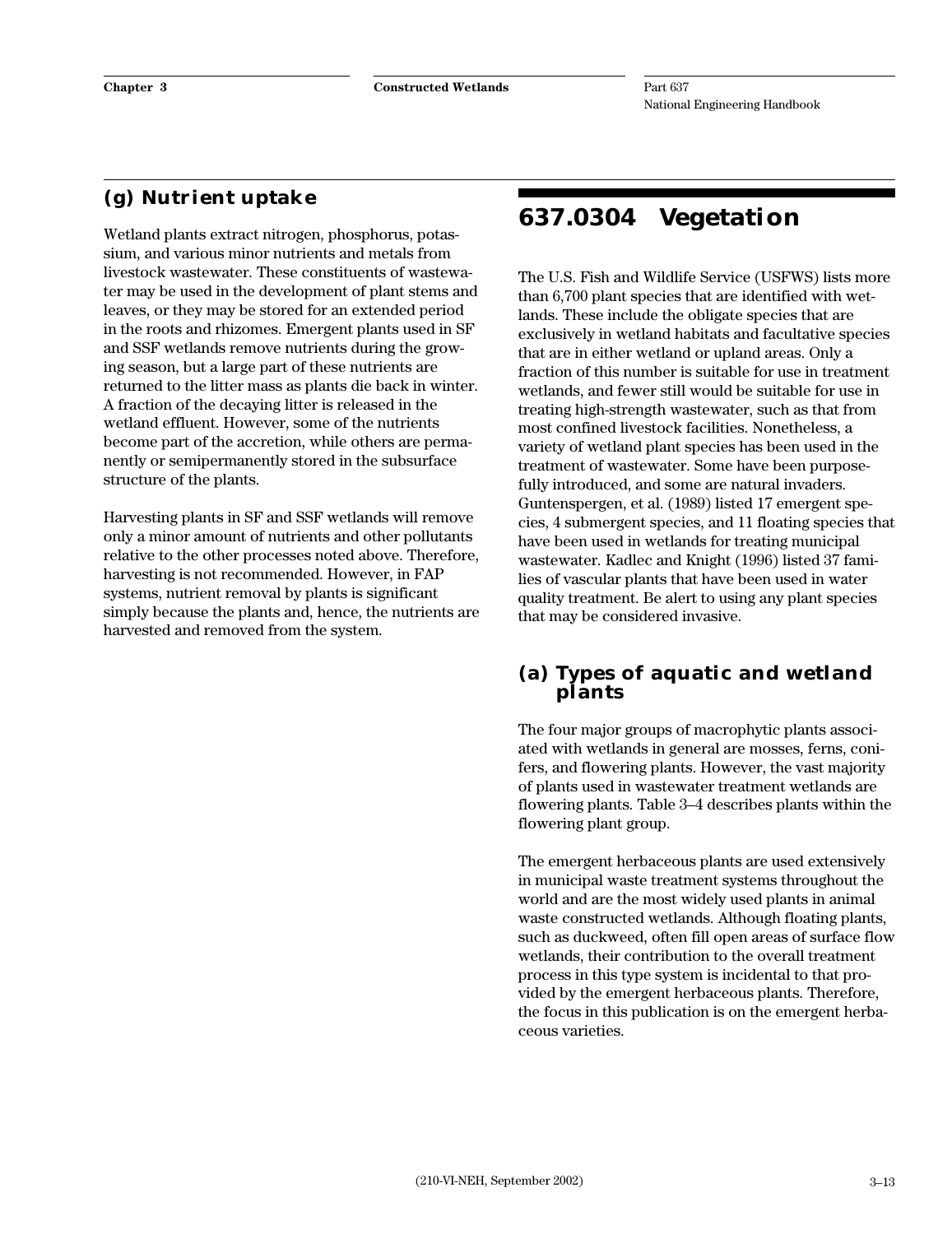**Chapter 3 Constructed Wetlands**

Part 637 National Engineering Handbook

| Table 3-4<br>Flowering aquatic and wetland plants used in wastewater treatment |                                                                                                                                                                                                                                                                                                                                                                                                                                                                        |                                                                                                                                                                                                                              |  |  |
|--------------------------------------------------------------------------------|------------------------------------------------------------------------------------------------------------------------------------------------------------------------------------------------------------------------------------------------------------------------------------------------------------------------------------------------------------------------------------------------------------------------------------------------------------------------|------------------------------------------------------------------------------------------------------------------------------------------------------------------------------------------------------------------------------|--|--|
| Growth habit                                                                   | Description                                                                                                                                                                                                                                                                                                                                                                                                                                                            | Typical plants                                                                                                                                                                                                               |  |  |
| <b>Rooted plants</b>                                                           |                                                                                                                                                                                                                                                                                                                                                                                                                                                                        |                                                                                                                                                                                                                              |  |  |
| Submerged                                                                      | Main vegetative structure is completely underwater. Flowers<br>or inflorescence generally extend above the water. Through<br>photosynthesis, these plants produce volumes of dissolved<br>oxygen, which facilitates aerobic decomposition. They may<br>be shaded out where free floating plants are plentiful. Best<br>adapted to deep water zones.                                                                                                                    | hydrilla ( <i>Hydrilla</i> )<br>egeria (Egeria elodea)<br>frog's-bit (Limnobium)<br>pondweed (Potamogeton spp.)                                                                                                              |  |  |
| Floating<br>(stems and leaves)                                                 | Roots extend into the bottom soil or may be attached at the<br>shoreline. Plants may cover large areas in shallow water<br>regimes. The shade they provide may affect water tempera-<br>ture. Such coverage may also reduce the population of<br>algae and, thereby, reduce suspended solids concentrations<br>in wetland effluent. Pennywort, attached at the shoreline,<br>has spread profusely in open areas between emergent plants<br>in some treatment wetlands. | water lily (Nymphaea spp.)<br>spatterdock (Nuphar spp.)<br>pondweed (Potamogeton spp.)<br>pennywort (Hydrocotyle spp.)                                                                                                       |  |  |
| Emergent<br>herbaceous                                                         | Plants are rooted in the soil and have structures (stems and<br>leaves) that emerge or stand upright above the water surface.<br>As herbaceous plants, their structures are nonwoody yet<br>they stand erect above the water surface. They are the<br>primary plants used in constructed wetlands for<br>treating animal waste.                                                                                                                                        | bulrush (Scirpus spp.)<br>cattail (Typha spp.)<br>common reed (Phragmites)<br>duckpotato arrowhead<br><i>(Sagittaria spp.)</i><br>giant cutgrass (Zizaniopsis<br>spp.)<br>southern wild rice (Zizania)<br>rush (Juncus spp.) |  |  |
| Emergent woody                                                                 | Includes shrubs, trees, and woody vines. Distinguishing<br>characteristics include bark, nonleafy vascular structure,<br>decay-resistant tissues, and relatively long life. Used in<br>municipal treatment wetlands. Their effectiveness in treating<br>wastewater from confined livestock operations is uncertain.                                                                                                                                                    | cypress (Taxodium spp.)<br>willow (Salix spp.)<br>ash ( <i>Fraxinus</i> spp.)<br>gum (Nyssa spp.)<br>birch (Betula spp.)<br>alder (Alnus spp.)                                                                               |  |  |
| <b>Free-floating plants</b>                                                    |                                                                                                                                                                                                                                                                                                                                                                                                                                                                        |                                                                                                                                                                                                                              |  |  |
| Free-floating to<br>partly submerged                                           | Plants may be rootless ( <i>Wolffia</i> spp.) or have a root<br>system that ranges from a single hair-like root (Lemna spp.)<br>to roots that are several feet long (Eichhornia spp.).                                                                                                                                                                                                                                                                                 | duckweed (Lemna spp.)<br>water meal ( <i>Wolffia</i> spp.)<br>water hyacinth (Eichhornia                                                                                                                                     |  |  |

into the water column. Plants reproduce rapidly, especially in a nutrient-rich environment. When used for wastewater

treatment, harvesting is essential.

Roots, when present, are not attached to the soil, but extend *crassipes)*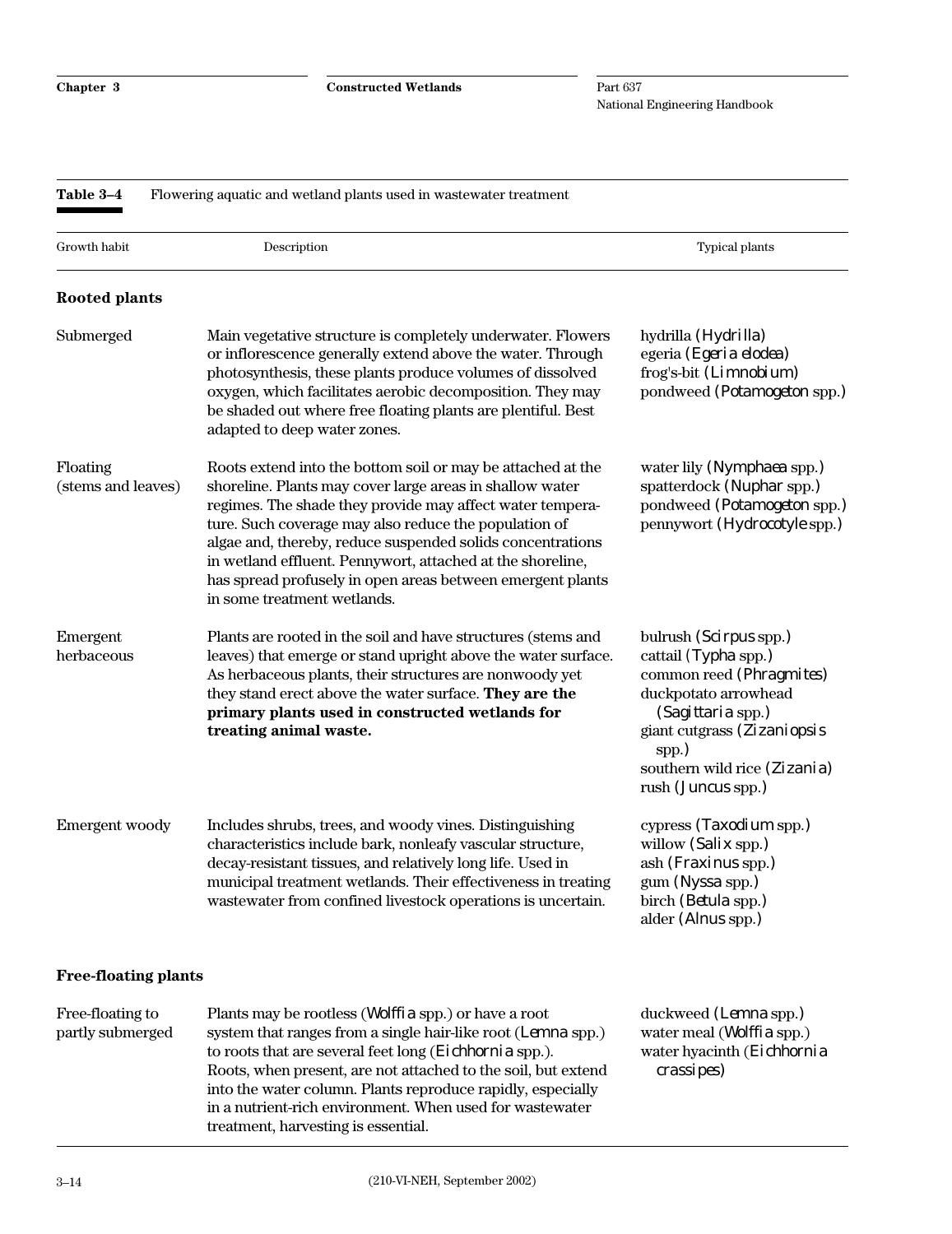## **(b) Emergent herbaceous plants**

Emergent herbaceous plants (EHPs) are the dominant type vegetation used in wetland treatment systems, mainly because most treatment wetlands are surfaceflow systems and the shallow water of these systems is ideal for this type vegetation. EHPs are also the dominant type vegetation in SSF wetlands. While floating plants (free-floating or attached) frequently enter SF wetlands through natural means, their presence is usually incidental.

Another factor favoring the use of emergent wetland plants is that they function in all latitudes of the United States, unlike some major floating plants. In addition, the best known and most versatile of the wetland plants (i.e., cattails, fig. 3–5, and bulrushes, fig. 3–6) are often available locally; thus, starter plants can sometimes be gotten onfarm or from county and state highway departments when they are cleaning out road ditches.

Although these considerations are important, the two special reasons that make the emergent wetland plants important are

- the special structural properties that allow these plants to survive in an otherwise hostile environment and
- the plants' special ability to facilitate the treatment process.

The structural functionality of these plants and their role in the treatment process are presented here.

#### **(1) Structural functionality**

All plants require oxygen, nutrients, and water for various metabolic processes. When plant roots remain in saturated soil, the normal diffusion of gases to and from the plant roots is inhibited. Such gas transfers can still take place within the root zone if the water is oxygenated, but the process is much slower than in well aerated, but unsaturated soils. If the soils are saturated and also enriched with organic matter, anaerobic condition undoubtedly exists. In this case the roots are in competition with local microbial communities for any meager supplies of dissolved oxygen (DO) available; for most terrestrial plant species, the result is certain death.



Source: Center for Aquatic and Invasive Plants, University of Forida



Source: Center for Aquatic and Invasive Plants, University of Forida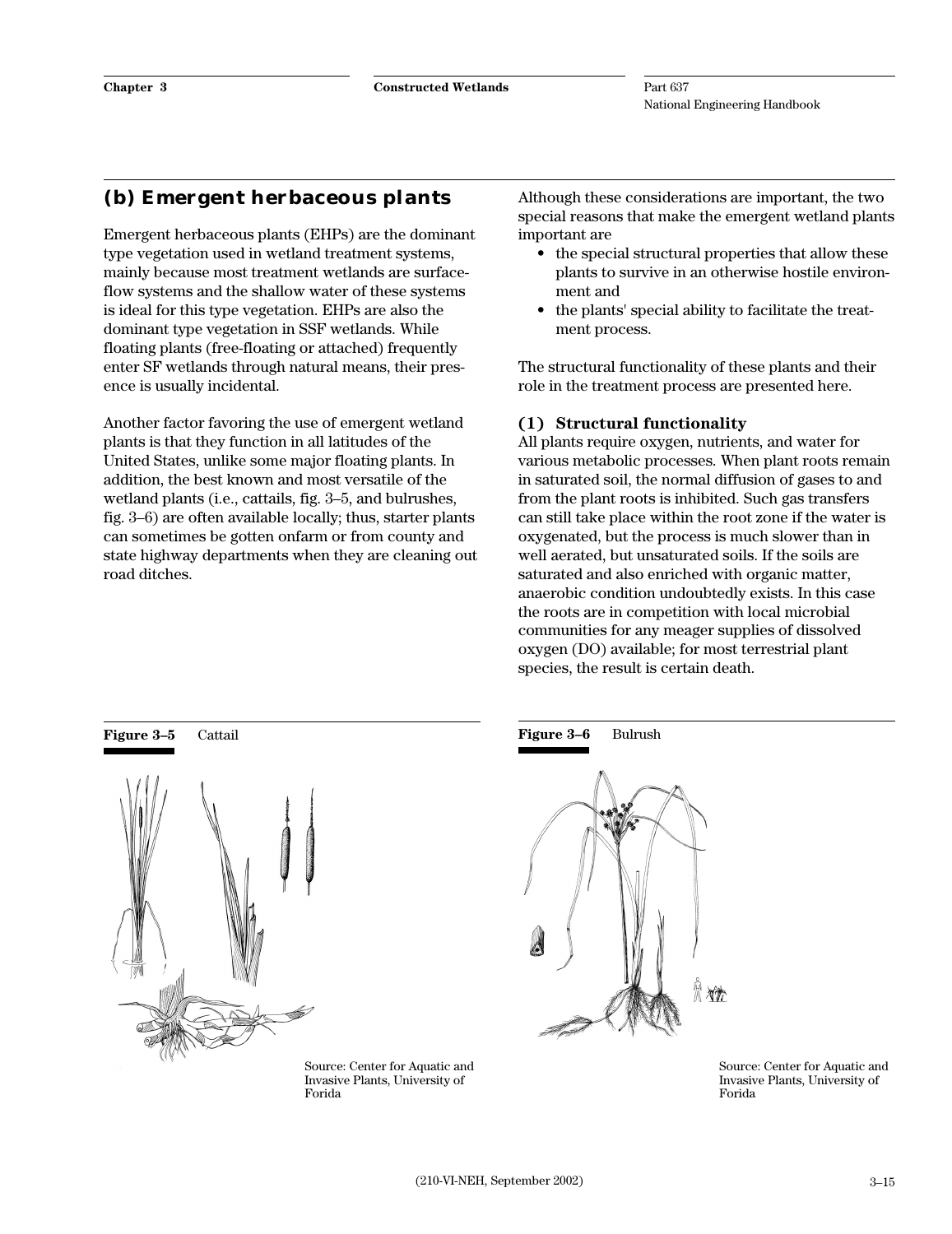Many emergent wetland plants have adaptations that allow life to go on even in soil that is both continuously flooded and saturated with a high level of oxygen demanding organic material, more specifically, wastewater. These adaptations ensure that oxygen is transported to the roots and rhizomes to satisfy the plant's respiratory demands.

Vascular wetland plants are equipped with *aerenchyma* or *aerenchymous* tissues containing lacunae, or a network of tiny hollow tubes that traverse the length of the plant allowing gases to move from the above-water part of the plant to the roots and rhizomes, and vice versa. In addition, these plants have *lenticels,* or small openings along the plant stems that facilitate the flow of gases in and out (see figure 3–7). Lenticels may also be located on adventitious roots that develop from the stalk or stem of the plant within the water column. Other structural components include "knees" on cypress trees (an emergent woody plant) and buttresses, also on certain woody species.

The transfer of gases and in particular of oxygen from the above-water part of the emergent herbaceous plants to the root zone can occur in two basic ways:

- passive molecular (gas-phase) diffusion
- bulk flow of air through internal gas spaces of the plant, resulting from internal pressurization (Brix, 1993)

**Figure 3–7** Features of an emergent-hydrophytic plant stem that allow movement of gases to and from the root zone



#### **(2) Molecular diffusion**

Brix, 1993, describes molecular diffusion as follows: Diffusion is the process by which matter is transported from one part of a system to another as the result of random molecular movement. The net movement of matter is from sites with high concentrations (or partial pressures) to sites with lower concentrations. The rate of diffusion of a gas depends on the medium in which the diffusion occurs, the molecular weight of the gas, and the temperature.

Diffusion within the emergent herbaceous plants involves reverse gradients of  $O<sub>2</sub>$  and  $CO<sub>2</sub>$  partial pressures in the lacunae. Researchers have shown that in some plants a large decrease in  $O_2$  concentration occurs between the aerial parts of the plants and the root zone, while gradients of  $CO<sub>2</sub>$  and  $CH<sub>4</sub>$  occur in the reverse direction (Brix, 1993). The decrease in  $O<sub>2</sub>$ concentration was shown to range from 20.7 percent in the aerial stems to 3.6 percent in the lacunal air of the deepest-growing rhizomes, with the drop resulting from  $O<sub>2</sub>$  extracted for respiration (Brix, 1993). In the same manner,  $CO<sub>2</sub>$  produced by respiration in the roots and rhizomes and  $CH<sub>4</sub>$  produced in the anoxic sediment diffuse along a reverse path with an increasing concentration gradient until these gases are expelled from the aerial part of the plant.

#### **(3) Pressurized ventilation**

The bulk flow of air into and through a plant can result from differences in temperature and water vapor pressure across porous partitions (i.e., plant leaves). Pressure is higher on the warm side and on the humid side of a partition, which can result in pressurization and airflow within the plant. In a study of water lilies, the external pressure was greatest in the youngest leaves, causing airflow into the leaves, down the petioles to the rhizomes, and back up to the older leaves where the air was vented back to the atmosphere. Internal pressurization and convective throughflow driven by gradients in temperature and water vapor pressure seem to be common attributes of a wide range of wetland plants, including species with cylindrical and linear leaves (e.g., *Typha, Schoenoplectus, Eleocharis*) (Brix, 1993).

Another type of pressurization is called venturiinduced convection. Wind passing over the wetland flows at different velocities, with lower velocities occurring near the water surface because of drag. At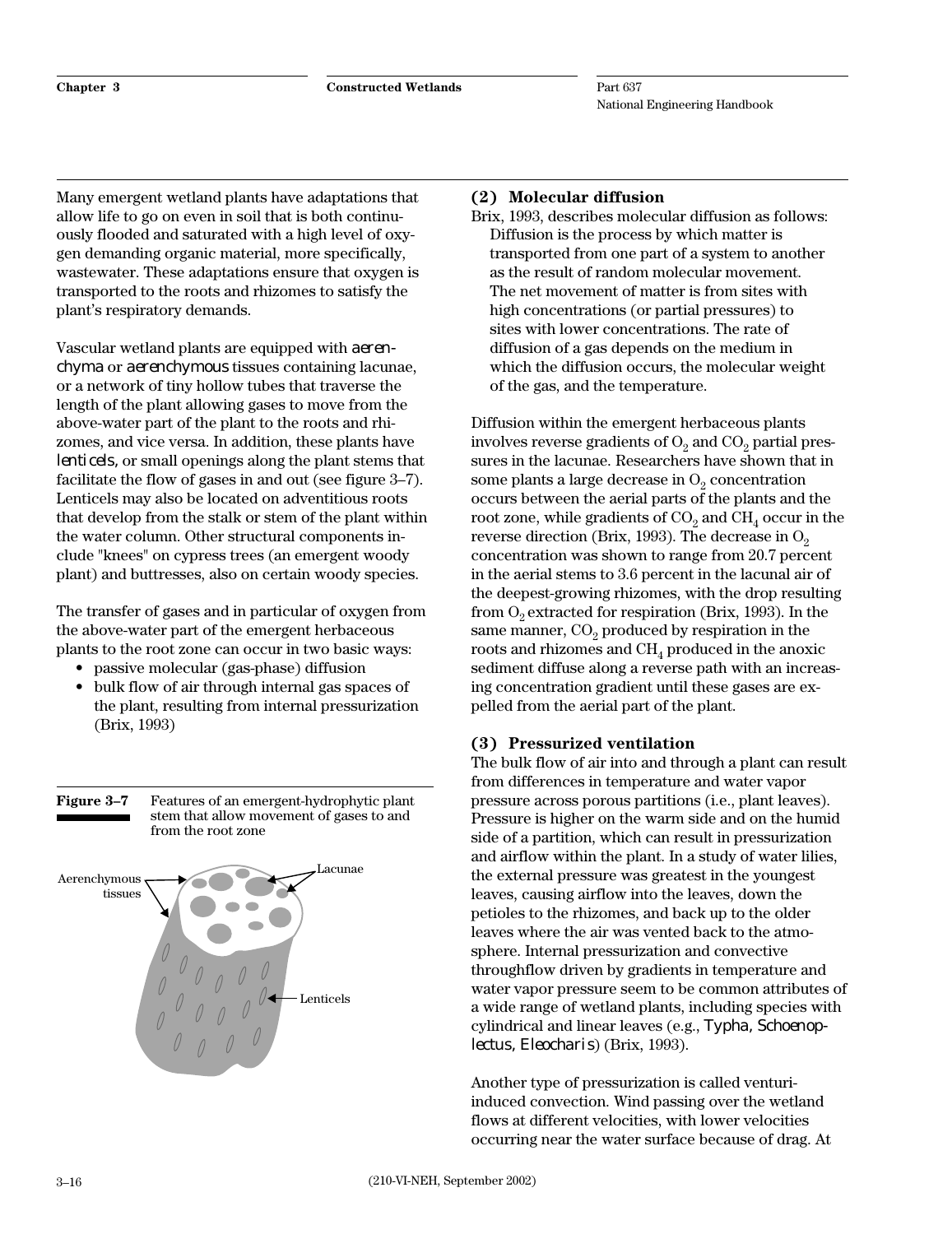lower wind speeds, the pressure is greater. Thus, air is drawn into broken stems and culms closest to the water, circulated within the root system, and moved through the lacunae to points of lower pressure in the upper leaves and shoots. From there it is exhausted to the surrounding atmosphere (see figure 3–8).

The special structural features noted here do more than provide a means of respiration in the roots and rhizomes. In some cases an amount of  $O<sub>2</sub>$  exceeding the respiratory requirements of the roots and rhizomes occurs, resulting in  $O_2$  exuding into the adjacent soil and creating microscopic aerated zones amid otherwise anaerobic conditions. The amount of  $O<sub>2</sub>$  leakage from diffusion has been reported to be in the range of  $0.02$  to  $12$  g  $O_2/m^2$ /day (Brix and Schierup, 1990; Brix, 1993; and Armstrong et al., 1990) although higher values have been reported. Wetland plants that have a pressurized flowthrough mechanism for transporting oxygen to the roots and rhizomes have a greater potential for leakage and rhizosphere oxidation than those based on passive diffusion or pressurized mechanisms without flowthrough (Brix, 1993).

#### **(4) Role of emergent macrophytes in the treatment process**

The primary function of emergent herbaceous vegetation is not to remove nutrients and other pollutants through plant uptake; rather, it is to facilitate waste treatment. As facilitators, these plants play several roles in the treatment process:

- source of microbial substrate
- facilitator of nitrification/denitrification
- water and pollutant transporter
- users of nutrients
- filter
- source of shade
- source of new soils and sediment

**Source of microbial substrate—**Wetland plants provide solid surfaces or substrate on which bacteria and fungi grow. Fallen leaves, stems, flowers, and other residue from aging plants provide a large amount of surface area on which the treatment organisms thrive.

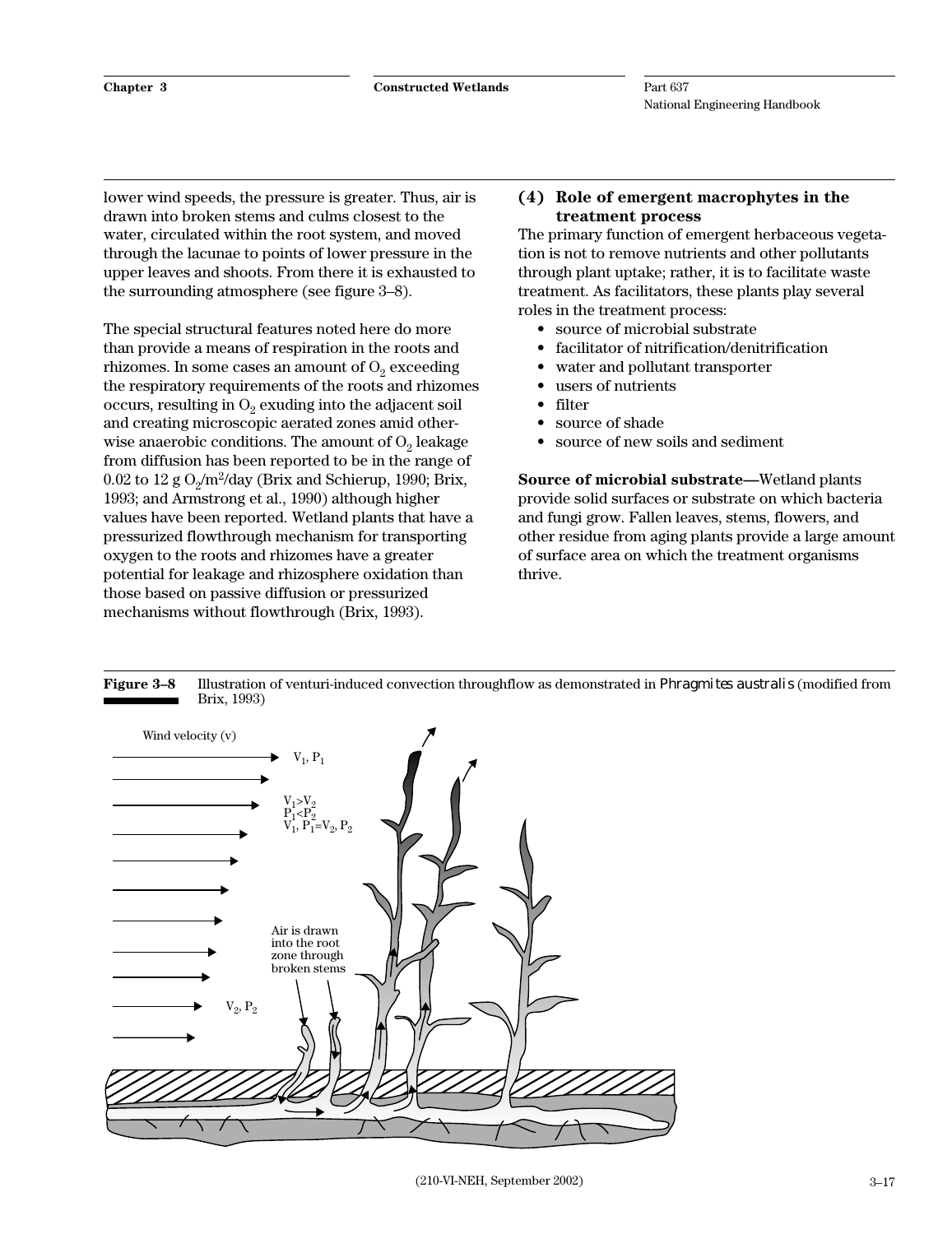The populations of organisms that inhabit the substrate are the driving force in the treatment process, causing pollutant concentrations to dramatically decrease as wastewater passes through the wetland. Reed et al. (1995) indicates that the micro-organisms that populate the submerged plant stems, fallen leaves, roots, and rhizomes are responsible for much of the treatment within the wetland. Kadlec and Knight (1996) state the complex mixture of plant litter in various stages of decomposition and its highly productive biological communities are responsible for 90 percent of the overall treatment within surface flow wetlands. Thus, the principal function of the emergent herbaceous vegetation is to provide substrate essential to the treatment process.

It becomes evident that the greater the surface area of the wetland, the greater amount of substrate present and, hence, the greater the effectiveness of the wetland. This assumes complete submergence of the litter and adequate contact time between wastewater and attached micro-organisms.

**Facilitator of nitrification/denitrification—**An important function of the treatment wetland is to remove nitrogen. A large fraction of the nitrogen in animal waste treatment wetlands is lost through volatilization (see 637.0303). However, nitrogen can also be lost through a series of processes that lead to nitrate  $(NO_3)$  being converted to  $N_2$  gas, which is liberated to the atmosphere. (Refer to figure 3–4, the nitrogen cycle, and table 3–5.)

Wastewater entering a surface flow wetland from a waste treatment lagoon or waste storage pond generally has little or no dissolved oxygen. Therefore, the nitrogen entering the wetland is either in the form of

organic N or ammonia. The conversion from ammonia to nitrate is impossible unless the wastewater is somehow aerated, since aerobic bacteria are needed to make this conversion. Here is where the unique properties of the wetland plants become important, as explained in the conceptual model that follows.

As wastewater is drawn into the soil profile to satisfy the water requirements of the plants, it enters a zone that is basically devoid of oxygen (anaerobic), thus prohibiting the oxidation of ammonia to the nitrate form  $NO_3$ ). However, some  $O_2$  seeps from the roots and rhizomes of the plants to form microscopic zones of aeration within the root complex (fig. 3–9). Within these aerobic zones, conditions are conducive for the growth of aerobic, nitrifying organisms that convert ammonia to  $NO<sub>3</sub>$ . Some of this soluble form of nitrogen is used by the plants, but some migrates back into the surrounding anaerobic environment. Within the anaerobic zone, special types of bacteria called denitrifiers use  $NO<sub>3</sub>$  as a source of oxygen for respiration and, in the process, convert the  $NO<sub>3</sub>$  to  $N<sub>2</sub>$  gas, which then passes from the soil to the water column and then to the atmosphere.

Field-scale research to determine the actual amounts of  $O_2$  exuded into the root zone and the extent to which nitrifying and denitrifying organisms make the conversions is still limited. Wetland systems are so complex in terms of types of plants, soils, and a host of other related factors that could influence oxygen transfer and biological activity, that the loss of N, however it occurs, is currently explained in terms of general rate constants based on influent and effluent sampling rather than on kinetics of individual microbial processes (Kadlec and Knight, 1996).

| Table 3-5       |                               | Processes involved in the conversion of organic and ammonia N to nitrogen gas |                      |
|-----------------|-------------------------------|-------------------------------------------------------------------------------|----------------------|
| Process         | ---------------------<br>from | to                                                                            | Condition required   |
| Ammonification  | Organic N (Org-N)             | Ammonia ( $NH_3 + NH_4$ )                                                     | Anaerobic or aerobic |
| Nitrification   | Ammonia ( $NH_3 + NH_4$ )     | Nitrite $(NO_2)$ and Nitrate $(NO_3)$                                         | Aerobic              |
| Denitrification | Nitrate $(NO_3)$              | Nitrite $(NO_2)$ and N gas $(N_2)$                                            | Anaerobic            |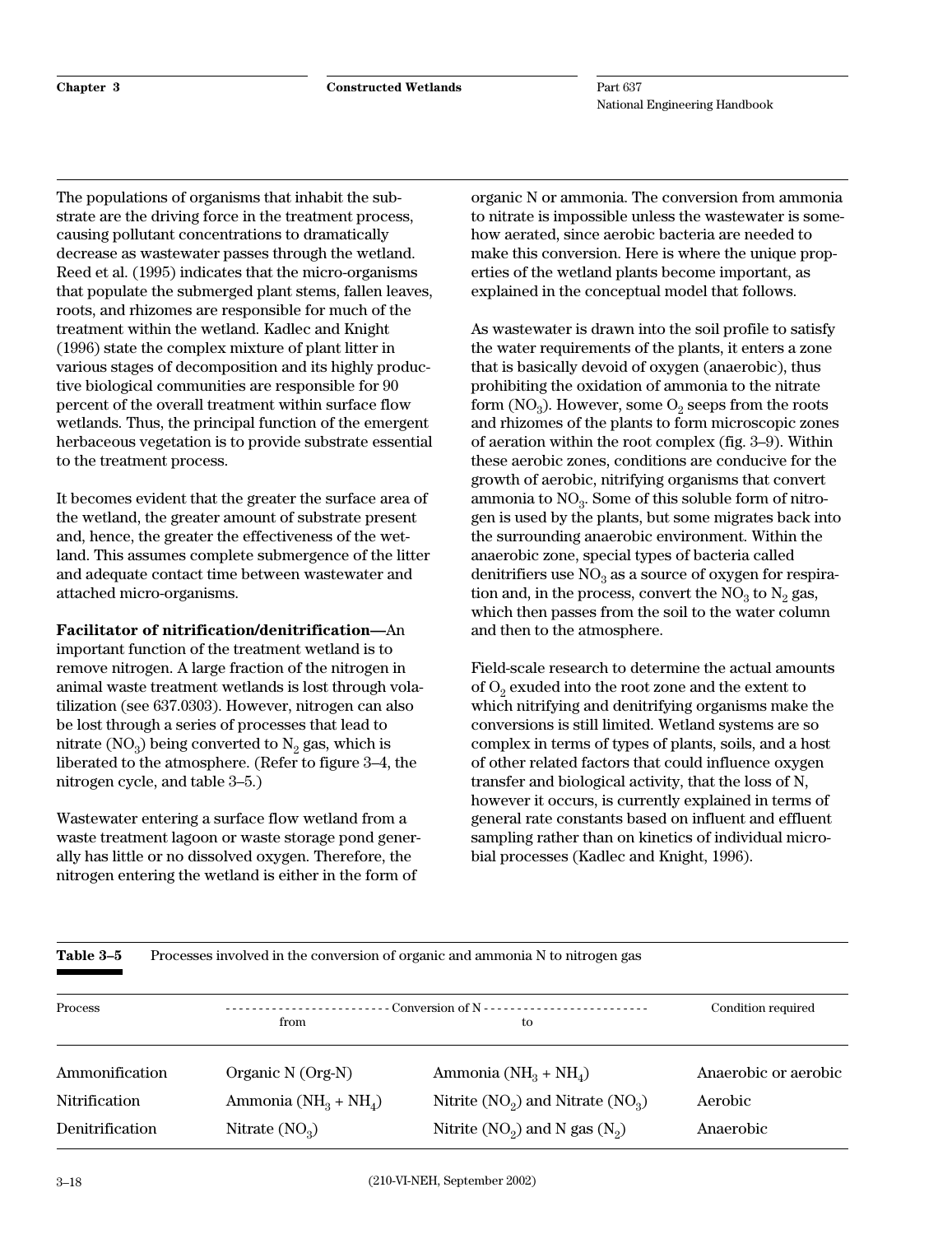**Water and pollutant transporter—**As plants draw water into the soil profile to satisfy their normal water requirements, they also bring various ionized pollutants into the matrix. As noted in section 637.0303, Treatment process, these potential pollutants can be inactivated through ion exchange, adsorption and precipitation, complexation, and oxidation and reduction. Without the plants serving as pumps to draw the wastewater into the soil, these reactions would not occur.

**Users of nutrients—**Plants use nitrogen, phosphorus, and the full range of minor nutrients. The amount taken up by the plants is generally small in relation to the full nutrient load in animal waste constructed wetlands. Nutrient utilization becomes especially important if plants are harvested. Otherwise, a high percentage of nutrients taken up by the plants are returned to the system as leaves and stems die and decay during senescence. A small percentage becomes stored in the accretion, some is stored within the roots and rhizomes, and some escapes the wetland in the effluent.

**Filter**—The matrix of plant stems and litter traps and retains a large fraction of the solids that enter the wetland. In addition, the plant/litter matrix slows the movement of water as it passes through the wetland, causing solids to settle. Thus, the plants facilitate the

breakdown of organic matter by allowing more time for biochemical conversions to take place.

**Source of shade—**By shading the water, plants help regulate water temperature and reduce algal populations. The reduced concentration of algae prevents large daily swings in pH and dissolved oxygen concentrations. It also results in a lower concentration of suspended solids in the wetland effluent. This is especially important if the wetland has a permitted discharge. If the effluent is land applied using sprinkler irrigation equipment, the reduction of algae, especially the filamentous varieties, will reduce problems related to clogged pumps and nozzles.

**Source of new soils and sediment—**Over time, a layer of peat-like material gradually builds up on the floor of the wetland through a process called accretion. This material, sometimes referred to as new soil or deposited sediment, consists of plant residue, the remnants of the microbial organisms that were part of the treatment process, and nondegradable or slowly degradable solids trapped by the plants. The accretion rate is typically 0.08 to 0.39 inch per year for lightly loaded surface flow wetlands for municipal wastewater treatment (USEPA, 1999). While TSS concentrations in pretreated influent to animal waste SF wetlands are typically higher than those for most municipal systems, the total annual sediment load to

#### **Figure 3–9**  $O_2$  seepage and its interactions with N within the root zone



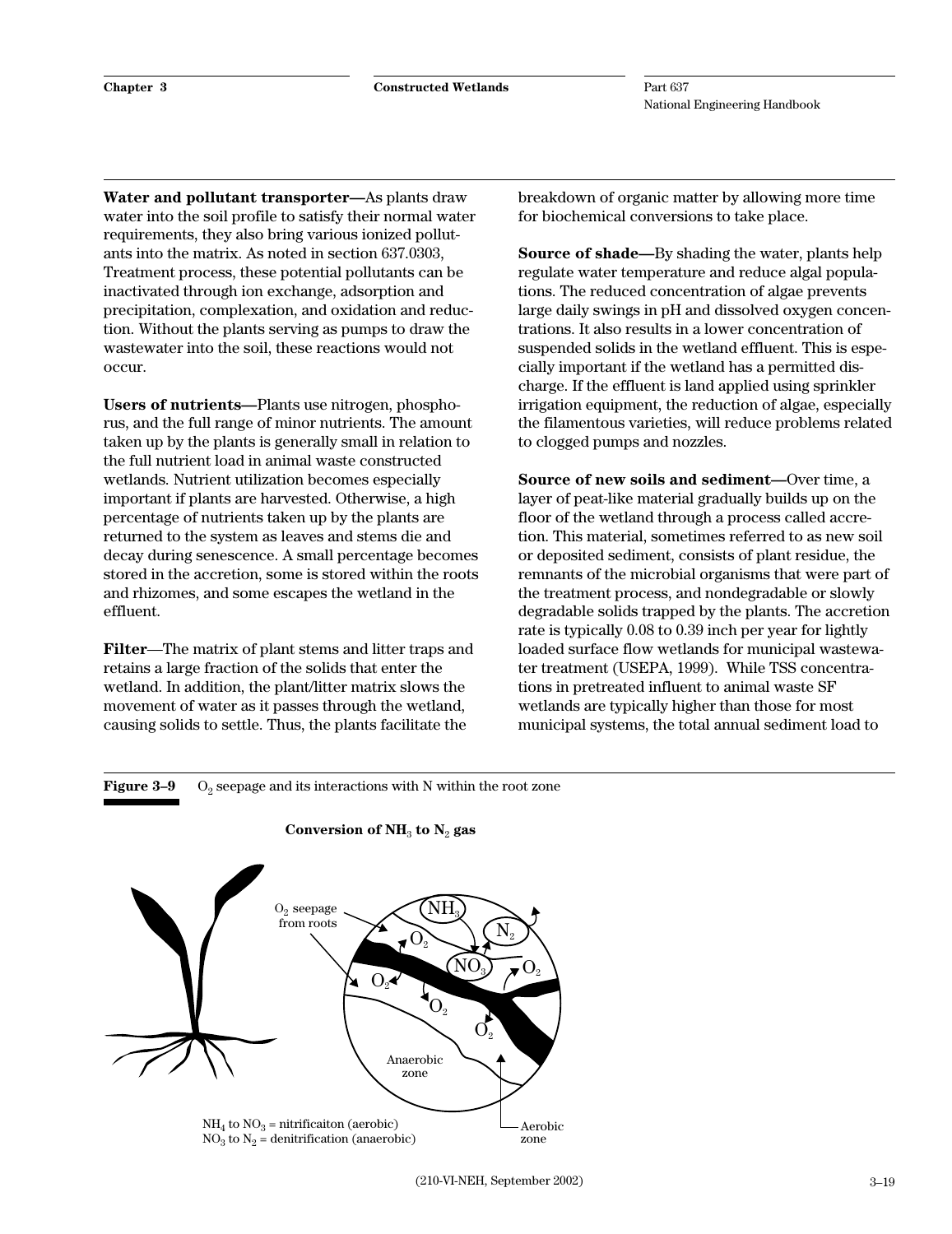municipal wetlands is expected to be higher because of a much greater annual influent volume. Although no data are available on long-term accretion rates for animal waste constructed wetlands, a rate of 0.5 inch per year appears ample based on a comparison of data from municipal and animal waste systems. Some of the phosphorus, nondegradable solids, and metals are permanently trapped in this layer. Accretion should be considered when designing embankment heights.

## **637.0305 Planning for a constructed wetland—the systems approach**

An agricultural waste management system (AWMS) may have numerous components. If treatment is needed, a constructed wetland could be integrated into the total system along with other structural, vegetative, and management components. Like other components, the wetland must be examined in light of other considerations, such as economics, odor control, wildlife enhancement, and regulations. Figure 3–6 illustrates the interrelationship of the key functional components of the AWMS and shows, through a Venn diagram, how the functional components are enveloped by other considerations.

All three of the key functional components are part of a constructed wetland. The embankments and water level controls are structural components. The wetland plants and grass on the embankments are vegetative components, while all aspects of controlling water levels and maintaining vegetation and embankments are management considerations. In the Venn diagram, note the overlap between components. The wetland is only one component of the total system, and interaction of all components should be addressed in an overall AWMS plan. Water management, nutrient management, and other aspects of the system are subsets of the AWMS plan. For a more detailed description of agricultural waste management systems planning, see the NRCS Agricultural Waste Management Field Handbook (USDA, 1992).

Although the constructed wetland is part of a system, some planning factors specific to the wetland component must be addressed. Listed below are some key factors to consider, with a brief explanation of each. An interdisciplinary team, consisting of engineers, soil scientists, geologists, agronomists, biologists, and others, must be involved in the site-specific details and methods for integrating this component into the system.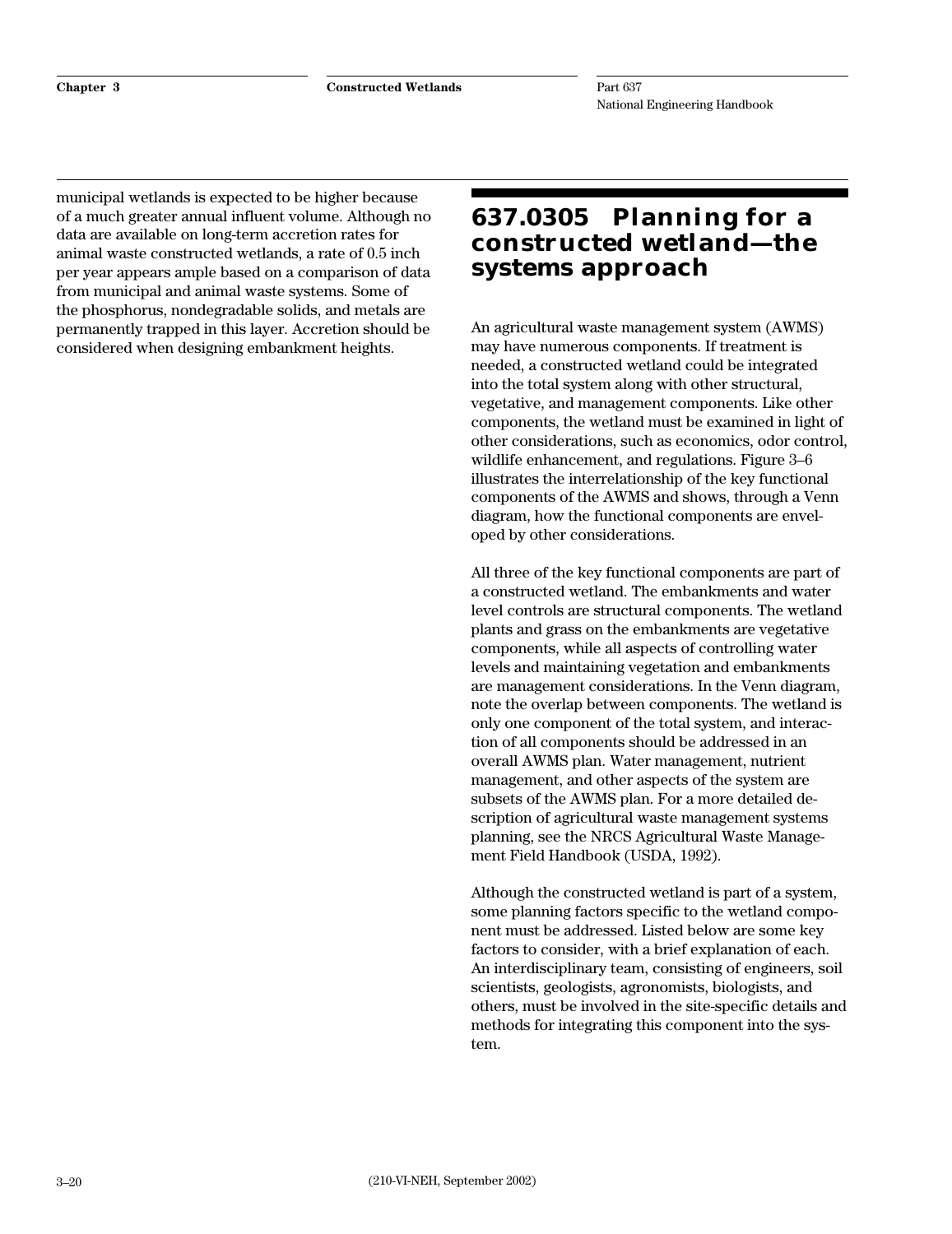#### **(a) Pretreatment**

Wastewater from all confined animal feeding operations must be treated before it is discharged to a constructed wetland. Raw, untreated effluent typically contains concentrations of solids, organic matter, and nutrients high enough to kill most wetland plants.

Waste treatment lagoons, waste storage ponds, and settling basins have been used for pretreatment, but the selection depends on the characteristics of the raw wastewater and the desired level of treatment. For

instance, an underground tank has been used to collect runoff from an open lot at a small dairy before the effluent is discharged to a wetland, and the results were satisfactory. However, solids must be removed regularly in such situations, and the use of a septic tank or a small settling basin is impractical in most situations where a large number of animals are involved or where the solids cannot be removed on a regular basis.



**Figure 3–10** Venn diagram of agricultural waste management system

Management



- Lagoons
- Constructed wetlands
- Waste storage ponds

**Examples of management include**

- Water management
- Water level control<br>• Irrigation scheduling
- Irrigation scheduling
- Nutrient management
- Soil testing
- Wastewater analysis



 $M / V$ SVM

 $SM / \ N$ 

VM

M Vegetation

V

**Examples of vegetation include** • Cropping sequence • Wetland vegetation • Critical area treatment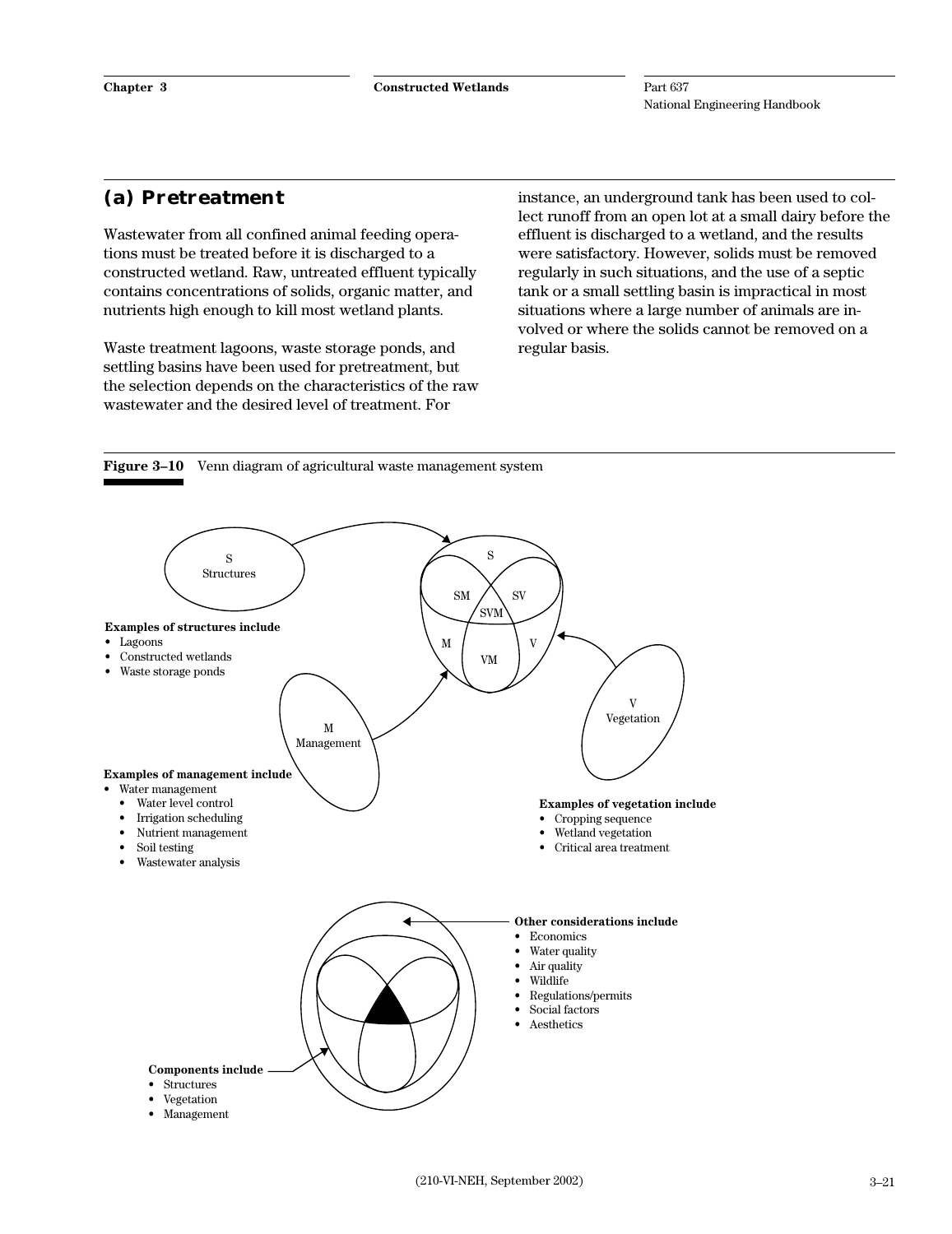### **(b) Wastewater characterization**

The characteristics of the wastewater being discharged to a wetland must be determined in advance to see first if the pollutant load will be too great for the wetland and then for the purpose of designing the wetland. The wastewater characterization should address both the pollutant load and the volume produced. Laboratory testing should be used to determined the pollutant loads, and measurements made to determine volumes produced. Estimates for pollutant load and volume produced are necessary for new systems. A further explanation of the influent characterization process follows.

#### **(1) Pollutant load**

For purposes of design, the wastewater pollutant load can be characterized by estimating techniques or by analyzing the supernatant of the pretreatment facility. Estimates must be used if the system is new and the pretreatment facility has not yet been installed or is not fully operational. However, for design of a constructed wetland that will be added to an already operational waste management system, it is always best to use laboratory test data for the actual wastewater proposed to be treated by the wetland.

If a waste treatment lagoon or other pretreatment facility is in place and nearly full, a representative sample of the supernatant should be collected and analyzed for total Kjeldahl nitrogen (TKN), ammonia nitrogen (NH<sub>3</sub> + NH<sub>4</sub><sup>+</sup> – N), total phosphorus (TP), total suspended solids (TSS), pH, and 5-day biochemical oxygen demand  $(BOD<sub>5</sub>)$ . Ideally, samples should be collected during several months to reflect both warmseason and cool-season conditions. Samples must represent the conditions when the pretreatment component will discharge to the wetland.

Estimates of wastewater strength can be made using tables and other information in the NRCS Agricultural Waste Management Field Handbook or in other professional engineering publications. The estimates should only include the supernatant or that part of the wastewater stream that will be discharged to the constructed wetland. For instance, data tables may indicate that the nitrogen load can be reduced by 80 percent in an anaerobic waste treatment lagoon through volatilization. However, half of the remaining 20 percent may be retained in the settled sludge. In other words, only about 10 percent of the original N

may be available for discharge to the wetland through the supernatant.

#### **(2) Volume produced**

A reasonable degree of accuracy is needed in determining annual and seasonal wastewater flows. Information about volumes is needed not only for designing the wetland, but also for planning effluent storage and land application requirements. The total volume of wastewater produced and entering the wetland includes input from such sources as manure, which displaces water in the pretreatment facility, flushwater, and rainwater. (For further information, see section 637.0306(k), Design of surface flow wetlands, Water budget.)

## **(c) Site evaluation**

An onsite evaluation is essential to determine if any physical restrictions will prevent installation of the wetland or require modifications in design, layout, and operation. Soil maps, contour maps, aerial photos, and other "office" tools should be used in the evaluation. Some of the factors that should be considered during the onsite evaluation are noted in this section.

#### **(1) Soils**

Soil borings or backhoe pits should be dug at several locations within the boundaries of the proposed wetland site. Borings or pits should extend to a depth of at least 2 feet below the proposed constructed bottom elevation of the wetland to determine if permeable seams, shallow bedrock, or high water table are present and to evaluate soil permeability.

The hydraulic head (h) is relatively small for constructed wetlands (usually less than 18 inches); therefore, the potential for seepage is expected to be minimal, assuming a moderately clayey soil is available or a well-compacted liner is installed. However, a detailed evaluation of potential seepage should be conducted at questionable sites (sandy soils, underlying limestone rock). To reduce the potential for seepage, soils should contain a relatively high concentration of clayey material. Soil classified as clay, sandy clay, sandy clay loam, or clay loam is suitable for use in a wetland. Clayey soil may inhibit the growth of some wetlands vegetation, but traditional plants, such as cattails, bulrushes, and reeds, have adapted to this type soil.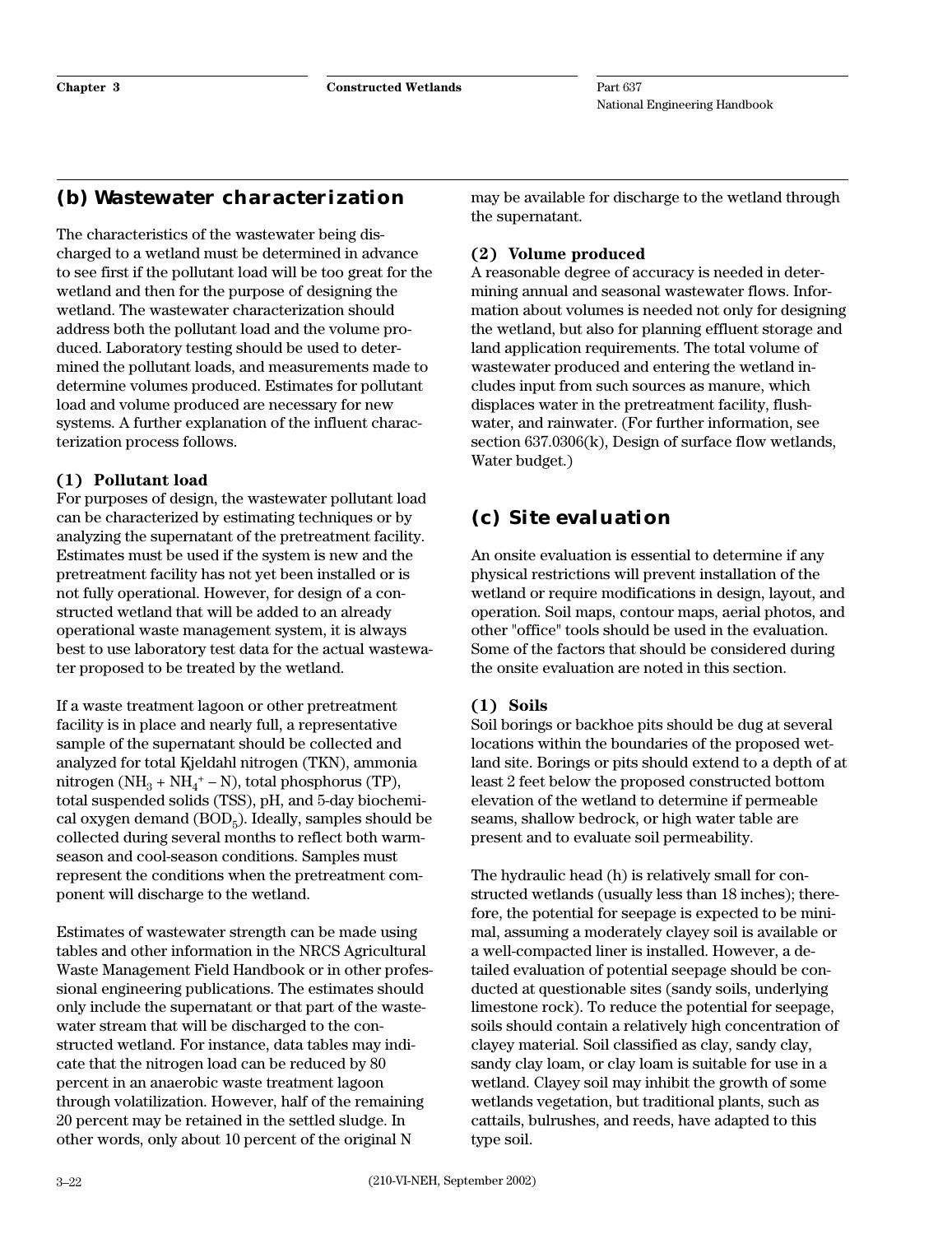If the soil in the top 12 to 15 inches (30.5 to 38 cm) is highly permeable (i.e., sandy) or a sand or gravel seam is located within this layer, the surface material should be removed and a compacted clay or fabricated liner installed. Once the liner is installed, the original material can be replaced. Specific guidance for determining when a liner is needed and details for its design are in the NRCS Agricultural Waste Management Field Handbook, appendix 10D.

Since the rooting depth of most surface flow wetland plants is typically less than 12 inches (30 cm) and about 80 percent of the root mass for most emergent plants is in the top 6 inches (15 cm) of soil, the top of the liner should be 12 to 15 inches (30 to 38 cm) below the intended surface of the wetland. In other words the medium for plant growth that overlies the liner should be at least 12 inches thick.

A soils investigation also determines the depth to and type of bedrock. A liner should be considered if bedrock consists of easily solubilized limestone or if fractured sandstone is within 3 feet of the proposed wetland bottom. The characteristics of the soil and soil depth should be carefully evaluated in this case.

#### **(2) Effluent storage**

Wetland effluent must be stored unless permits have been obtained to allow for its discharge to surface water. The storage facility, at a minimum, must be large enough to contain the effluent volume from the wetland between land application events or other uses. The storage facility, of course, must also be designed to contain runoff water, direct precipitation on its surface, and the input from other sources. An alternative to this type storage is returning the effluent to the upstream pretreatment facility.

A water budget is needed to determine the required capacity of the storage facility, whether it is located in a downstream pond or in the pretreatment facility. See section 637.0305(d) Hydrologic and climatologic data, and section 637.0306(k), Water budget.

#### **(3) Topography**

The lay of the land impacts the size and layout of the wetland system and the construction costs. All wetland cells should have a level bottom side-to-side and a flat or nearly level bottom lengthwise. If the land has considerable slope, several cells may need to be installed in series to maintain a relatively constant water

depth. A new embankment is needed with each new cell; thus, more area is needed for the system.

The wetland should fit within the existing topography in such a way that, wherever possible, earthwork cuts and fills can be balanced during construction. A slight slope in the direction of the outlet end of each cell allows for complete drainage of the cell for maintenance. However, the same purpose can be achieved by installing a deep zone at the end of the cell that can be used as a sump for pumping and draining the cell. For further information see section 637.0306(f)(1) Wetland configuration, Bottom gradient/maximum length.

#### **(4) Land area**

The amount of land used for the wetland and downstream storage pond depends on the level of treatment desired and the topography, as noted above. In some cases the amount of land needed for the wetland component includes more dry land for embankments than actual wet land or surface water area. The economic consequences of replacing productive land with a treatment wetland should be evaluated in light of production lost as well as benefits gained. In addition, the installation of the constructed wetland will mean a reduction in nutrient content and, therefore, less land needed for spreading waste at the final application site.

#### **(5) Surface water**

The proximity of the wetland to the nearest stream or waterbody should be noted in the AWMS plan.

#### **(6) Ground water**

The depth to ground water and the distance to and depth of nearby wells must be established. The placement of the wetland must conform to state regulatory requirements concerning setback distances from wells.

If the wetland location satisfies the separation distance from a well, but only marginally so, well water samples should be collected prior to construction and evaluated for fecal coliform and fecal streptococcus bacteria (or other bacteria that may be specified by the state regulatory office), nitrates  $(NO<sub>3</sub>-N)$ , and ammonia nitrogen ( $NH_3 + NH_4-N$ ). Without preconstruction sampling and testing, it cannot be established whether the wells were contaminated before operation of the constructed wetland.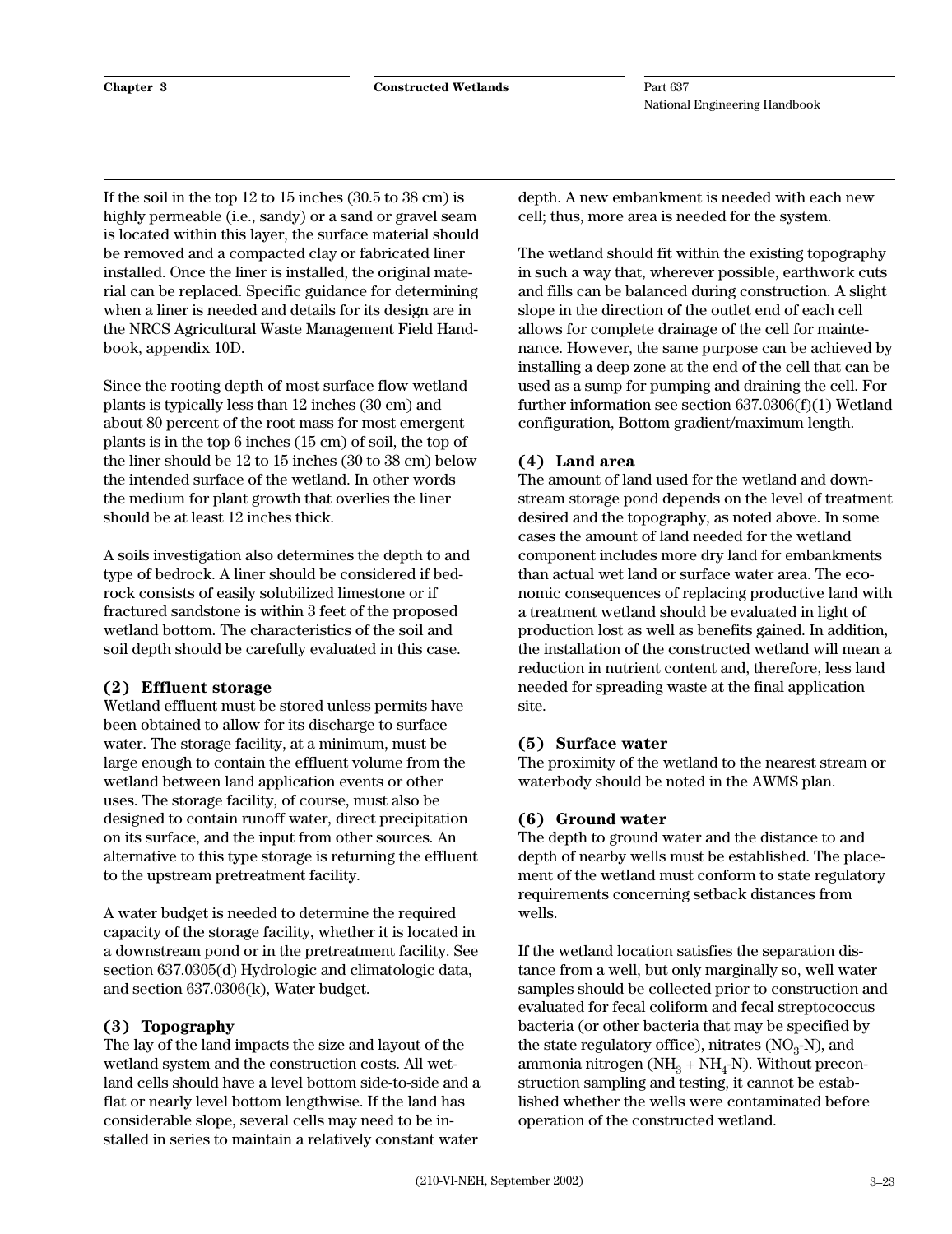If shallow depth to ground water is noted, installation of at least one monitoring well downslope of the wetland or in an area selected by a qualified geologist is suggested. State regulatory officials should be consulted if a seasonal high water table will be in close proximity to the bottom of the wetland.

#### **(7) Flood plains**

Flood plains are lowland areas that are adjacent to rivers, lakes, and wetlands and are covered by water during a flood. The ability of the flood plain to carry and store floodwater should be preserved and respected to protect human life and property from flood damage. Preservation of an active flood plain with adequate capacity is also important in maintenance of stream/riparian ecological function. For this reason constructed wetlands should be placed outside the flood plain if possible. Another reason for placing constructed wetlands outside the flood plains is so they will not be subject to inundation and damage.

Flood plains are delineated by the frequency that a flood of a given magnitude has the probability of occurring, such as the 1-year, 25-year, 50-year, and 100-year flood events. If site conditions require location of constructed wetland within a flood plain, it should be protected from inundation or damage from at least the 25-year storm event. Of course, if planning and design for a larger flood event is required by laws, rules, and regulations, such an event should be the one used. Important questions to consider if a constructed wetland is being planned within a flood plain are

- Will the installation of the wetland cause upstream or cross-stream flooding during a flood event?
- How much will it cost to protect the wetland and downstream storage pond from being overtopped by the design flood event?

The state regulatory agency and, possibly, the Corps of Engineers and the Federal Emergency Management Agency (FEMA) may need to be consulted when considering placement of the wetland and storage pond within the flood plain.

#### **(8) Fencing**

Fencing around the wetland may be required by state regulations, or it may be needed because grazing animals could have access to the area. Grazing animals (cattle, goats, sheep) can seriously damage wetland plants and the embankments. Fencing or other

preventive measures may be used to exclude burrowing animals, such as nutria and muskrats, both of which have been a problem in constructed wetlands. While there are cost benefits to not including fencing, there are also advantages to having it.

#### **(9) Jurisdictional wetlands**

The constructed wetland should not be planned for an area defined as a jurisdictional wetland. A technical specialist trained in how to make wetland determinations should evaluate the site if there is any doubt about this issue.

#### **(10) Sociological factors**

If the livestock facility and other waste management components are already in place, the addition of a treatment wetland should be of little concern to neighbors as compared with other more noticeable components. Since odors are often the major issue with livestock facilities, the addition of the wetland should be promoted for its benefits to air quality. (See section 637.0302, Benefits of SF wetlands for animal waste treatment.) Nevertheless, the location of the wetland can still be a concern simply because of its proximity to property lines or because of the types of wildlife that might be attracted to these systems.

Although serious mosquito problems have not been reported at most animal waste constructed wetlands, the possibility for problems exists. Mosquitofish may be able to survive in some wetlands for treating livestock wastewater and provide a natural control of mosquito breeding. If mosquito problems occur, controls may include scheduled manipulation of water levels or the application of a bacterial insecticide, such as *Bacillus sphaericus.*

#### **(d) Hydrologic and climatologic data**

Data on precipitation, pan evaporation, and temperature are needed for design of the wetland and the downstream storage pond. The data must be gathered during the planning process. Rainfall and evaporation data, along with other inputs, are used to determine

- annual flow through the wetland, which is used in the Field Test Method to size the wetland
- hydraulic retention time in the wetland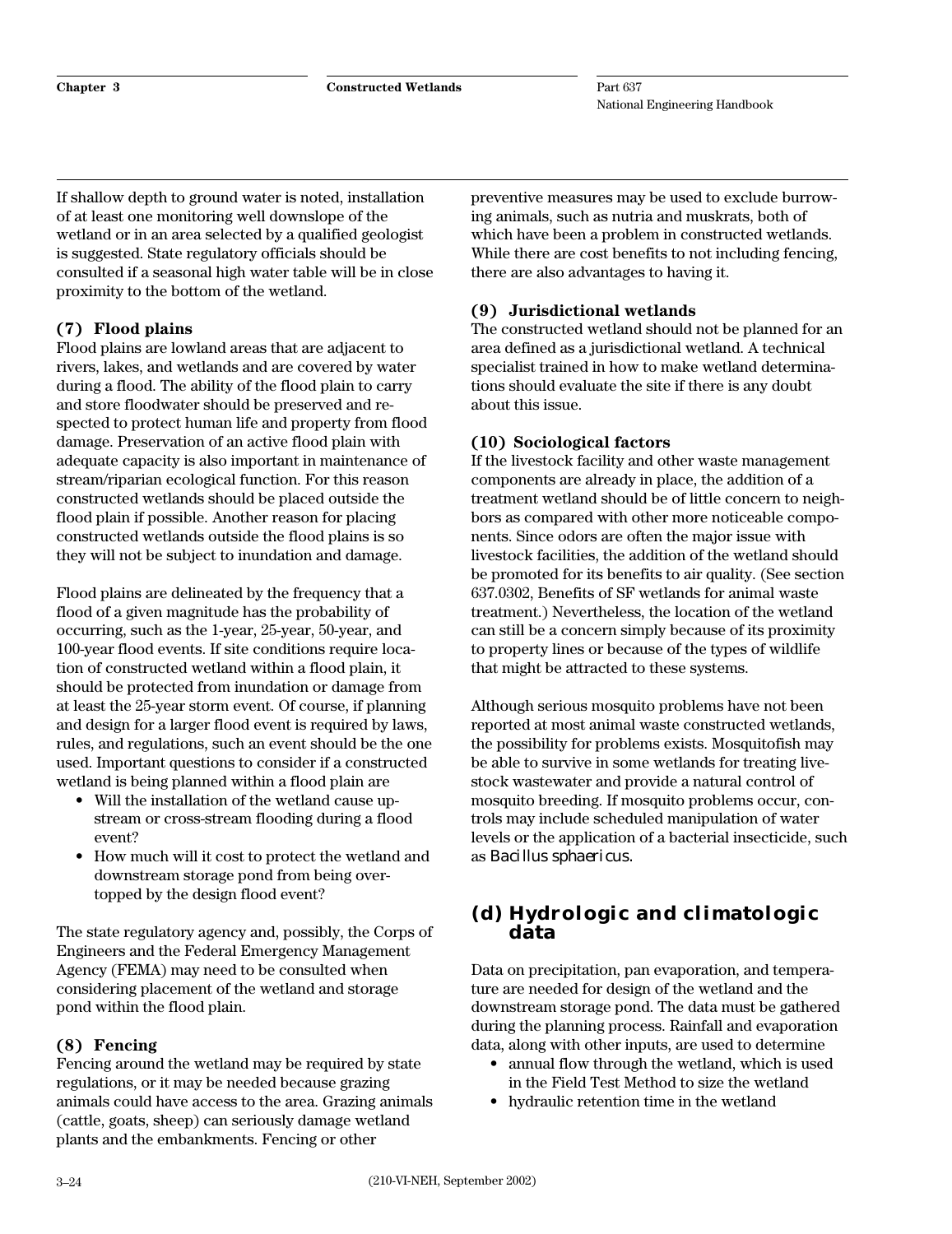- effluent volumes and, hence, the size of the effluent storage facilities, whether located downstream or upstream
- overall water budget, which is important in planning the land application component of the system

All sources of direct precipitation and runoff must be considered in determining the annual flow rate for the design equation. This may include direct rainfall on the waste treatment lagoon and wetland as well as runoff from embankments, roofs, open lots, and other areas draining into the system. This information is combined with data on manure and flushwater volumes to determine monthly and annual flows into the wetland. It is also key to designing for dormant-season storage and establishing land application requirements.

The annual ET within a wetland is presumed to be equivalent to lake evaporation. Lake evaporation is generally considered to be about 80 percent of pan evaporation. ET losses in a constructed wetland can exceed a livestock facility's wastewater production during the warm season of the year. Where this will occur, a continuous flow through the wetland must be assured by managing the upstream treatment facility or by introducng water from another source to prevent the wetland from drying out.

Temperature data are used in equations to size the wetland. If the wetland is being designed for a discharge, average monthly ambient temperature for the coldest month should be used for water temperature.

A wetland system can be designed for year-round operation even where ice will cover the wetland throughout most of the winter. In these cases, the anticipated thickness of the ice and expected maximum depth of wastewater flow are considered along with other factors. However, this type operation is not recommended for animal waste constructed wetlands.

If wastewater is stored during the winter months and if a discharge is planned, the average monthly temperature for the coldest month during the discharge period should be used for design. However, if the wastewater is released to the wetland only during the warmer months and if the wetland is used to reduce nutrients to a specific level required by the nutrient management plan for the land application area, then

the average temperature over all months of the warm season should be used in design.

No hard and fast recommendations are provided in the literature for hydraulic detention time. However, it is obvious that some fraction of time is necessary for biological processes to reduce concentrations of most pollutants. Reed, et al. (1995) have suggested that a hydraulic retention time of 6 to 8 days is necessary to provide for oxygen transfer in fully developed root zones to affect desired levels of nitrification. This and other limited information for other pollutants suggest that a minimum detention time should be 6 days.

## **(e) Regulatory requirements**

Planning must consider applicable regulations governing the installation of constructed wetlands. They would include regulations pertaining to jurisdictional wetlands, odors, and setback distances from property lines, wells, neighboring houses, streams, roads, and other areas of concern.

## **(f) Impacts on wildlife**

Some concern may exist regarding the potential for transmission of diseases and the impact of the bioaccumulation of toxic substances to migratory animals. The USEPA (USEPA, 1999) indicates that "quantitative data of direct or indirect toxic effects to wildlife in treatment wetlands are generally lacking." However, the document acknowledges that some potential for detrimental effects to wildlife may exist because of the chemical forms of some toxic substances. However, they also indicate that "wetland environments are typically dominated by plant and animal species that are hardier and less sensitive to pollutants than more sensitive species that may occur in other surface water."

Given the wide use of municipal and industrial treatment wetlands throughout the world and the paucity of data reflecting damage to wildlife, it appears that treatment wetlands present a low risk for transmission of disease or for bio-accumulation in any migratory animals, especially those that may be associated with animal waste. Planners might also take into account the fact that migratory animals have traditionally had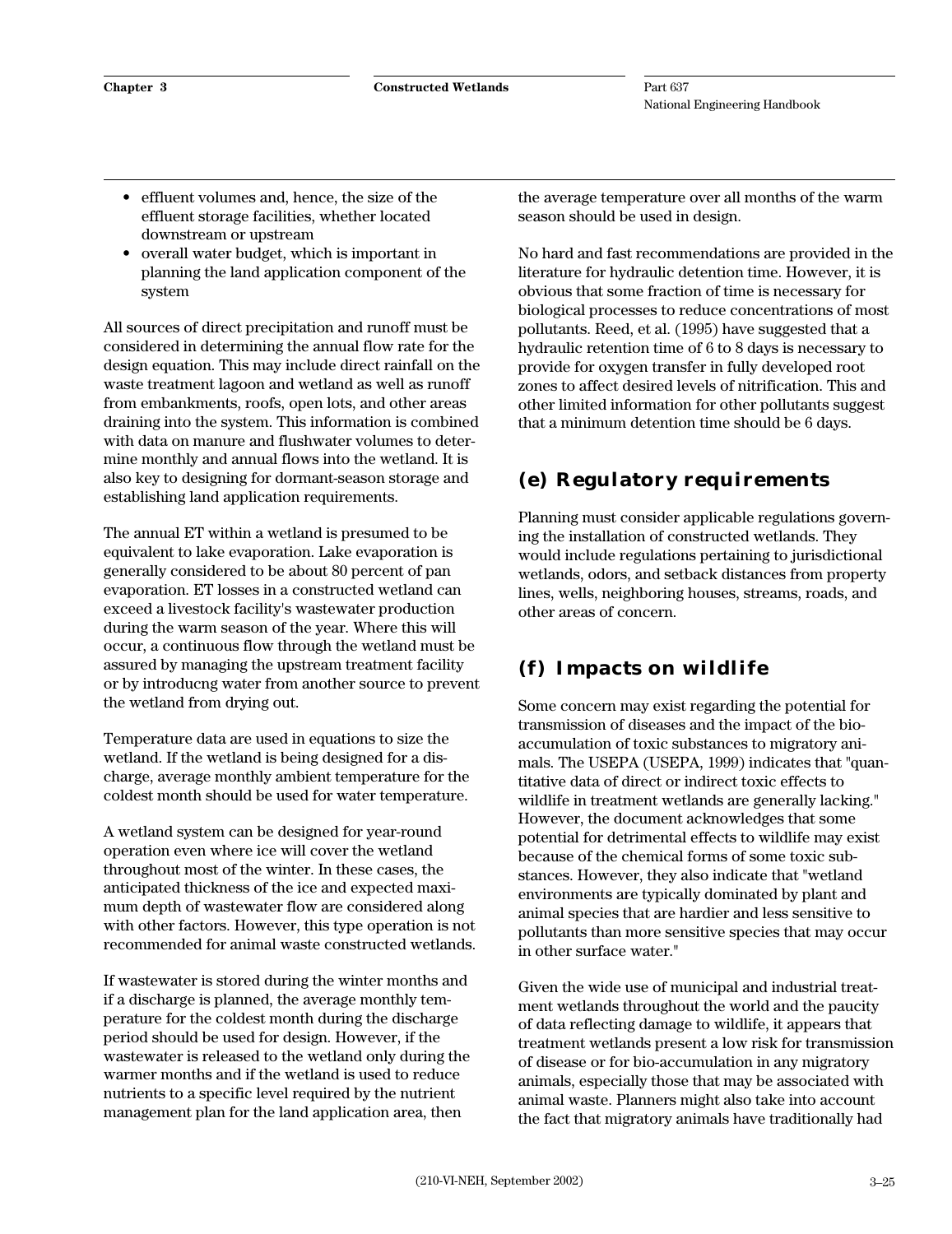access to other types of animal waste practices (open feedlots, treatment lagoons), and the installation of a constructed wetland would probably provide no greater danger than existing systems.

#### **(g) Operation, maintenance, and monitoring**

The decisionmaker needs to keep certain records on operation and maintenance as an aid to ensuring that the system continues to function as required. At a minimum, the inlet and outlet pipes should be checked daily because clogging by various types of debris can be a problem. A limited checklist schedule follows:

|                       | Operation, Maintenance, and Monitoring Checklist                                                                                                                 |                                                                                                                                 |
|-----------------------|------------------------------------------------------------------------------------------------------------------------------------------------------------------|---------------------------------------------------------------------------------------------------------------------------------|
| <b>Suggested time</b> | <b>Check</b>                                                                                                                                                     | <b>Action</b>                                                                                                                   |
| Daily                 | Inlet and outlet pipes, water level (Water levels may<br>be a clue to short circuiting caused by burrowing<br>animals.)                                          | Adjust as needed.                                                                                                               |
| Monthly               | Embankments, emergency bypasses, and fences<br>(Ensure that no damage has occurred from animals.)                                                                | Record dates that embankments<br>were mowed.                                                                                    |
| Quarterly             | Wastewater sampling at inlets and outlets. Check for<br>nutrient concentrations (TKN, $NH_3 + NH_4$ -N, $NO_3$ -N,<br>and TP) using a composite sample approach. | When samples are collected for<br>analysis, measure flow rates at<br>inlets and outlets using a bucket<br>and stopwatch.        |
| As desired            | Identify wildlife.                                                                                                                                               | Record wildlife identified, including<br>birds, amphibians, reptiles, and<br>insects (a good family or youth<br>group project). |
| When needed           | Recordkeeping required as part of the comprehensive<br>nutrient management plan.                                                                                 |                                                                                                                                 |
|                       |                                                                                                                                                                  |                                                                                                                                 |

#### **Operation, Maintenance, and Monitoring Checklist**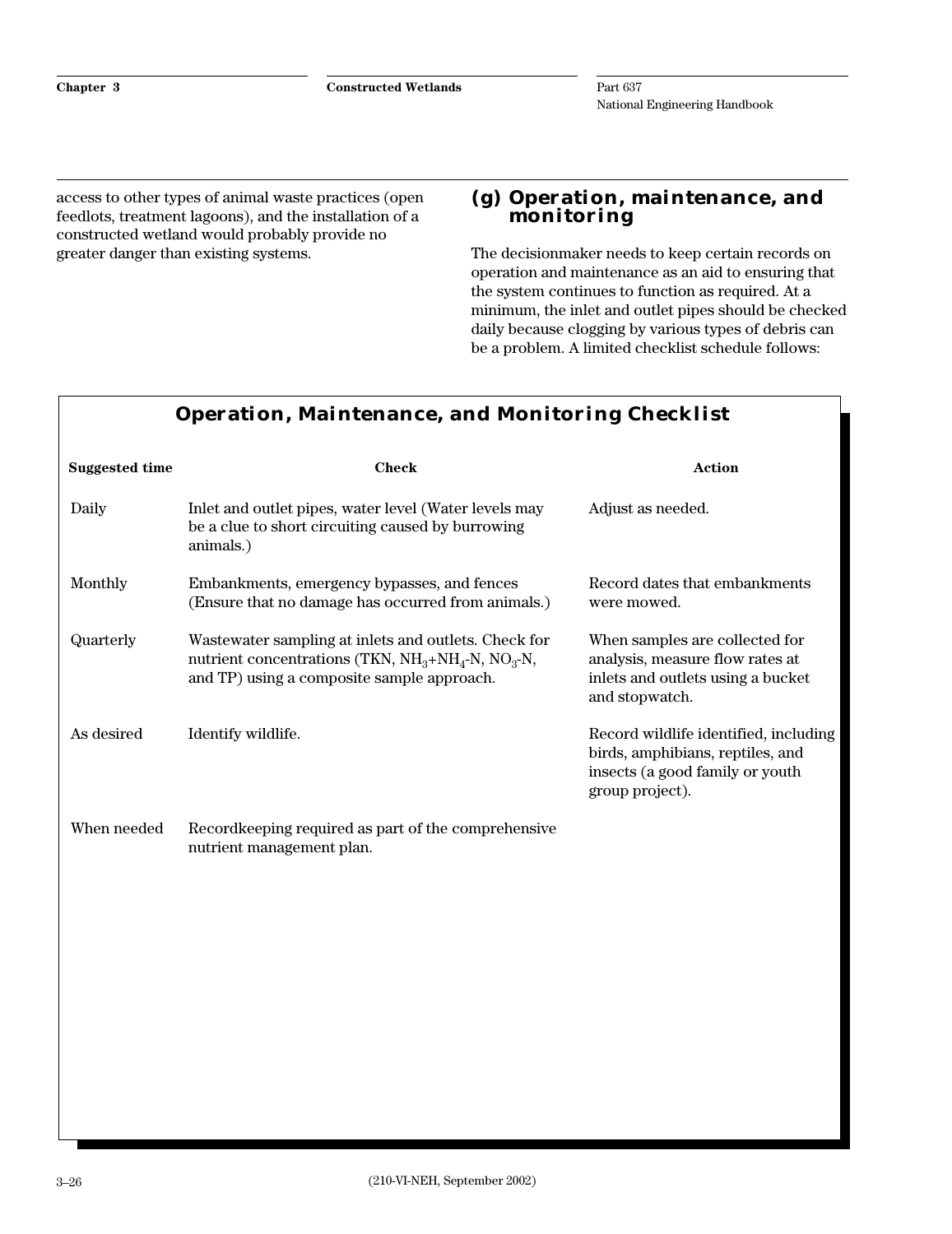## **637.0306 Design of surface flow wetlands**

## **(a) Background**

The design of wetlands for animal waste treatment, as presented here, uses best available technology based on data from a number of animal waste treatment wetlands throughout North America and on proven technology in the field of municipal waste treatment wetlands. As with the design of other biological treatment processes, the design of treatment wetlands is not an exact science because biological processes are often subject to influences that are highly unpredictable and variable, such as climatic changes. Nevertheless, the state of the art has advanced considerably, and wetlands can be sized and treatment performance predicted within a fairly high degree of accuracy, given the fact that anomalies occur from time to time.

In the early 1990's, the Agricultural Stabilization and Conservation Service, now the Farm Service Agency, initiated a trial cost-share program for constructed wetlands to treat wastewater from livestock and aquaculture facilities. Technical guidance was needed to support this program. Only a few animal waste constructed wetlands were in place at that time so the amount of data on treatment efficiencies on which to base this guidance was limited. Therefore, to meet the need for technical guidance, the NRCS National Headquarters formed an interdisciplinary team to review available information on constructed wetlands and develop requirements for planning, design, construction, operation and maintenance, and monitoring of constructed wetlands. The document resulting from this effort, *Constructed Wetlands for Agricultural Wastewater Treatment Technical Requirements,* was published August 9, 1991. This chapter and Practice Standard 656, Constructed Wetland, replace these technical requirements.

The technical requirements were issued with a caution: "Significant parts of the technology are not well understood. Consequently, caution should be exercised in approving constructed wetlands outside the ASCS cost sharing program." They further indicate that the performance of constructed wetlands developed

under the program should be monitored with assistance of university personnel and State natural resource and regulatory agencies.

Two procedures were presented: presumptive method and field test method. The *presumptive method* is based on estimates or presumptions about certain pollutants entering the wetland. With this approach an estimate is made of the amount of  $BOD<sub>5</sub>$  or nitrogen produced by the animals and the amount lost through treatment before entering the wetland. The presumed amount of influent  $BOD<sub>5</sub>$  or N was then applied to a given areal loading rate (i.e.,  $65 \text{ lb } BOD<sub>5</sub>/ac/d$ ) to determine wetland size. This methodology was taken from design information developed by TVA and used in 1989 to design a treatment wetland for a swine research facility at Auburn University's Sand Mountain Experiment Station in Alabama. The design was based on a fixed areal loading rate that is intended to provide treatment to the level required for municipal constructed wetland effluent to be discharged meeting the standard discharge limit of 30 mg/L of  $BOD<sub>5</sub>$  or less. Since constructed wetlands for animal waste treatment are generally not designed for discharge, use of a design loading rate meant to provide treatment to a level to allow discharge may be treatment in excess of what is actually needed.

The field test method was based on equations developed by Reed et al. (1988). This approach was typically applied to municipal treatment wetlands. It assumes that samples of wastewater in the pretreatment facility can be analyzed before designing the wetland. Information on a given influent and expected effluent  $BOD<sub>5</sub>$  or total nitrogen (TN) concentration, average daily flow rate, temperature data, decay rate constants for given pollutants, average depth of the wetland, and an effective wetland volume factor would be entered into an equation to determine the surface area. The effective wetland volume factor, sometimes called porosity, is the amount of wetland water volume not occupied by plants and expressed as a decimal.

The methods presented in the NRCS technical requirement assumed that the effluent concentration would not exceed typically allowed discharge limits for BOD5, ammonia, and total suspended solids. Establishment of these limits for designing the wetland was not intended to encourage discharges, but was, rather, to serve as a benchmark and to promote consistency in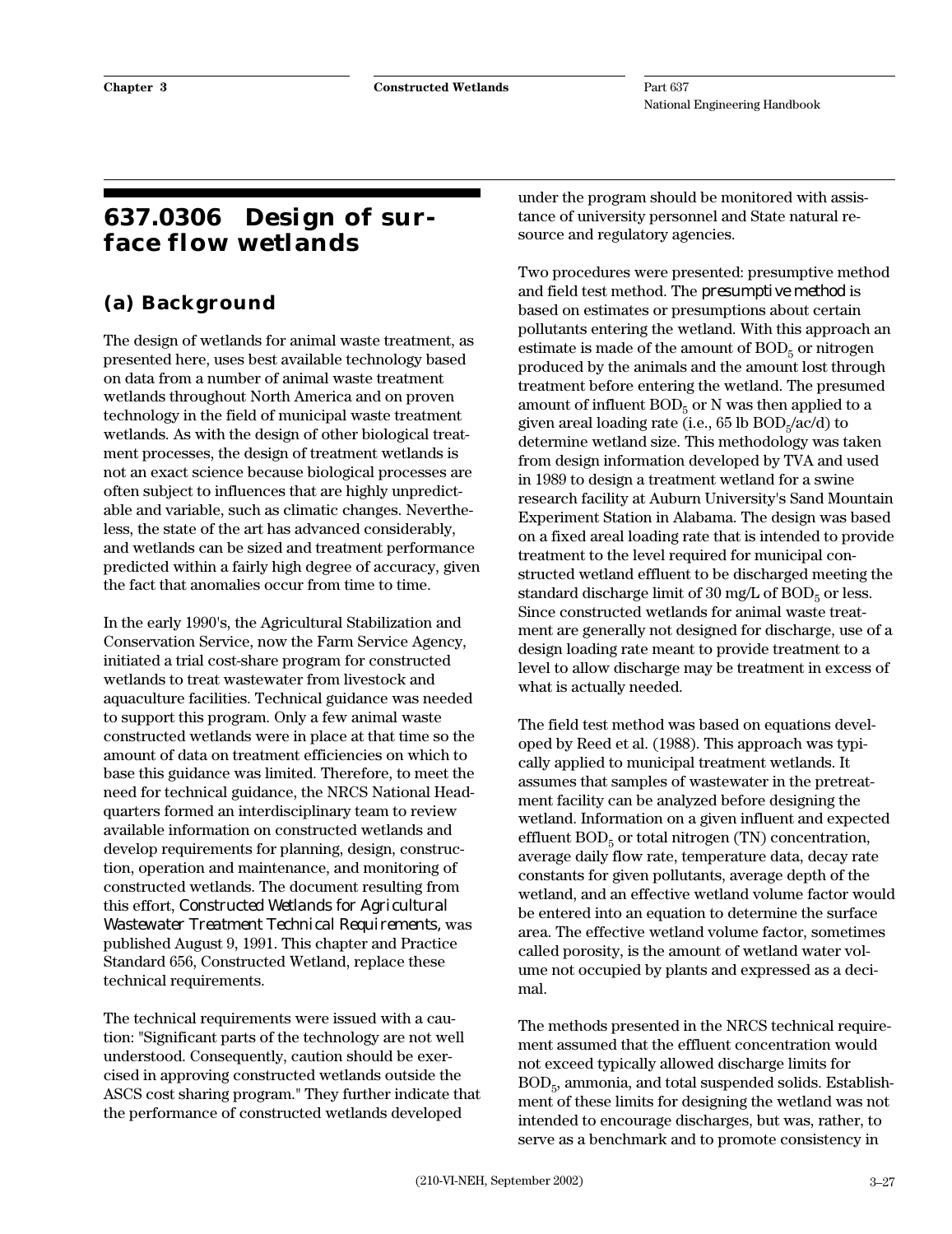design throughout the country. Moreover, the NRCS guidelines stated that effluent could be discharged only if appropriate Federal, State, and local permit requirements were satisfied. Otherwise, the guidelines required that the wetland effluent be collected in a storage facility and held until it could be land applied or recycled.

After several years of evaluation and after the national data base on animal waste constructed wetlands was compiled (CH2M Hill and Payne Engineering, 1997), it became apparent that the original design methods were in need of modification. It was also clear that wetlands could be sized for nutrient management or odor control (see section 637.0302, Benefits of surface flow wetlands) rather than sizing to satisfy regulatory discharge requirements (Payne and Knight, 1997; Payne and Knight, 1998).

As a result of these findings, a modified presumptive method and a new field test method were developed. These methods are based on new equations advanced in the larger field of wetland design (Kadlec and Knight, 1996) and on data from many animal waste constructed wetlands (CH2M Hill and Payne Engineering, 1997; Payne and Knight, 1998). The revision of these approaches to design is presented here.

The primary goal of both approaches is nutrient management, as described in section 637.0302, Benefits of surface flow wetlands for animal waste treatment. In other words, the wetland is sized so that the total annual nutrient load (TN or TP) in the wetland effluent matches the annual needs of the crops at the final land application site. The land area available for spreading wastewater is assumed to be the limiting factor.

The earlier presumptive model (USDA, 1991) was a one-size-fits-all approach with the goal being to reduce pollutant levels to those allowed for discharge (i.e., 30 mg/L  $BOD<sub>5</sub>$ ). No provision was made for adjusting the outflow concentrations to some value other than those fixed by NPDES permit requirements. The previous field test model could be used for that purpose, but procedures for doing so were not discussed.

The newer models use an areal loading technique to determine wetland size versus volumetric loading. The earlier presumptive method used this approach, but the earlier field test method was based only on volumetric loading.

Areal loading is based on the premise that a large fraction of the biological treatment within the wetland is associated with micro-organisms attached to the surfaces of submerged litter, fallen leaves, soil, and plant stems. As noted in section 637.0304, Vegetation, as much as 90 percent of the treatment may be associated with vegetative surface area. Thus, raising the water level to increase detention time does not produce a proportional increase in treatment performance. This is because the additional substrate added from the newly submerged plant stems is small in comparison to the amount of substrate already submerged.

Therefore, it has been concluded that surface area of the wetland is paramount to effective treatment as opposed to water depth. Consequently, surface area of the wetland is determined by theoretically applying a given amount of a particular pollutant over some unit of surface area per unit of time. Units of loading are expressed in such terms as pounds per acre per day. It should be understood, of course, that the use of such units does not imply that influent wastewater is sprayed uniformly over the entire surface area of the wetland; rather, it is simply an expression needed to quantify the relationship between rate applied and surface area of the treatment unit.

## **(b) Wastewater storage**

Unlike municipal wetland systems that typically have permits to discharge to surface water, constructed wetlands for treating livestock facility wastewater are generally not designed for discharge. Rather, the effluent from an animal waste constructed wetland is collected, stored, and then applied to the land or used for other purposes. The storage period may be the dormant season when wastewater cannot be land applied, or in warmer climates where year-round application occurs, it may simply be the planned period between applications.

#### **(1) Dormant season storage**

Wastewater, whether treated or not, must be stored during the dormant season when conditions do not allow its environmentally safe land application. Since a constructed wetland is capable of providing treatment, although at a reduced level, during the dormant season, its operation can continue even though the effluent cannot be immediately land applied. However, a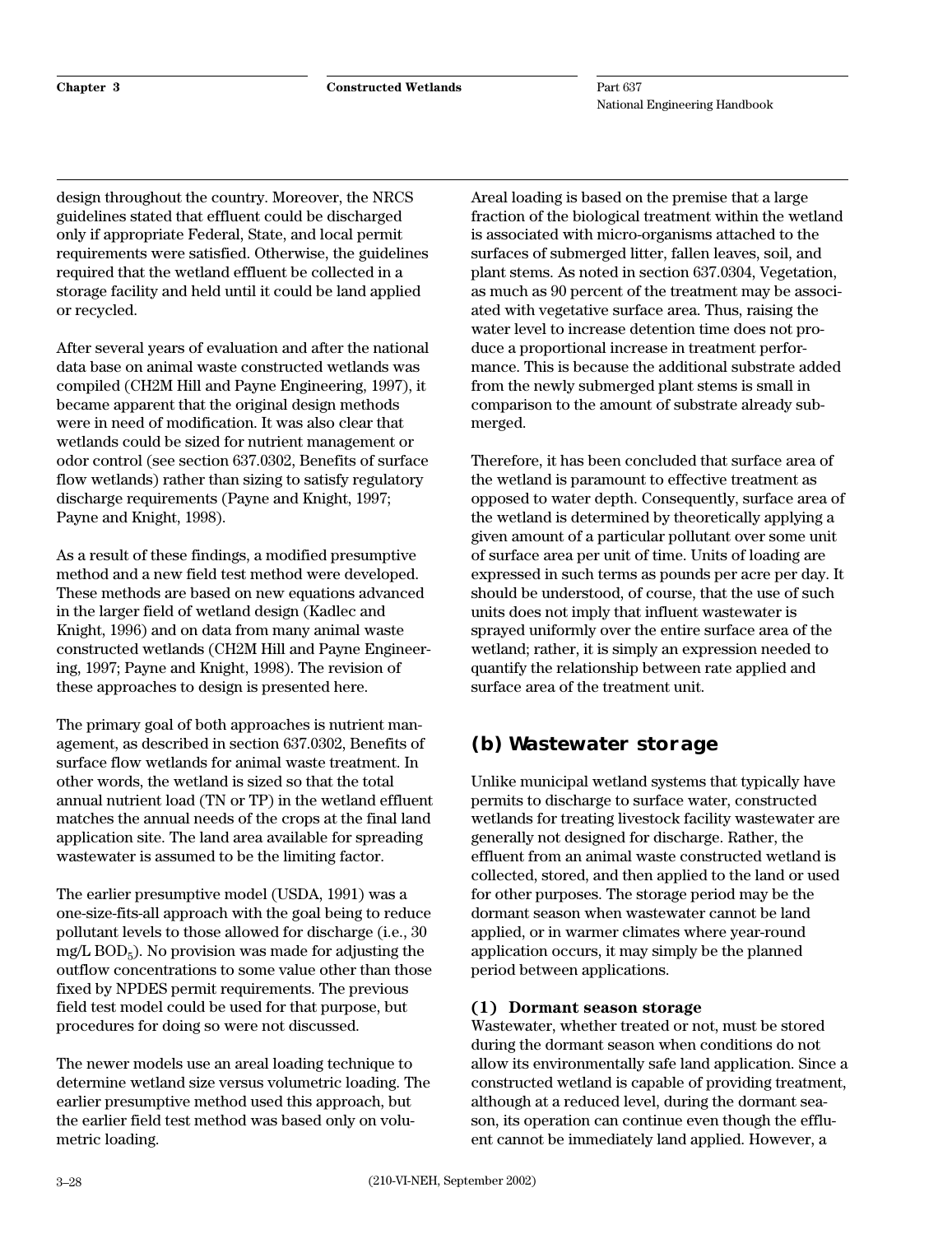downstream storage must be provided for the treated effluent generated during this period. On the other hand, if it is desired to operate the wetland only when its treatment performance will be at or near optimum, the wetland's operation is ceased during the dormant season. This requires that the wastewater generated by the livestock operation be stored in a facility upstream of the wetland. Even then a storage facility downstream of the wetland may be needed.

Developing water budgets based on how the wetland will be managed is essential in determining this storage requirement. If the wetland is managed to be either empty or nearly empty at the beginning of the dormant season, the wetland itself may be capable of storing all or part of the precipitation falling on its surface and embankments. Downstream storage must be provided for the part the wetland itself cannot store. Of course, if the wetland is operated so it is at full depth at the beginning of the dormant season, downstream storage requirements will not be offset by storage capabilities of the wetland.

Operating the wetland during the dormant season will result in some reduction in treatment efficiency. This must be accounted for with a temperature adjustment factor in the Field Test Method of design. Design for cold weather operation must also counter the effects of freezing on pipes and on the overall hydraulics of the system.

#### **(2) No dormant season storage (annual operation)**

When the constructed wetland is operated for the entire year (annual operation), dormant season storage is not required upstream of the wetland. However, pretreatment ahead of the wetland is still needed to remove settleable solids and reduce the concentration of other pollutants. The volume of wastewater flow into the wetland is spread evenly over the year. Constructed wetland effluent storage would include that volume necessary to facilitate managing land application or other uses and provide management flexibility.

# **(c) Presumptive method**

The presumptive method allows sizing a wetland when the animal production facility or pretreatment facility is not already on hand, and, hence, the actual concentrations of a given pollutant are not immediately

known. In this case design is based on estimates (presumptions) about the amount of a given pollutant that will enter the wetland on an average daily basis. Information on pollutant loads is derived from waste production tables and predicted levels of treatment occurring within a particular type of pretreatment facility. Such information is available in the NRCS Agricultural Waste Management Field Handbook (USDA, 1992) and other recognized technical sources. It should be noted that for an existing system where the addition of a constructed wetland is being considered, final planning and design should be made based on laboratory analysis of the pretreatment facility's effluent and with use of the field test method.

#### **(1) Procedure**

The following steps are taken to design a SF wetland using the presumptive method. Example 3–1 demonstrates calculations for each step. The size of the wetland for this example is based on nitrogen as being the controlling nutrient. The procedure is given for English units only. If different units are used than those suggested, appropriate conversions must be made.

#### **Step 1 Estimate the average daily and annual TN** loading to the constructed wetland,  $TN_d$  (lb TN/ **d**) and  $TN_a$  (lb  $TN/yr$ ).

A standard estimating technique, such as those provided in the USDA NRCS Agricultural Waste Management Field Handbook (1992) or other technical publications, should be used. The estimated influent TN is based on the amount of TN produced by the animals less losses occurring during handling, storage, or treatment prior to discharge to the constructed wetland.

#### **Step 2 Determine cropland requirement to uti**lize TN<sub>a</sub> loading (acres).

This step allows determination of whether further treatment of the proposed wetland is needed because of excess nutrients. If the computation shows that less acreage is needed based on nitrogen than is actually available, then no wetland is needed. However, the fact that the decisionmaker may have a goal that requires even more treatment than may be required for nutrient management should be noted and emphasized. For example, a high quality flushwater may be the goal.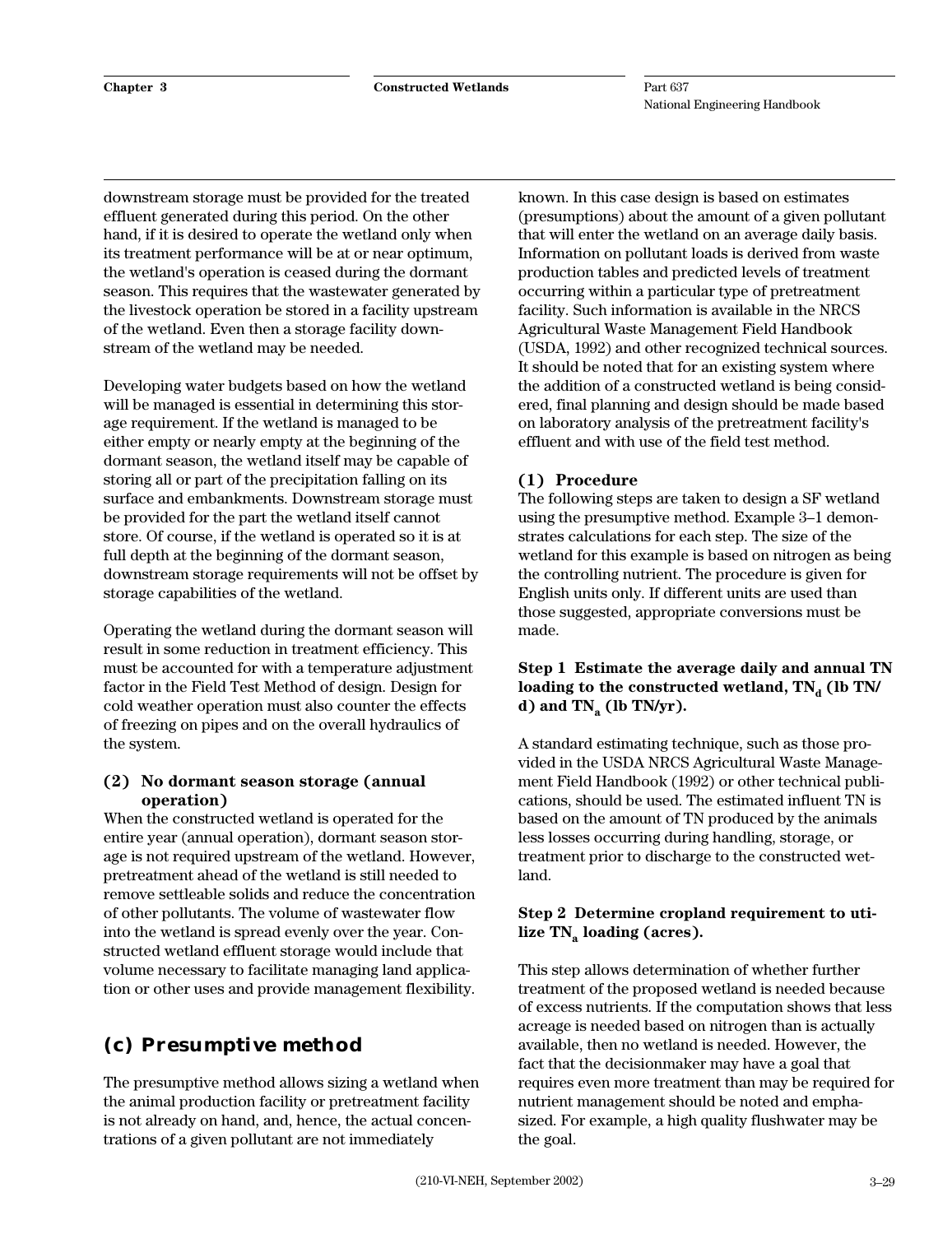**Chapter 3 Constructed Wetlands**

Part 637 National Engineering Handbook

The recommended method for determining the acreage needed for land application is to base it on soil tests and accompanying fertilization recommendations. If these recommendations are not available, an estimate can be made following the nutrient budgeting procedures of AWMFH Chapter 11, Waste Utilization. Regardless of the method used, the losses occurring during application and the nutrients in the organic form that will not be available during the first year after application need to be considered.

Equation 3–1 may be used for this computation. The annual TN loading to the constructed wetland,  $TN<sub>a</sub>$ , is in terms of pounds per year as determined in step 1. Crop TN requirement is in terms of pounds per acre per year determined as described above. The crop requirement is adjusted to compensate for losses by multiplying the crop requirement by the percentage remaining after losses occurring during application and those following application, such as leaching.

Acreage  $=$ Crop TN requirement %TN remaining after losses 100 TN<sub>a</sub> [3–1]

#### **Step 3 Estimate daily total TN required for the** available cropland, N<sub>i</sub> (lb/d).

The estimated total daily TN required for the available cropland,  $N_i$ , is determined by multiplying the available cropland acreage by the crop requirement adjusted to compensate for losses. The crop TN requirement is in terms of pounds per acre per year and is determined as described in step 2. Again, the crop requirement is adjusted for losses as described earlier.

$$
N_i = \frac{Available\ cropland \times Crop\ TN\ requirement}{365\ d\ /\ yr \times \frac{\%TN\ remaining\ after\ losses}{100}} \quad [3-2]
$$

#### **Step 4 Estimate the average daily constructed** wetland influent volume, Q<sub>d</sub> (gal/d).

Appropriate technical references and local climatic data are used to estimate the volume of wastewater to be discharged to the constructed wetland on a daily basis. Wastewater inputs to the wetland occur from such things as manure displacement, precipitation less

evaporation on the surface from the pretreatment facility, precipitation, runoff, flushwater, and other inputs. Superior to making estimates based on published data is to measure the volume of wastewater generated.

#### **Step 5 Calculate the average daily total TN effluent concentration needed from the wetland** to satisfy daily input on the available acreage, C<sub>o</sub> **(mg/L).**

Using the daily TN required for the available cropland,  $N_{i}$ , in terms of pounds per day (step 3), the average daily wastewater volume loading,  $Q_d$ , in gallons per day (step 4), and applying the appropriate conversion factors, the constructed wetland effluent N concentration (mg/L) is determined.

$$
C_e = \frac{(N_i)(119,826)}{(Q_d)}
$$
 [eq. 3-3]

where:

- $N_i$  = TN required for the available cropland (lb/  $d$ ) – Step 3
- $Q_d$  = Average volume of wastewater entering the wetland daily (gal/d) – Step 4

 $119,826$  = conversion factor for lb/gal to mg/L

$$
= \frac{\text{lb} / \text{d} \times 453592.4 \text{ mg} / \text{lb}}{\text{gal} / \text{d} \times 3.785412 \text{ L} / \text{gal}}
$$

#### **Step 6 Determine areal loading rate to the constructed wetland, LR (lb/ac/d or kg/ha/d).**

The following equation, in English or metric units as appropriate, is used to determine the constructed wetland areal loading rate (Payne and Knight 1998).

English: LR = 
$$
0.609(C_e) - 7.0
$$
 [eq. 3-4]  
Metric: LR =  $0.68(C_e) - 7.88$ 

where:

 $LR = \text{areal loading rate (lb/ac/d or kg/ha/d)}$  $C_e$  = desired wetland effluent concentration (mg/L) – Step 5

Equation 3–4 is not valid for values of  $C_e$  less than 11 mg/L. If such high levels of treatment are desired, possibly to meet discharge requirements, use of the Field Test Method is recommended.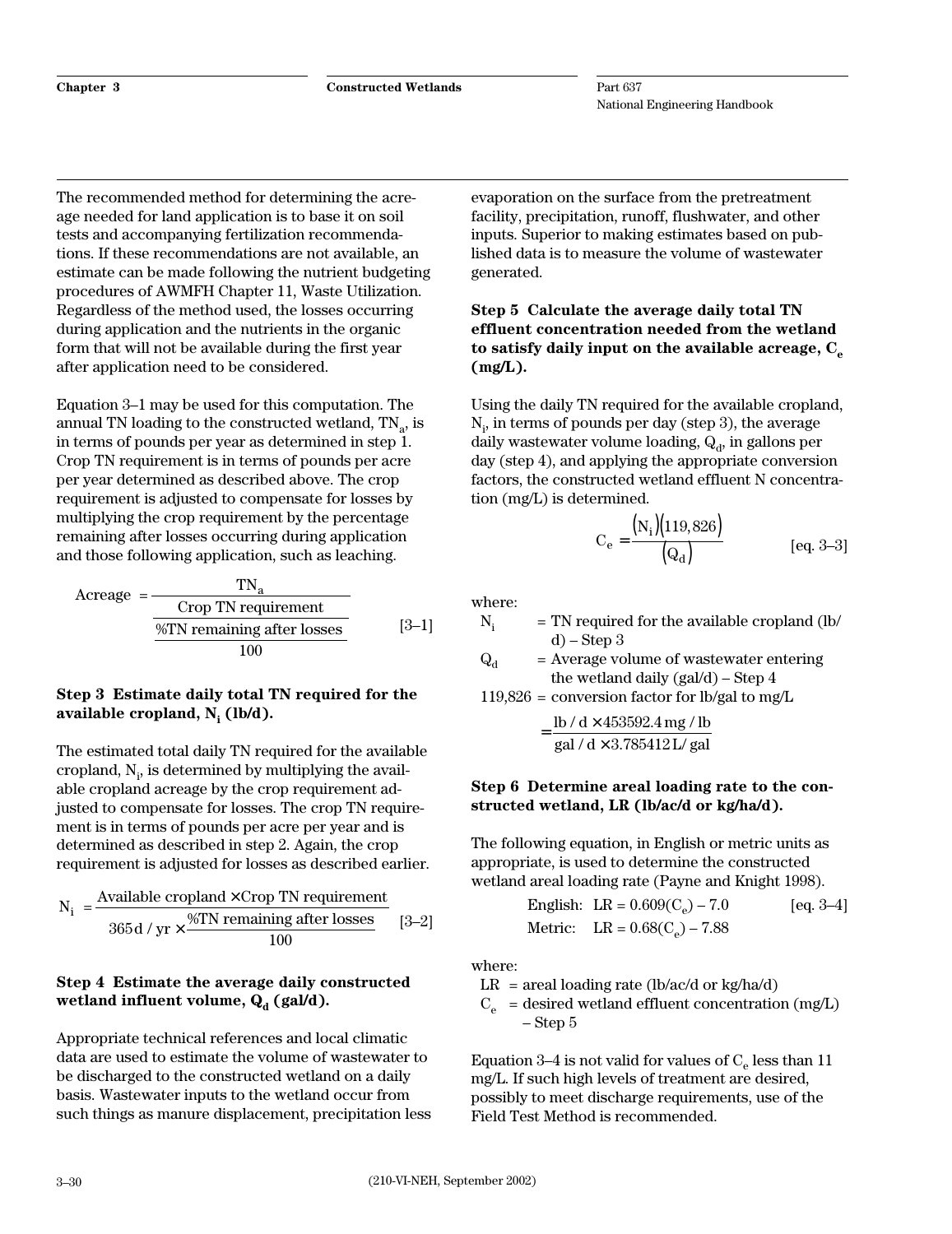#### **Step 7 Determine surface area of the wetland (acres).**

Determination of the surface area of the constructed wetland is based on the daily TN input from the pretreatment facility in terms of pounds N per day (step 1) and the areal loading rate, LR, in terms of pounds per acre per day (step 6) using the equation:

**Example 3-1** Solution using presumptive method

Surface area = 
$$
\frac{TN_d}{LR}
$$
 [eq. 3-5]

The equation computes the water surface area for the wetland. The total area required by the constructed wetland is water surface area, embankment area requirement, and maintenance access area requirement.

| Given:           | A confined swine finishing facility that has 11,500 animals with an average weight of 135 pounds<br>per animal live weight (LW). The wastewater will be pretreated in an anaerobic waste treatment<br>lagoon with its supernatant containing 20 percent of the original as-excreted TN.<br>Annual volume of wastewater discharged to the wetland from the<br>Nitrogen application losses using sprinkler irrigation equipment 25% (estimate)<br>$(table 11-6, AWMFH)$<br>$(table 11-7, AWMFH)$<br>(results in an additional 10% nitrogen loss)<br>The proposed constructed wetland is in a climatic region that allows year-round operation. The<br>phosphorus index determination indicates that wastewater may be applied on the basis of<br>nitrogen as opposed to applying it based on phosphorus. |
|------------------|--------------------------------------------------------------------------------------------------------------------------------------------------------------------------------------------------------------------------------------------------------------------------------------------------------------------------------------------------------------------------------------------------------------------------------------------------------------------------------------------------------------------------------------------------------------------------------------------------------------------------------------------------------------------------------------------------------------------------------------------------------------------------------------------------------|
| Required:        | The surface area for a constructed wetland to reduce nutrients as required for nutrient manage-<br>ment.                                                                                                                                                                                                                                                                                                                                                                                                                                                                                                                                                                                                                                                                                               |
| <b>Solution:</b> | Estimate the average daily and annual TN loading to the constructed wetland,<br>Step 1<br>$TN_d$ (lb TN/d) and TN <sub>a</sub> (lb TN/yr):<br>From the AWMFH, select an average daily production of 0.42 pound TN/1,000-lb LW.<br>$TN_d = (Number of animals)(Avg. LW)(TN_d production)(N remaining)$                                                                                                                                                                                                                                                                                                                                                                                                                                                                                                  |
|                  | $=(11,500 \text{ hogs})(135 \text{ lb} / \text{ hog})(0.42 \text{ lb} \text{ TN} / d / 1,000 \text{ lb})(0.2)$<br>$= 130.4$ lb TN / d                                                                                                                                                                                                                                                                                                                                                                                                                                                                                                                                                                                                                                                                  |
|                  | $TN_a = (TN_d)(365 d / yr)$<br>$= (130.4 \text{ lb TN} / \text{ d})(365 \text{ d} / \text{ yr})$<br>$= 47,596$ lb TN / yr                                                                                                                                                                                                                                                                                                                                                                                                                                                                                                                                                                                                                                                                              |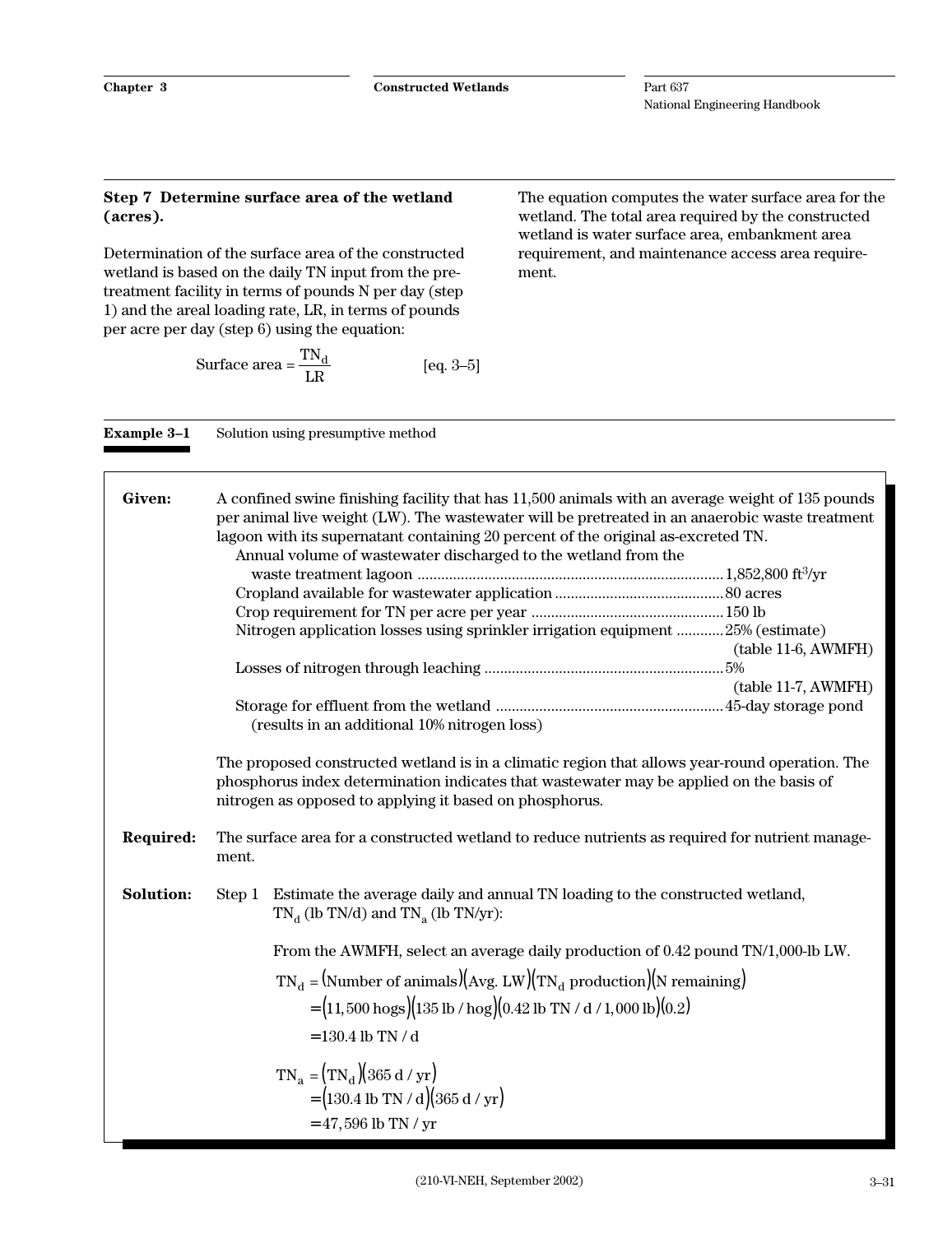**Example 3–1** Solution using presumptive method—Continued

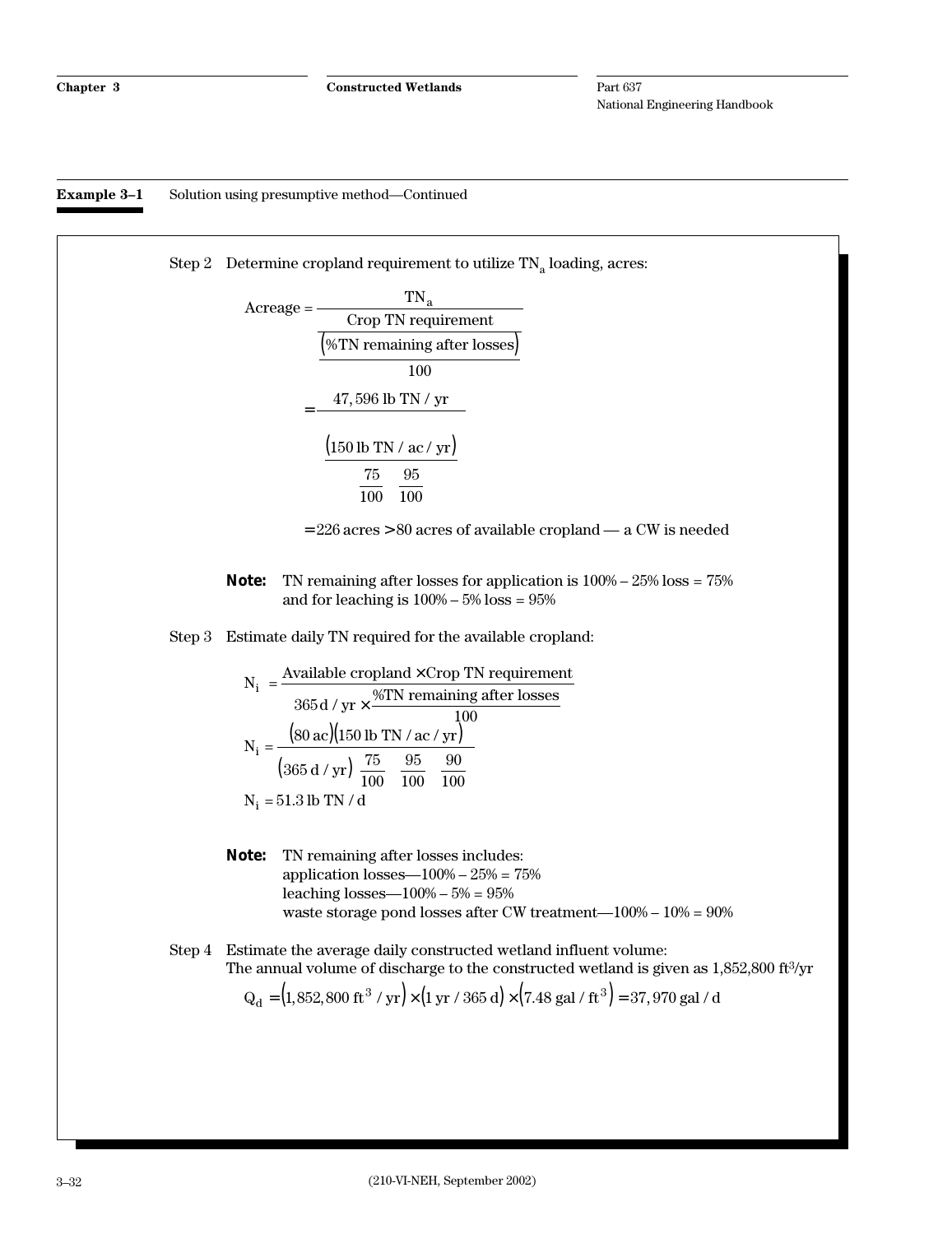**Example 3–1** Solution using presumptive method—Continued

Step 5 Calculate the average daily TN concentration needed from the wetland to satisfy daily input for the available acreage,  $C_e$ :

$$
C_e = \frac{(N_i)(119,826)}{(Q_d)}
$$
  
= 
$$
\frac{(51.3 \text{ lb TN / d})(119,826)}{(37,970 \text{ gal / d})}
$$
  
= 162 mg / L

Step 6 Determine areal loading rate to the constructed wetland, LR:

$$
LR = 0.609(C_e) - 7.0
$$
  
= [(0.609)(162 mg / L)] - 7.0  
= 91.7 lb TN / ac / d

Step 7 Determine surface area of the wetland:

Surface area = 
$$
\frac{TN_d}{LR}
$$
  
\n=  $\frac{(130.4 \text{ lb TN/A})}{(91.7 \text{ lb N/Ac/A})}$   
\n= 1.42 ac  
\n= 1.42 ac × 43,560 ft<sup>2</sup> / ac = 61,855 ft<sup>2</sup>

For a wetland with a length to width ratio of 4:1, the required surface water dimensions of this wetland would be  $W = 124$  ft and  $L = 497$  ft. Let  $x = width$  and  $4x = length$ , then:

$$
(4x)(x) = 61,855 \text{ ft}^2
$$

$$
x^2 = \frac{61,855 \text{ ft}^2}{4}
$$

$$
x = (15,463)^{0.5}
$$

$$
x = 124 \text{ ft}
$$

$$
\text{Length} = 4x = (4)(124)
$$

$$
= 497 \text{ ft}
$$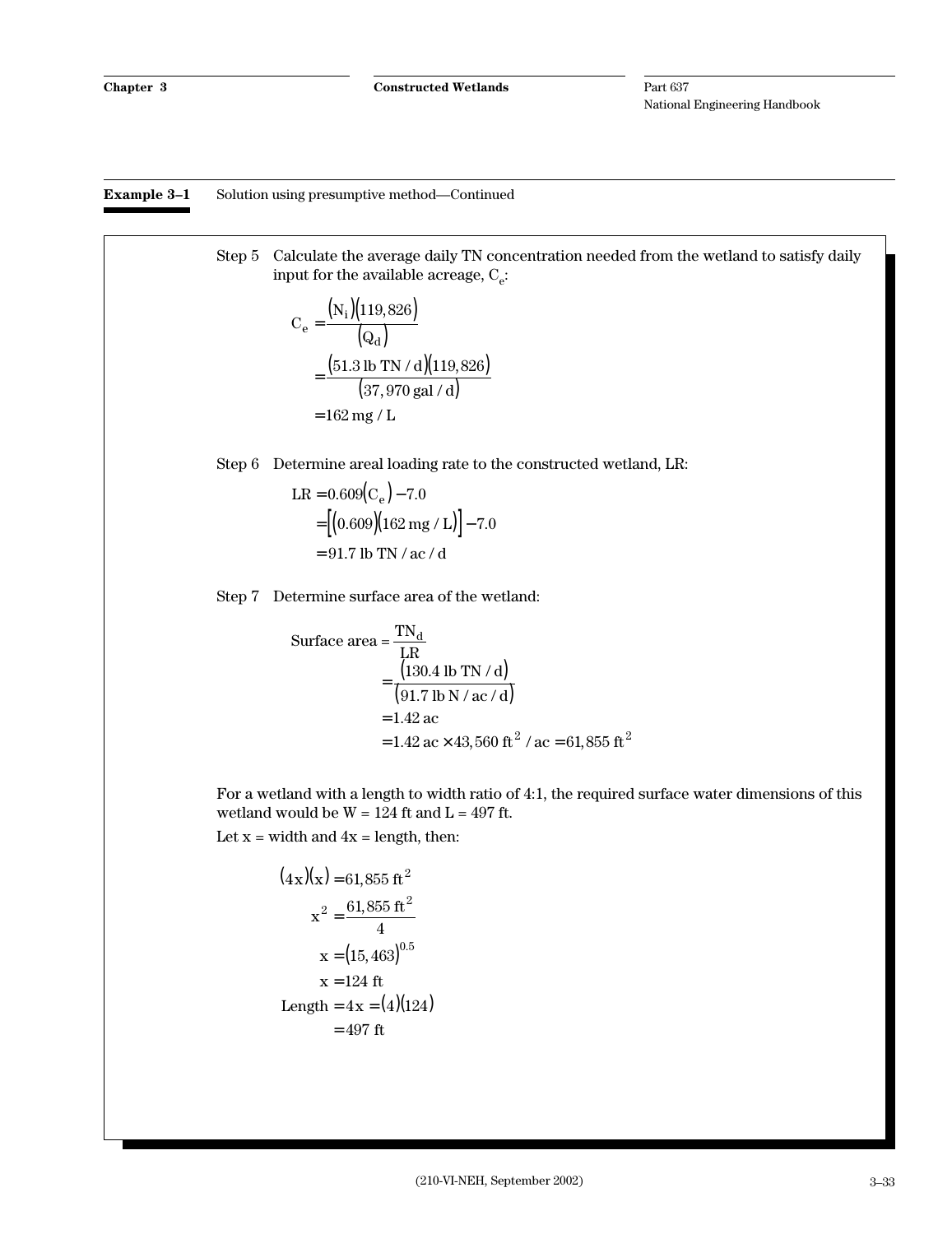## **(d) Field test method**

Field testing provides the most accurate way to determine the size of the wetland. Samples of the pretreatment wastewater are collected and analyzed, and the information is applied to the following equation for both English and metric units:

English unit:

$$
A = -(0.305) \left(\frac{Q_a}{k_T}\right) \ln \left[\frac{(C_e - C^*)}{(C_i - C^*)}\right] (365 / t_{cw})
$$
 [eq.3-6]

Metric unit:

$$
A = \left(\frac{Q_a}{k_T}\right) ln \left(\frac{(C_e - C^*)}{(C_i - C^*)}\right) \left(365 / t_{cw}\right)
$$

where:

A = wetted surface area of the wetland 
$$
(ft3 or m3)
$$

 $0.305$  = factor to convert original metric equation

- $Q_a$  = annual flow into the wetland (ft<sup>3</sup>/yr or m<sup>3</sup>/yr)  $k_T$  =  $k_{20}$  $\theta$ <sup>T-20</sup>, rate constant adjusted for tempera-
- ture
- $k_{20}$  = 14 for TN, 10 for NH<sub>4</sub>-N, and 8 for TP (m/yr)<br> $\theta$  = 1.06 for TN, 1.05 for NH<sub>4</sub>-N, and 1.05 for TP = 1.06 for TN, 1.05 for NH<sub>4</sub>-N, and 1.05 for TP (dimensionless)
- $T = average operating temperature (°C)$
- 
- $=$  wetland effluent concentration (mg/L)
- $C_i$  = wetland influent concentration (mg/L)<br>  $C_e$  = wetland effluent concentration (mg/L)<br>  $C^*$  = background concentration (mg/L). ass  $=$  background concentration (mg/L), assumed to be 10 for TN and 3 for  $NH<sub>4</sub>$ -N (based on a nationwide analysis of animal waste constructed wetlands)
- $365$  = days of the year (d)
- $t_{cw}$  = days that the wetland will be in operation (i.e., the length of the growing season)

The basic equation (less the factor  $365/t_{\text{cw}}$ ) was developed originally for municipal treatment wetlands (Kadlec and Knight, 1996). Rate constants specific to animal waste constructed wetlands were developed from the national data base on animal waste constructed wetlands (CH2M Hill and Payne, 1997) and applied to the Kadlec and Knight equation, also called the k-C\* model.

This model should be used where a pretreatment facility is already in place and samples can be readily collected. An alternative would be to collect samples from the pretreatment facility at a nearby facility that is expected to have the same characteristics (number of animals, size of pretreatment facility) and, therefore, the same wastewater characteristics.

Samples from the pretreatment facility are analyzed for the constituent of concern (TN,  $NH_4-N$ , or TP) to determine wetland influent concentration  $(C_i)$ . In addition, the annual flow  $(Q_a)$  from the pretreatment facility must be calculated as well as the wetland effluent concentration for the nutrient of concern.

Average operating temperature used in the equation is based on the site temperatures when the constructed wetland will be actually operated. For example, if the constructed wetland is operated only during the growing season with the wastewater stored upstream through the dormant season, the temperature for the equation will be the average for the growing season. This, of course, will require that the stored volume of wastewater be treated in addition to what is generated during the growing season. Provisions for storage have been included in the equation with the factor  $365/t_{\text{cw}}$ .

The field test method differs from the original field test method presented in the NRCS technical requirement (USDA, 1991) in that the size of the wetland is based on areal loading as opposed to volumetric loading. The same is true of both the original and new presumptive methods. (See prior information on areal versus volumetric loading and the information that follows the field test method example.)

#### **(1) Procedure**

The following steps are taken to determine the surface area for a SF wetland using the field test method. Subsequently, example 3–2 demonstrates the calculations for each step. This example uses English units. If metric units are desired, use the proper units and conversion factors for the equations chosen.

#### **Step 1 Estimate the average daily and annual** constructed wetland influent volumes, Q<sub>d</sub> (gal/d and  $ft^3/d$ ) and  $Q_a (ft^3/yr)$ .

This step is the equivalent of step 4 in the presumptive method. Appropriate technical references and local climatic data are used to estimate the volume of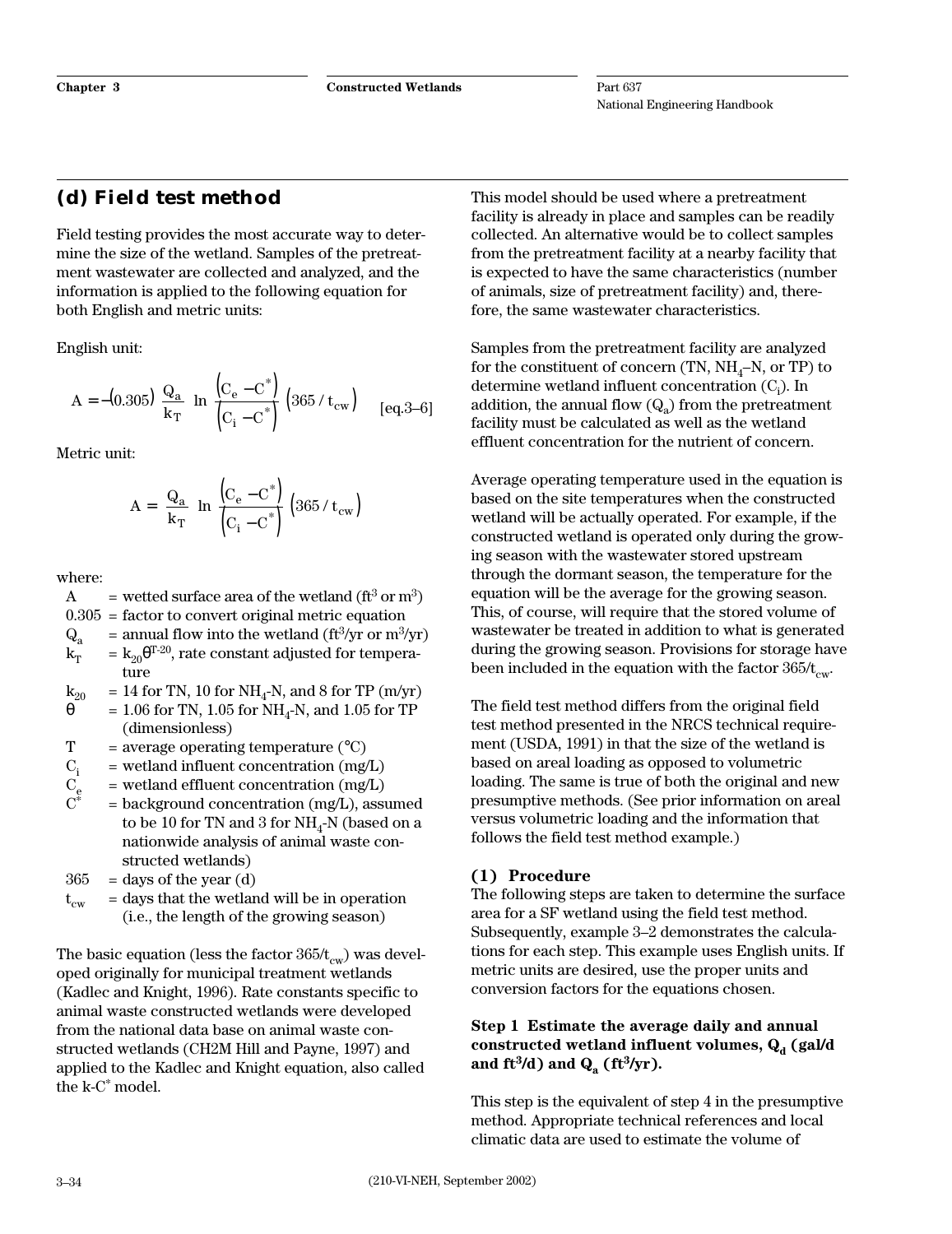wastewater to be discharged to the constructed wetland on a daily basis. Wastewater inputs to the wetland occur from such things as manure displacement, precipitation less evaporation on the surface from the pretreatment facility, storm runoff water, flushwater, and other inputs.

#### **Step 2 Estimate the average daily and annual TN** loading to the constructed wetland,  $TN_d$  (lb TN/ **d)** and  $TN_a$  (lb  $TN/yr$ ).

This computation is based on laboratory results of pretreatment facility effluent and the volume of wastewater in gallons per day (step 1) entering the wetland.

$$
TN_{\rm d} = (Q_{\rm d})(TN_{\rm i})(8.34 \times 10^{-6})
$$

where:

 $Q_d$  = average daily constructed wetland influent volume, gal/d (from step 1)

 $TN_i$  = wetland influent TN concentration, mg/L  $8.34 \times 10^{-6}$  = conversion factor for mg/L to lb/gal

$$
TN_a = TN_d \ge 365
$$

#### **Step 3 Determine cropland requirement to utilize the annual total N loading (acre).**

This is the equivalent of step 2 in the presumptive method. If treatment for nutrient management is the goal of constructed wetland treatment, this step allows the determination of whether further treatment of the proposed constructed wetland is needed. If the computation shows that less acreage is needed based on nitrogen than is actually available, then no wetland is needed for nutrient concentration reduction. As noted in the presumptive method, the decisionmaker's goal may be something other than nutrient management. The goal could be to improve the water quality for such a purpose as a high quality flushwater or dust control. In such cases the issue as to whether the treatment of a constructed wetland is needed is not an issue and this step could be skipped.

The general equation for determining the cropland area requirement without a constructed wetland follows. The annual TN loading is determined by multiplying the daily TN loading to the constructed wetland in pounds of TN per day taken from step 2 by 365, the days in a year. The crop N requirement is best based on soil test and fertilizer recommendations. If these recommendations are not available, an estimate can be developed using the procedure in AWMFH chapter 11. The crop TN requirement is in terms of pounds of N per acre per year. Regardless of how the crop requirement is established, the amount must be adjusted for anticipated losses, such as from application and leaching. In the equation that follows, this is given as a percentage of TN remaining after the losses. Cropland requirement =

|                                                                             | TN.                        |
|-----------------------------------------------------------------------------|----------------------------|
| Crop TN requirement $\times$ $\frac{\sqrt{2111 \text{ T-1}}}{\sqrt{21111}}$ | %TN remaining after losses |
|                                                                             | 100                        |

 $TN_a$  is the annual TN loading in pounds per year (step 2), crop requirement in pounds per acre per year, and TN remaining after losses expressed as a percentage.

#### **Step 4 Estimate daily TN required for the avail**able cropland, N<sub>i</sub> (lb/d).

This is the equivalent of step 3 in the presumptive method. The general equation for making this estimate follows. The crop TN requirement was established in step 3 as was the percentage of TN remaining after losses.

$$
N_i = \frac{Available \text{ cropland} \times Crop \text{ TN \text{ requirement}}}{365 \text{ d} / \text{ yr} \times \frac{\% \text{TN \text{ remaining after losses}}}{100}}
$$

Available cropland is in acres, crop TN requirement is in pounds N per acre per year, and TN remaining after losses is expressed as a percentage.

#### **Step 5 Calculate the average daily total N effluent concentration needed from the wetland to** satisfy daily input on the available acreage, C<sub>o</sub> **(mg/L).**

Using the daily TN required for the available cropland in pounds per day,  $N<sub>i</sub>$ , from step 4 and the average daily wastewater volume loading in gallons per day (step 1), the appropriate conversion factors are applied to determine the constructed wetland effluent N concentration (mg/L).

$$
C_e = \frac{(N_i)(119,826)}{(Q_d)}
$$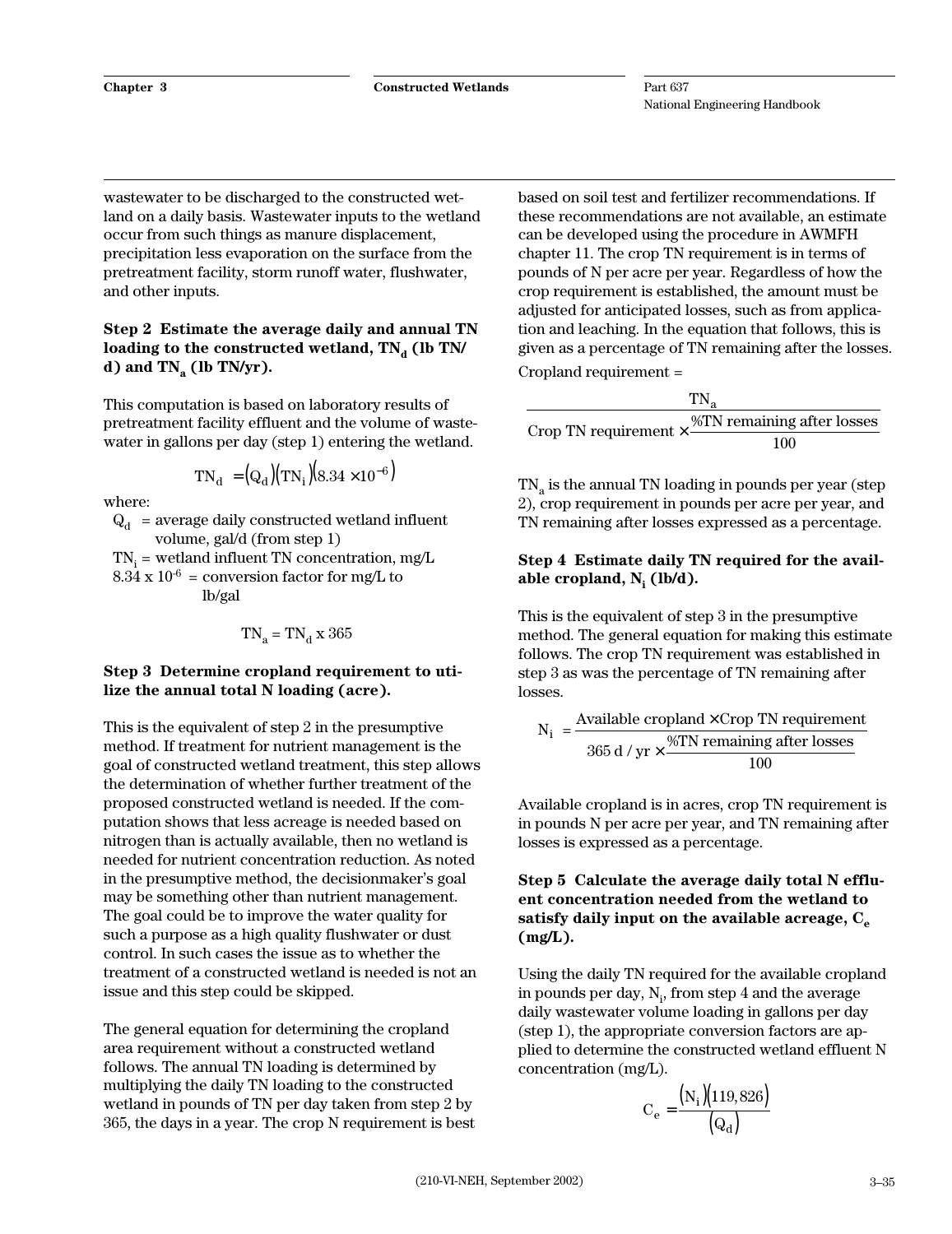#### where:

- $N_i$  = daily total N required for the available cropland, lb/d (step 4)
- $Q_d$  = daily total N required for the available cropland, gal/d (step 1)

 $119,826$  = conversion factor for lb/gal to mg/L

$$
= \frac{\text{lb}/\text{d} \times 453592.4 \text{ mg}/\text{lb}}{\text{gal}/\text{d} \times 3.785412 \text{ L/gal}}
$$

#### **Step 6 Calculate**  $k_T$ **.**

$$
k_T = k_{20} \theta^{T-20}
$$
 [eq. 3-10]

where:

 $k_T$  = rate constant adjusted for temperature

 $k_{20}$  = 14 for total N and 10 for NH<sub>4</sub>–N

- $\theta = 1.06$  for total N and 1.05 for NH<sub>4</sub>–N (dimensionless)
- $T = average operating temperature (°C)$

#### **Step 7 Determine surface area of the wetland, A**  $(ft^2)$ .

$$
A = -(0.305) \left(\frac{Q_a}{k_T}\right) \ln \left[\frac{(C_e - C^*)}{(C_i - C^*)}\right] (365 / t_{cw})
$$
 [eq. 3-6]

where:

- $Q_a$  = annual flow into the wetland, ft<sup>3</sup>/yr or m<sup>3</sup>/yr (step 1)
- $C_i$  = wetland influent concentration, mg/L (from laboratory test results)

 $C_e$  = wetland effluent concentration, mg/L (step 5)

 $C^*$  = background concentration (mg/L), assumed to be 10 for total N and 3 for  $NH<sub>4</sub>$ -N based on a nationwide analysis of animal waste constructed wetlands

 $365$  = days of the year, d

 $t_{\text{cw}}$  = days that the wetland will be in operation (i.e., the length of the growing season)

**Step 8 Compute theoretical hydraulic detention**  $time, t_a$ .

$$
t_d = A \times D \times \frac{n}{Q_d}
$$

where:

- $A = surface area of constructed wetland$
- $D =$  depth of water in constructed wetland
- n = wetland porosity
- $Q_d$  = average daily constructed wetland influent volume, gal/d

#### **Step 9 Compute winter storage.**

Winter storage volume =  $(365 - t_{cw})(Q_d)$ 

where:

- $t_{cw}$  = days that the wetland will be in operation (i.e., the length of the growing season)
- $Q_d$  = average daily constructed wetland influent volume, gal/d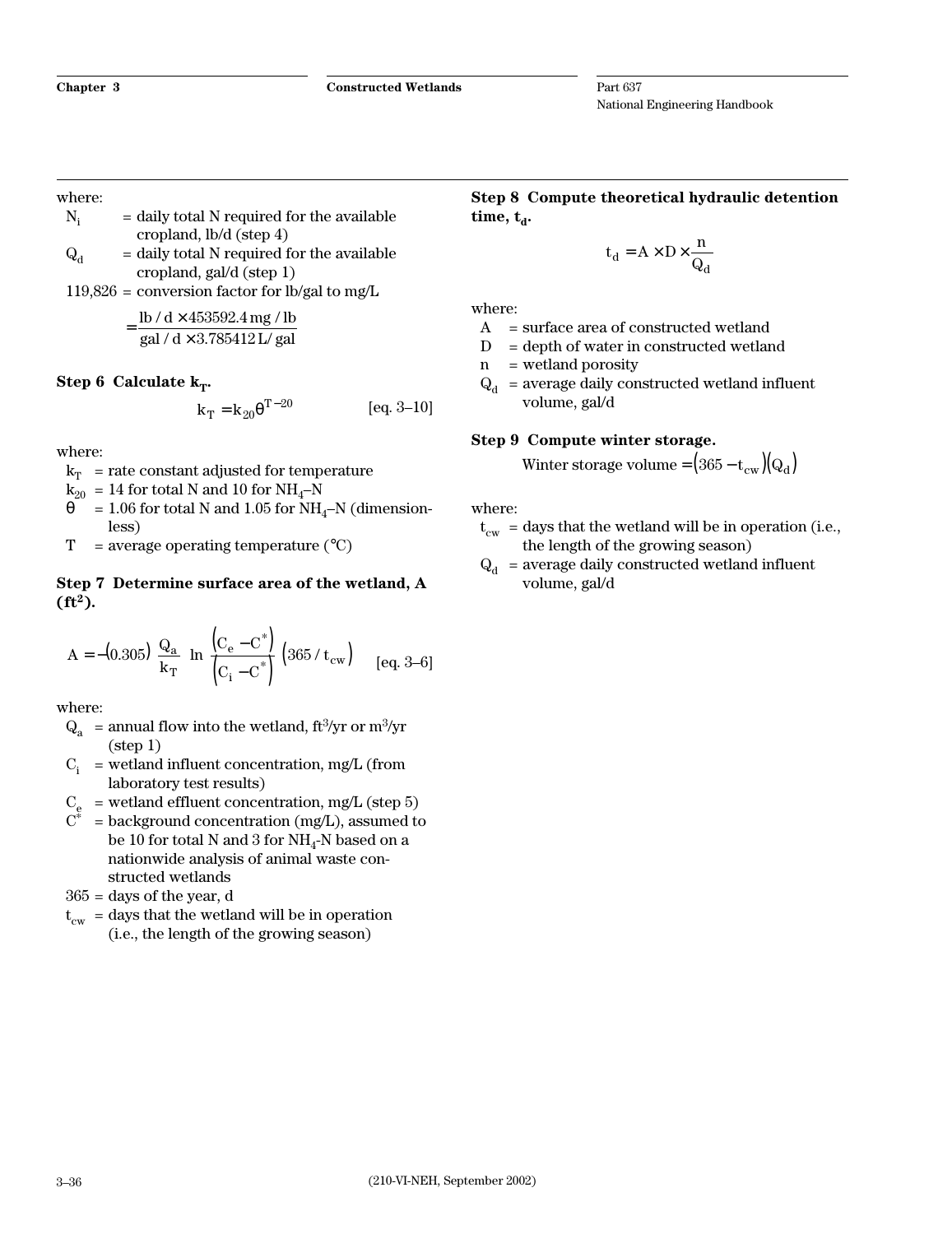| <b>Example 3–2</b> | Field test method solution |
|--------------------|----------------------------|
|--------------------|----------------------------|

| Given:           | The same confined swine finishing operation as the example for the presumptive method with<br>the following additional information:<br>• Water depth in the constructed wetland is 8 inches. This depth is selected based on plant<br>species to be used and other design factors.<br>A wetland porosity, n, of 0.90<br>The pretreatment effluent contains 412 mg/L of total nitrogen based on testing. Average<br>$\bullet$<br>temperatures for the site are as follows: |                                                        |                                                                    |                                                                                                                                                                                                                   |                                                                                                                    |                                                                                              |  |
|------------------|---------------------------------------------------------------------------------------------------------------------------------------------------------------------------------------------------------------------------------------------------------------------------------------------------------------------------------------------------------------------------------------------------------------------------------------------------------------------------|--------------------------------------------------------|--------------------------------------------------------------------|-------------------------------------------------------------------------------------------------------------------------------------------------------------------------------------------------------------------|--------------------------------------------------------------------------------------------------------------------|----------------------------------------------------------------------------------------------|--|
|                  |                                                                                                                                                                                                                                                                                                                                                                                                                                                                           |                                                        | May – Sept                                                         | $Apr-Oct$                                                                                                                                                                                                         | $Mar - Nov$<br>May – Sept Apr – Oct Mar – Nov<br>$(t_{\text{cw}}=150)$ $(t_{\text{cw}}=210)$ $(t_{\text{cw}}=270)$ | $Jan - Dec$<br>$(t_{\rm cw} = 365)$                                                          |  |
|                  |                                                                                                                                                                                                                                                                                                                                                                                                                                                                           | Average temp $(^{\circ}C)$                             | 24.6                                                               | 22.5                                                                                                                                                                                                              | 20.3                                                                                                               | 17.1                                                                                         |  |
| <b>Required:</b> |                                                                                                                                                                                                                                                                                                                                                                                                                                                                           | goal of nutrient management to the available cropland. |                                                                    |                                                                                                                                                                                                                   |                                                                                                                    | The surface area for a constructed wetland for April to October operation with the treatment |  |
| <b>Solution:</b> | Step 1                                                                                                                                                                                                                                                                                                                                                                                                                                                                    |                                                        | $Q_a = 1,852,800 \text{ ft}^3 / \text{ yr}$                        | $= 5,076 \text{ ft}^3 / \text{d} \times 7.48 \text{ gal} / \text{ft}^3 = 37,970 \text{ gal} / \text{d}$                                                                                                           | $Q_d = 1,852,800 \text{ ft}^3 / \text{yr} \times 1 \text{ yr} / 365 \text{ days} = 5.076 \text{ ft}^3 / d$         | Estimate the average daily and annual constructed wetland influent volumes:                  |  |
|                  | Step 2                                                                                                                                                                                                                                                                                                                                                                                                                                                                    |                                                        | $= 130.5$ lb N / d<br>$TN_a = (TN_d)(365)$<br>$= 47,632$ lb N / yr | $TN_d = (Q_d)(N \text{ concentration})(8.34 \times 10^{-6})$<br>$=(37,970 \text{ gal}/\text{d})(412 \text{ mg}/\text{L})(8.34 \times 10^{-6})$<br>$=(130.5 \text{ lb N} / \text{ d})(365 \text{ d} / \text{ yr})$ | From the laboratory test results, the N concentration = $412 \text{ mg/L}$                                         | Estimate the average daily and annual total N loading to the constructed wetland:            |  |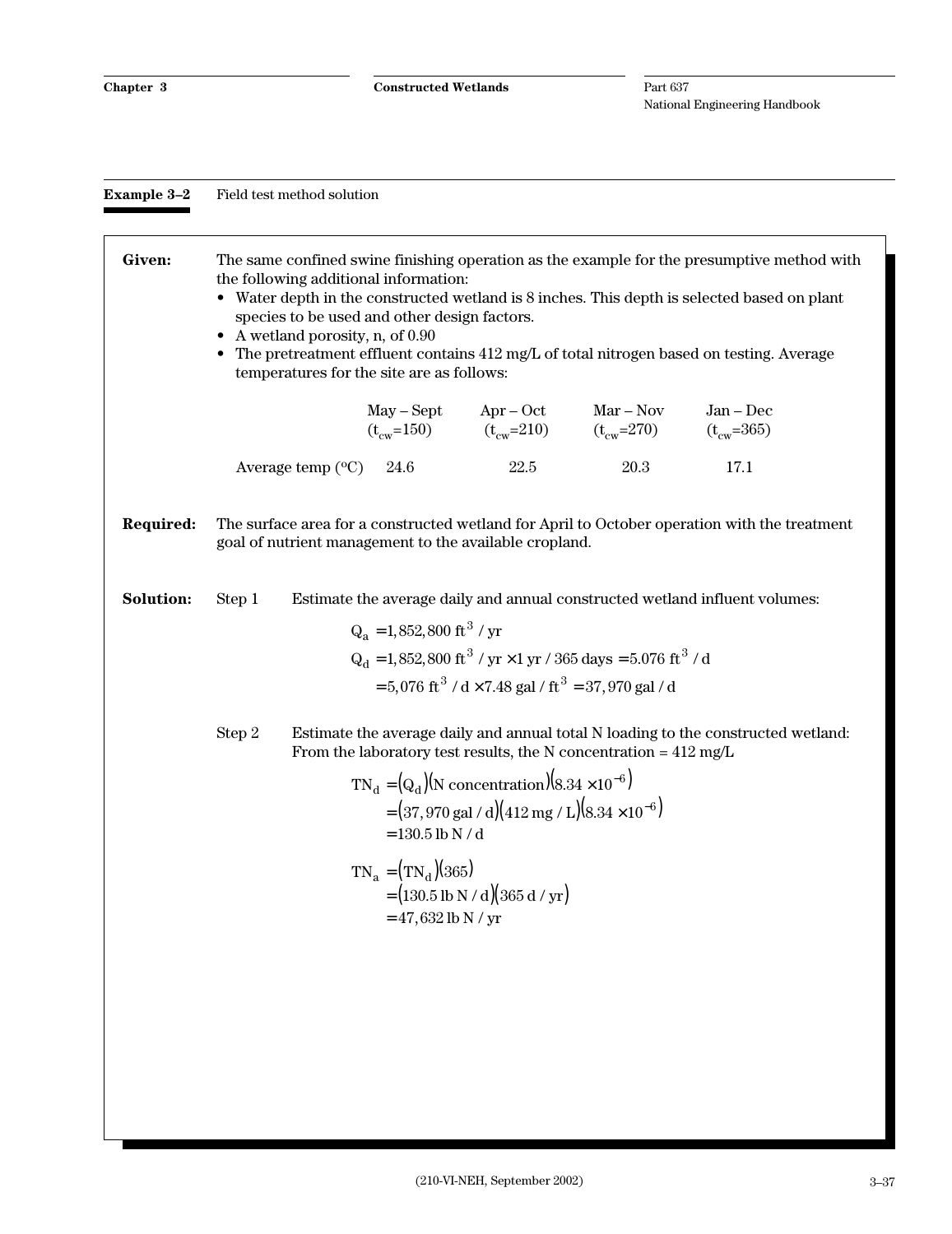#### **Example 3–2** Field test method solution—Continued

Step 3 Determine cropland requirement to utilize the annual total N loading:  $$ Crop TN requirement  $\times \frac{\% \text{N remaining after losses}}{100}$  $=\frac{47,632 \text{ lb N} / \text{ yr}}{5}$ 150 lb N / ac / yr 75 100  $= 226$  acres >  $80$  acres of available cropland  $\therefore$  a CW needed a  $\times \frac{3444 \text{ cm} \cdot \text{m}}{100}$ (150 lb N / ac / yr) ſ  $\left(\frac{75}{100}\right)$  $\sqrt{\left(\frac{75}{100}\right)\left(\frac{95}{100}\right)}$  $\mathsf{I}$  $\overline{\phantom{a}}$  $\left\{ \right\}$ J L  $\overline{\mathsf{L}}$ L L L L L  $\overline{\phantom{a}}$  $\overline{\phantom{a}}$  $\overline{\phantom{a}}$  $\overline{\phantom{a}}$  $\overline{\phantom{a}}$  $\overline{\phantom{a}}$  $\overline{\phantom{a}}$ 95 100 Step 4 Estimate daily total N required for the available cropland  $N_i = \frac{Available \text{ coplan} \times \text{Crop TN requirement}}{2 \times \text{Crop TN}}$  $\frac{1}{365 \text{ d} / \text{yr}} \times \frac{\text{\%TN}}{\text{remaining after losses}}$  $=\frac{(80 \text{ ac})(150 \text{ lb N} / \text{ yr})}{(m)(m)(m)}$ ×  $\times \frac{3111 \text{ remain} + 8}{100}$  $(365 d / yr) \left(\frac{75}{100}\right)$  $\left(\frac{95}{100}\right)$  $\left(\frac{90}{100}\right)$  $= 51.3$  lb N / d 80 ac)(150  $365\,\mathrm{d}$  /  $\mathrm{yr}$ ) $\left(\frac{75}{100}\right)$ 95 100 90 100 ac d / yr Step 5 Calculate the average daily total N effluent concentration needed from the wetland to satisfy daily input on the available acreage:  $\mathbf C$ N  $\bf Q$  $\ln N / d$ gal / d =  $162$  mg /  $\rm L$ e i d  $=\frac{({\rm N}_{\rm i}) (119,826)}{(\circ)}$  $\left( \mathrm{Q}_{\mathrm{d}}\right)$  $=\frac{(51.3 \text{ lb N / d})(119,826)}{(27.25 \text{ kg})(119,826)}$  $(37,970$  gal / d) 119,826 51.3 lb N / d)(119,826 37 970 , .3 lb N / d)(119,  $,970$  gal  $/$ Step 6 Calculate  $k_T$ : For April to October  $k_T = k_{20} \theta^{T-20}$  $=(14)(1.06)^{(22.5-20)}$  $=16.2$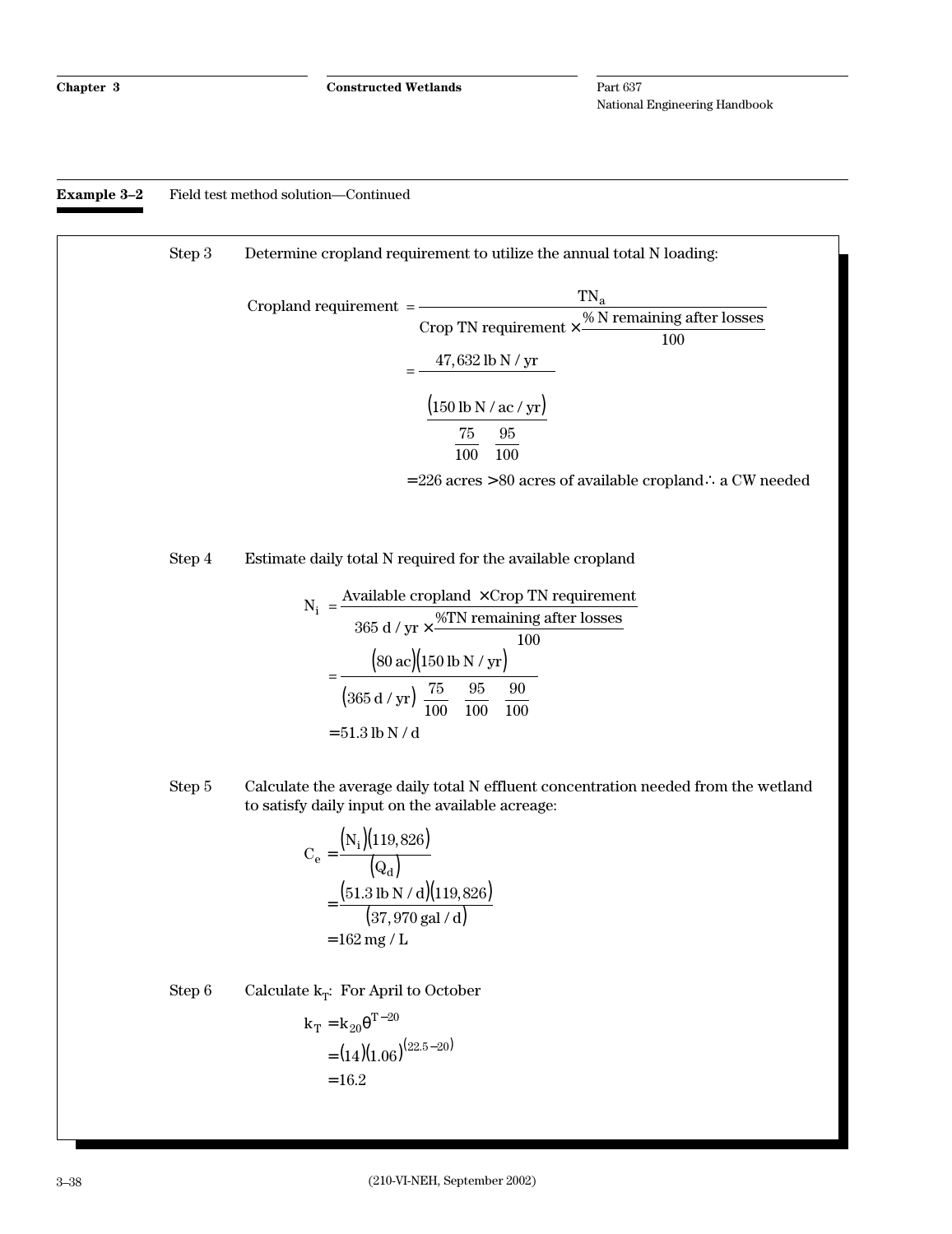#### **Example 3–2** Field test method solution—Continued

#### Step 7 Determine surface area of the wetland: The surface area required for April to October operation:

$$
A = -(0.305) \left(\frac{Q_a}{k_T}\right) ln \left(\frac{(C_e - C^*)}{(C_i - C^*)}\right) \left(\frac{365}{t_{cw}}\right)
$$
  
= -(0.305) \left(\frac{1,852,800 ft^3}{16.2}\right) \left[ ln \left(\frac{162 mg/L - 10 mg/L}{412 mg/L - 10}\right) \right] \left(\frac{365}{210}\right)  
= (-34,883) \left[ ln \left(\frac{152 mg/L}{402 mg/L}\right) \right] (1.74)  
= (-34,883) \left[ ln (0.378) \right] (1.74)  
= (34,883) (-0.9726) (1.74)  
= 58,967 ft<sup>2</sup>  
= \frac{58,967 ft<sup>2</sup>}{43,560 ft<sup>2</sup>/ac} = 1.4 acres

Step 8 Compute theoretical hydraulic detention time,  $t_d$ :

$$
t_{d} = \frac{A \times D \times (n)}{Q_{d}}
$$
  
= 
$$
\frac{(58,967 \text{ ft}^{2})(8 \text{ in } / 12 \text{ in } / \text{ ft})0.90}{5,076 \text{ ft}^{3} / d}
$$
  
= 
$$
\frac{(35,380 \text{ ft}^{3})}{5,076 \text{ ft}^{3} / d}
$$
  
= 6.9 days

This satisfies the minimum requirement of 6.0 days. See 637.0305(d).

Step 9 Compute winter storage requirement:

Winter storage requirement = 
$$
(365 - t_{cw})(Q_d)
$$

\n
$$
= (365 - 210)(5,076 \text{ ft}^3 / d)
$$
\n
$$
= (155 \text{ d})(5,076 \text{ ft}^3 / d)
$$
\n
$$
= 786,780 \text{ ft}^3
$$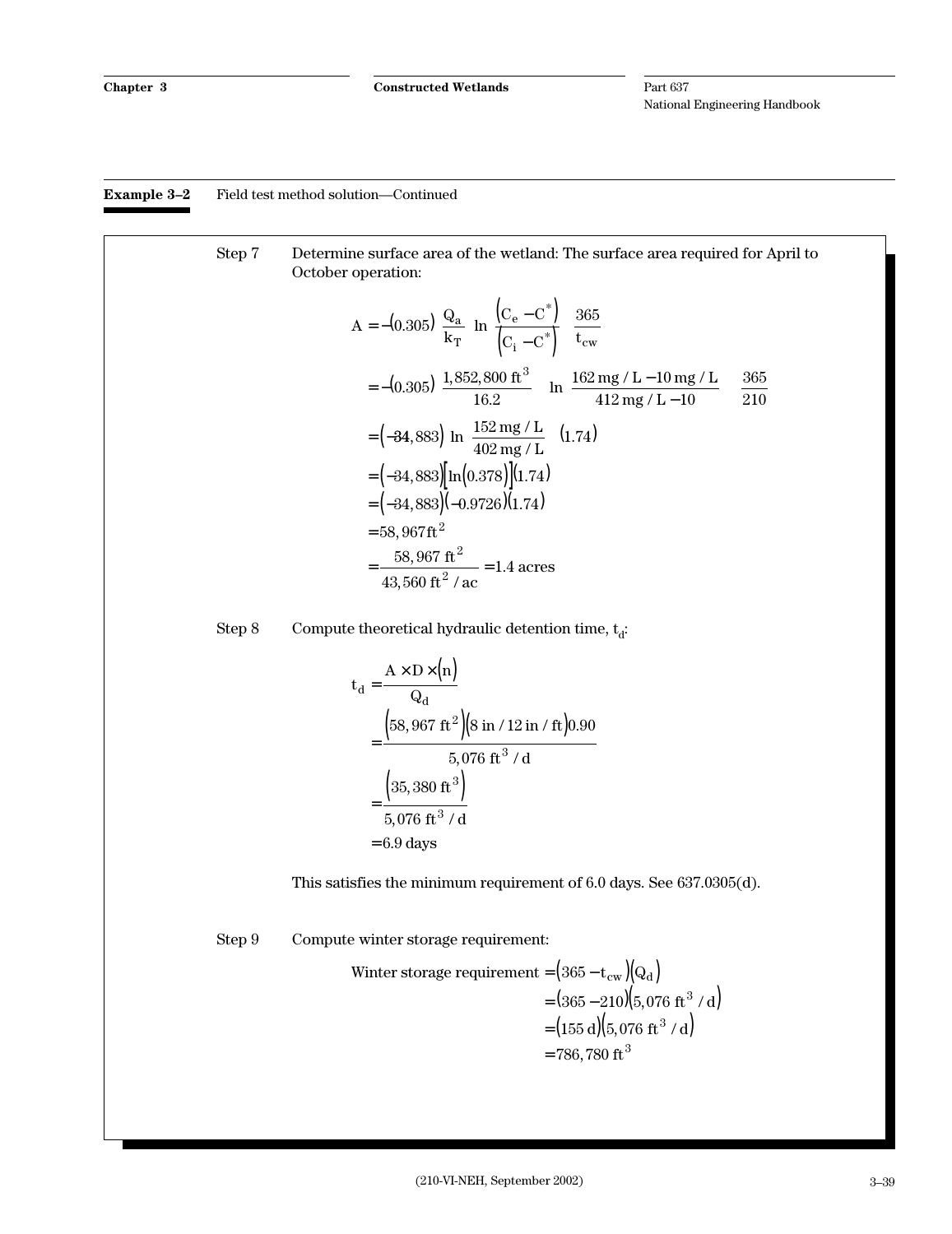#### **(2) Summary of field test method**

Table 3–6 illustrates how different treatment periods used in the field test method affect wetland size for a given set of inflow and outflow concentrations of total nitrogen. The results are based on the same scenario as the design in example 3–2.

Values for hydraulic detention time  $(d_t)$  shown in this table are based on a wetland porosity (n) of 0.90, an average water depth of 8 inches, and a daily flow of 5,076 cubic feet per day. The wetland porosity is the volume of water not occupied by wetland plants and was originally assumed to be between 0.65 and 0.75. These values, from Reed et al. (1988), were used in the earlier NRCS field test method. However, TVA researchers found in one study that plant fill rates for cattails *(Typha* spp.*)* were 10 percent; bulrush *(Scirpus validus),* 14 percent; reeds *(Phragmites),* 2 percent; and woolgrass *(S. cyperinus),* 6 percent (Watson and Hobson, 1989). In addition, Rogers et al. (1995) reported fill rates of 10 percent for *Sagittaria lancifolia* and 7 percent for *Phragmites australis.* These data indicate that fill rates presented in the earlier NRCS Technical Requirements (USDA, 1991) were probably too high and, consequently, the values for wetland porosity were too low.

The earlier field test method (a volumetric method) required a determination of  $\mathrm{d}_{\mathrm{t}}$ , which meant that an

accurate measure of water volume within the wetland be known. However, its value can be estimated with only a limited degree of accuracy (as was done in table 3–6). This is because mats of vegetation, growth habit of various plants, and other factors can reduce volume and either impede flow or cause short-circuiting. Estimates of  $\mathrm{d}_{\mathrm{t}}$  can be quite different from measurements using more sophisticated approaches, such as dye testing.

For the field test example, the wetland surface area or wetted area ranges from 1.1 to 1.7 acres, with treatment period and associated changes in temperature significantly affecting size. Of interest is that the area determined with the presumptive model, using the same number of animals with average weight of 135 pounds, was about 1.4 acres. This is the same as that calculated for a 210-day operating period for the field test model shown in example 3–2. This does not mean that the presumptive method and field test methods are considered comparable for any wetland with a 210 day storage period; it happens to be the same only because of the influent concentration selected for the field test example. If, for example,  $\mathrm{C}_\mathrm{i}$  for the field example had been 380 mg/L instead of 412 mg/L, with all other factors the same, the wetland surface area would have been 1.2 acres, while the presumptive method acres would remain at 1.4 acres.

|                             | $May - Sept$<br>$(t_{\rm cw} = 150)$ | $Arr - Oct$<br>$(t_{ew} = 210)$ | $Mar - Nov$<br>$(t_{\rm cw} = 270)$ | $Jan - Dec$<br>$(t_{\rm cw} = 365)$ |
|-----------------------------|--------------------------------------|---------------------------------|-------------------------------------|-------------------------------------|
| Average temp. $(^{\circ}C)$ | 24.6                                 | 22.5                            | 20.3                                | 17.1                                |
| $k_T$ for TN (m/yr)         | 18.3                                 | 16.2                            | 14.2                                | 11.8                                |
| Wetland area (ac)           | $1.7\,$                              | 1.4                             | 1.2                                 | 1.1                                 |
| $t_d$ (days) @ depth = 8 in | 8.6                                  | 7.0                             | 6.2                                 | 5.5                                 |
| Winter storage $(ft^3)$     | 1,091,375                            | 786,805                         | 482,236                             | as needed for<br>land application   |

**Table 3–6** Example of wetland design criteria for an 11,500-head swine finishing facility for different treatment periods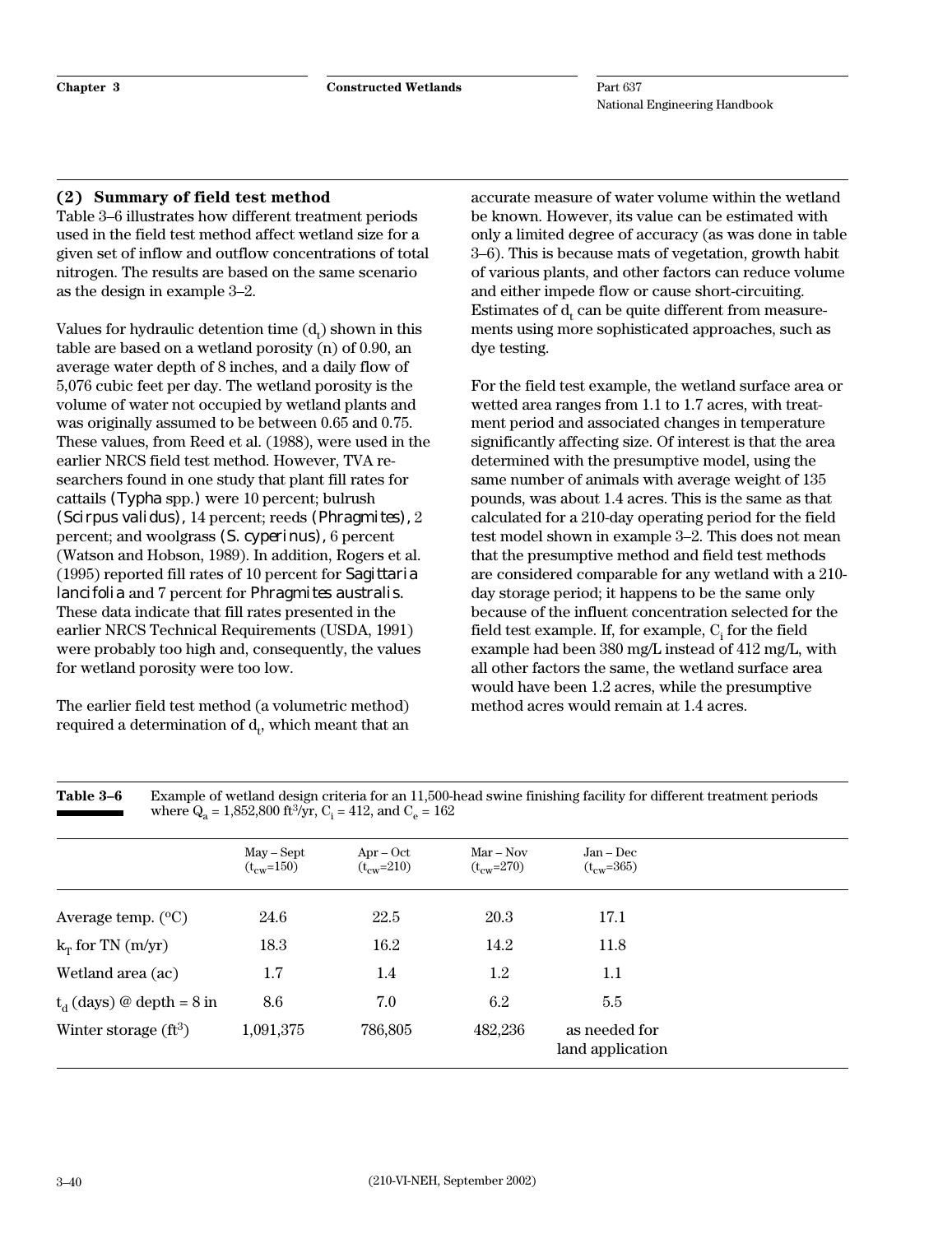### **(e) Designing for phosphorus removal**

The presumptive method and the field test method can be used to design for P removal. The changes needed in the two models follow:

#### **Presumptive method:**

• Replace the loading rate equations in step 6 with the following:

English: LR =  $0.49(C_e) + 0.51$ Metric:  $LR = 0.6(C_e) + 0.6$ 

where:

- $C_e$  = total phosphorus concentration in mg/L
- Replace other TN-based calculations with values for TP.

#### **Field test method:**

- Use the following values for TP in the equations in steps 6 and 7:
	- $k_{20} = 8$  m/yr  $\theta = 1.05$  $C^* = 2$  mg/L

# **(f) Wetland configuration**

#### **(1) Bottom gradient/maximum length**

Early guidance on constructed wetlands indicated that a gradient in the lengthwise direction is beneficial to facilitate emptying the wetland for repairs or maintenance. While providing a gradient can facilitate emptying, the effect it will have on water depth should be considered. For instance, a wetland cell with a 0.5 percent grade and a water depth of 6 inches at the upstream end will have a water depth of 12 inches at a length of 100 feet and 15 inches at 150 feet. Therefore, if a bottom gradient is used, either by choice or out of necessity because of the site conditions, the maximum length is dependent on the allowable water depth for the wetland plants that will be used. If a level-bottom wetland is used, length is not an important consideration for most animal waste treatment wetlands. However, if large volumes of water are used and this water is pumped to a long, narrow wetland cell, resistance of the vegetation to the flowing water could cause incoming water to back up. At one municipal wetland having a 20:1 length-to-width ratio, flow was so restricted that wastewater overflowed the embankment at the inlet end of the system (Reed et al., 1995).

An acceptable alternative to providing a bottom gradient to facilitate emptying is a flat bottom with a deep zone that acts as a sump. The deep zone provides the submergence on the suction pipe necessary for the pump to transfer the wetland effluent to land application, to a downstream holding storage facility, or to an upstream waste treatment lagoon. If an exceptionally long, level-bottom wetland is planned, intermediate deep zones should be used. This not only facilitates draining the wetland, but also allows effective lateral distribution of flow during normal operation.

#### **(2) Layout of the wetland**

The layout or configuration of a constructed wetland may be affected by site conditions. Shape of the site, area available, and lay of the land can influence how a constructed wetland is configured.

Surface-flow wetlands are generally designed to have more than one cell. For these multicelled wetlands, the cells are typically arranged in series (end-to-end) or in parallel (side-by-side). The parallel arrangement allows two or more cells to receive influent at the same time; thus, if the inlet on one cell plugs or if a cell is closed for maintenance, the other cell(s) can keep operating. The parallel arrangement can also be used for alternating treatment, allowing wetting and drying of cells and, thereby, enhancing treatment performance. However, this method of treatment requires a higher level of management. Figure 3–11 is a typical layout of cells in parallel.

An efficiently designed system has limited shortcircuiting of wastewater between inlets and outlets. In the ideal system, wastewater flows evenly across the wetland cell throughout its entire length with no stagnant pools. An inlet consisting of a gated or slotted pipe across the upstream end helps to ensure initial distribution of flow. Figure 3–12 illustrates efficient and inefficient layouts as related to inlet and outlet structures. (More details about inlets follow.) As water moves through the plants and detritus, however, channelization of water may occur as a result of the buildup of islands of roots, rhizomes, and dead vegetation. For long, wide wetland cells, uneven distribution is more apt to occur, resulting in a need to redistribute flow. This can be accomplished by using shorter cells in series and discharging the effluent of one into a distribution header pipe or deep trench at the upstream end of a receiving cell. For long cells that have a flat bottom, flow can be redistributed laterally along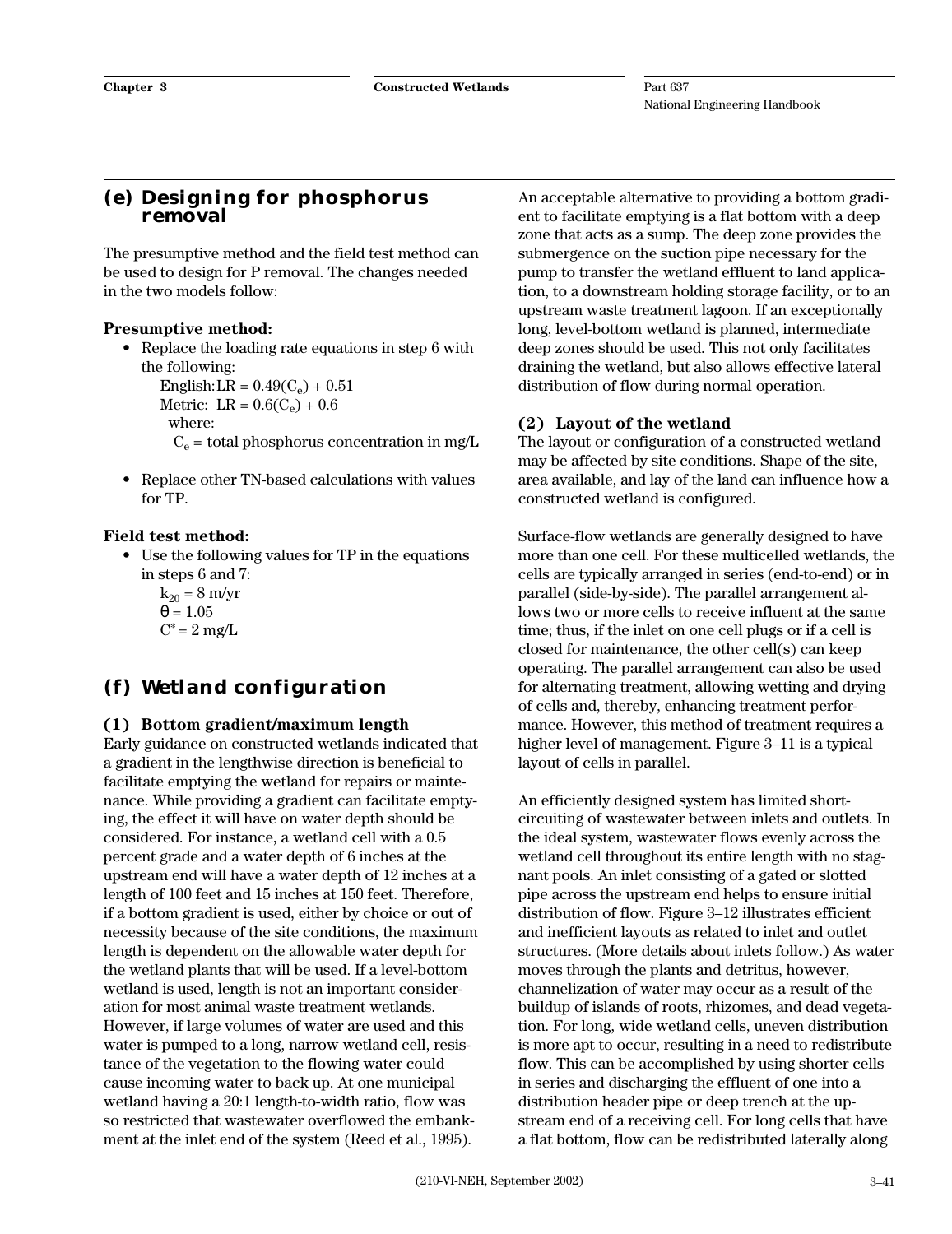the flow path by installing deep zones or trenches across the width of the cell at appropriate points. Inlet trenches and redistribution sumps should be at least 3 feet deeper than the constructed bottom of the cell to inhibit growth of rooted vegetation (Kadlec and Knight, 1996).

As a rule, the length-to-width ratio for the system should be in the range of 1:1 to 4:1. Individual cells

within this overall system may have ratios as high as 10:1. In fact, 20:1 length-to-width ratios have been used successfully. From the standpoint of construction costs, however, the square (1:1) wetland is most efficient. The cost advantage of the square wetland is offset by the critical need to provide for distribution of flow to prevent short-circuiting.

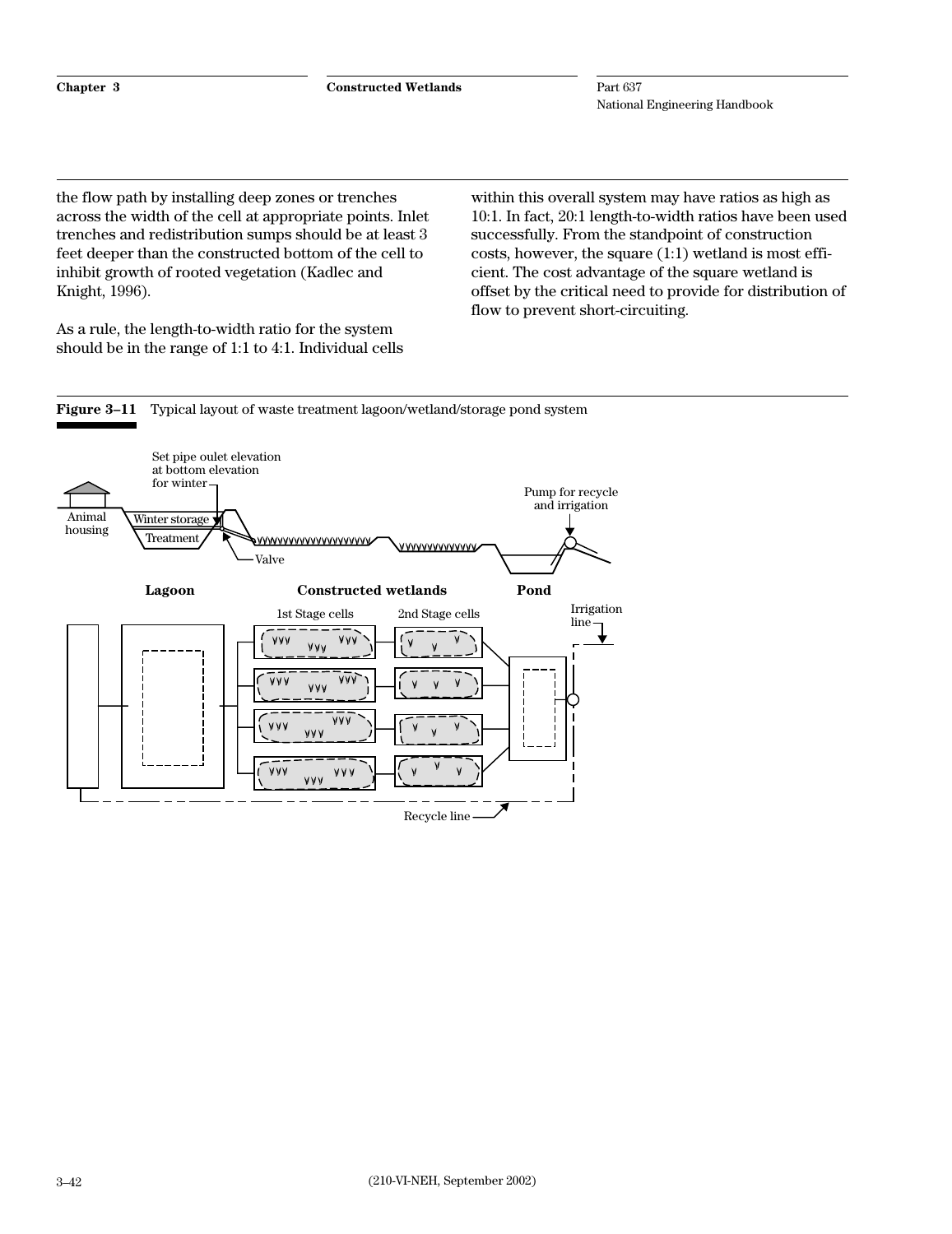

**Figure 3–12** The effect of wetland layout configuration on effective flow distribution (modified from Kadlec and Knight, 1997)

C. Good: Header pipe with multiple outlets and footer pipe in rock filled trench with single outlet pipe

D. Better: Multiple inlets and flow control dikes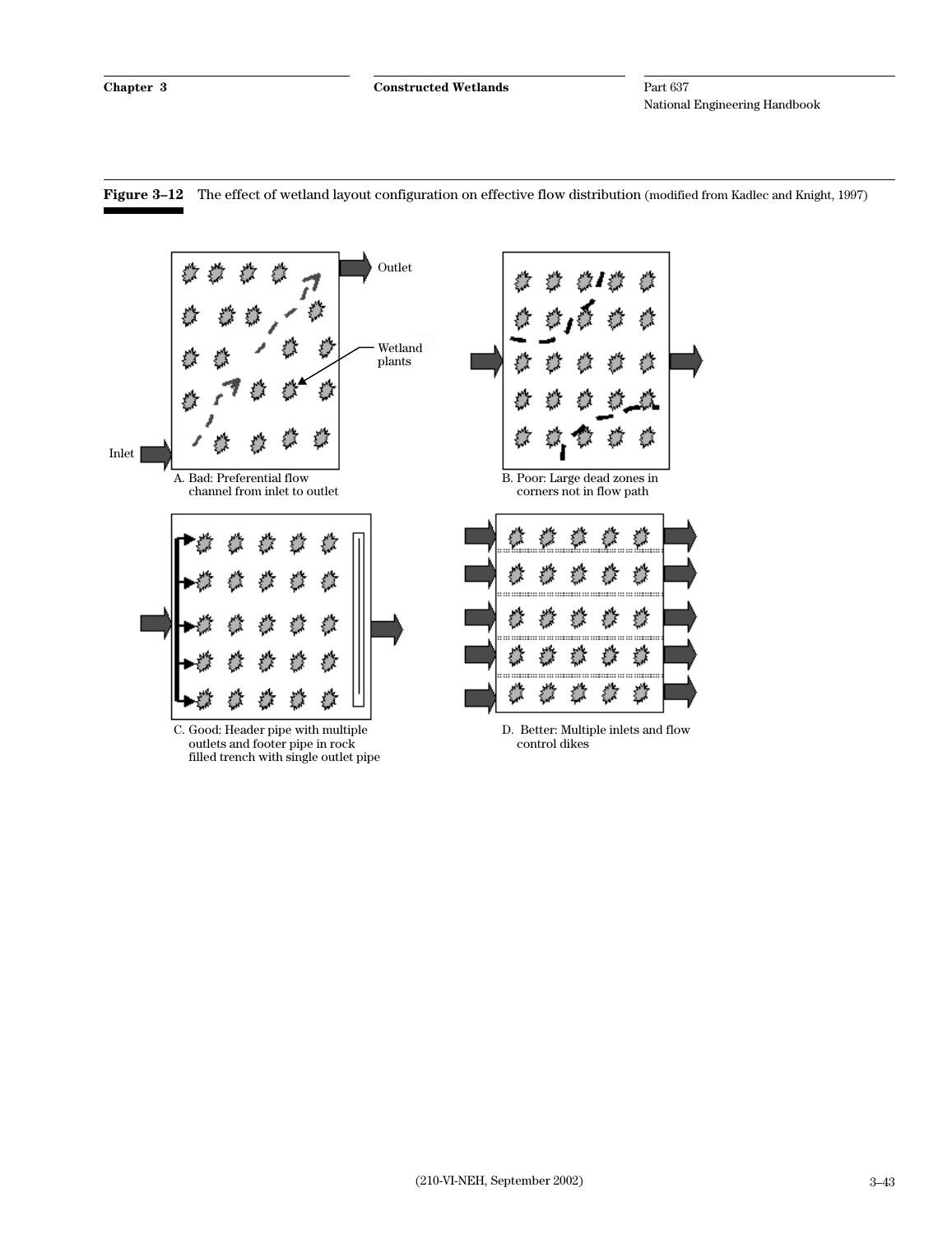# **(g) Embankments**

#### **(1) Design height**

Wetland embankments are often the same height. However, a distinction can be made between the outer embankments, which surround the entire system, and inner embankments or dikes that divide the system into cells. The outer embankment must be high enough to protect the system from overtopping during a specific design storm (i.e., 25-year, 24-hour). These embankments must have an ungated overflow device set at an elevation such that any precipitation that exceeds the design will pass through it.

Design height for the outer embankment should be based on the following increments of depth:

- Normal design flow—Based on type of vegetation; typically 8 to 12 inches.
- Accretion—Based on buildup during the design life of the system; allow 0.5 inch per year.
- Design storm—Includes direct precipitation on the wetlands plus runoff from embankments and, if inflow to the wetland is unrestricted, precipitation on the pretreatment surface, including embankments.
- Ice cover—If the system will operate under ice cover in winter, allow depth equal to ice thickness expected during some design period (i.e., once in 25 years).
- Freeboard—A safety factor of at least 12 inches is recommended.
- Overflow device—As required by type (i.e., pipe, earthen spillway).

Design height for interior divider embankments must include at least the first three items listed for design height for outer embankment.

#### **(2) Top width**

The top width of dikes used to surround and divide the constructed wetland must be wide enough to accommodate the requirements of construction and operation and maintenance. Outer embankments should be at least 15 feet at the top to prevent burrowing animals from draining the system to the surrounding area. The recommended top width for inside dikes is 8 to 10 feet. This width allows grass to be mowed with tractordriven equipment and reduces the potential for animals burrowing through the dikes. Narrower dikes or embankments must be cut with a hand mower and are easily breached by muskrats.

### **(3) Side slopes**

Side slopes should not be steeper than 2 horizontal to 1 vertical. Consideration should be given to flatter slopes if needed for slope stability or to accommodate maintenance.

# **(h) Liners**

The bottom of all wetland cells should be lined either with a compacted clay liner or with a fabricated liner if there is potential for ground water contamination. Although the wetland operates under a low hydraulic head environment, seepage is still possible. A liner can help to avoid ground water contamination by nitrates. Detailed information on evaluation of soils to protect ground water is in the NRCS Agricultural Waste Management Field Handbook, appendix 10D.

If a fabricated liner is needed, the top 12 inches of soil from the construction site should be removed and stockpiled. After the liner has been installed, the stockpiled soil is placed on top of the liner to serve as the rooting medium for the wetland plants. To prevent puncture of the liner during construction, consideration should be given to placing 6 to 8 inches of sand on top of the liner before installing the stockpiled soil. Overexcavation or additional fill height, or a combination of both, will be needed to accommodate the sand layer. Where a liner is installed, care must be taken to ensure that it ties in vertically at the embankments, thus preventing any lateral movement under or through the embankments. This requirement is the same for soil and fabricated liners.

# **(i) Inlet and outlet structures**

#### **(1) Inlet structures**

A variety of inlet control structures can be used at constructed wetlands used to treat animal waste. They may include an ungated gravity flow overflow pipe from the pretreatment facility to the first cells of the constructed wetland, pipes with orifice controls, swivel pipes, and valves.

Inlets may discharge at a point centered on the width of the upstream end of the cell if the cells are relatively narrow and dead zones will not be a problem in the adjacent corners. Gated pipe that spans the width of the cell can ensure even distribution and eliminate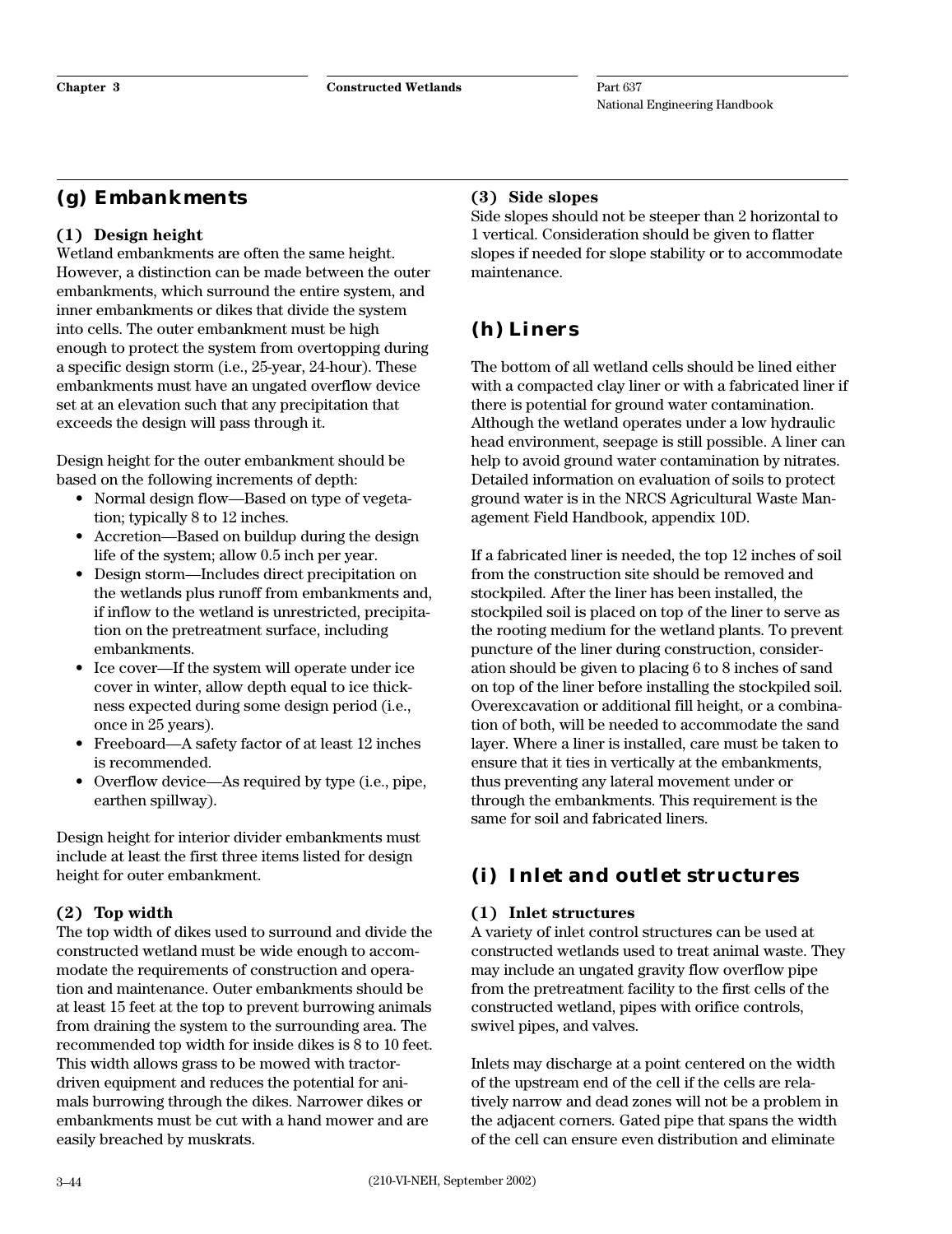dead zones in the corners. This pipe has precut holes or slots, or it may have gated openings so flow can be more accurately distributed. Plugging is sometimes a problem at the inlet to the first cell where influent wastewater is from the pretreatment facility. If this is a concern, an alternative to a gated pipe is a deep trench across the width of the upper end of the cell. An elbow can be placed on the inlet pipe so that influent water is discharged downward into the middle of the trench; wastewater should then discharge into the vegetation across the width of the cell. If the cell is wide, a shallow dam with multiple slots or weirs across the top can be placed immediately downstream of the trench.

If wastewater will be stored in the pretreatment facility during winter, the invert elevation at the entrance to the effluent pipe leading to the wetland should be in line with the bottom elevation of winter storage. If the design calls for winter storage in the upstream pretreatment facility, some positive control is needed to prevent discharge to the wetland during this period (i.e., a closed valve). In addition, some positive control is also needed to ensure that stored wastewater is released to the wetland according to a water budget for the system. This may mean manually opening and closing of valves on a daily basis or using a properly sized orifice control based on daily requirements of the water budget. *Note:* Reliance on manually opening and closing valves can be a dangerous option because the operator may forget to close a valve, which could result in a discharge from the system.

All control devices should be checked daily since plugging of pipes and controls can be a problem. A buildup of a crystalline substance on pipe walls is a problem in some orifice-control devices. An inlet screen or box screen used around the inlet pipes to the first cell can prevent floating debris from entering the line. Small turtles have been known to enter an unprotected inlet and clog the pipe. For these reasons, large diameter pipe is preferred over smaller diameter pipe.

#### **(2) Outlet structures**

The outlet structure is used to maintain the proper water level in the upstream cell and to control flow rate. Several types of outlet controls are possible. They include slotted pipes laid across the downstream end of the cell or slotted pipes buried in a shallow trench of gravel. In each case a **T** section is placed in the middle of the pipe to carry water through the embankment to a water-level control structure.

The most common water-level control structure used on wetlands for treating animal waste is an elbow attached with a swivel joint located downstream of the cell for which water level is being controlled (fig. 3–13). In other words, water level in the upstream cell will be at the same elevation as the invert of the downstream outlet pipe. As the pipe is turned on the swivel, the invert of the pipe is raised or lowered, thus setting water depth in the upstream cell.

Water can be discharged to a point centered on the width of the upstream end of the next cell if the cell is relatively narrow. If it is wider and there is concern for dead zones in the corners (see fig. 3–12), the swivel pipe can be attached to a header pipe, forming a U between the pipe that exits the embankment and the header.

Another water level control device is a flashboard dam. This provides a simple way to control upstream water level without the problem of plugging pipes. However, the embankment on the downstream side must be adequately protected from erosion, and a deep-zone distribution trench may be needed if the downstream cell is wide.

# **(j) Water budget**

A water budget is essential as it is used in

- Determining annual and daily flow rates needed to determine wetland surface area using the presumptive and field test design equations
- Sizing the embankments
- Scheduling land application
- Determining release rates or pumping rates to the wetland for the in-use period, and sizing pipes, pumps, orifice controls, and other devices accordingly
- Sizing the downstream storage pond
- Sizing storage for the upstream pretreatment facility
- Determining detention time in the wetland

If several treatment wetlands will be designed, a computer spreadsheet is recommended to speed repetitive calculations and assist with accuracy in design. A sample spreadsheet is shown in table 3–7.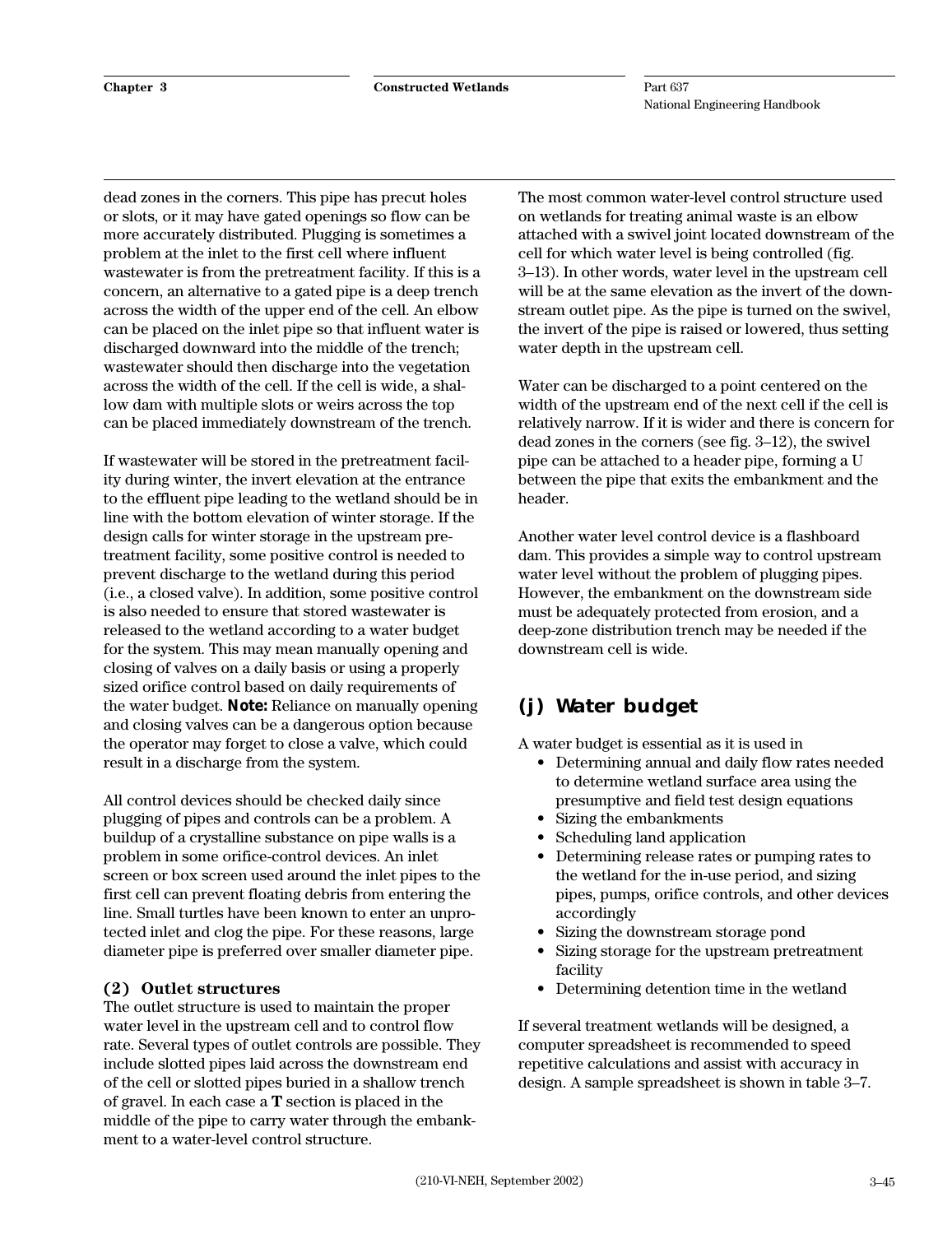

# **Table 3–7** Sample water balance spreadsheet for 2000 finisher swine with 400- x 400-foot waste treatment lagoon and

26,400 square foot constructed wetland

| Climate                                       | Jan              | Feb              | Mar              | Apr    | May   | June                 | July                                      | Aug    | Sep                                              | Oct      | <b>Nov</b>     | Dec              | total    |
|-----------------------------------------------|------------------|------------------|------------------|--------|-------|----------------------|-------------------------------------------|--------|--------------------------------------------------|----------|----------------|------------------|----------|
| Precip.                                       | 5.60             | 5.40             | 6.00             | 5.90   | 4.90  | 5.00                 | 4.50                                      | 4.00   | 3.80                                             | 4.20     | 5.00           | 5.20             | 59.50    |
| Pan Evap                                      | 3.20             | 3.80             | 4.00             | 4.00   | 4.30  | 5.10                 | 5.60                                      | 6.20   | 4.90                                             | 4.30     | 4.00           | 3.80             | 53.20    |
| Lake Evap                                     | 2.20             | 2.70             | 2.80             | 2.80   | 3.00  | 3.80                 | 3.90                                      | 4.30   | 3.40                                             | 3.00     | 2.80           | 2.70             | 37.4     |
| Items                                         |                  |                  |                  |        |       |                      | Volume $(1,000 \text{ ft}^3/\text{mo})$ - |        |                                                  |          |                |                  |          |
| Input                                         | Jan              | Feb              | Mar              | Apr    | May   | June                 | July                                      | Aug    | Sep                                              | Oct      | <b>Nov</b>     | Dec              | total    |
| Manure                                        | 11.20            | 10.10            | 11.2             | 10.80  | 11.20 | 10.80                | 11.20                                     | 11.20  | 10.80                                            | 11.20    | 10.80          | 11.20            | 131.70   |
| Precip. lagoon                                | 74.70            | 72.00            | 80.00            | 78.70  | 65.30 | 66.70                | 60.00                                     | 53.30  | 50.70                                            | 56.00    | 66.70          | 69.30            | 793.40   |
| Precip. CW                                    | 12.30            | 11.90            | 13.20            | 13.00  | 10.80 | 11.00                | 9.90                                      | 8.80   | 8.40                                             | 9.20     | 11.00          | 11.40            | 130.90   |
| Flush*                                        | 0.00             | 0.00             | 0.00             | 120.30 |       | 124.30 120.30        | 124.30                                    | 124.30 | 120.30                                           | 0.00     | 0.00           | 0.00             | 733.80   |
| Runoff                                        | 4.70             | 4.50             | 5.00             | 4.90   | 4.08  | 4.17                 | 3.75                                      | 3.33   | 3.16                                             | 3.50     | 4.16           | 4.33             | 49.58    |
| Total                                         | 102.90           | 98.50            | 109.40           | 227.70 |       | 215.68 212.97 209.15 |                                           | 200.93 | 193.36                                           | 79.90    | 92.66          | 96.23            | 1,839.38 |
| Output                                        | Jan              | Feb              | Mar              | Apr    | May   | June                 | July                                      | Aug    | Sep                                              | Oct      | Nov            | Dec              | total    |
| Evap. - lagoon                                | 29.90            | 35.50            | 37.30            | 37.30  | 40.10 | 47.60                | 52.20                                     | 57.80  | 45.70                                            | 40.10    | 37.30          | 35.50            | 496.30   |
| Evap. CW                                      | 4.93             | 5.85             | 6.16             | 6.16   | 6.62  | 7.85                 | 8.62                                      | 9.55   | 7.55                                             | 6.62     | 6.16           | 5.85             | 81.92    |
|                                               |                  |                  |                  |        |       |                      |                                           |        | Net Annual w.w. $=$ Total Input $=$ Total Output |          |                |                  |          |
| Land<br>application<br>$(1,000 \text{ ft}^3)$ | $\boldsymbol{0}$ | $\boldsymbol{0}$ | $\boldsymbol{0}$ | 210.19 |       |                      | 210.19 210.19 210.19                      |        | 210.19 210.19                                    | $\theta$ | $\overline{0}$ | $\boldsymbol{0}$ | 1,261.16 |

\* Fresh flushwater at 15 gal/head/day. If recycled wastewater from the constructed wetland is used, flush = 0.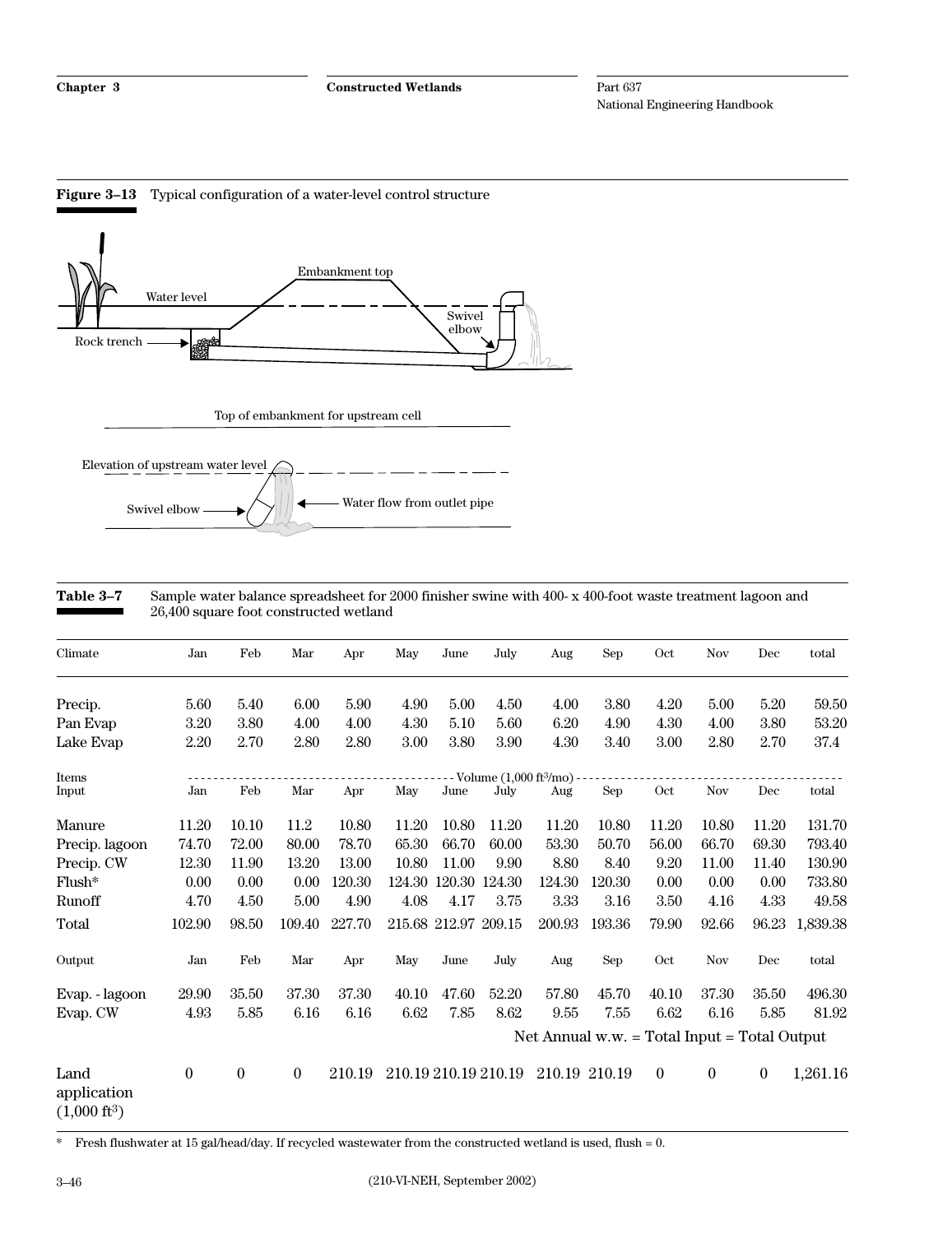### **(k) Operation and maintenance**

Written operation and maintenance (O&M) requirements for a constructed wetland must be incorporated into the AWMS plan to which the wetland becomes a component. In addition to the O&M requirement for the wetland itself, coordination of its operation with other components of the AWMS must also be described. For further information on development AWMS plan see AWMFH, Chapter 13, Operation, Maintenance, and Safety. Recommended requirements to be included in the AWMS plan for a constructed wetland are described in this section.

#### **(1) Operation**

Operation of a constructed wetland includes the administration, management, and performance of nonmaintenance actions needed to keep the wetland safe and functioning as planned. Annual operational requirements are dictated by the water budget, by visual inspection, by wastewater testing, and by common sense. Some key operational requirements include:

- Maintaining water levels in the wetland cells as appropriate for the vegetation. In cold climates where continuous winter operation is involved, increase water levels as needed prior to the first freeze.
- Controlling flows into the wetland in accordance with water budget requirements. Adjust as needed for drought periods, increasing inflow rates to ensure vegetation at the downstream end of the wetland is kept wet during dry times.
- Ensuring that water levels in the pretreatment facility and downstream storage pond are lowered to appropriate levels in preparation for winter storage.
- Monitoring treatment performance. Collect samples and measure flow rates into and out of the wetland regularly. Determine treatment efficiencies and nutrient mass loadings for use in adjusting application rates. Typically, samples should be analyzed for total Kjeldahl nitrogen (TKN), total ammonia nitrogen  $(NH_3 + NH_4-N)$ , combined nitrite plus nitrate nitrogen  $(NO<sub>2</sub>)$  $+ NO<sub>3</sub>-N$ , total phosphorus (TP), and orthophosphorus (ortho- $PO_4$ -P). If a wastewater discharge is being considered or if additional information on water quality improvement is sought, 5-day biochemical oxygen (BOD5),

chemical oxygen demand (COD), total suspended solids (TSS), temperature, and pH may be required by the state regulatory agency.

#### **(2) Maintenance**

Maintenance of a constructed wetland includes actions taken to prevent deterioration of the wetland components and to repair damage. Regular maintenance of the wetland system is essential. If frequent inspections are ignored, rodents can destroy vegetation and embankments, pipes can become clogged, wastewater can short circuit through the cells, and the system can become nonoperational in a short time.

A short list of important maintenance items follows. This is not intended to be an all-inclusive list:

- Inspect inlet and outlet structures daily for plugging and damage.
- Inspect embankments at least weekly for damage, and make repairs as needed. Control rodent pests through removal or deterrents, such as electric fences.
- Mow embankments regularly to allow for inspections and to enhance visual appeal.
- Inspect and repair fences as needed.
- Inspect vegetation throughout the growing season, and replace plants that are not performing as expected.
- Inspect and repair pumps and piping systems as needed.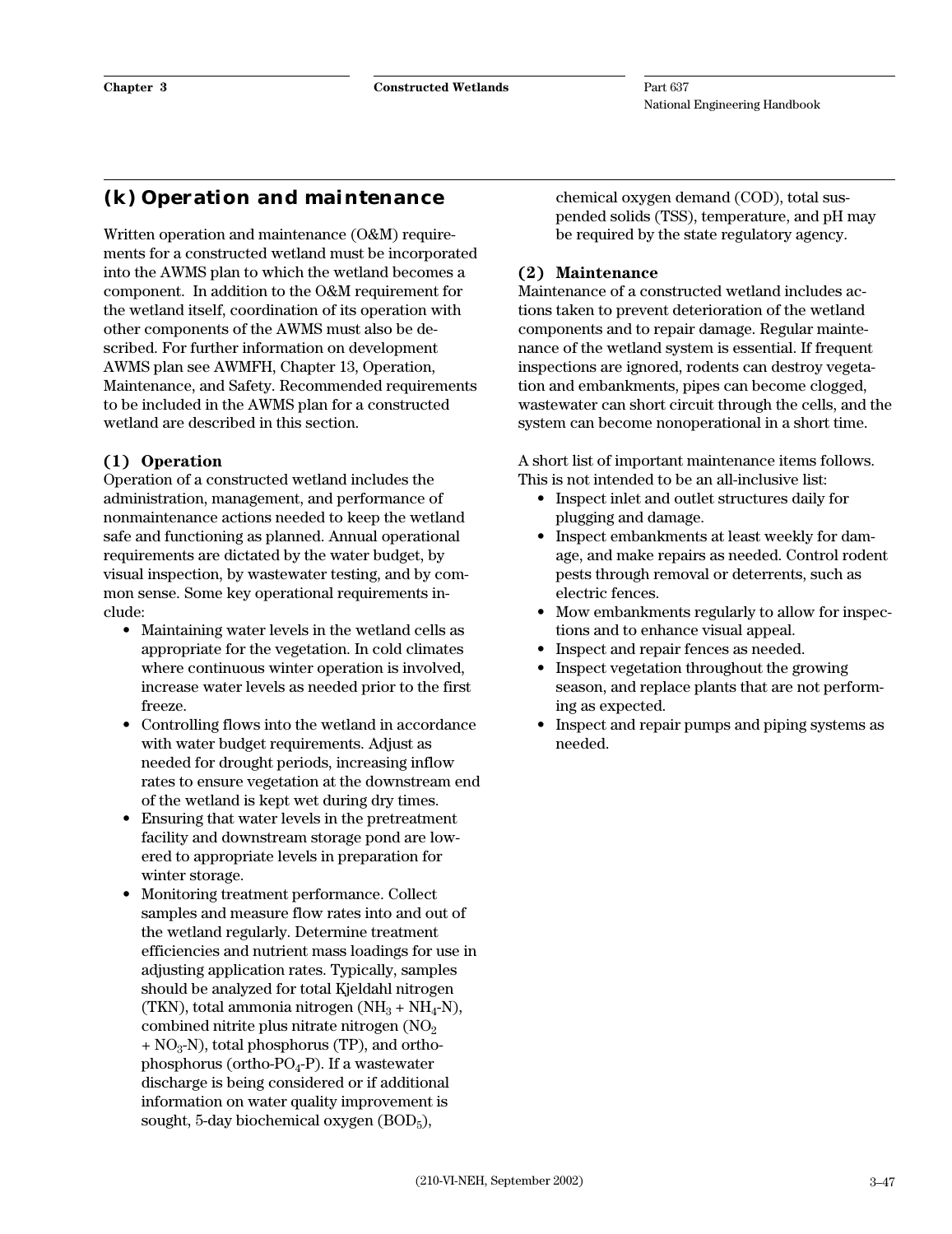# **637.0307 Plant establishment and maintenance**

Successful plant establishment requires adequate soil preparation, intact plant materials, appropriate plant spacing, proper planting methods, good timing, sufficient soil moisture, and proper water depth. Failure to provide any of these can be problematic to establishment of a successful wetland planting (Kadlec and Knight, 1996). Wetland vegetation maintenance by comparison to initial plant establishment is not nearly as simple. Perpetuation of dominance by desired species, maintenance of desired plant cover density, and exclusion of undesirable plant species are all complex, problematic goals that cannot always be achieved (Kadlec and Knight, 1996).

# **(a) Plant sources**

In recent years, commercial supplies of wetland plant material have become relatively common. Regulations requiring entities that remove or manipulate wetlands to mitigate the wetland losses have created a high demand for live, healthy plants for revegetation. Most commonly used plants for treatment wetlands can be purchased for planting or can be harvested locally from existing roadside ditches or pond margins. Depending on the morphology of individual plants, the plant can be purchased as a bare-root seedling, a sterile propagule from a micropropagation laboratory, a senesced root or rhizome, a potted seedling, or an individual taken from an established stand. Some wetland plants can be established from seed. Seeds can be planted by hand broadcasting or automated broadcasting using a tractor.

Another method of establishing plants in a newly constructed wetland is reliance on volunteer colonization from an existing or imported seed bank. Most constructed treatment wetlands require some type of organic soil augmentation for successful plant establishment. Removing a layer of soil from another existing wetland and evenly distributing the soil throughout the newly constructed wetland allow the natural seed bank in the existing soil to germinate and establish the vegetation in the new treatment wetland.

The most common form of plant seedlings is bare-root propagules. Bare-root seedlings are easily planted in the field using a small shovel, trowel, or dibble. The survival rate of bare-root seedlings is significantly higher than that for field germinated seeds and generally can be maintained at 80 percent or higher with healthy plant stock and an adequate moisture regime. Since bare-root stock has already had a sufficient period of initial growth, successful planting can lead to a rapid plant cover.

Field-harvested plants, in some cases, offer the most successful option for planting treatment wetlands. These plants can be collected in nearby retention ponds, roadside ditches, and canals and then planted in suitable substrate in the newly constructed wetland. Planting of field-harvested plants may be more difficult than planting bare-root propagules because of the size differences of the plants. Planting can be accomplished by using a shovel or post-hole digger to bury all roots and associated belowground structures. Stresses to the plants, such as extreme shifts in temperature, moisture, and light, should be limited where possible. The advantages of field-harvested plants over nursery grown stock (Kadlec and Knight, 1996) include:

- Larger roots, rhizomes, and/or corms for energy storage allow the plant to produce aboveground structures faster once they are planted.
- They are adapted to local environmental conditions.
- Additional volunteer plant species are introduced with the harvested plant species

# **(b) Plant establishment**

Wetland plants have various environmental adaptations as part of their normal routines of germination, growth, reproduction, and senescence/decay. A general understanding of these components of plant biology is important in planning and operating constructed wetlands.

Most emergent wetland plants produce seeds that germinate and initially develop best in wet, but unflooded loamy soil. Excessive flooding kills most wetland plant seedlings. Tight, clayey soil may be inhospitable for root development and aeration. Highly drained sandy soil and gravel may not provide adequate moisture for initial plant development. Rapid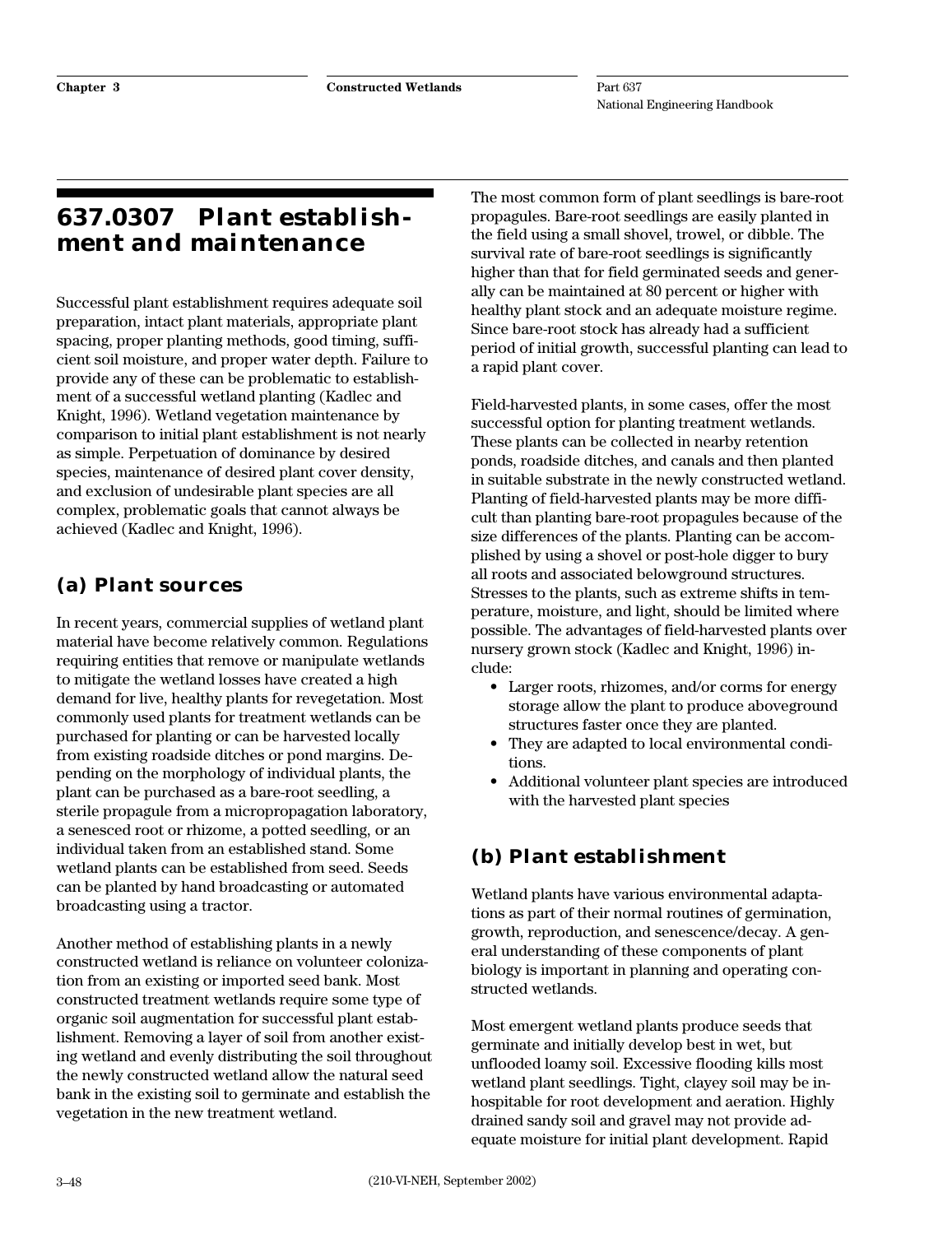development of herbaceous wetland plants in many constructed wetlands is normally accomplished through adequate spacing of healthy plants into moist, loamy to sandy soil, followed by gradual increases in the water level during plant establishment. Rapid increases in water level within newly planted treatment wetlands may kill the plantings.

Plants require nutrients in proper proportions for healthy growth. The two major nutrients most likely to limit plant growth in wetlands are phosphorus and nitrogen, respectively. Other nutrients especially important for plant growth are carbon (typically supplied from atmospheric or dissolved carbon dioxide), potassium, calcium, and sulfur. In addition, wetland plants require several minor nutrients for normal growth and development. Some essential plant micronutrients are magnesium, iron, manganese, boron, zinc, copper, and molybdenum. While livestock wastewater supplies adequate quantities of these nutrients, some industrial wastewater and agricultural runoff water do not provide ample nutrition for productive wetland plant growth. In such cases nutrient supplements may be required for rapid plant development and for sustained wetland plant growth. Soil tests during predesign can identify fertilization requirements for rapid plant establishment. In a relatively few instances, supplements of plant micronutrients must be added to wetlands to provide adequate plant growth.

### **(c) Plant maintenance**

Wetland plant species have a variety of growth strategies that provide a competitive advantage in their natural habitats. Emergent herbaceous marsh species in temperate climates generally grow vegetatively within a single growing season to a maximum total standing live biomass in late summer or early fall. This biomass may represent multiple growth and senescence periods for individual plants during the course of the growing season, or a single emergence of plant structures. Standing senesced biomass provides attachment sites for microbial species important in wetland treatment performance throughout the annual cycle. It is also important for maintaining root viability under flooded, winter conditions.

Excess solids can stress or kill wetland plants. Since untreated livestock wastewater typically contains high concentrations of solids, adequate pretreatment of the wastewater is important. This can be accomplished by settling solids in lagoons or storage ponds or by using special solids separators.

Other environmental factors that may stress the wetland plants include excessive water depth (any constant depth over about 12 to 18 inches is stressful to emergent wetland plants), excessive drought conditions, extremely hot or cold conditions, insect pests, and plant pathogens. Some emergent wetland plant species, such as cattails, can quickly recover from pest outbreaks and excessive water levels if their roots remain alive and healthy and conditions become more favorable. Healthy wetland plant communities that senesce during freezing winter conditions quickly regrow from below-ground structures during the next growing season as long as their standing dead stems remain above the water level during the nongrowing season.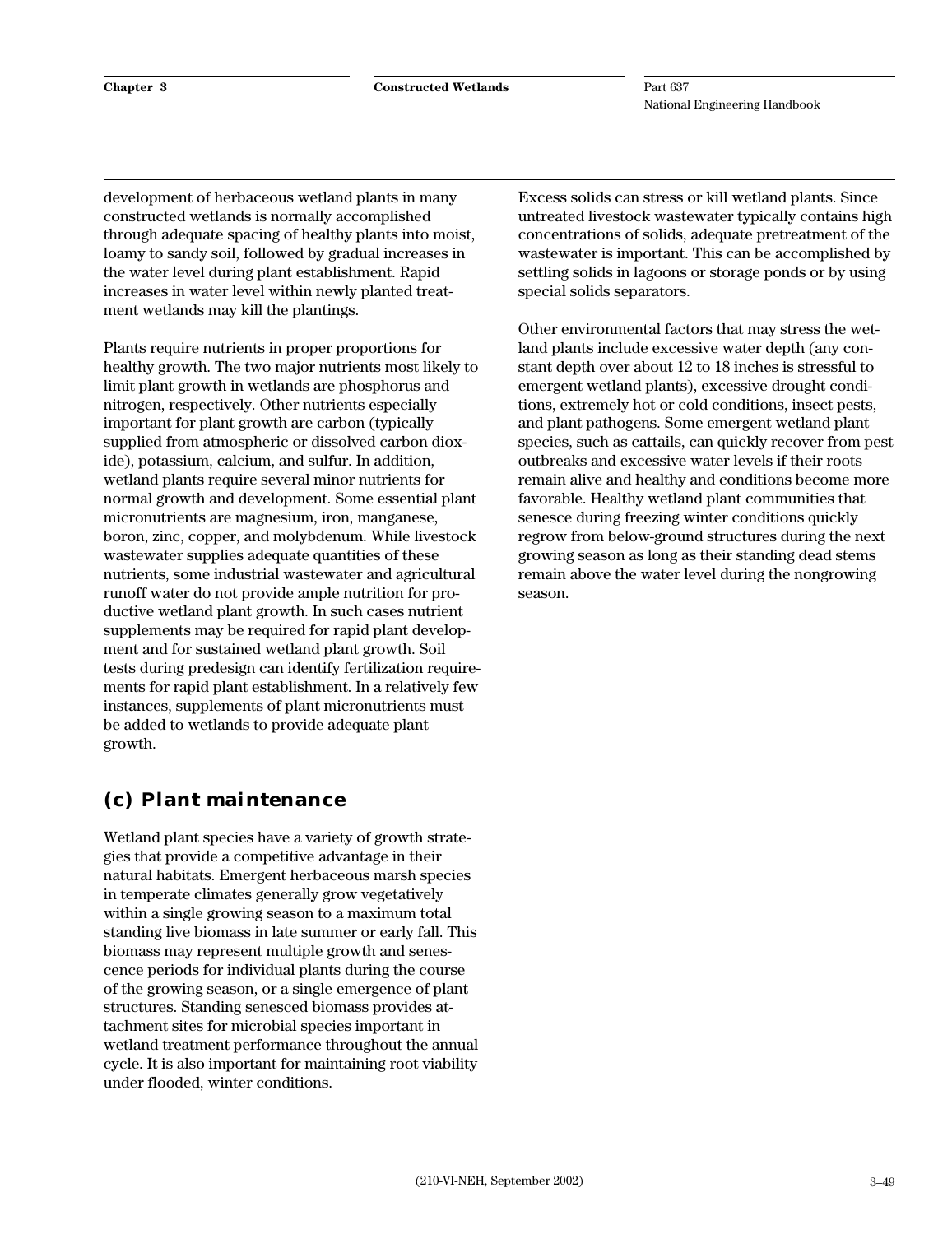# **637.0308 References**

- Armstrong, W., J. Armstrong, and P.M. Beckett. 1990. Measurement and modeling of oxygen release from roots of phragmites australis. *In* Constructed Wetlands in Water Pollution Control, P.F. Cooper and B.C. Findlater, eds., Pergamom Press, Oxford, UK.
- Brix, H. 1993. Macrophyte-mediated oxygen transfer in wetlands: transport mechanisms and rates. *In* Constructed Wetlands for Water Quality Improvement, G.A. Moshir, ed., Lewis Pub., Boca Raton, FL.
- Brix, H., and H.H. Schierup. 1990. Soil oxygenation in constructed reed beds: the role of macrophyte and soil-atmosphere interface oxygen transport. *In* Proceedings of the international conference on the use of constructed wetlands in water pollution control. P.F. Cooper and B.C. Findlater, eds., Pergamom Press, Oxford, UK, pp. 53-66.
- CH2M Hill and Payne Engineering. 1997. Constructed wetlands for livestock wastewater management: literature review, data base, and research synthesis. Prepared for United States Environmental Protection Agency, Gulf of Mexico Program, and published by Alabama Soil and Water Conservation Committee, Montgomery, AL.

Freney, J., R. Leuning, J.R. Simpson, O.T. Denmead, and W.A. Muirhead. 1985. Estimating ammonia volatilization from flooded rice fields by simplified techniques. Soil Sci. Soc. Am. Jour., Vol. 49.

Guntenspergen, G.R., F. Stearns, and J.A. Kadlec. 1989. Wetland vegetation. *In* Constructed Wetlands for Wastewater Treatment: Municipal, Industrial and Agricultural, ch. 5, D.A. Hammer, ed., Lewis Pub., Chelsea, MI, pp. 73-88.

Jiang, C., A-M Stomp, J.J. Classen, J.C. Barker, and B.A. Bergmann. 1998. Nutrient removal from swine wastewater with growing duckweed. ASAE Paper 984122, 1998 ASAE International Mtg., Orlando, FL, ASAE, St. Joseph, MI.

- Kadlec, R.H. 1989. Hydrologic factors in wetland water treatment. *In* Constructed Wetlands for Wastewater Treatment: Municipal, Industrial and Agricultural, ch. 5, D.A. Hammer, ed., Lewis Pub., Chelsea, MI.
- Kadlec, R.H., and R.L. Knight. 1996. Treatment wetlands. Lewis Pub., Boca Raton, FL.
- Keeney, D.R., and R.E. Wildung. 1977. Chemical propertied of soils. *In* Soils for Management of Organic Wastes and Waste Waters. Soil Sci. Soc. of Am., Am. Soc. of Agron., and Crop Sci. Soc. of Am.; Madison, WI.
- Knight, R.L., V. Payne, R.E. Borer, R.A. Clarke, Jr., and J.H. Pries. 1996. Livestock waste treatment wetlands data base. Paper, second Natl. Workshop for Constructed Wetlands for Animal Waste Treatment, Fort Worth, TX.
- Linacre, E.T. 1976. Swamps. *In* Vegetation and Atmosphere, Vol. 2: Case Studies, J.L. Montieth, ed., Academic Press, London.
- Mattingly, D.E.G. 1975. Labile phosphate in soils. Soil Science 119:369-375.
- Payne, V.W.E., and R.L. Knight. 1997. Constructed wetlands for treating animal waste treatment. Sec. 1, Performance, design and operation. Prepared for the Gulf of Mexico Program Nutrient Enrichment Committee under contract to Alabama Soil and Water Conservation Committee and National Council of the Pulp and Paper Industry for Air and Stream Improvement by Payne Engineering and CH2M Hill.
- Payne, V.W.E., and R.L. Knight. 1998. New design procedures for animal waste constructed wetlands. ASAE Paper No. 982089, 1998 ASAE International Mtg., Orlando, FL, ASAE, St. Joseph, MI.
- Reddy, K.R., and T.A. DeBusk. 1987. State-of-the-art utilization of aquatic plants in water pollution control. Water Science and Technology, Vol. 19, No. 10, pp. 61-79.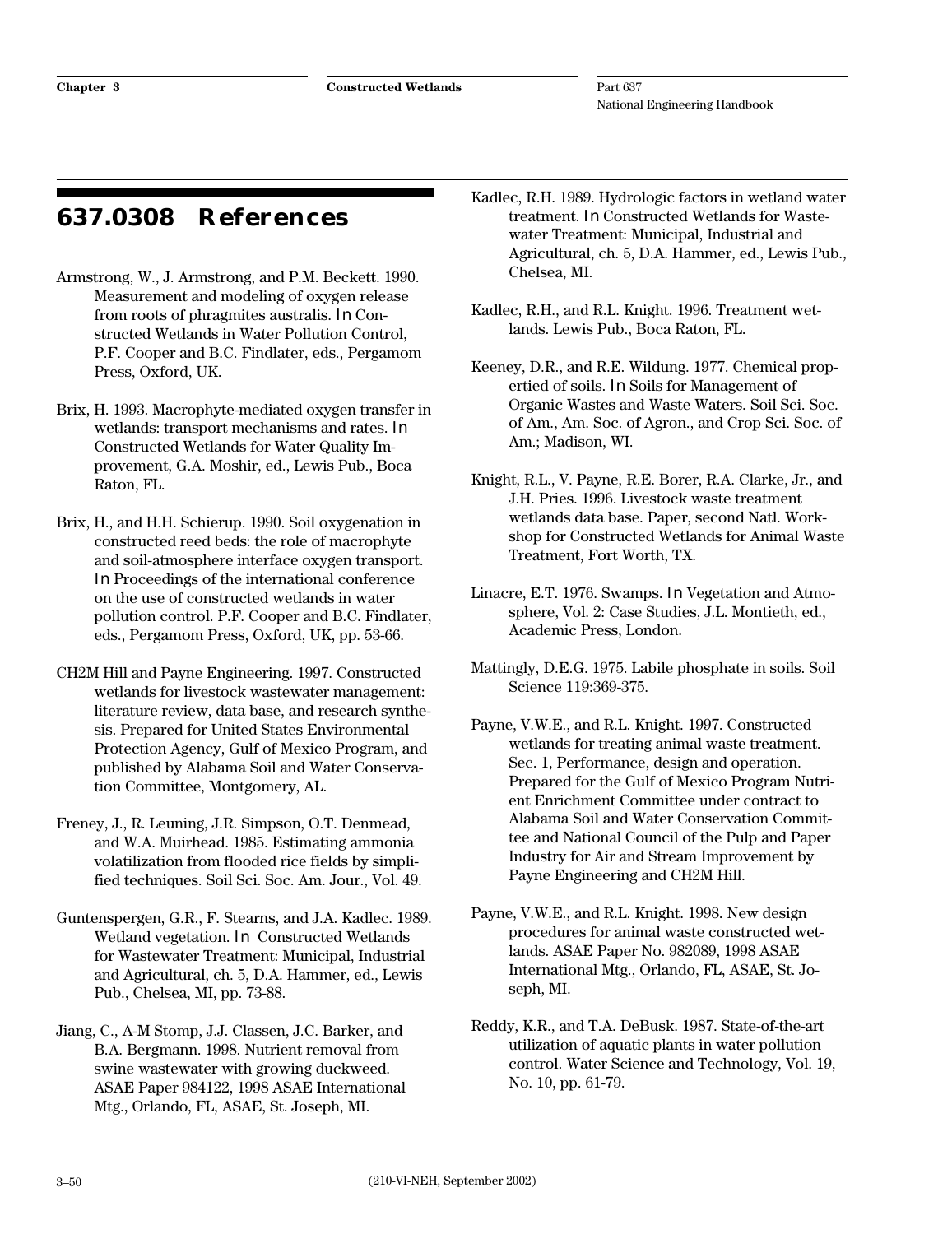Reed, S.C., R.W. Crites, and E.J. Middlebrooks. 1995. Natural systems for waste management and treatment (2nd ed.). McGraw-Hill, NY.

- Rogers, J.W., D.T. Hill, V.W.E. Payne, and S.R. Kown. 1995. A biological treatment study of constructed wetlands treating poultry wastes. *In* Versatility of Wetlands in the Agricultural Landscape, ASAE and AWRA Proceed., Tampa, FL.
- Sawyer, C.N., and P.L. McCarty. 1967. Chemistry for sanitary engineers, 2nd ed. McGraw-Hill Book Co., NY.
- Seyers, J.K., G.W. Smille, and R.B. Corey. 1973. Phosphate sorption in soils evaluated by Langmuir adsorption equation. Soil Sci. Soc. Am., Proc. 37:358-363.
- United States Department of Agriculture, Natural Resources Conservation Service. 1991. Constructed wetlands for agricultural wastewater treatment. Technical Requirements, Washington, DC.
- United States Department of Agriculture, Natural Resources Conservation Service. 1992. Agricultural waste management field handbook. Washington, DC.
- United States Environmental Protection Agency. 1976. Quality criteria for water. Washington, DC.
- United States Environmental Protection Agency. 1999. Treatment wetland habitat and wildlife use assessment. Executive summary, EPA 832-S-99- 001, Washington, DC.
- Watson, J.T., and J.A. Hobson. 1989. Hydraulic design considerations and control structures for constructed wetlands for wastewater treatment. *In* Constructed Wetlands for Wastewater Treatment, D.A. Hammer, ed., Lewis Pub., Chelsea, MI.
- Weber, A.S., and G. Tchobanoglous. 1985. Nitrofication in water hyacinth treatment systems. J. Environ. Eng. Div., ASCE, 11(5):699-713.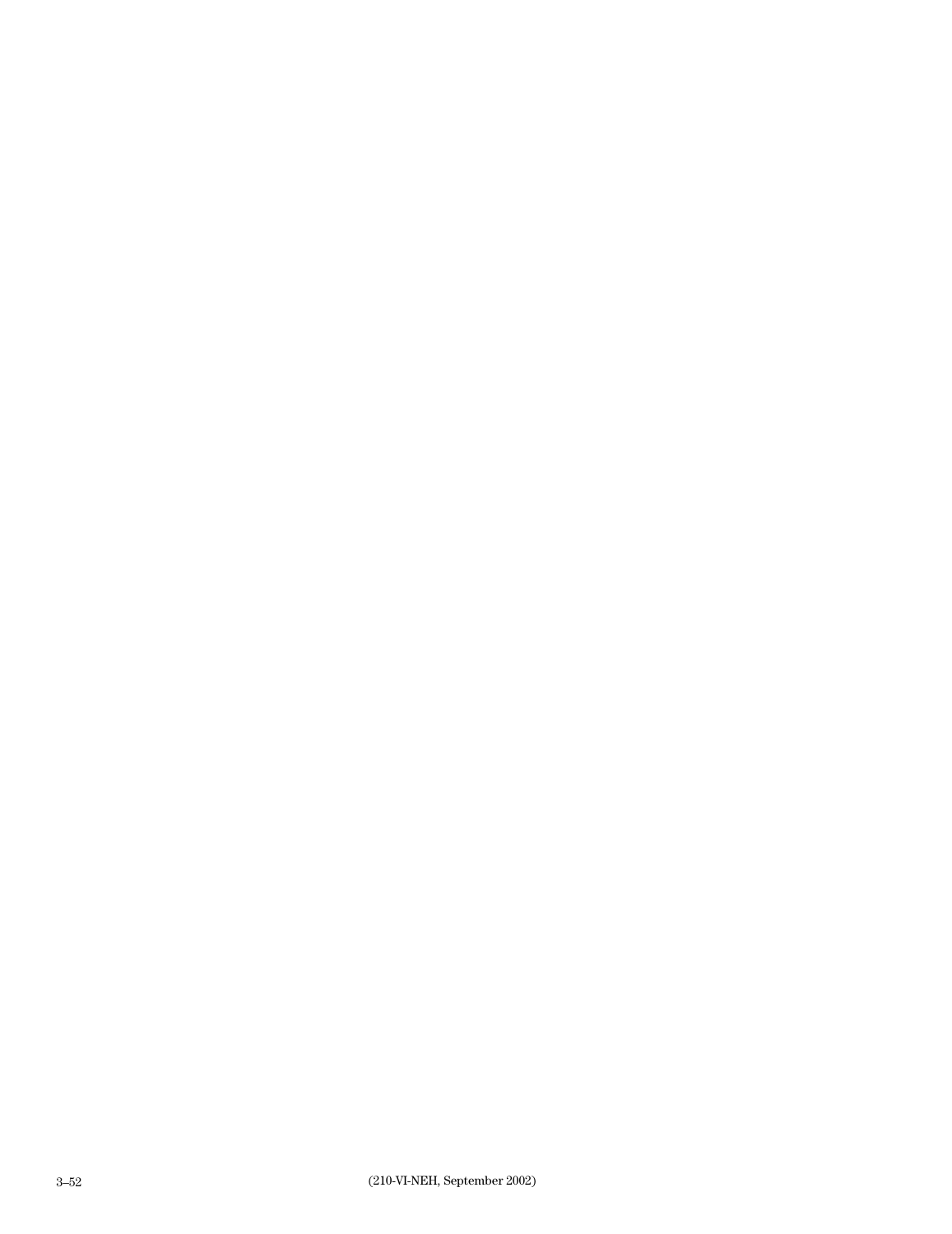# **Glossary**

| <b>Accretion</b>                               | Refers to the long-term buildup of a peat-like material consisting of settle-<br>able solids from the waste stream, the remnants of decayed plant litter, and<br>microbial biomass on the floor of a surface flow wetland or on top of the<br>filter bed of a subsurface flow wetland.                                                                                             |
|------------------------------------------------|------------------------------------------------------------------------------------------------------------------------------------------------------------------------------------------------------------------------------------------------------------------------------------------------------------------------------------------------------------------------------------|
| Adsorption                                     | The process by which chemicals are held on a solid surface, such as the<br>positively charged ammonium ion $(NH_4^+)$ bonding with negatively charged<br>clay particles.                                                                                                                                                                                                           |
| Aerobic                                        | Living, active, or occurring only in the presence of free oxygen. A condition<br>of having free oxygen.                                                                                                                                                                                                                                                                            |
| <b>Agricultural waste</b><br>management system | A combination of conservation practices formulated to appropriately<br>manage a waste product that, when implemented, will recycle waste con-<br>stituents to the fullest extent possible and protect the resource base in a<br>nonpolluting manner.                                                                                                                               |
| <b>Agricultural waste</b>                      | Waste normally associated with the production and processing of food and<br>fiber on farms, feedlots, ranches, and forests that may include animal<br>manure, crop and food processing residue, agricultural chemicals, and<br>animal carcasses.                                                                                                                                   |
| Algae                                          | Algae are photosynthetic organisms that occur in most habitats, ranging<br>from marine and freshwater to desert sands and from hot boiling springs to<br>snow and ice. They vary from small, single-celled forms to complex, multi-<br>cellular forms, such as the giant kelps of the eastern Pacific that grow to<br>more than 60 meters in length and form dense marine forests. |
| Ambient                                        | Environmental or surrounding conditions.                                                                                                                                                                                                                                                                                                                                           |
| Ammonification                                 | The production of ammonia by micro-organisms through the decomposi-<br>tion of organic matter.                                                                                                                                                                                                                                                                                     |
| Anaerobic                                      | Living, active, or occurring only in the absence of free oxygen. A condition<br>of being without free oxygen.                                                                                                                                                                                                                                                                      |
| <b>Anoxic sediment</b>                         | Sediment devoid of oxygen.                                                                                                                                                                                                                                                                                                                                                         |
| Biochemical oxygen demand                      | The amount of oxygen (measured in mg/L) required in the oxidation of<br>organic matter by biological action under specific standard test conditions.<br>Widely used to measure the amount of organic pollution in wastewater and<br>streams.                                                                                                                                       |
| <b>Biomass</b>                                 | The total mass of living tissue of both plants and animals.                                                                                                                                                                                                                                                                                                                        |
| <b>BOD</b>                                     | See Biochemical oxygen demand.                                                                                                                                                                                                                                                                                                                                                     |
| BOD <sub>5</sub>                               | Biochemical oxygen demand measured over a standard 5-day test period;<br>distinguished from $BODN$ (nitrogenous oxygen demand) and $BODII$ (ulti-<br>mate oxygen demand). See Biochemical oxygen demand.                                                                                                                                                                           |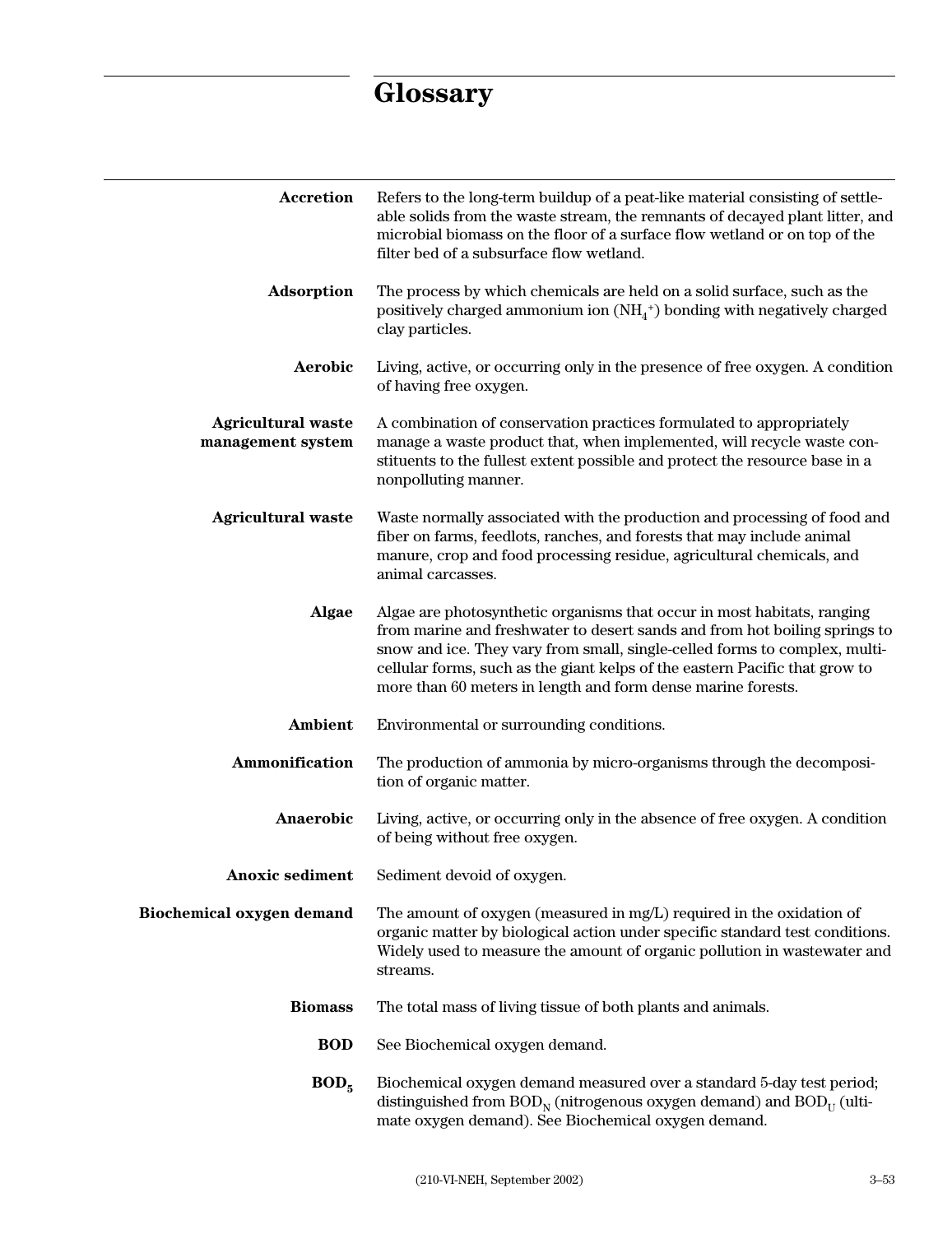**Chapter 3 Constructed Wetlands**

| <b>Cation exchange</b>         | The interchange between a cation in solution and another cation in the<br>boundary layer between the solution and surface of negatively charged<br>material, such as clay or organic matter.                                                                                                                                                                                                                          |
|--------------------------------|-----------------------------------------------------------------------------------------------------------------------------------------------------------------------------------------------------------------------------------------------------------------------------------------------------------------------------------------------------------------------------------------------------------------------|
| Center pivot                   | An automated irrigation system consisting of a sprinkler line rotating about<br>a pivot point at one end and supported by a number of self-propelled tow-<br>ers. The water is supplied at the pivot point and flows outward through the<br>line supplying the individual outlets.                                                                                                                                    |
| <b>Chelation</b>               | A chemical complexing (forming or joining together) of metallic cations<br>with certain organic compounds.                                                                                                                                                                                                                                                                                                            |
| <b>Class A pan evaporation</b> | Evaporation as measured using a standard U.S. Weather Bureau Class A<br>evaporation pan that has a depth of 10 inches and a diameter of 48 inches.<br>The depth of water that evaporates is measured, and coefficients can be<br>applied to estimate evaporation amounts from waterbodies. A typical<br>coefficient for lakes is 0.7.                                                                                 |
| Complexation                   | A reaction in which a metal ion and one or more anionic ligands chemically<br>bond. Complexes often prevent the precipitation of metals.                                                                                                                                                                                                                                                                              |
| Composting                     | A facilitated process of aerobic biological decomposition of organic mate-<br>rial characterized by elevated temperature that, when complete, results in a<br>relatively stable product suitable for a variety of agricultural and horticul-<br>tural uses.                                                                                                                                                           |
| <b>Constructed wetland</b>     | A synthetic, shallow earthen impoundment containing hydrophytic vegeta-<br>tion designed to treat both point and nonpoint sources of water pollution.                                                                                                                                                                                                                                                                 |
| Culm                           | An aerial stem bearing the inflorescence, in grasses, rushes, and other such<br>plants.                                                                                                                                                                                                                                                                                                                               |
| <b>Deciduous</b>               | Plants that shed all their leaves annually, generally in the fall.                                                                                                                                                                                                                                                                                                                                                    |
| <b>Decisionmaker</b>           | An individual, group, unit of government, or other entity that has the au-<br>thority by ownership, position, office, delegation, or otherwise to decide on<br>a course of action.                                                                                                                                                                                                                                    |
| Denitrification                | Reduction of nitrogen oxides (usually nitrate and nitrite) to molecular<br>nitrogen or nitrogen oxides with a lower oxidation state of nitrogen by<br>bacterial activity (denitrification) or by chemical reactions involving nitrite<br>(chemodenitrification). Nitrogen oxides are used by bacteria as terminal<br>electron acceptors in place of oxygen in anaerobic or microaerophilic<br>respiratory metabolism. |
| <b>Diffusion</b>               | The process by which matter, typically a gas, is transported from one part<br>of a system to another as the result of random molecular movement; move-<br>ment is from areas of high concentration to areas of low concentration<br>influenced by temperature and the nature of the medium.                                                                                                                           |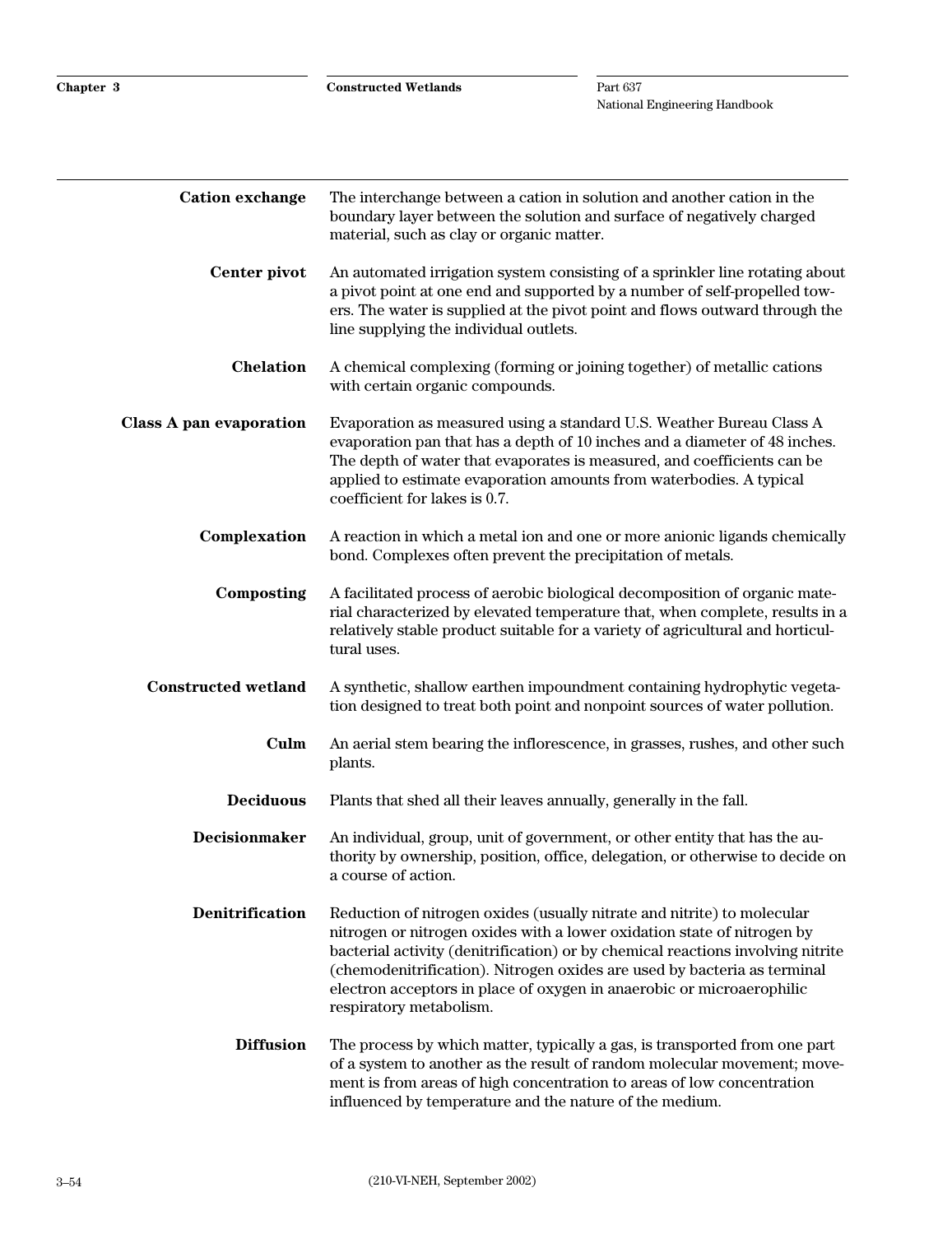| Dissolved oxygen                               | The molecular oxygen dissolved in water, wastewater, or other liquid;<br>generally expressed in milligrams per liter, parts per million, or percent of<br>saturation.                                                                                                                                                                                                                                |
|------------------------------------------------|------------------------------------------------------------------------------------------------------------------------------------------------------------------------------------------------------------------------------------------------------------------------------------------------------------------------------------------------------------------------------------------------------|
| DO                                             | See Dissolved oxygen.                                                                                                                                                                                                                                                                                                                                                                                |
| <b>Effluent</b>                                | Water or some other liquid—raw, partially or completely treated—flowing<br>from a waste storage or treatment facility.                                                                                                                                                                                                                                                                               |
| <b>Emergent plant</b>                          | An aquatic or wetland plant with its lower part submerged and its upper<br>part extending upright above the water.                                                                                                                                                                                                                                                                                   |
| <b>ET</b>                                      | See Evapotranspiration.                                                                                                                                                                                                                                                                                                                                                                              |
| Evapotranspiration                             | The combination of water transpired from vegetation and evaporation from<br>soil and plant surfaces. Sometimes called consumptive use.                                                                                                                                                                                                                                                               |
| <b>Facultative species</b>                     | In the context of wetland plants, the term refers to species of plants that<br>can grow under natural conditions in both wetlands and uplands. See<br>Obligate species.                                                                                                                                                                                                                              |
| <b>Field test method</b>                       | An approach to sizing constructed wetlands based on loading determined<br>from laboratory test results of the influent proposed for the wetland.                                                                                                                                                                                                                                                     |
| <b>Floating aquatic plants</b>                 | Aquatic plants that are not attached to the soil, but rather float freely on or<br>near the water surface, such as duckweed and water hyacinths.                                                                                                                                                                                                                                                     |
| <b>Floating aquatic plant</b><br>(FAP) systems | Consists of a pond or series of ponds in which floating aquatic plants are<br>grown for the purpose of treating wastewater.                                                                                                                                                                                                                                                                          |
| <b>Flushwater</b>                              | Water used to clean or rinse surfaces.                                                                                                                                                                                                                                                                                                                                                               |
| <b>Free-floating plants</b>                    | Plants that float at or beneath the water surface without attachment to the<br>substrate. Free-floating aquatics are transported freely by wind and cur-<br>rents, so they are normally found in abundance only in calm, sheltered<br>water. Duckweed (Lemna spp.), bladderwort (Utricularia vulgaris), and<br>coontail (Ceratophyllum demersum) are common examples of free-float-<br>ing aquatics. |
| <b>Gated pipe</b>                              | Portable pipe that has small gates installed along one side for distributing<br>water across the width of the inlet end of a constructed wetland cell or to<br>surface irrigation corrugations or furrows.                                                                                                                                                                                           |
| <b>Ground water</b>                            | Water that flows or seeps downward and saturates soil or rock, supplying<br>springs and wells. The upper level of the saturated zone is called the water<br>table. Water stored underground in rock crevices and in the pores of geo-<br>logic material that makes up the Earth's crust. That part of the subsurface<br>water that is in the zone of saturation; phreatic water.                     |
| Herbaceous vegetation                          | Plants that are herbs with soft, nonwoody stems and no secondary growth.                                                                                                                                                                                                                                                                                                                             |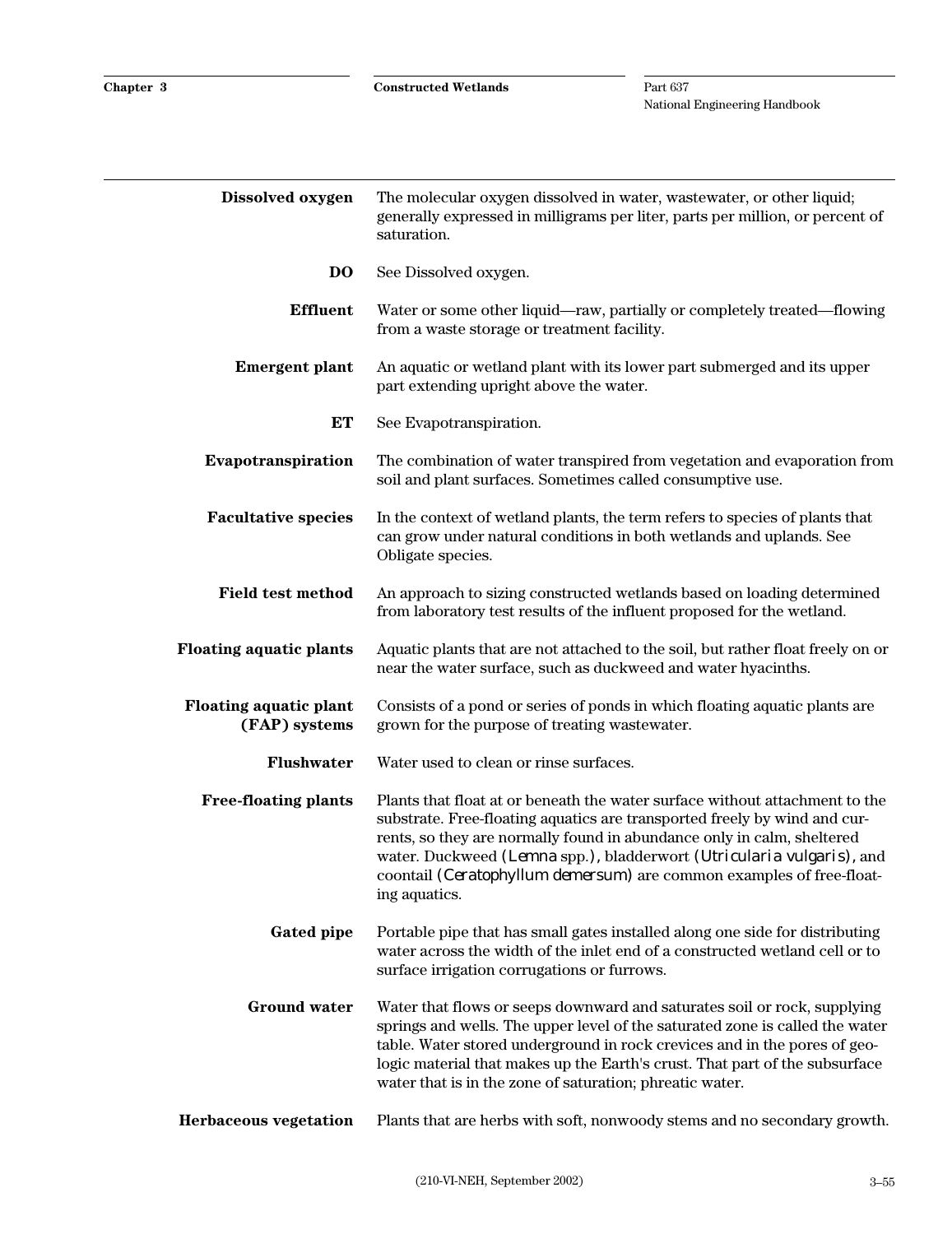| <b>Hydraulic detention time</b> | The period that was tewater flow is retained in the constructed wetland for<br>completion of physical, chemical, or biological reaction. The theoretical<br>detention time is equal to the volume of water in the constructed wetland<br>divided by the flow rate.                                                                                                                                                                                                                                                                                                                                                                                                                                                                                                                                                                                                                         |
|---------------------------------|--------------------------------------------------------------------------------------------------------------------------------------------------------------------------------------------------------------------------------------------------------------------------------------------------------------------------------------------------------------------------------------------------------------------------------------------------------------------------------------------------------------------------------------------------------------------------------------------------------------------------------------------------------------------------------------------------------------------------------------------------------------------------------------------------------------------------------------------------------------------------------------------|
| Hydraulic gradient              | The slope of the surface of open or underground water.                                                                                                                                                                                                                                                                                                                                                                                                                                                                                                                                                                                                                                                                                                                                                                                                                                     |
| <b>Hydrophytic vegetation</b>   | Any plant that can grow in water or on a substrate that is at least periodi-<br>cally deficient in oxygen as a result of excessive water content.                                                                                                                                                                                                                                                                                                                                                                                                                                                                                                                                                                                                                                                                                                                                          |
| Influent                        | Water or other liquid—raw or partly treated—flowing into a reservoir,<br>basin, treatment process or treatment plant.                                                                                                                                                                                                                                                                                                                                                                                                                                                                                                                                                                                                                                                                                                                                                                      |
| Ion                             | An electrically charged atom, radical, or molecule formed by the loss or<br>gain of one or more electrons.                                                                                                                                                                                                                                                                                                                                                                                                                                                                                                                                                                                                                                                                                                                                                                                 |
| Ion exchange                    | A process that involves substitution of one ion, either cation or anion, for<br>another of the same charge when a solution containing ions is passed into a<br>molecular network having either acidic or basic substituent groups that can<br>be readily ionized. The ions in the solution attach themselves to the net-<br>work, replacing the acidic or basic groups.                                                                                                                                                                                                                                                                                                                                                                                                                                                                                                                    |
| <b>Jurisdictional wetlands</b>  | Those wetlands defined as water of the U.S. They include all that are cur-<br>rently used or were used in the past or may be susceptible to use in inter-<br>state commerce, including: all water that is subject to ebb and flow of the<br>tide; all interstate water including interstate wetlands; all other water, such<br>as intrastate lakes, rivers, streams including intermittent streams, mudflats,<br>sandflats, wetlands, sloughs, prairie potholes, wet meadows, playa lakes, or<br>natural ponds, the use, degradation, or destruction of which would or<br>could affect interstate or foreign commerce; all impoundments of water<br>otherwise defined as water of the U.S. under this definition; tributaries of<br>water defined above; the territorial sea; and wetlands adjacent to water<br>(other than water that is itself wetlands) identified above. See Wetlands. |
| Kjeldahl nitrogen               | Nitrogen in the form of organic proteins or their decomposition product<br>ammonia, as measured by the Kjeldahl Method.                                                                                                                                                                                                                                                                                                                                                                                                                                                                                                                                                                                                                                                                                                                                                                    |
| Lacuna                          | A gap or cavity.                                                                                                                                                                                                                                                                                                                                                                                                                                                                                                                                                                                                                                                                                                                                                                                                                                                                           |
| Lake evaporation                | The rate of evaporation from a water surface like that of a lake too large to<br>be much affected by the additional evaporation that occurs at the edge.                                                                                                                                                                                                                                                                                                                                                                                                                                                                                                                                                                                                                                                                                                                                   |
| Land application                | Application of manure, sewage sludge, municipal wastewater, and indus-<br>trial wastewater to land for reuse of the nutrients and organic matter for<br>their fertilizer and soil conditioning value.                                                                                                                                                                                                                                                                                                                                                                                                                                                                                                                                                                                                                                                                                      |
| Leaching                        | The removal of soluble material from one zone in soil to another via water<br>movement in the profile.                                                                                                                                                                                                                                                                                                                                                                                                                                                                                                                                                                                                                                                                                                                                                                                     |
| Lenticel                        | A small, raised, corky spot or line appearing on young bark, through which<br>gaseous exchange occurs.                                                                                                                                                                                                                                                                                                                                                                                                                                                                                                                                                                                                                                                                                                                                                                                     |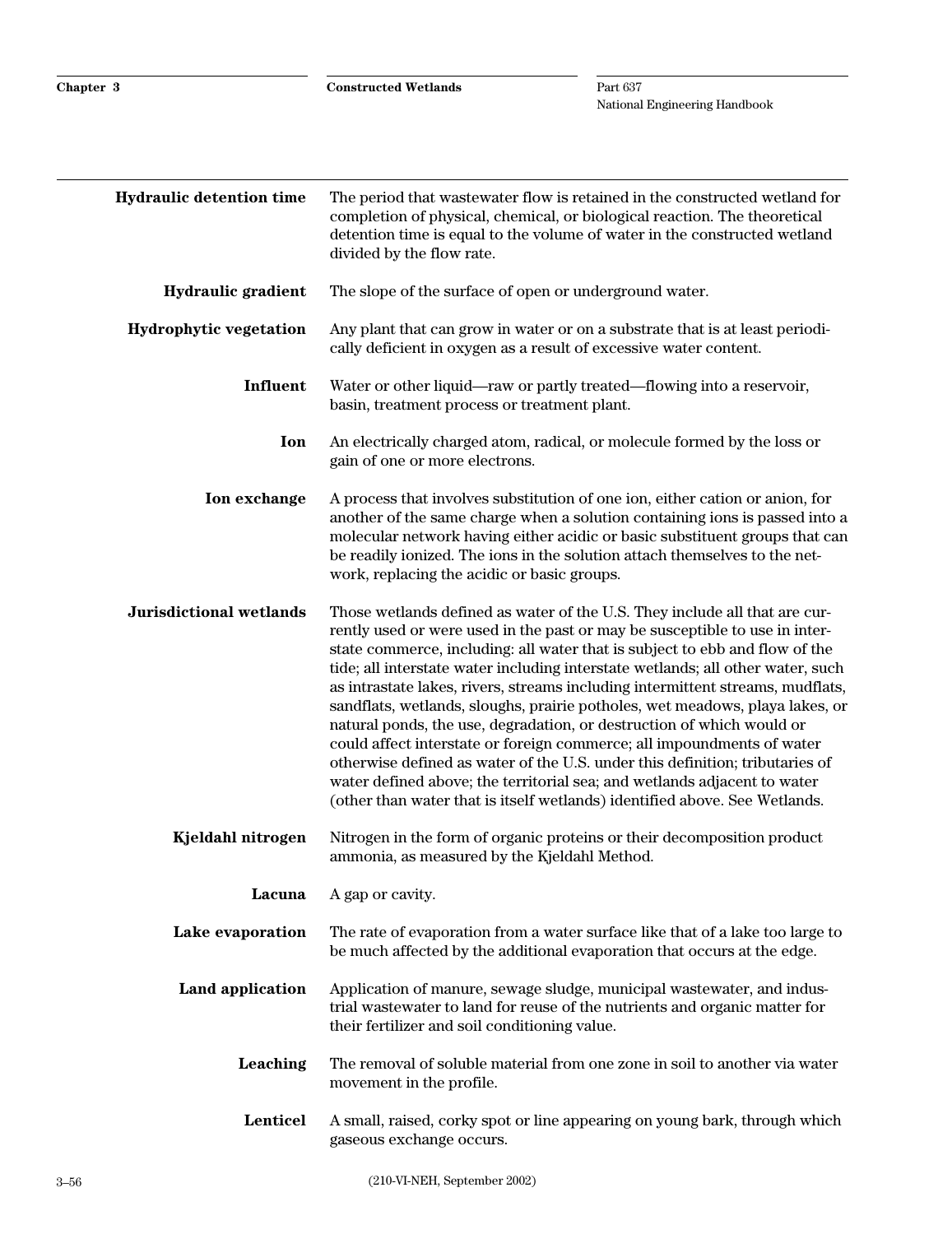| Liner                     | A relatively impermeable barrier designed to prevent seepage into the soil<br>below. Liner material includes plastic and dense clay.                                                                                                               |
|---------------------------|----------------------------------------------------------------------------------------------------------------------------------------------------------------------------------------------------------------------------------------------------|
| Livestock                 | Animals kept or raised for use or pleasure, especially farm animals kept for<br>use and profit. Includes cattle, swine, poultry, and horses.                                                                                                       |
| Loading                   | The quantity of a substance entering the environment or facility, such as<br>the quantity of a nutrient to a constructed wetland.                                                                                                                  |
| Macrophyte                | A macroscopic vascular plant; a multicellular aquatic plant, either free-<br>floating or attached to a surface.                                                                                                                                    |
| Nonpersistent plant       | A plant that breaks down readily after the growing season.                                                                                                                                                                                         |
| Nonpoint source           | Pollution sources that are diffuse and do not have a single point of origin or<br>are not introduced into a receiving stream from a specific outlet.                                                                                               |
| <b>Nutria</b>             | Aquatic, plant-eating rodent, Myocastor coypus, native of South America,<br>resembling a small beaver with a ratlike tail. These rodents inhabit wet-<br>lands throughout the continental United States and are considered destruc-<br>tive pests. |
| <b>Nutrient</b>           | Elements or compounds essential as raw material for organism growth and<br>development.                                                                                                                                                            |
| <b>Obligate species</b>   | Species that in nature can grow and multiply in only specific environment.                                                                                                                                                                         |
| Organic matter            | Mass of matter that contains living organisms or nonliving material derived<br>from organisms. Sometime refers to the organic constituents of soil.                                                                                                |
| Oxidation                 | The addition of oxygen, removal of hydrogen, or the removal of electrons<br>from an element or compound. In the environment, organic matter is<br>oxidized to more stable substances.                                                              |
| Pathogen                  | Micro-organisms that can cause disease in other organisms or in humans,<br>animals, and plants. They may be bacteria, viruses, fungi, or parasites.                                                                                                |
|                           | <b>Perennial plant</b> A plant that lives through several growing seasons.                                                                                                                                                                         |
| <b>Point source</b>       | A stationary location or fixed facility from which pollutants are discharged<br>or emitted.                                                                                                                                                        |
| <b>Presumptive method</b> | An approach to sizing a constructed wetlands based on estimates of influ-<br>ent loadings.                                                                                                                                                         |
| Pretreatment              | Treatment of waste or wastewater to reduce the concentrations of solids<br>and other constituents of waste and wastewater before discharge to a<br>facility for further management.                                                                |
| <b>Propagules</b>         | Any of various portions of a plant, such as a bud or other offshoot, that aid<br>in dispersal of the species and from which a new individual may develop.                                                                                          |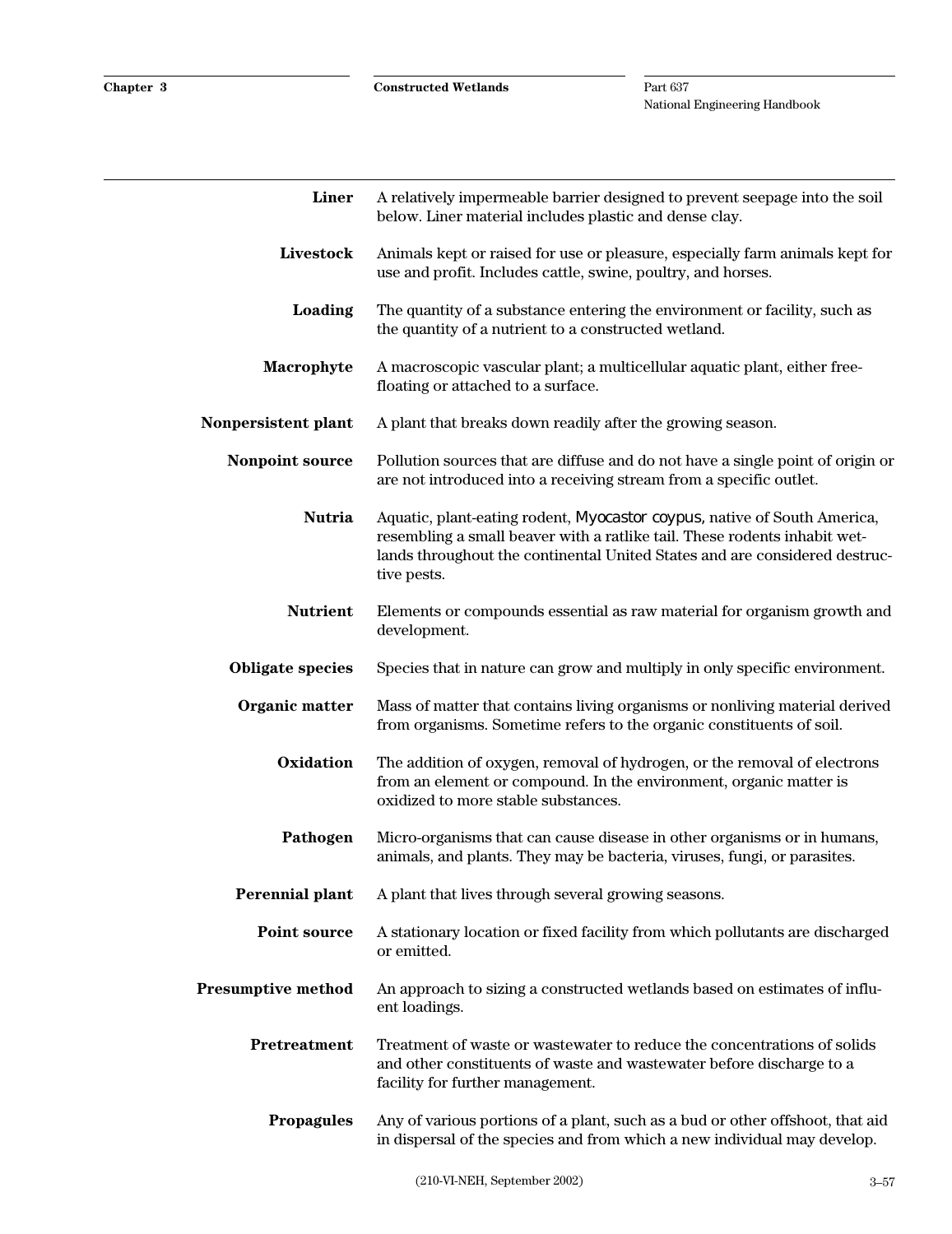| <b>Rhizome</b>                        | A root-like stem that produces roots from the lower surface and leaves, and<br>stems from the upper surface.                                                                                                                                                                       |
|---------------------------------------|------------------------------------------------------------------------------------------------------------------------------------------------------------------------------------------------------------------------------------------------------------------------------------|
| <b>Seepage</b>                        | The loss of water by percolation into the soil from a canal, ditch, lateral,<br>watercourse, reservoir, storage facility, or other body of water, or from a<br>field.                                                                                                              |
| <b>Senescence</b>                     | The plant growth phase from full maturity to death that is characterized by<br>an accumulation of metabolic products, increase in respiratory rate, and<br>loss in dry weight, especially in leaves and fruit.                                                                     |
| Settleable solids                     | Solids in a liquid that can be removed by stilling a liquid. Settling times of at<br>least 1 hour are generally used.                                                                                                                                                              |
| <b>Short circuiting</b>               | When water finds a more direct course from inlet to outlet than was in-<br>tended. This is generally undesirable because it may result in short contact,<br>reaction, or settling time in comparison with the theoretical or presumed<br>detention times.                          |
| <b>Sludge</b>                         | The accumulation of solids resulting from chemical coagulation, floccula-<br>tion, and sedimentation after water or wastewater treatment.                                                                                                                                          |
| <b>Solids</b>                         | See Total solids.                                                                                                                                                                                                                                                                  |
| Solid set system                      | An irrigation system that covers the complete field with pipes and sprin-<br>klers in such a manner that all the field can be irrigated without moving any<br>of the system.                                                                                                       |
| <b>Sorption</b>                       | The removal of an ion or molecule from solution by adsorption and absorp-<br>tion. It is often used when the exact nature of the mechanism of removal is<br>not known.                                                                                                             |
| <b>Stolon</b>                         | A trailing aboveground stem or shoot, often rooting at the nodes and form-<br>ing new plants.                                                                                                                                                                                      |
| <b>Substrate</b>                      | A supporting surface on which organisms grow. The substrate may simply<br>provide structural support, or may provide water and nutrients. A substrate<br>may be inorganic, such as rock or soil, or it may be organic, such as vegeta-<br>tion surfaces.                           |
| <b>Subsurface flow (SSF) wetlands</b> | Constructed wetlands consisting of a bed of gravel, rock, or soil media<br>through which the wastewater flows. Emergent, hydrophytic vegetation is<br>planted at the surface of the wetland. The water surface is maintained at an<br>elevation just below the surface of the bed. |
| Supernatant                           | The liquid fraction in a waste impoundment, such as a waste treatment<br>lagoon or waste storage pond, that overlies the sludge or settled solids.                                                                                                                                 |
| Surface flow (SF) wetlands            | A constructed wetland consisting of shallow earthen basin planted with<br>rooted, emergent vegetation in which water flows across the soil surface.                                                                                                                                |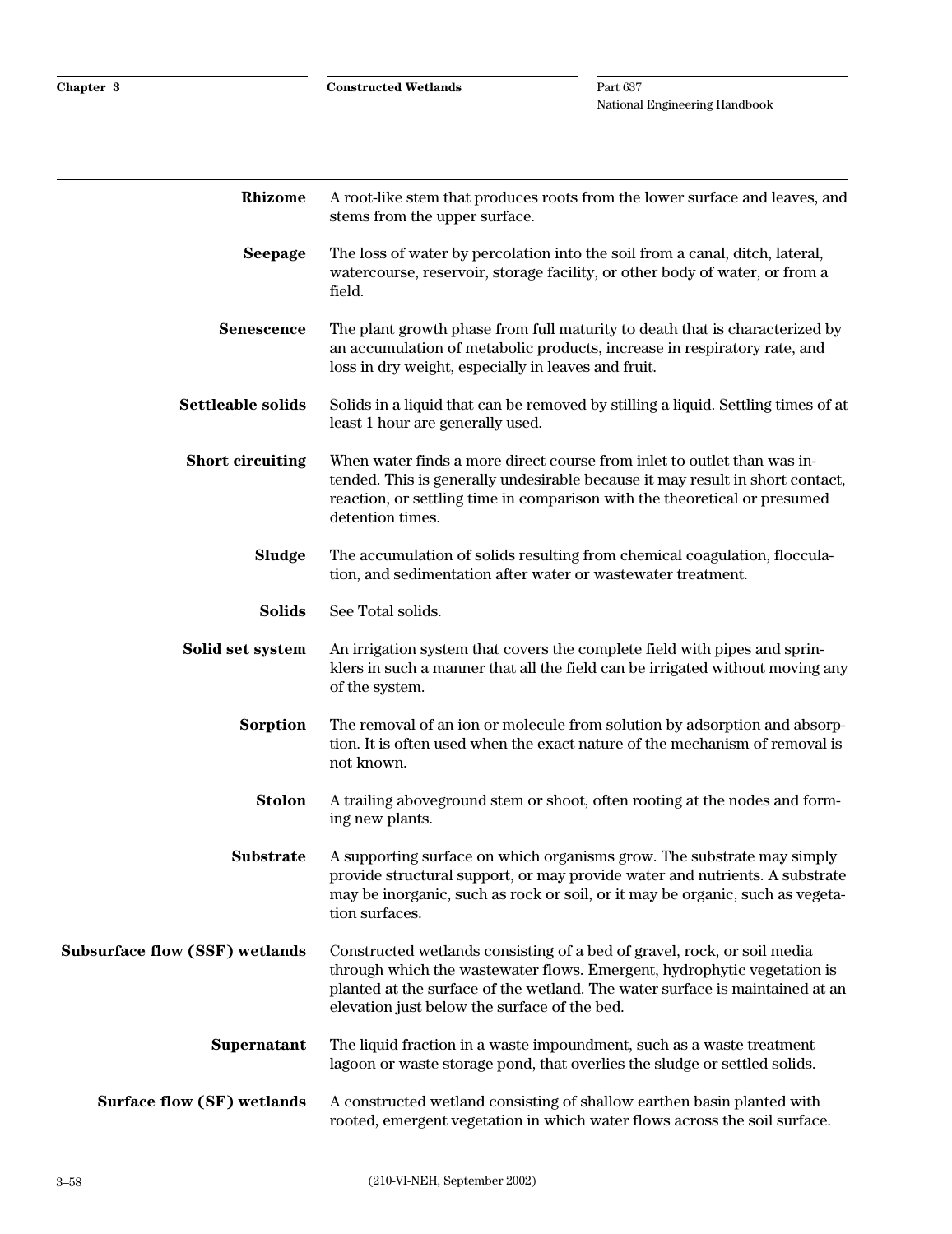| <b>Suspended solids</b>       | Organic or inorganic particles that are suspended in and carried by the<br>water. The term includes sand, mud, and clay particles, as well as solids in<br>wastewater.                                      |
|-------------------------------|-------------------------------------------------------------------------------------------------------------------------------------------------------------------------------------------------------------|
| <b>TKN</b>                    | Total Kjeldahl nitrogen. See Kjeldahl nitrogen.                                                                                                                                                             |
|                               | Total maximum daily load (TMDL) The sum of the individual wasteload allocations for point sources and load<br>allocations for nonpoint sources and natural background.                                      |
| <b>TMDL</b>                   | See Total maximum daily load.                                                                                                                                                                               |
| <b>Total solids</b>           | The weight of all solids, dissolved and suspended, organic and inorganic,<br>per unit of volume of water or wastewater. It is the residue remaining after<br>all water has been removed by evaporation.     |
| <b>Traveling gun</b>          | An irrigation system using a high volume, high pressure sprinkler (gun)<br>mounted on a trailer, with water being supplied through a flexible hose or<br>from an open ditch along which the trailer passes. |
| <b>Treatment</b>              | Chemical, biological, or mechanical procedures applied to sources of<br>contamination to remove, reduce, or neutralize contaminants.                                                                        |
| <b>Tuber</b>                  | An enlarged, fleshy, underground stem with buds capable of producing<br>new plants.                                                                                                                         |
| Vascular plants               | Plants that possess a well-developed system of specialized tissues that<br>conduct water, mineral nutrients, and products of photosynthesis through<br>the plant, consisting of the xylem and phloem.       |
| Venn diagram                  | A diagram where sets are represented as simple geometric figures, with<br>intersections and unions of sets represented by intersections and unions of<br>the figures.                                       |
| <b>Volatile solids</b>        | That part of total solids driven off as volatile (combustible) gases when<br>heated to 1,112 degrees Fahrenheit.                                                                                            |
| <b>Volatilization</b>         | Loss of gaseous components, such as ammonium nitrogen, from animal<br>manure.                                                                                                                               |
| <b>Waste storage facility</b> | A waste storage impoundment made by constructing an embankment and/<br>or excavating a pit or dugout or by fabricating a structure for the tempo-<br>rary storage of animal or other agricultural waste.    |
| Waste treatment lagoon        | A waste treatment impoundment made by constructing an embankment<br>and/or excavating a pit or dugout for the biological treatment of animal and<br>other agricultural waste.                               |
| Wastewater                    | The used water and solids from a confined livestock or aquaculture facility<br>that is usually not suitable for reuse unless it is treated.                                                                 |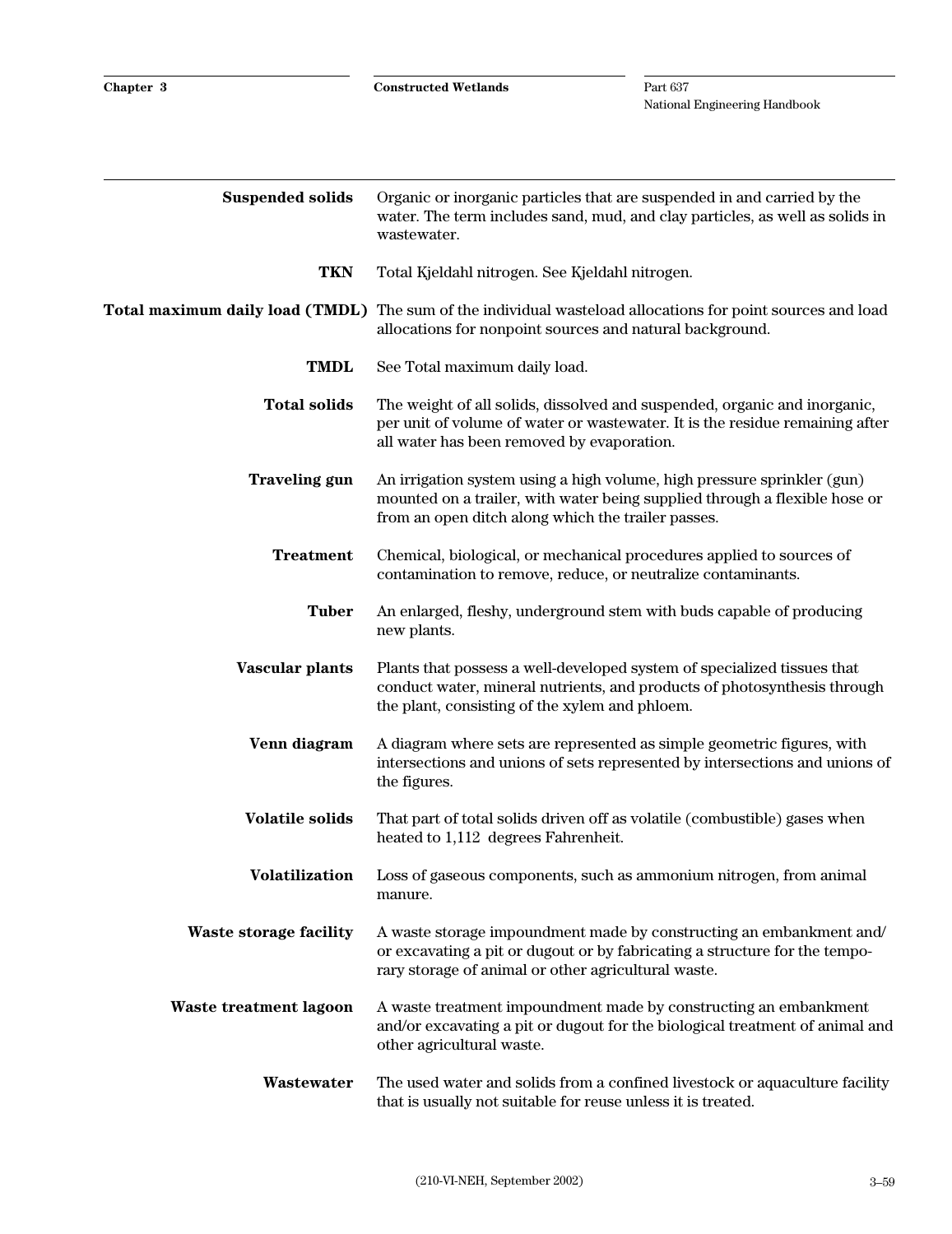| Water budget         | An accounting of the inflow to, outflow from, and storage changes of water<br>in a hydrologic unit.                                                                                                                                                                                                                                                                                                   |
|----------------------|-------------------------------------------------------------------------------------------------------------------------------------------------------------------------------------------------------------------------------------------------------------------------------------------------------------------------------------------------------------------------------------------------------|
| <b>Water quality</b> | The excellence of water in comparison with its intended use or uses.                                                                                                                                                                                                                                                                                                                                  |
| Water table          | The upper surface of ground water in the zone of saturation.                                                                                                                                                                                                                                                                                                                                          |
| Wetland porosity     | The amount of wetland water volume not occupied by plants, expressed as<br>a decimal.                                                                                                                                                                                                                                                                                                                 |
| Wetlands             | Land transitional between terrestrial and aquatic systems that has a water<br>table at or near the surface or a shallow covering of water, hydric soil, and<br>a prevalence of hydrophytic vegetation. Note that there are several ver-<br>sions of this definition. Refer to agency definitions (U.S. EPA/Army Corps<br>of Engineers, U.S. Fish and Wildlife Service) for a more precise definition. |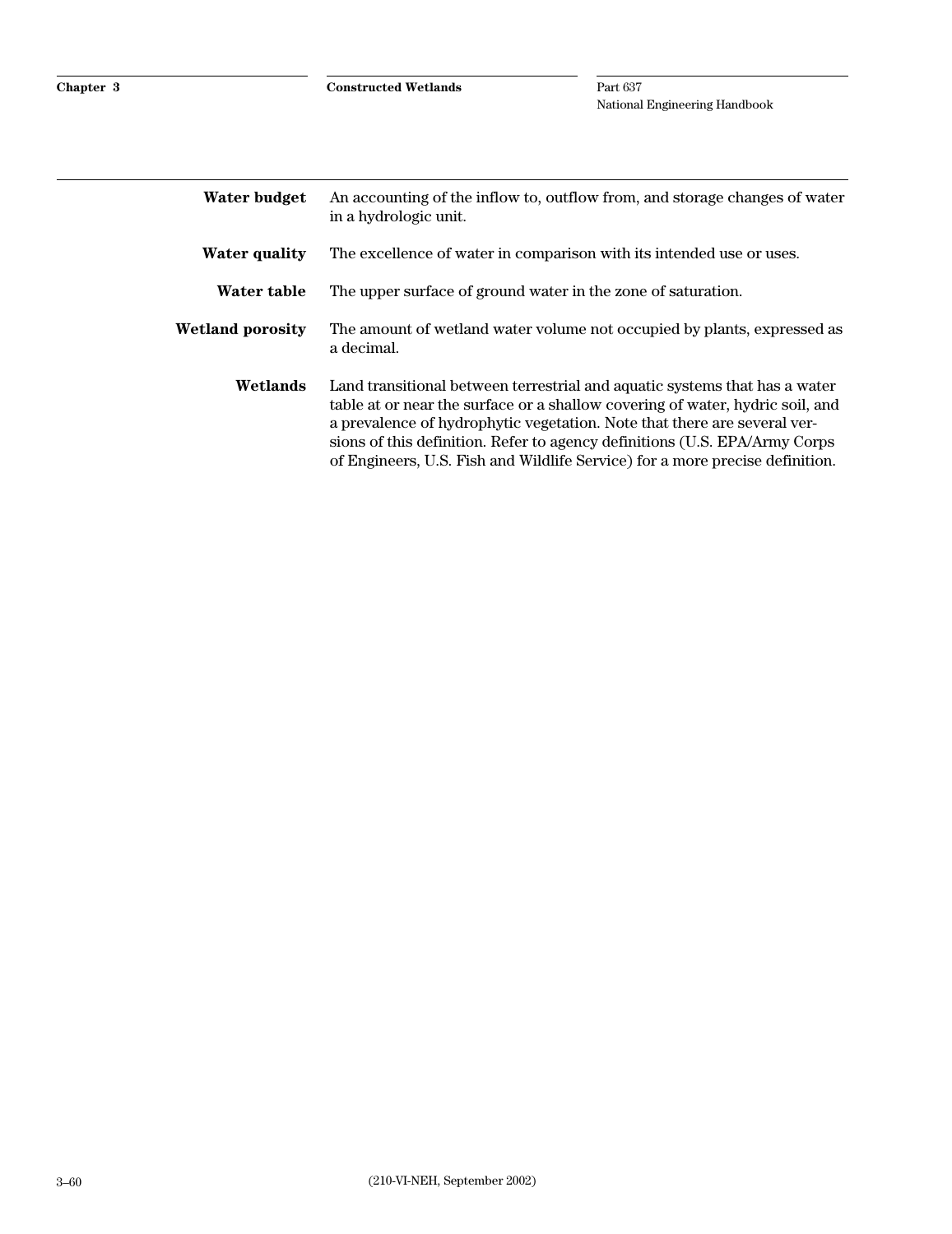# **Appendix 3A Typical Aquatic and Wetland Plant Species Used in Constructed Wetlands**

(From *Constructed Wetlands for Animal Waste Treatment, A Manual on Performance, Design, and Operation with Case Histories*, Gulf of Mexico Program, Nutrient Enrichment Committee, June 1997; adapted with modifications from Thunhorst, 1993)

| Plant species                | Common name            | Growth form                                              | Persistence                 | Rate                                       | Method                 | Spacing                             |
|------------------------------|------------------------|----------------------------------------------------------|-----------------------------|--------------------------------------------|------------------------|-------------------------------------|
| Acer negundo                 | Box elder              | <b>Tree</b>                                              | Perennial,<br>deciduous     | Fast, 4.5 to<br>$6m$ in $5yrs$             |                        |                                     |
| Acer rubrum                  | Red maple              | <b>Tree</b>                                              | Perennial,<br>deciduous     | Medium to fast,<br>$5$ to $7$ m in $10$ yr |                        |                                     |
| Acorus<br>calamus            | Sweet flag             | Emergent,<br>herbaceous                                  | Perennial,<br>nonpersistent | Moderate,<br>$15 \text{ cm/yr}$            | Rhizome                | $0.3$ to $0.9$ m O.C.               |
| Alnus serrulata Smooth alder |                        | Shrub                                                    | Perennial,<br>deciduous     | Rapid,<br>$60 \text{ cm/yr}$               |                        |                                     |
| Carex spp.                   | Sedges                 | Emergent,<br>herbaceous                                  | Perennial,<br>nonpersistent | Slow to rapid                              | Rhizome                | $0.15$ to $1.8$ m<br>O.C.           |
| Cephalanthus<br>occidentalls | Buttonbush             | Shrub                                                    | Perennial,<br>deciduous     | Medium, 30<br>to 60 cm/yr                  |                        |                                     |
| Ceratophyllum<br>demersum    | Coontail               | Submerged<br>aquatic                                     | Perennial                   | Rapid                                      | Fragmentation          |                                     |
| Cyperus<br>esculentus        | Chufa                  | Emergent,<br>herbaceous                                  | Perennial,<br>nonpersistent | Rapid                                      | Rhizome                |                                     |
| Eichhornia<br>crassipes      | Water hyacinth         | Nonrooted<br>floating aquatic                            | Perennial,<br>nonpersistent | Rapid                                      | Stolons                |                                     |
| Hydrocotyle<br>umbellata     | Water-<br>pennywort    | Emergent to<br>floating,<br>herbaceous                   | Perennial,<br>nonpersistent | Rapid                                      | Stolons or<br>rhizomes |                                     |
| <i>Iris</i> versicolor       | Blue flag              | Emergent,<br>herbaceous                                  | Perennial,<br>nonpersistent | Slow,<br>$<$ 60 cm/yr                      | <b>Bulb</b>            | $0.15$ to $0.45$ m<br>O.C.          |
| Juncus effusus Soft rush     |                        | Emergent,<br>herbaceous                                  | Perennial,<br>persistent    | $Slow, < 6$ cm/yr                          | Rhizome                | $0.15$ to $0.45$ m<br>O.C.          |
| Lemna minor                  | Common<br>duckweed     | Nonrooted<br>floating aquatic nonpersistent              | Perennial,                  | Rapid                                      | Fragmentation          |                                     |
| Nuphar luteum Spatterdock    |                        | Rooted floating Perennial,<br>to emergent,<br>herbaceous | nonpersistent               | Slow, $<$ 6 cm/yr Rhizome                  |                        | $0.15$ to $0.45~\mathrm{m}$<br>O.C. |
| Nymphaea<br>odorata          | Fragrant<br>water lily | Rooted,<br>floating aquatic nonpersistent                | Perennial,                  |                                            | Rhizome                |                                     |
| Nyssa sylvatica Black gum    |                        | <b>Tree</b>                                              | Perennial,<br>deciduous     | Slow                                       | <b>Suckers</b>         |                                     |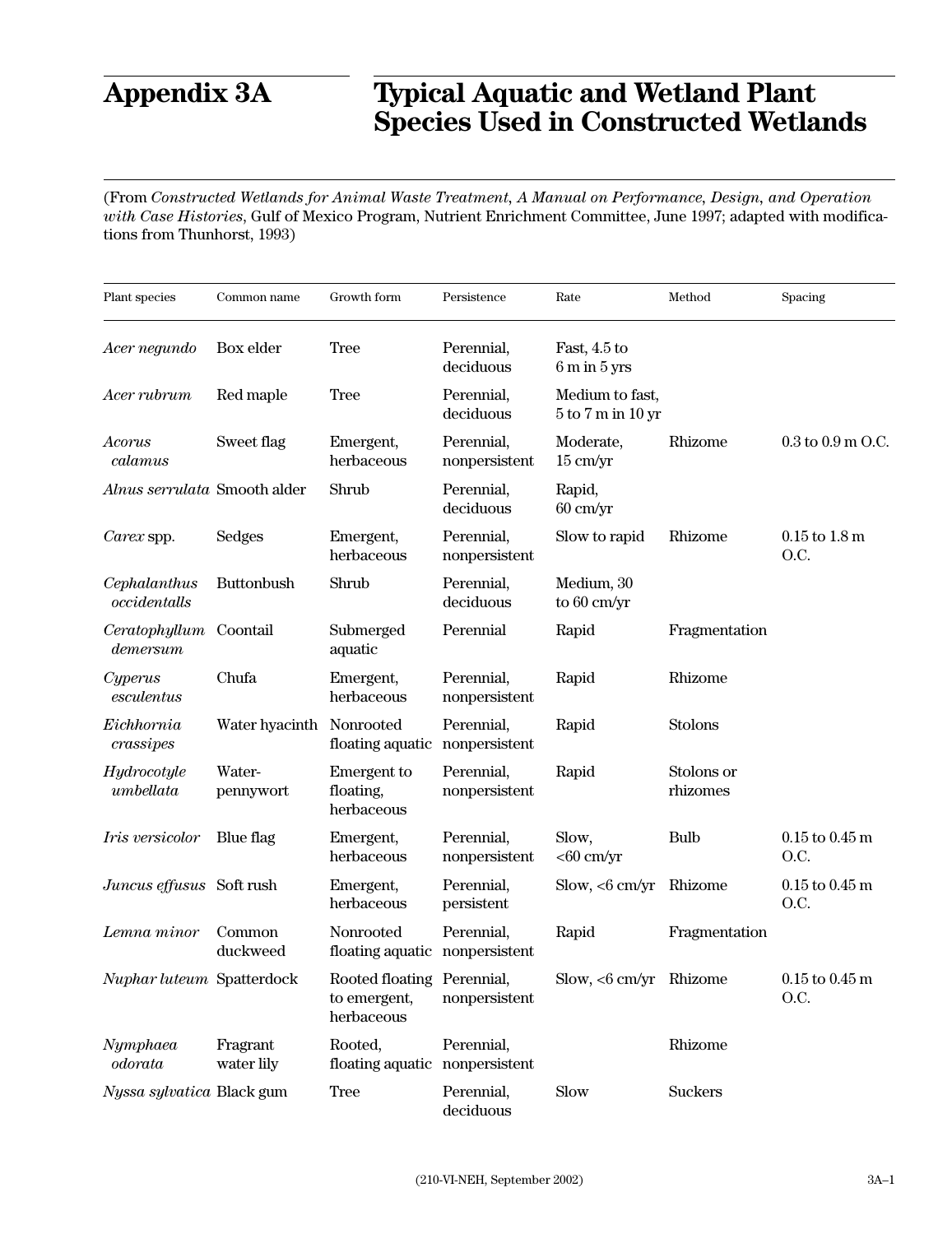#### **Appendix 3A** Typical aquatic and wetland plant species used in constructed wetlands—Continued

| Plant species                | Common name               | Growth form                                 | Persistence                            | Rate                                 | Method             | Spacing               |
|------------------------------|---------------------------|---------------------------------------------|----------------------------------------|--------------------------------------|--------------------|-----------------------|
| Phragmites<br>australis      | Common reed               | Emergent,<br>herbaceous                     | Perennial,<br>persistent               | Rapid,<br>$>30$ cm/yr                | Rhizome            | $0.6$ to $1.8$ m O.C. |
| Pontederia<br>cordata        | Pickerelweed              | Emergent,<br>herbaceous                     | Perennial,<br>nonpersistent            | Moderate,<br>$15 \text{ cm/yr}$      | Rhizome            | $0.3$ to $0.9$ m O.C. |
| Populus<br>deltoides         | Eastern<br>cottonwood     | Tree                                        | Perennial,<br>deciduous                | Fast, 1.2 to<br>$1.5 \text{ m/yr}$   |                    |                       |
| Potamogeton<br>nodosus       | Long-leafed<br>pond weed  | Rooted sub-<br>merged aquatic nonpersistent | Perennial,                             | Rapid                                | Rhizome            | $0.6$ to $1.8$ m O.C. |
| Quercus<br>bicolor           | Swamp white<br>oak        | <b>Tree</b>                                 | Perennial,<br>deciduous                | Fast, 0.4 to<br>$0.6 \text{ m/yr}$   |                    |                       |
| Rosa palustris               | Swamp rose                | Shrub                                       | Perennial,<br>deciduous                |                                      |                    |                       |
| Sagittaria<br>latifolia      | Duck potato               | Emergent,<br>herbaceous                     | Perennial,<br>nonpersistent            | Rapid,<br>$>30$ cm/yr                | Runners,<br>tubers | 0.6 to 1.8 m O.C.     |
| Salix nigra                  | <b>Black willow</b>       | <b>Tree</b>                                 | Perennial,<br>deciduous                | Fast, 0.9 to<br>$1.8 \text{ m/yr}$   | <b>Suckers</b>     |                       |
| Scirpus acutus Hardstem      | bulrush                   | Emergent,<br>herbaceous                     | Perennial,<br>persistent               | Rapid<br>$>30$ cm/yr                 | Rhizome            | 0.9 to 1.8 m O.C.     |
| <b>Scirpus</b><br>americanus | Olney's bulrush Emergent, | herbaceous                                  | Perennial<br>semi-persistent >30 cm/yr | Rapid,                               | Rhizome            | 0.6 to 1.8 m O.C.     |
| <b>Scirpus</b><br>cyperinus  | Wool grass                | Emergent,<br>herbaceous                     | Perennial,<br>persistent               | Moderate,<br>$15 \text{ cm/yr}$      | Rhizome            | $0.3$ to $0.9$ m O.C. |
| <b>Scripus</b><br>validus    | Soft stem<br>bulrush      | Emergent,<br>herbaceous                     | Perennial,<br>persistent               | Rapid,<br>$>30$ cm/yr                | Rhizome            | 0.6 to 1.8 m O.C.     |
| $S\nparganium$<br>eurycarpum | Giant burreed             | Emergent,<br>herbaceous                     | Perennial,<br>nonpersistent            | Rapid,<br>$>30$ cm/yr                | Rhizome            | 0.6 to 1.8 m O.C.     |
| Taxodium<br>distichum        | <b>Bald cypress</b>       | <b>Tree</b>                                 | Perennial,<br>deciduous                | Medium, 0.3 to<br>$0.6 \text{ m/yr}$ |                    |                       |
| Typha<br>angustifolia        | Narrowleafed<br>cattail   | Emergent,<br>herbaceous                     | Perennial,<br>persistent               | Rapid,<br>$>30$ cm/yr                | Rhizome            | 0.6 to 1.8 m O.C.     |
| Typha latifolia Broadleafed  | cattail                   | Emergent,<br>herbaceous                     | Perennial,<br>persistent               | Rapid,<br>$>30$ cm/yr                | Rhizome            | 0.6 to 1.8 m O.C.     |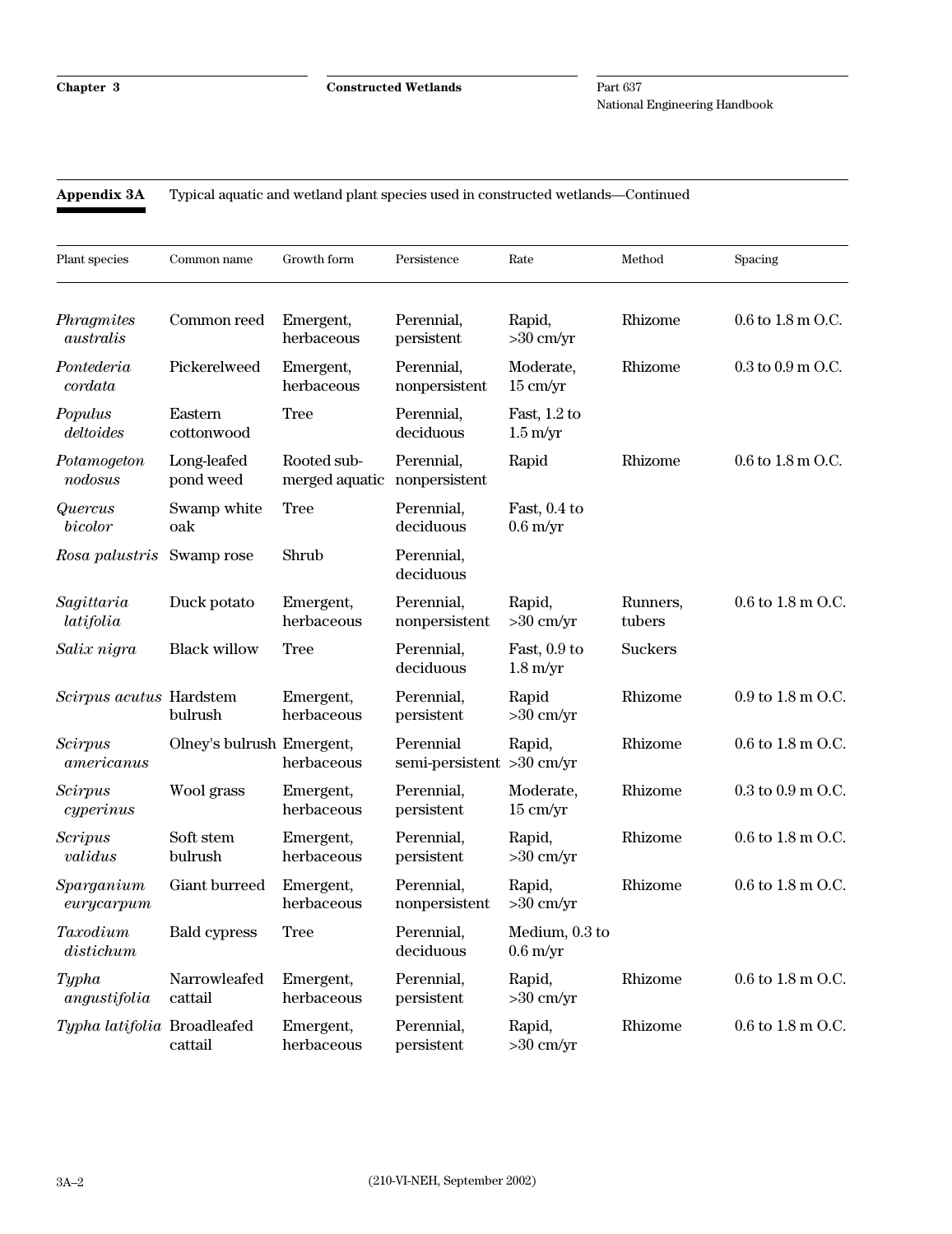**Appendix 3A** Typical aquatic and wetland plant species used in constructed wetlands—Continued

#### **Continuation of same plant species list as above with additional characteristics**

| Plant species                | Propagules                      | Habitat                                                 | Shade tolerance           | Wildlife benefits                                                         | Water regime                                              | Salinity tolerance                                   |
|------------------------------|---------------------------------|---------------------------------------------------------|---------------------------|---------------------------------------------------------------------------|-----------------------------------------------------------|------------------------------------------------------|
| Acer negundo                 | Container                       | Forested<br>wetlands                                    | Full sun                  | Songbirds,<br>waterbirds,<br>small<br>mammals                             | Irregular to<br>regular inun-<br>dation or<br>saturation  | Fresh water,<br>resistant to salt<br>water           |
| Acer rubrum                  | Seed, whip,<br>bare root        | Fresh marsh,<br>swamp, alluvial<br>woods                | Partial shade             | Gamebirds,<br>songbirds,<br>browsers                                      | Irregular to<br>seasonally<br>inundated or<br>saturated   | Fresh water,<br>$<0.5$ ppt                           |
| Acorus<br>calamus            | Rhizome, bare<br>root plant     | Fresh to brack- Partial shade<br>ish marshes            |                           | Waterfowl,<br>muskrat                                                     | Regular to<br>permanent<br>inundation<br>$<$ 15 cm        | <b>Fresh to</b><br>brackish water<br>$<$ 10 ppt      |
| Alnus<br>serrulata           | Container                       | <b>Fresh marshes</b><br>and swamps                      | Full sun                  | Songbirds,<br>gamebirds,<br>ducks, wood-<br>cock, black-<br>birds, beaver | Seasonal to<br>regular inun-<br>dation, up to<br>7 cm     | Fresh water,<br>$<0.5$ ppt                           |
| Carex spp.                   | plant                           | Seed, bare root Fresh marshes,<br>swamps, lake<br>edges | Full shade to<br>full sun | Rails, sparrows,<br>snipe, song-<br>birds, ducks,<br>moose                | Irregular to<br>permanent<br>inundation,<br>$<$ 15 cm     | Fresh water,<br>$<0.5$ ppt                           |
| Cephalanthus<br>occidentalls | Seedling, bare<br>root plant    | Fresh marshes,<br>swamps, edge<br>of ponds              | Full shade to<br>full sun | Ducks, deer,<br>rails, black-<br>birds, musk-<br>rat, beaver              | Irregular to<br>permanent<br>inundation,<br>up to 90 cm   | Fresh water,<br>tolerates infre-<br>quent salt water |
| Ceratophyllum<br>demersum    | Whole plant                     | Lakes, slow<br>streams                                  |                           | Ducks, coots,<br>geese, grebes,<br>swans, marsh-<br>birds, muskrat        | Regular to<br>permanent in-<br>undation, 0.3<br>to $1.5m$ | Fresh water,<br>$<0.05$ ppt                          |
| Cyperus<br>esculentus        | Seed, tuber                     | Fresh marshes, Full sun<br>wet meadows                  |                           | Waterfowl,<br>songbirds,<br>small mammals dation, $< 0.3$ m               | Irregular to<br>regular inun-                             | Fresh water,<br>${<}0.5\,\mathrm{ppt}$               |
| Eichhornia<br>crassipes      | Whole plant                     | Fresh water<br>ponds and slug-<br>gish streams          | Full sun                  | Coots, cover for Permanent<br>invertebrates<br>and fish                   | inundation                                                | Fresh water,<br>$<0.5$ ppt                           |
| Hydrocotyle<br>umbellata     | Bare root plant,<br>whole plant | Shorelines,<br>shallow<br>marshes                       | Partial shade             | Wildfowl,<br>waterfowl                                                    | Regular to<br>permanent<br>inundation<br>$<$ 30 cm        | Fresh water,<br>$<0.5$ ppt                           |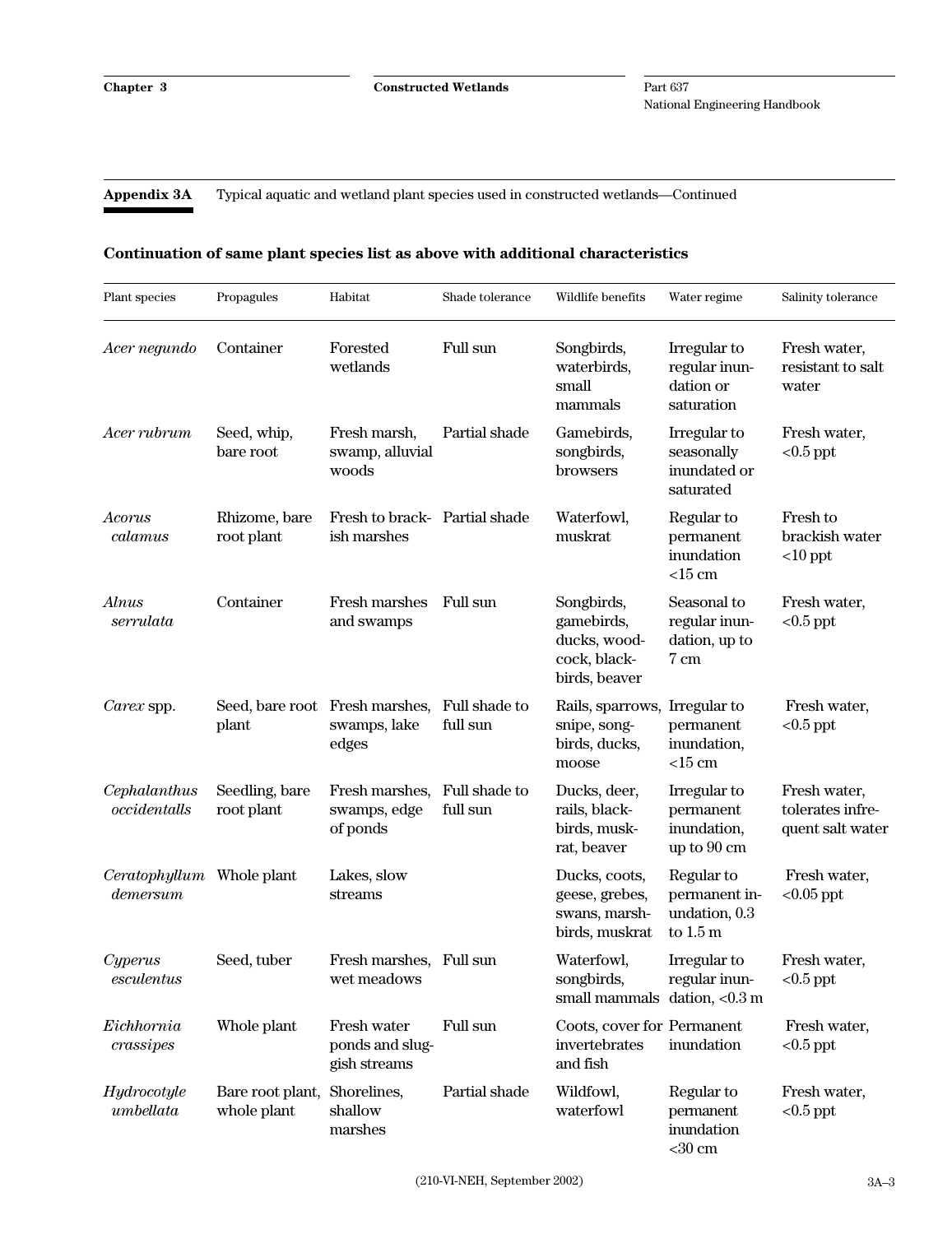**Appendix 3A** Typical aquatic and wetland plant species used in constructed wetlands—Continued

| Plant species             | Propagules                                 | Habitat                                                            | Shade tolerance | Wildlife benefits                                                                         | Water regime                                                                       | Salinity tolerance                                         |
|---------------------------|--------------------------------------------|--------------------------------------------------------------------|-----------------|-------------------------------------------------------------------------------------------|------------------------------------------------------------------------------------|------------------------------------------------------------|
| <i>Iris versicolor</i>    | Seed; bulb,<br>bare root plant             | Marshes, wet<br>meadows,<br>swamps                                 | Partial shade   | Muskrat, wild-<br>fowl, marsh-<br>birds                                                   | Regular to<br>permanent<br>inundation,<br>$<$ 15 cm                                | Fresh to moder-<br>ately brackish<br>water                 |
| Juncus effusus            | Seed, rhizome,<br>bare root<br>plants      | Marshes, shrub Full sun<br>swamps, wet<br>meadows                  |                 | Wildfowl,<br>marshbirds,<br>songbirds,<br>waterfowl                                       | Regular to<br>permanent<br>inundation,<br>$<$ 30 cm                                | Fresh water,<br>$<0.5$ ppt                                 |
| Lemna minor               | Whole plant                                | Lakes and<br>ponds                                                 | Partial shade   | Ducks, galli-<br>nules, coots,<br>rails, geese,<br>beaver, musk-<br>rat, small<br>mammals | Permanent<br>inundation                                                            | Fresh water,<br>$<0.05$ ppt                                |
|                           | Nuphar luteum Bare root plant              | Marshes,<br>swamps, ponds                                          | Partial shade   | Ducks, musk-<br>rat, fish                                                                 | Regular to<br>permanent<br>inundation,<br>up to $1.8 \text{ m}$                    | Fresh to<br>infrequent<br>brackish water                   |
| Nymphaea<br>odorata       | Bare root<br>seedling                      | Ponds and<br>lakes                                                 | Partial shade   | Cranes, ducks,<br>beaver, musk-<br>rat, moose                                             | Permanent<br>inundation,<br>$0.3$ to $0.9$ m                                       | Fresh water,<br>$<0.05$ ppt                                |
| <b>Nyssa</b><br>sylvatica | Seed, bare root Forested wet-<br>plant     | lands, swamps                                                      | Partial shade   | Ducks, wood-<br>peckers, song-<br>birds, aquatic<br>furbearers                            | Irregular to<br>permanent<br>inundation                                            | Fresh to infre-<br>quent brackish<br>water                 |
| Phragmites<br>australis   |                                            | Bare root plant Fresh to brack- Full sun<br>ish marshes,<br>swamps |                 | Songbirds,<br>marshbirds,<br>shorebirds,<br>aquatic fur-<br>bearers                       | Seasonal to<br>permanent in-<br>undation, up<br>to water, up to<br>$60 \text{ cm}$ | Fresh to brack-<br>ish water, up to<br>$20$ ppt            |
| Pontederia<br>cordata     | Rhizome, bare<br>root plant                | Fresh to brack- Partial shade<br>ish marshes,<br>edges of ponds    |                 | Ducks, musk-<br>rat, fish                                                                 | Regular to<br>permanent<br>inundation up<br>to 30 cm                               | Fresh to moder-<br>ately brackish<br>water, up to<br>3 ppt |
| Populus<br>deltoides      | Bare root plant Forested wet-<br>container | lands                                                              | Full sun        | Gamebirds,<br>songbirds,<br>waterfowl,<br>aquatic fur-<br>bearers,<br>browsers            | Seasonal inun-<br>dation or<br>saturation                                          | Fresh to infre-<br>quent brackish<br>water                 |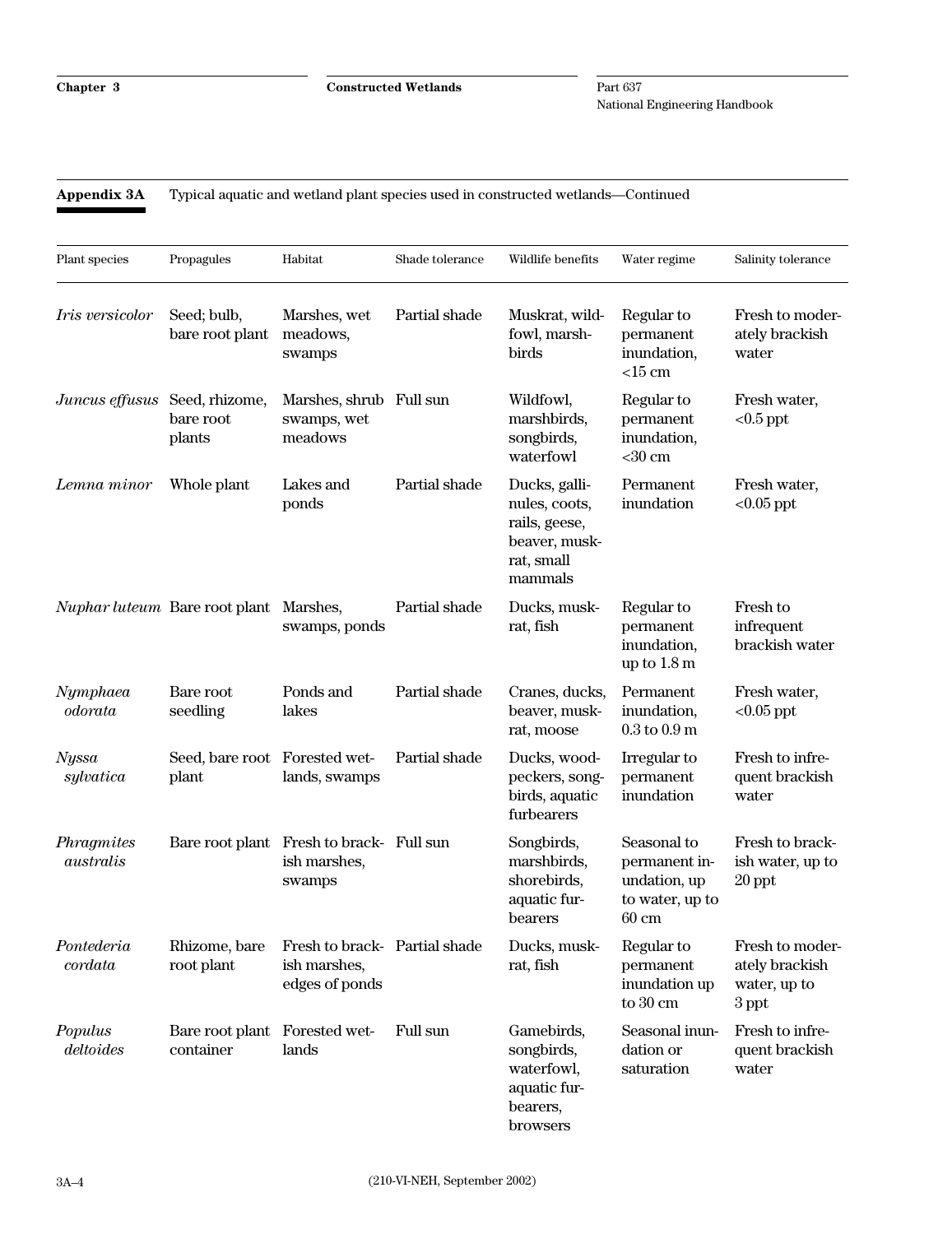## **Appendix 3A** Typical aquatic and wetland plant species used in constructed wetlands—Continued

| Plant species                | Propagules                             | Habitat                                                    | Shade tolerance | Wildlife benefits                                                                   | Water regime                                               | Salinity tolerance                              |
|------------------------------|----------------------------------------|------------------------------------------------------------|-----------------|-------------------------------------------------------------------------------------|------------------------------------------------------------|-------------------------------------------------|
| Potamogeton<br>nodosus       | Seed, bare<br>root plant               | Streams, lakes,<br>ponds                                   |                 | Waterfowl,<br>marshbirds,<br>shorebirds,<br>aquatic fur-<br>bearers,<br>moose, fish | Regular to<br>permanent<br>inundation,<br>$0.3$ to $1.8$ m | Fresh water,<br>$<0.05$ ppt                     |
| Quercus<br>bicolor           | Bare root<br>plant, container wetlands | Forested                                                   | Partial shade   | Waterfowl,<br>marshbirds,<br>shorebirds,<br>gamebirds,<br>songbirds,<br>mammals     | Irregular to<br>seasonal<br>inundation or<br>saturation    | Fresh to infre-<br>quent brackish<br>water      |
| Rosa palustris               | Container                              | Fresh marshes,<br>shrub swamps                             | Full sun        | Songbirds,<br>gamebirds                                                             | Irregular to<br>regular soil<br>saturation                 | Fresh water,<br>$<0.5$ ppt                      |
| Sagittaria<br>latifolia      | Tuber, bare<br>root plant              | Fresh marshes,<br>swamps, edge<br>of ponds                 | Partial shade   | Ducks, swans,<br>rails, muskrat,<br>beaver                                          | Regular to<br>permanent<br>inundation,<br>up to 60 cm      | Fresh water,<br>$<0.5$ ppt                      |
| Salix nigra                  | Bare root,<br>container                | Fresh marshes, Full sun<br>swamps                          |                 | Gamebirds,<br>ducks, song-<br>birds, wood-<br>peckers, aqua-<br>tic mammals         | Irregular to<br>permanent<br>inundation                    | Fresh water,<br>$<0.5$ ppt                      |
| Scirpus acutus Seed, rhizome |                                        | Fresh to<br>brackish<br>marshes                            | Full sun        | Ducks, geese,<br>swans, cranes,<br>shorebirds,<br>rails, snipe,<br>muskrat, fish    | Regular to<br>permanent,<br>up to 90 cm                    | Fresh to brack-<br>ish water                    |
| <b>Scirpus</b><br>americanus | Rhizome, bare<br>root plant            | Brackish and<br>alkali marshes                             | Full sun        | Ducks, geese,<br>swans, cranes,<br>shorebirds,<br>rails, snipe,<br>muskrat, fish    | Regular to<br>permanent,<br>up to 30 cm                    | Fresh to brack-<br>ish water, up to<br>$15$ ppt |
| <b>Scirpus</b><br>cyperinus  | Rhizome, bare<br>root plant            | Fresh marshes, Full sun<br>wet meadows,<br>sloughs, swamps |                 | Ducks, geese,<br>swans, cranes,<br>shorebirds,<br>rails, snipe,<br>muskrat, fish    | Irregular to<br>seasonal<br>inundation                     | Fresh water,<br>$<0.5$ ppt                      |